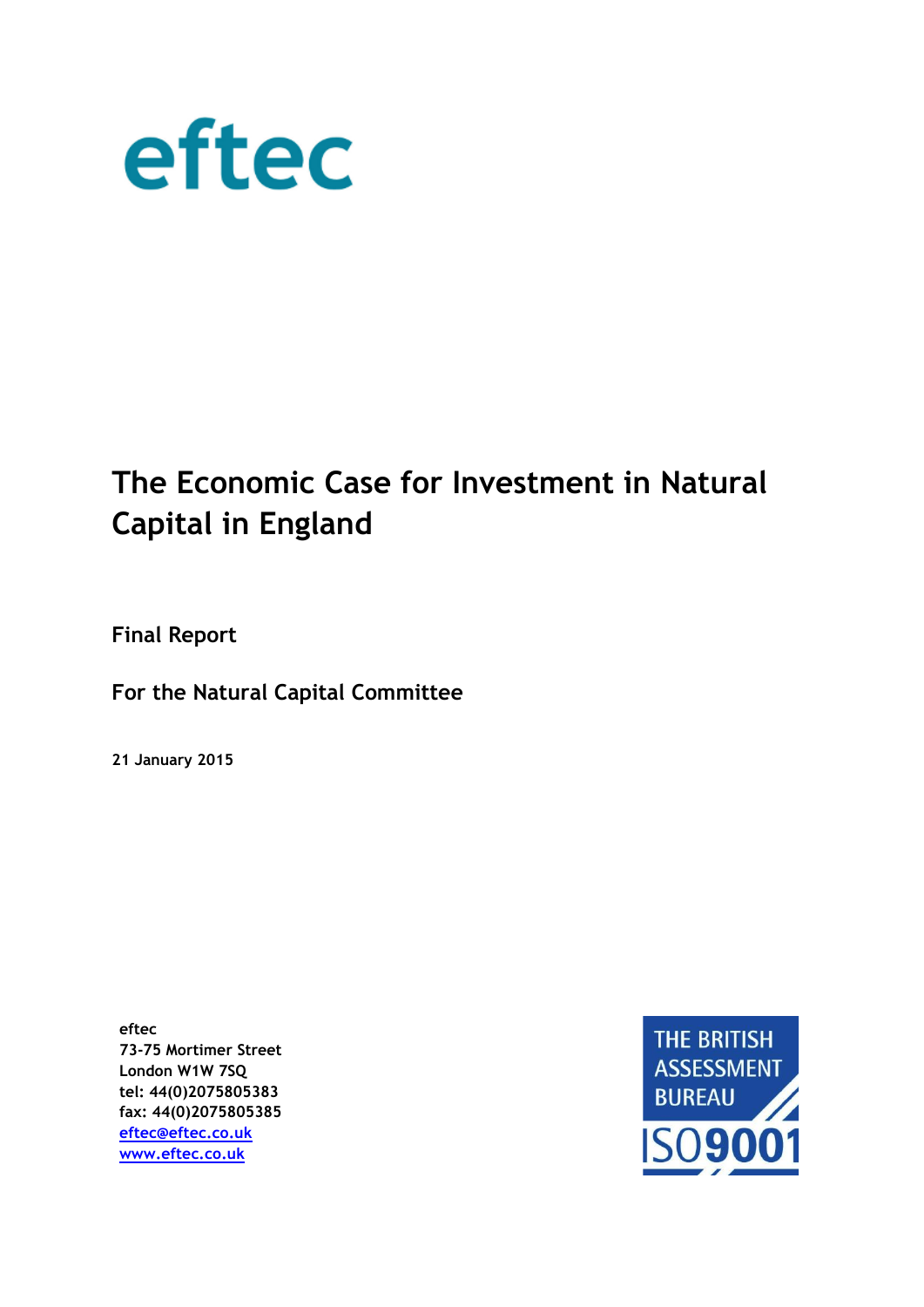This document has been prepared for the Natural Capital Committee by:

Economics for the Environment Consultancy Ltd (eftec) 73-75 Mortimer Street London W1W 7SQ [www.eftec.co.uk](http://www.eftec.co.uk/) 

in association with CEH, ABPmer, Regeneris Consulting.

#### **Study team**:

Ian Dickie, Phil Cryle, Shannon Anderson, Allan Provins, Sarah Krisht, Adams Koshy and Angela Doku (eftec) Lindsay Maskell, Lisa Norton (CEH) Suzannah Walmsley, Colin Scott (ABPmer) Tim Fanning, Stephen Nicol (Regeneris)

#### **Reviewer:**

Ece Ozdemiroglu (eftec)

#### **With further advice from:**

Dave Spurgeon, Richard Pywell, James Bullock, Chris Evans, Amy Goodwin, Laurence Jones, Stefan Reis, Bill Bealey, (CEH)

#### **Acknowledgements:**

The study team would like to thank members of the steering group and others for their comments: Members of the Natural Capital Committee, Steve Arnold (Environment Agency), Claire Johnstone (Environment Agency), Pat Snowdon (Forestry Commission), Malcom Ausden (RSPB), Julian Harlow and Nick Barter (NCC Secretariat), Tim Sunderland (Natural England), Various specialists from Defra.

#### **Disclaimer:**

This publication has been prepared for general guidance on matters of interest only, and does not constitute professional advice. You should not act upon the information contained in this publication without obtaining specific professional advice. No representation or warranty (express or implied) is given as to the accuracy or completeness of the information contained in this publication, and, to the extent permitted by law Economics for the Environment Consultancy Ltd, their members, employees and agents do not accept or assume any liability, responsibility or duty of care for any consequences of you or anyone else acting, or refraining to act, in reliance on the information contained in this publication or for any decision based on it.

*eftec offsets its carbon emissions through a biodiversity-friendly voluntary offset purchased from the World Land Trust [\(http://www.carbonbalanced.org\)](http://www.carbonbalanced.org/) and only prints on 100% recycled paper.*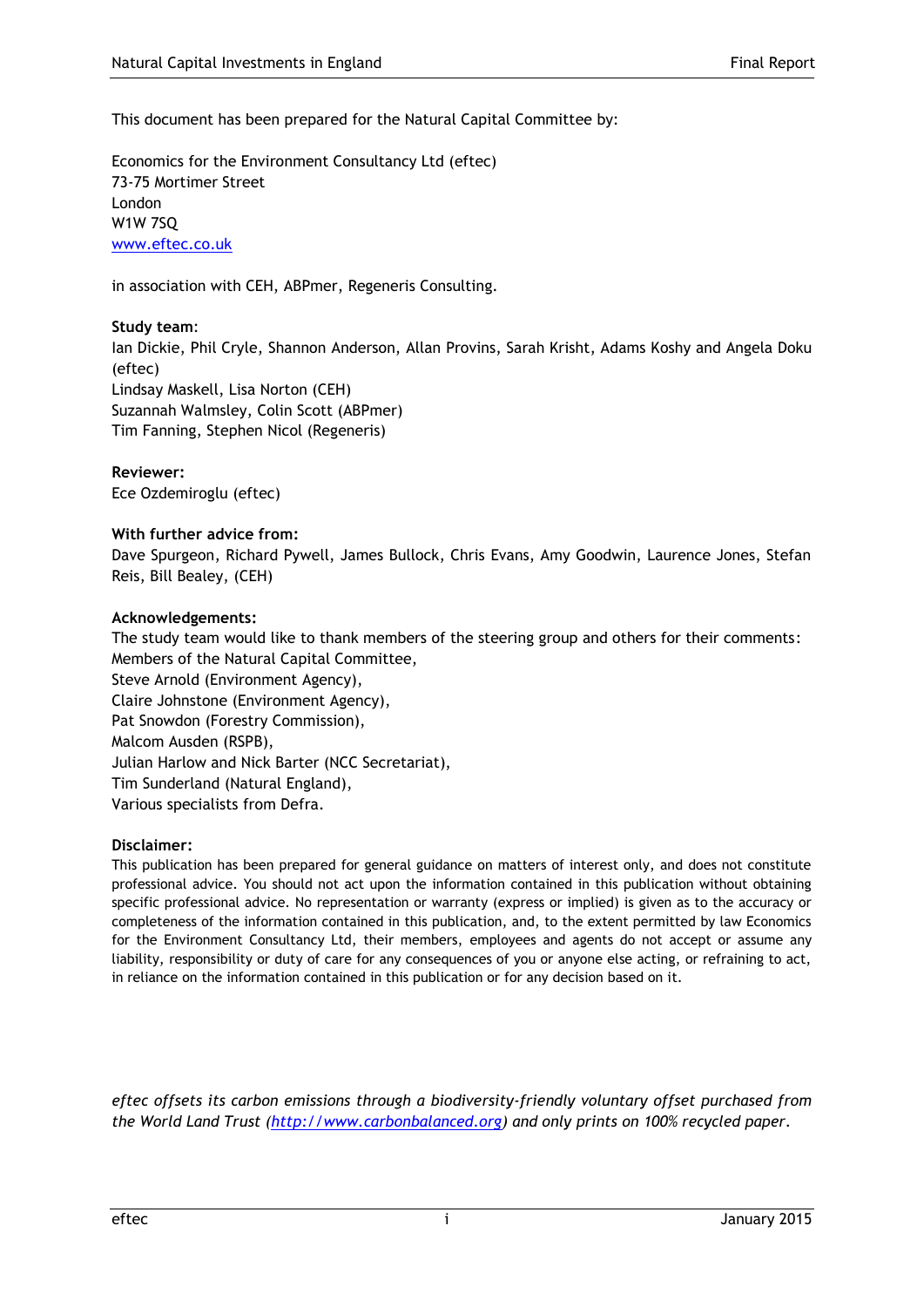# **CONTENTS**

| 1.                              |                                                                                      |  |
|---------------------------------|--------------------------------------------------------------------------------------|--|
| 1.1<br>1.2                      |                                                                                      |  |
|                                 |                                                                                      |  |
| 2.1<br>2.2<br>2.3<br>2.4<br>2.5 |                                                                                      |  |
| 3.                              |                                                                                      |  |
| 3.1<br>3.2                      |                                                                                      |  |
| 4.                              |                                                                                      |  |
| 4.1<br>4.2<br>4.3<br>4.4<br>4.5 |                                                                                      |  |
| 5.                              |                                                                                      |  |
| 5.1<br>5.2                      |                                                                                      |  |
| 6.                              |                                                                                      |  |
| 6.1<br>6.2<br>6.3               | SUMMARY OF THE EVIDENCE FROM THE INVESTMENT CASES FOR NATURAL CAPITAL INVESTMENT  49 |  |
| 7.                              |                                                                                      |  |
|                                 |                                                                                      |  |
|                                 |                                                                                      |  |
|                                 |                                                                                      |  |
|                                 |                                                                                      |  |
|                                 |                                                                                      |  |
|                                 |                                                                                      |  |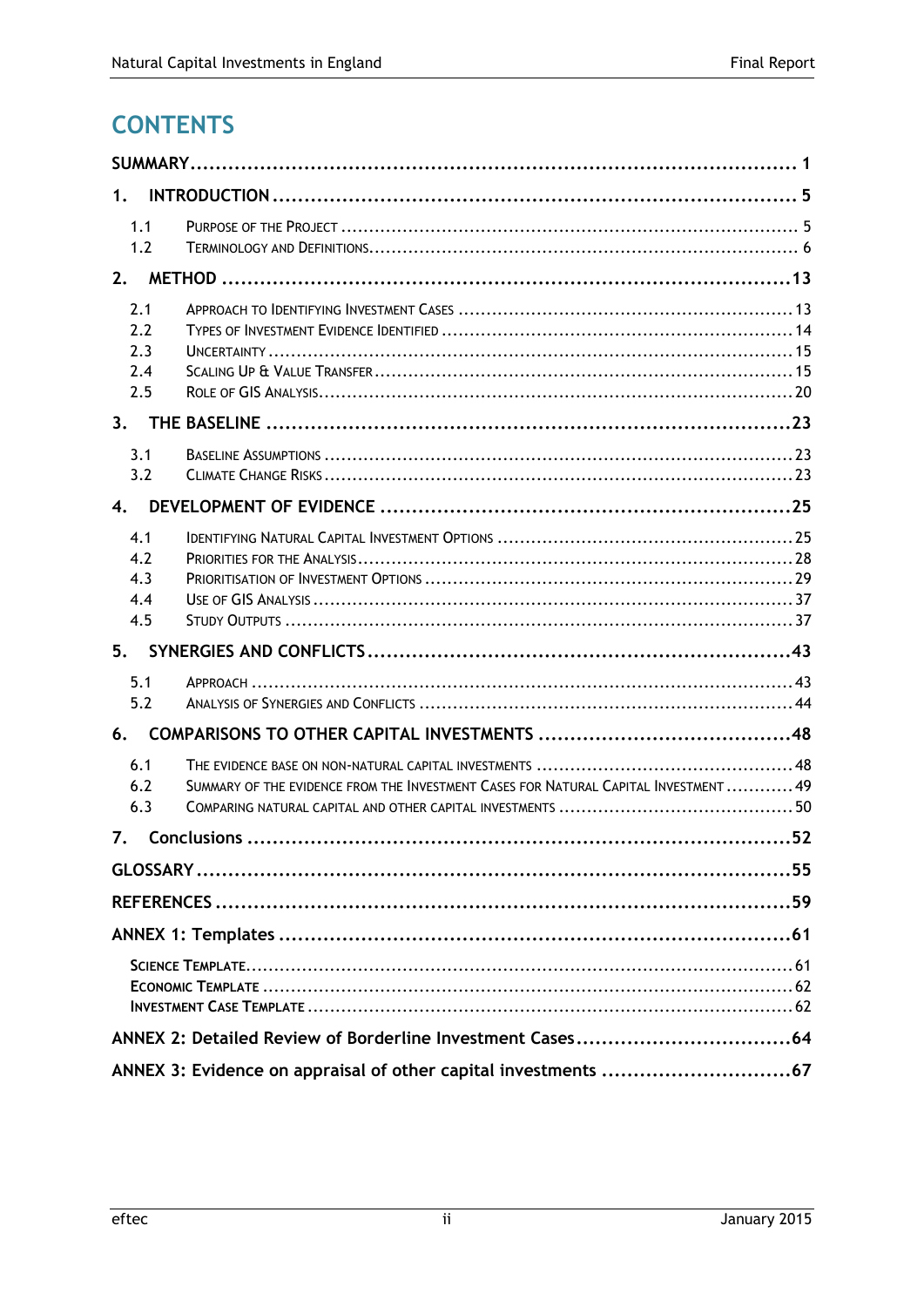# **APPENDICES (see separate files):**

**MARINE URBAN GREEN SPACE AND AIR LAND USE**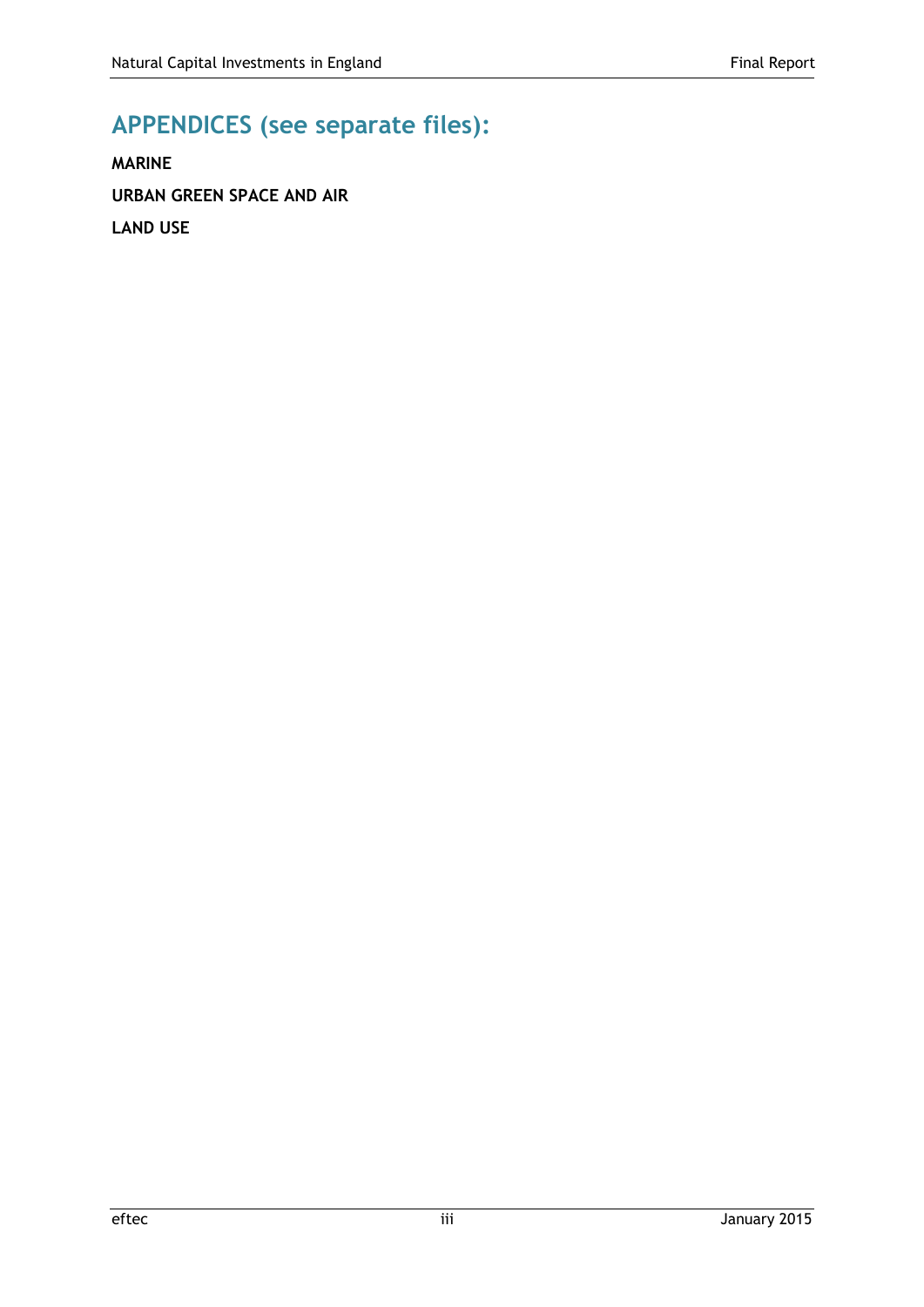## <span id="page-4-0"></span>**SUMMARY**

This is the final report to the Natural Capital Committee on the economic case for investment to protect and improve natural capital in England. The purpose of this project is to develop the economic evidence for investments to protect and improve<sup>1</sup> England's natural capital in order to sustain (as a minimum) or enhance benefits for society. Natural capital is the elements of nature that directly and indirectly produce benefits (or value) to people. This project aimed to identify a set of ambitious natural capital protection and improvement investments that are likely to be most beneficial to society, and an economic case for why they should be undertaken. This report covers the methods deployed, analysis and results.

The review of potential natural capital investments revealed that different investment options have very different evidence bases. These differences were expected to some extent, as the existence of some natural capital investment strategies (e.g. for woodlands, as presented in State of Natural Capital 2) and visions (e.g. the Wetland Vision<sup>2</sup>) was already known. However, the variety of existing strategic-level assessment of natural capital (related) investments (e.g. the Environment Agency's Water Framework Directive investment options appraisal<sup>3</sup>) were initially underappreciated by the project team. This led to the project focusing more on the interpretation of existing reviews and national-level evidence, using reviews of project or site based evidence as a way of providing complimentary evidence.

Potential investments in natural capital were prioritised based on criteria reflecting the strength of economic evidence for investment at scale across England. This identified ten natural capital investment options that were subsequently prioritised for detailed analysis in this project, which is reported in three appendices:

- Marine:
	- o Shellfish
	- o Demersal fish
- Urban and Air:
	- o Air quality
		- o Urban green space
- Land Use:
	- o Saltmarsh
	- o Freshwater wetland
	- o Woodland
	- o Peatland
	- o Lowland farmland (low-input improved grassland, hedgerows, pollinator strips)
	- o Catchments

The potential investments that do not appear in this priority list should not be interpreted as not worthwhile or important to society. In particular, some of those not included , (e.g. some agricultural habitats and 'Specialist' (i.e. scarce) wildlife habitats) are a significant part of England's natural capital and efforts to protect and improve it. Specialist wildlife habitats are relatively limited in extent (by definition) and have a weaker economic evidence base, particularly on benefits, compared to other options prioritised (e.g. wetlands), so are not analysed in detail in this work. However, within the creation of large areas of habitat in investment cases (e.g. for

-

<sup>1</sup> Overall the project relates to what can be described as 'restoration' of natural capital, but more specifically involves 'protecting and improving' natural capital. See Section 1.2.

<sup>2</sup> <http://www.wetlandvision.org.uk/>

<sup>&</sup>lt;sup>3</sup> Obtained from Environment Agency on 10/10/14.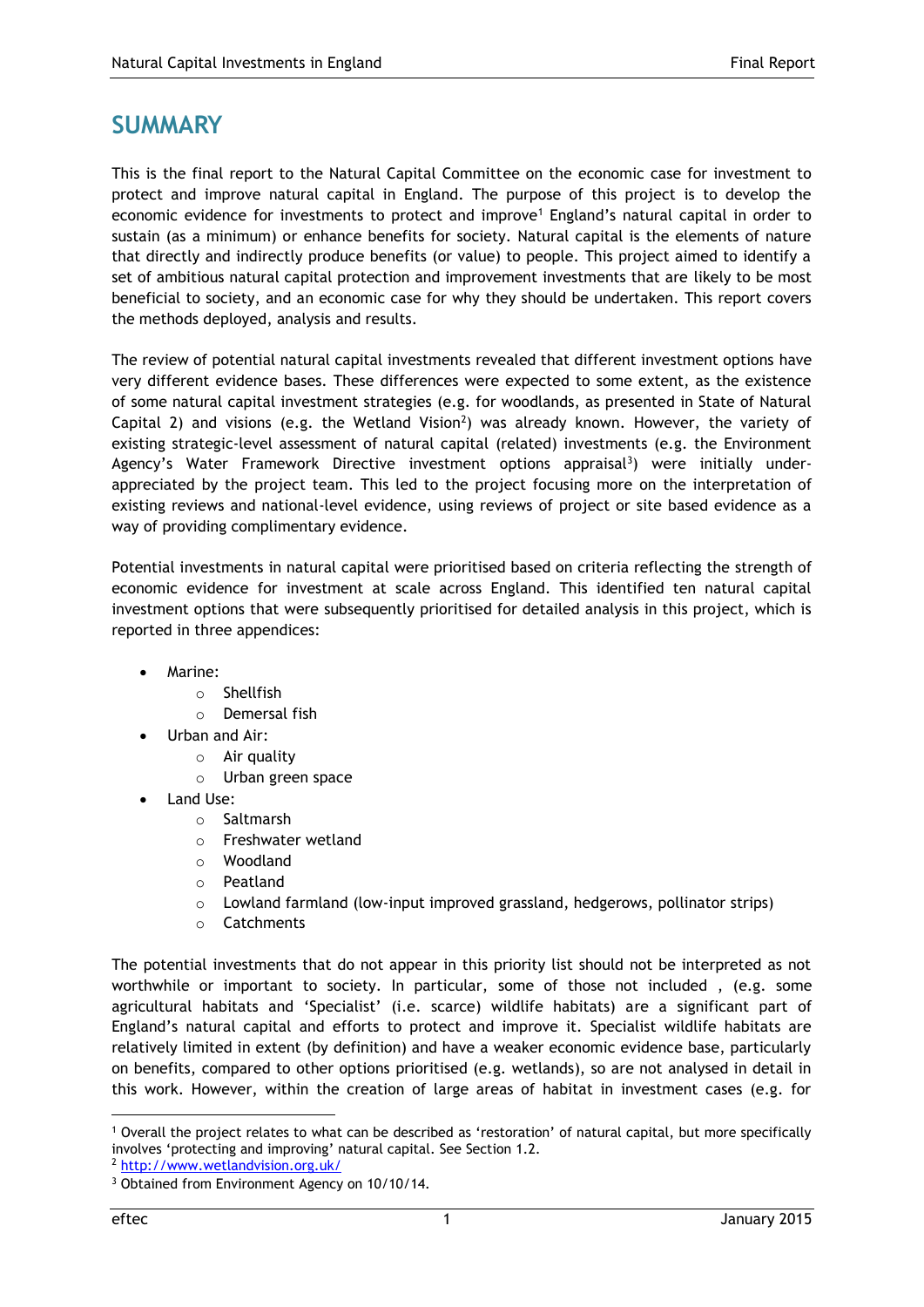wetland), there would be opportunities to create areas of specific habitat types (e.g. a BAP priority habitat like reedbed).

Analysis of the potential investments produced a variety of results. For some, the work developed evidence that indicates the need for investment, but does not allow examination of a specific set of actions. This arises for a variety of reasons, but often because evidence is available at different scales. For example, benefits to human health may be estimated from national data, but the costs of actions are driven by local circumstances, and poorly understood. These analyses are presented as 'evidence bases' for air quality, urban green space, lowland farmland and catchments, in the respective Appendices.

For other potential investments, it was possible to identify costs and benefits for particular actions at a defined scale. These are presented as 'investment cases' for the two fisheries, saltmarsh, freshwater wetland, woodland and peatland. These cases have cost and benefit evidence for specific actions, and a basis for estimating their spatial extent. In some cases, this spatial analysis was already available (e.g. saltmarsh, woodland), whereas for other cases (e.g. wetland, peatland) GIS analysis was used to develop the investment case. This included examining the scale of investment possible in relation to factors affecting costs (e.g. taking action on lower grade agricultural land with lower opportunity costs) and benefits (e.g. targeting actions close to population centres for recreational benefit, or upstream of them for water regulating benefits).

The scale of the investments where a specific case has been identified are summarised in Table S1. Methods for scaling up of evidence, including through use of GIS analysis, are challenging at such a large scale. Further work is needed including on how the following factors behave at different scales:

- Type of impact: May be constant across scales (e.g. carbon); may increase (e.g. wildlife benefits, which can increase through complementarity of actions that increase habitat connectivity) and/or decrease as species become less scarce);
- The value of impacts: May also be constant across scales (e.g. unit value for carbon, and for local air quality improvements in different cities, or for water quality regulation in different catchments), or may diminish (e.g. the value of wildlife protection as species become less scarce), and
- Costs: May decrease due to economies of scale and/or increase if less-cost-effective locations need to be used or actions are undertaken on a very large scale too quickly.

A further large scale consideration is the existence of synergies and conflicts across the potential investments. Synergies are examined in detail under individual investments, particularly in the catchment management evidence base. This concludes that investment is needed in governance to coordinate existing actions, this cannot be left to goodwill or assumed to be covered in existing budgets. Such governance has potentially significant additional costs (of approx. 30%), but these can be outweighed by significant benefits.

The results in Table S1 allow consideration of synergies and conflicts between the investment options. The main issue is the potential trade-off with agricultural land-use. Clearly, this needs recognition, but the actual effect on agricultural output would be managed because many of the investments considered involve land with either very low (e.g. upland peatland), or lower than average (e.g. lower grade land used for wetlands, field margins) productivity. Some of the impact on agricultural output could be partly offset through greater yields of fish from recovered stocks, and enhanced pest control and pollination ecosystem services, for example.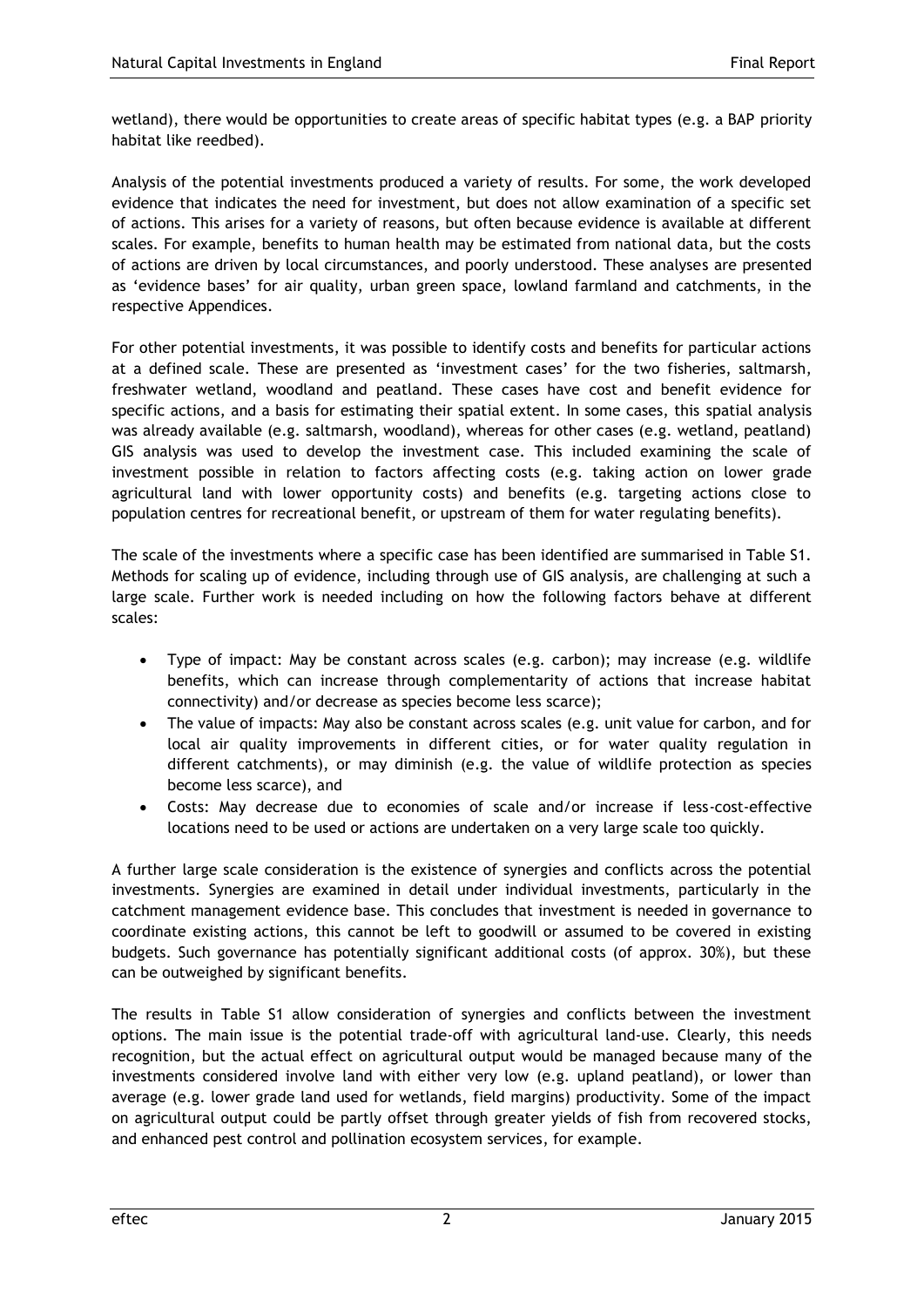| Land use change                                                                      | Area of suggested          | Current area <sup>4</sup> | % Impact on existing      | <b>Notes</b>                                                                                 |
|--------------------------------------------------------------------------------------|----------------------------|---------------------------|---------------------------|----------------------------------------------------------------------------------------------|
| land use change<br>Land that is largely permanently lost to agricultural production: |                            |                           | area                      |                                                                                              |
|                                                                                      |                            |                           |                           |                                                                                              |
| Wetland                                                                              | 100,000 ha                 | $1.5m$ ha                 | 7% increase               | Targeted to lower grade land                                                                 |
| Woodland                                                                             | 150,000 ha <sup>5</sup>    | 1.25m ha                  | 12% increase              | Presumed partly targeted to lower grade                                                      |
|                                                                                      |                            |                           |                           | land, but needs to be near towns                                                             |
| Peatland                                                                             | 140,000 ha <sup>6</sup>    | $(355,000)^7$             | 39% of current area       | Opportunity cost of reduced grazing and                                                      |
|                                                                                      |                            |                           | improved                  | grouse rearing capacity                                                                      |
| Saltmarsh                                                                            | 22,000 ha                  | 40,5008                   | 54% increase              | Land already vulnerable to climate change                                                    |
| <b>Subtotal</b>                                                                      | 412,000 ha                 | 2.79m                     | 15%                       |                                                                                              |
| Land lost to agricultural production, but easily reversible:                         |                            |                           |                           |                                                                                              |
| Arable margins                                                                       | 200,000 ha                 | n/a <sup>9</sup>          |                           | Margins are often less productive land                                                       |
| 612,000 ha<br><b>Total</b>                                                           |                            | n/a                       |                           |                                                                                              |
| Broad and shallow interventions on farmland:                                         |                            |                           |                           |                                                                                              |
| Low-input improved                                                                   | 500,000 ha                 | $2.8m$ ha                 | 18%                       | Reduced grazing intensity                                                                    |
| grasslands                                                                           |                            |                           |                           |                                                                                              |
| Hedgerows (/lines of trees)                                                          | 154,000km                  | 402,000km                 | 38%                       | Possible land take for gapping up                                                            |
| Catchment actions & coordination                                                     |                            |                           |                           | In 56% of catchments in England appraised by EA for WFD agricultural land management actions |
|                                                                                      |                            |                           |                           | are part of a package of measures with a positive benefit cost ratio.                        |
| <b>Marine Improvements</b>                                                           | <b>Investment Required</b> | <b>Current Level</b>      | % Increase of benefits    | <b>Notes</b>                                                                                 |
| Demersal Fish                                                                        | Decrease catch to          | Landings currently        | Landings at least 200%    | Different stock modelling approaches predict                                                 |
| (Example: North Sea cod)                                                             | allow stock recovery       | approx 33,000             | higher (3 times larger)   | a large range of stock recovery levels                                                       |
|                                                                                      | (ongoing investment)       | tonnes/year               | after stock recovery      |                                                                                              |
| Shellfisheries:                                                                      | Landings decreased by      | Landings currently        | 25% higher landings - an  | Stock assessments uncertain: only recently                                                   |
| (Example: Lobster and Crab)                                                          | 9,450 tonnes over 4        | approx 13,500             | additional 122,000 tonnes | completed, and do not enable stock                                                           |
|                                                                                      | years                      | tonnes/yr                 | over 50 years after stock | modelling.                                                                                   |
|                                                                                      |                            |                           | recovery                  |                                                                                              |

#### **Table S1: Overview of Impacts of Potential Natural Capital Investments in England**

<sup>4</sup> For context: England land surface: 13 million ha; agricultural land: 9.3 million ha

<sup>&</sup>lt;sup>5</sup> Assuming optimal area for new woodland is less than 250,000 ha examined by Forestry Panel and between 100,000 and 200,000 (midpoint of 150,000)

<sup>6</sup> Exact size of area unclear due to overlap in peatland condition categories

<sup>7</sup> Area is subset of wetland area, so not included in total.

<sup>8</sup> England and Wales

<sup>9</sup> Location and extent of margins can vary on short (annual or multi-annual) timescales.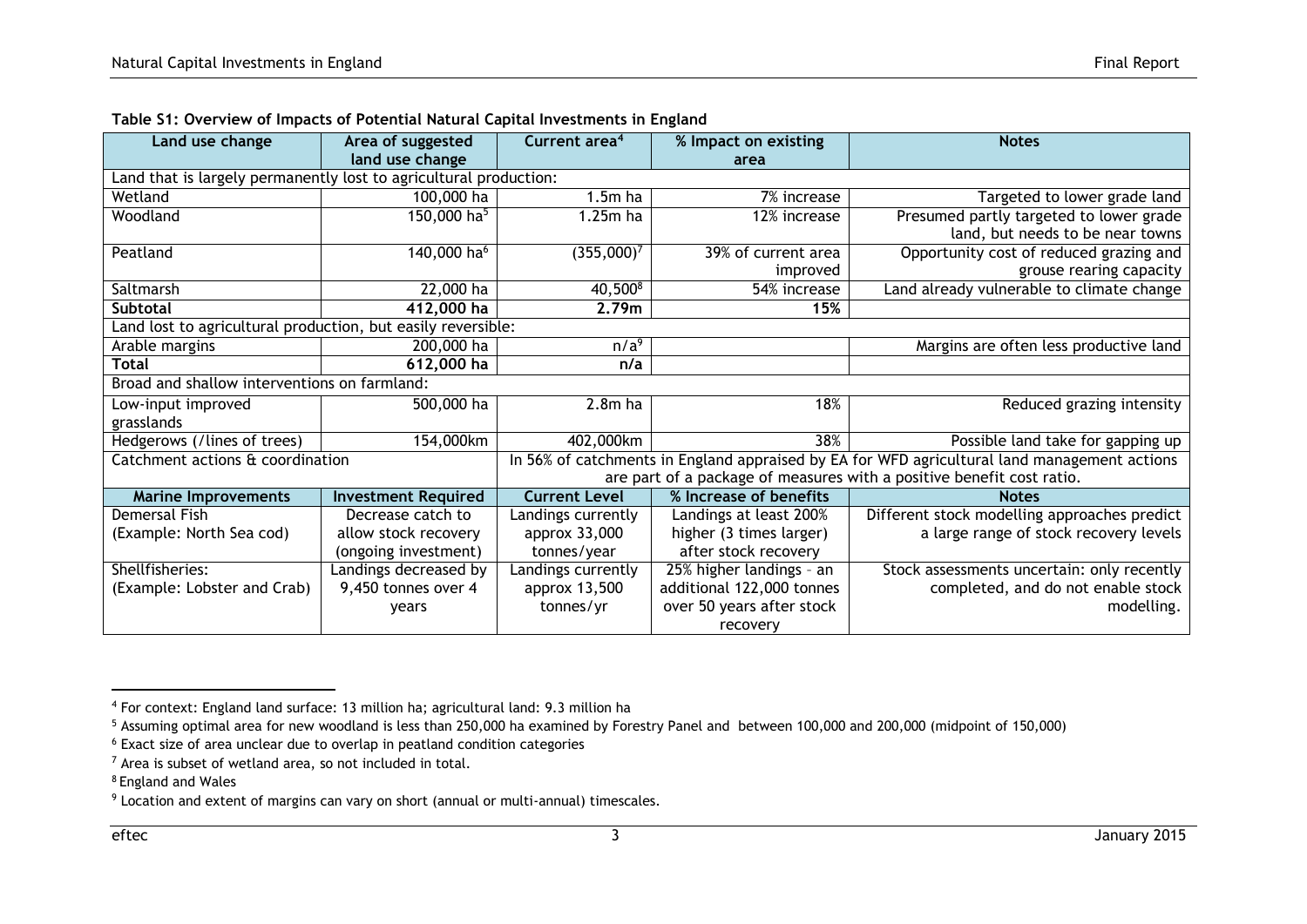The estimated present values over 50 years of the costs and net benefits of these investments are shown in Table S2. The cost of these potential investments is estimated to have a present value of approx. £4.4bn over 50 years. The total PV of the measured benefits from these investments range from £7.7bn to 13.6bn over 50 years. Both costs and benefits have significant uncertainties. The breakdown of Net Present Values (NPVs) for these investments are shown in Table S2. They are estimated to produce net benefits with a present value of £3.3bn - £9.2bn over 50 years. In other words, for the overall investment costs, society receives benefits that are between two and three times as large. However, it should be borne in mind that not all benefits are fully valued in all cases (e.g. biodiversity) and that realising positive returns on such investments requires careful targeting of actions to minimise costs and maximise benefits.

|                                                                          | NPV 50 yrs, £million, 2014 prices |       |  |
|--------------------------------------------------------------------------|-----------------------------------|-------|--|
| <b>Natural Capital Asset</b>                                             | Low                               | High  |  |
| Upland peatland                                                          | 560                               |       |  |
| Demersal fish (cod)                                                      | 860                               | 4,700 |  |
| Shellfish (lobster & crab)                                               | 123                               |       |  |
| Saltmarsh                                                                | 730                               | 730   |  |
| Wetland                                                                  | 634<br>2,700                      |       |  |
| Woodland <sup>i</sup>                                                    | 354 <sup>i</sup>                  |       |  |
| Total                                                                    | 3,260                             | 9,170 |  |
| <sup>1</sup> For 250,000 ha, potential investment case is for 150,000 ha |                                   |       |  |

| Table S2: Net Present Values (NPV) of Potential Natural Capital Investments in England |  |  |
|----------------------------------------------------------------------------------------|--|--|
|----------------------------------------------------------------------------------------|--|--|

The above estimates are for England. While the investment cases can help guide potential strategies, they should not be used to justify specific actions at individual sites. There are significant uncertainties involved in reaching these figures, as reflected in the ranges of values involved. These uncertainties include many of the challenges faced in environmental economics and reflected in preceding Natural Capital Committee Work (2014), with further challenges in many cases to scale the impacts up to a national (England) level. For example, the costs will depend on the responses of land markets, and how benefits may potentially diminish with scale, including for non-use values across the population requires further research. They could also be informed by more research into natural capital investments already underway.

A comparison was made of these investment cases to a selection of other (non-natural) capital investments undertaken by Government. An overall conclusion is that several of the natural capital investment cases stand up well to typical average public sector benchmarks (e.g. benefit-cost ratios of 4:1 and 5:1 for the roads programme). This is because investment costs are reasonably certain, with some spatial analysis of the best investment opportunities available, and actions can be designed to target projects/programmes with higher benefits and/or lower costs.

The figures in Table S2 rely on estimating the full range of costs and benefits, including market and non-market values, from the natural capital. Ignoring these impacts allows competing investments to present a more favourable picture of themselves.

The sources of uncertainty reflected in the large ranges in the figures in Table S2 include that some key environmental costs and benefits that do not have market values. These costs and benefits tend to be excluded from conventional infrastructure and other investment analysis. The alternative to using these data and the resulting large ranges would be to effectively give no value these environmental impacts, resulting in less accurate information with smaller ranges of results that spuriously suggest greater accuracy.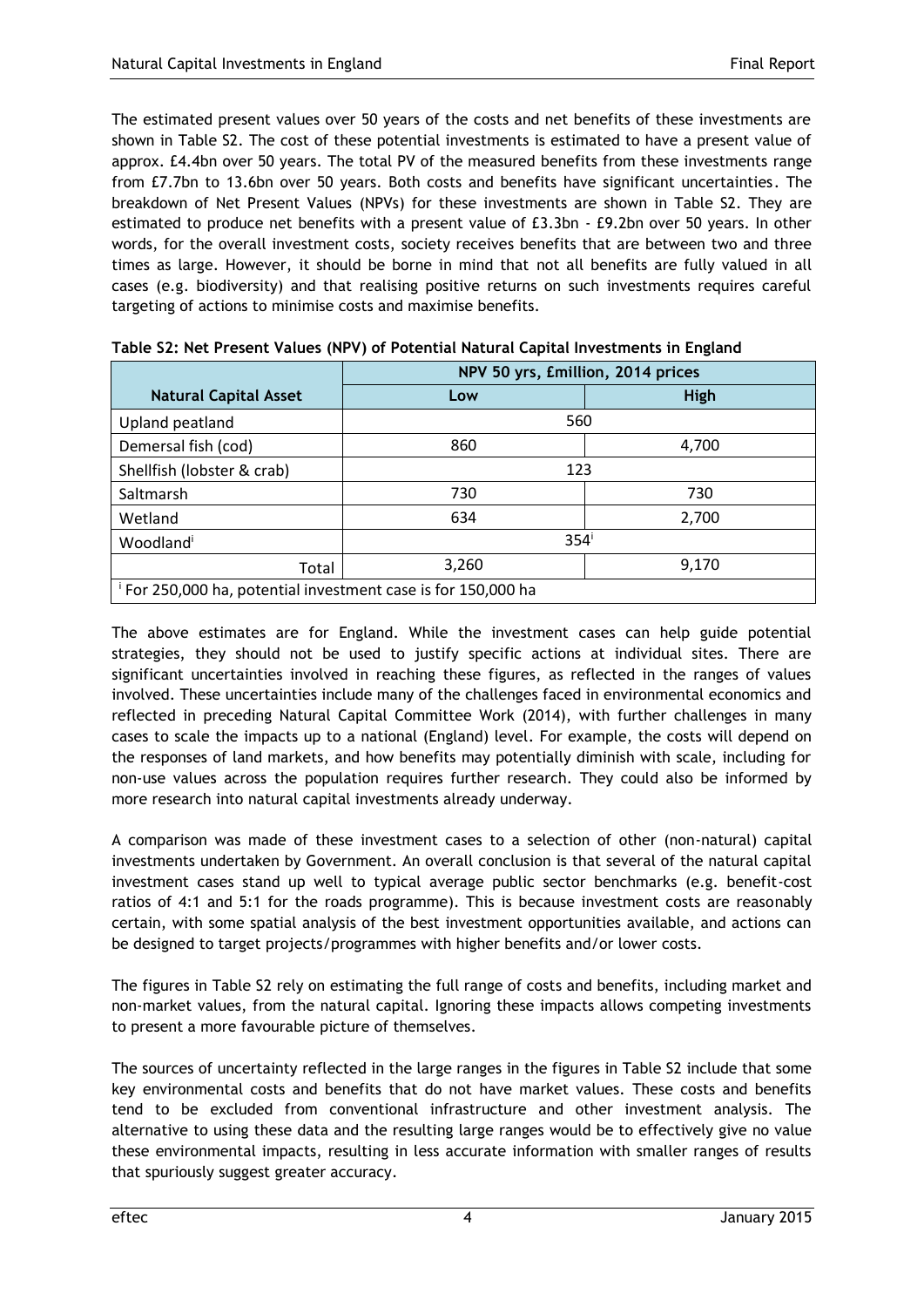## <span id="page-8-0"></span>**1. INTRODUCTION**

This is the final report to the Natural Capital Committee on the economic case for investment in natural capital in England. This report covers the methods deployed, analysis and results. After a discussion of the terminology used, this introduction is followed by a description of the methods in Section 2, including handling uncertainty, scaling up and value transfer, and the use of geographical information systems (GIS) analysis. Section 3 describes the baseline adopted for the analysis. Section 4 describes the development of evidence on natural capital investments, the results of which are presented in three separate appendices. The synergies and conflicts between investments are discussed in Section 5. The benefit cost ratios for the investment cases are summarised in Section 6, where they are compared to other capital investments. Conclusions are in Section 7.

Section 4 includes a process for identifying potential natural capital investment options that are subject to more detailed analysis in the remainder of the report. Ten issues were chosen, which are analysed in detail in 3 appendices:

| Marine               | Shellfish                                                                     |
|----------------------|-------------------------------------------------------------------------------|
|                      | Demersal Fish                                                                 |
|                      |                                                                               |
| <b>Urban and Air</b> | Air                                                                           |
|                      | Urban                                                                         |
|                      |                                                                               |
|                      | Saltmarsh                                                                     |
|                      | Freshwater wetland                                                            |
| Land Use             | Woodland                                                                      |
|                      | Peatland                                                                      |
|                      | Lowland farmland (low-input improved grassland, hedgerows, pollinator strips) |
|                      | <b>Catchments</b>                                                             |

## <span id="page-8-1"></span>**1.1 Purpose of the Project**

The purpose of this project is to develop the economic evidence for investments to protect and improve<sup>10</sup> England's natural capital in order to sustain (as a minimum) or enhance benefits for society. Natural capital is the elements of nature that directly and indirectly produce value or benefits to people. This project aimed to identify a set of ambitious natural capital protection and improvement investments that are likely to be most beneficial to society. This required review and interpretation of a wide range of evidence, in a relatively short space of time, on the costs and benefits of actions that protect and improve natural capital.

Natural capital protection and improvement interventions can provide benefits to society in different ways and at different scales (geographically, economically and over time). For example, improving a drained and degraded peatland back to a healthy wet condition can have long term global benefits (by halting emissions of greenhouse gases), and shorter term local benefits (by improving the quality of water available for public supplies).

1

<sup>&</sup>lt;sup>10</sup> Overall the project relates to what can be described as 'restoration' of natural capital, but more specifically involves 'protecting and improving' natural capital. See Section 1.2.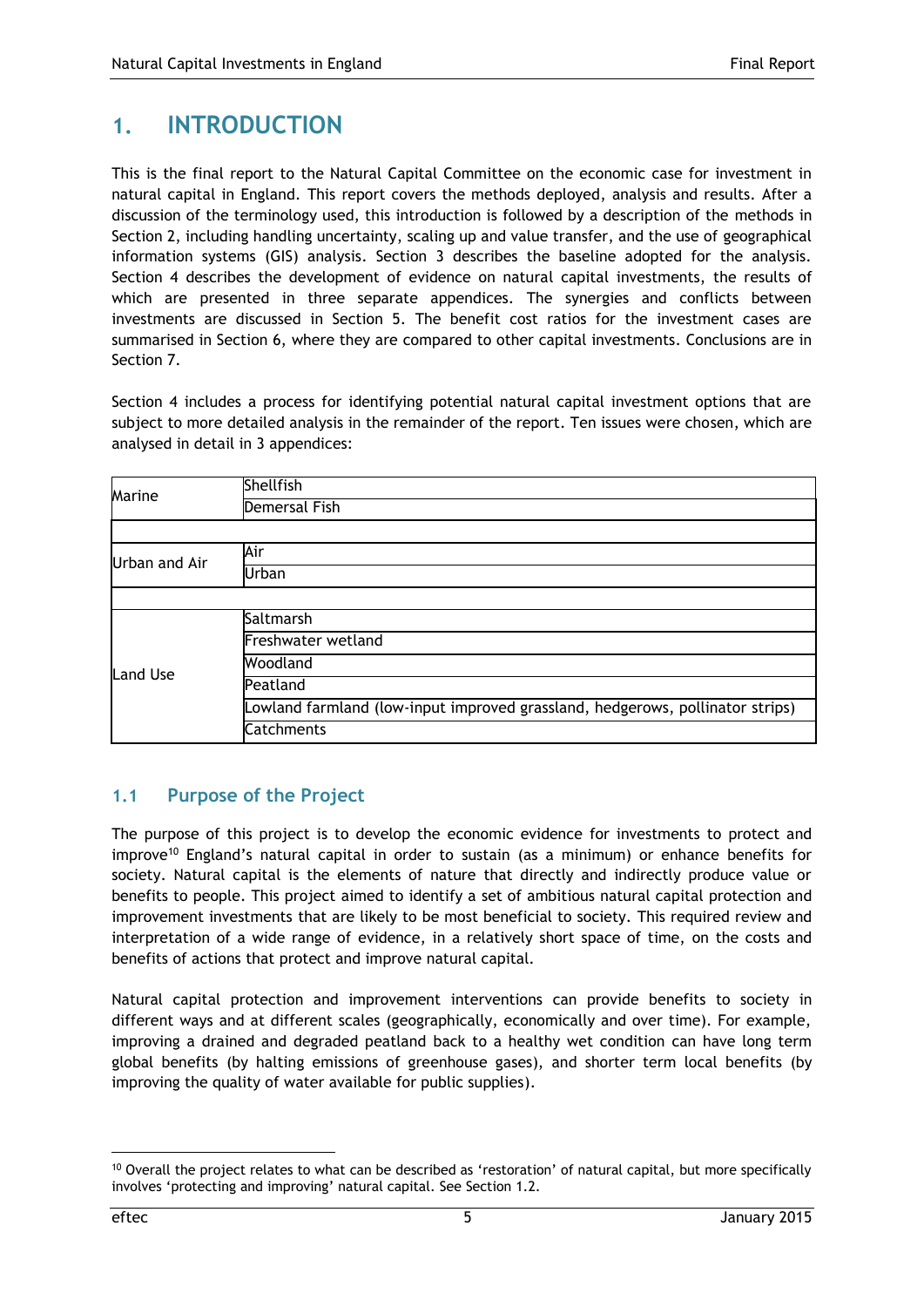Ambition is defined in terms of the magnitude of benefits involved. This can be assessed through a combination of a potential investment's spatial extent, amount of natural capital improvement (in terms of its capacity to provide benefits) and/or number of beneficiaries. It therefore reflects the extent of existing actions to protect and improve natural capital assets, and the remaining capacity for additional action that is beneficial to society. Not prioritising particular investments should not be interpreted to indicate that they are not worthwhile; they just do not have the strongest case under this project's rapidly undertaken economic approach to assessing the evidence.

The analysis also aims to compare investments in natural capital to other investments society could choose to make, taking into account that natural capital protection and improvement:

- Can have benefits that impact on commercial activity (i.e. goods and service bought and sold in markets) and/or that are intangible in conventional economic impact terms;
- Needs to be feasible and beneficial at a significant scale (not just at a small number of specific sites);
- Can be compared to investments in other forms of capital (e.g. human capital the workforce, or built capital - such as transport infrastructure) and the scale and nature of benefits these provide;
- Gives benefits that can sometimes only be increased after a lag of several years, therefore comparisons may require a longer timescale than some of society's other investment decisions, and
- Needs to be organised into a coherent set of initiatives to benefit from synergies and to avoid conflicts and unintended consequences of individual activities.

The findings of the project are intended to inform strategic policy decisions, rather than investments in specific locations, and to lead to more efficient use of resources by and for taxpayers, such as:

- Provide evidence for NCC's advice to the Government on the unsustainable use of natural capital;
- Assist the NCC in making recommendations to Government for a long-term strategy to manage natural capital, and
- Inform priorities for monitoring and reporting, including through national natural capital accounts.

## <span id="page-9-0"></span>**1.2 Terminology and Definitions**

It is important that a consistent set of terms and definitions are used in this wide ranging analysis of natural capital investments. The terminology and definitions proposed lead on from the NCC's second state of natural capital report (SoNC II). A glossary is included at the end of this report, and key terms are discussed here.

SoNC II, in turn, largely used the terminology of the UK National Ecosystem Assessment (NEA), but also incorporated the wider literature, including the UN System of Environmental-Economic Accounts - Experimental Ecosystem Accounts (SEEA-EEA, 2013<sup>11</sup>) process, to define candidate

<sup>&</sup>lt;sup>11</sup> SEEA-EEA is an accounting framework for multi-disciplinary research and testing on ecosystems and their relationship to economic activity. It features a Central Framework, an international standard for environmental-economic accounting that applies the System of National Accounts model (which uses standard asset accounting model for produced assets) to the measurement of 'individual environmental assets' (e.g. timber resources) and expected flow of benefits in basic resource accounts (SEEA CF, 2012) and a framework for experimental ecosystem accounts (SEEA-EEA, 2013).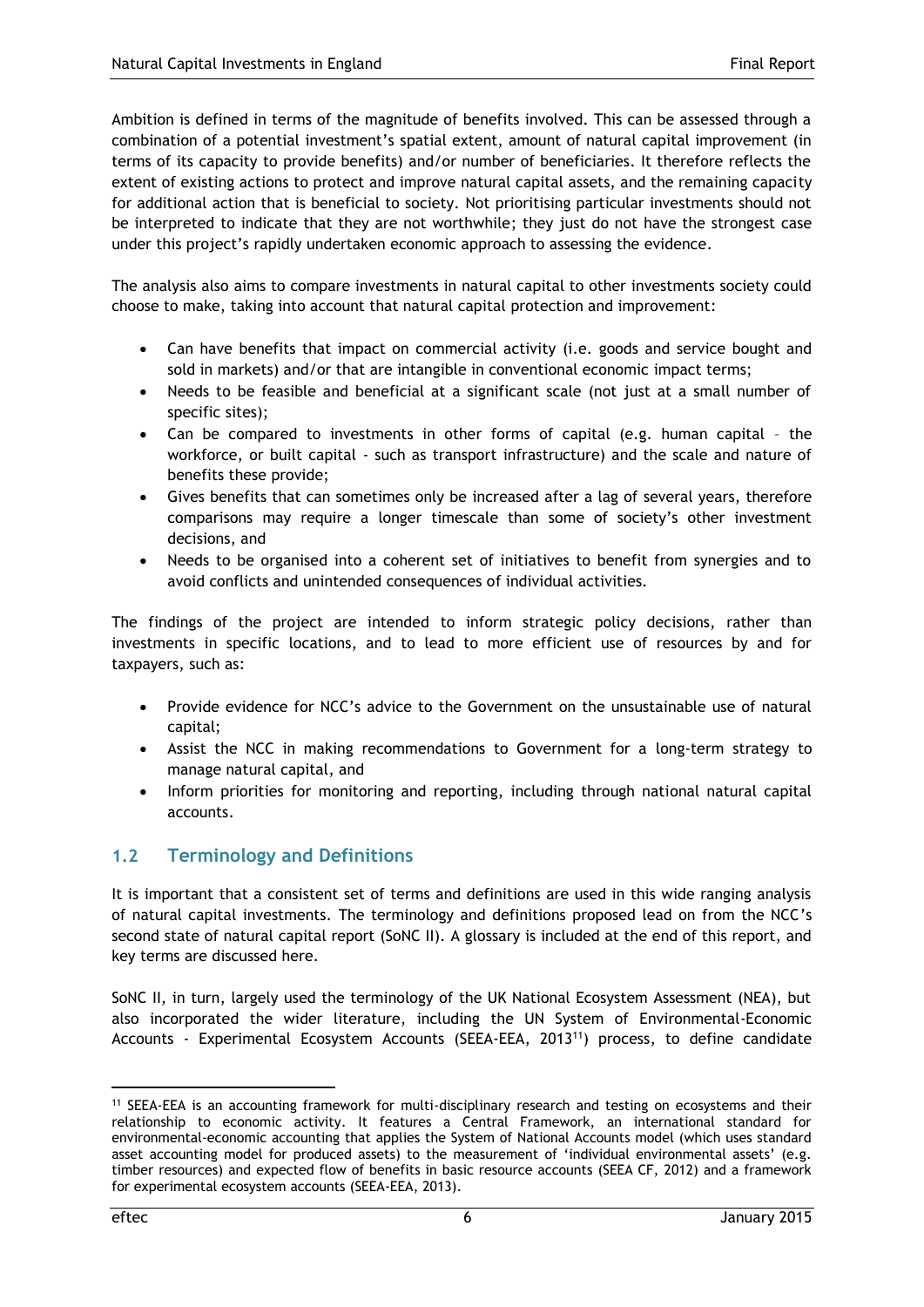categories for natural capital assets, convenient 'major land use types', and the benefits delivered by the ecosystem services and goods they produce. The categories used in SoNC II were:

**The major land use types (MLUTs),** defined through the eight main UKNEA habitats: mountain, moors & heaths; enclosed farmland; semi-natural grasslands; woodlands; freshwaters; urban; coastal margins; marine. These are described further below.

**The benefits provided by natural capital,** defined through ecosystem services classifications terminology: food; fibre; energy; clean water; clean air; recreation; aesthetics; wildlife; protection from hazards; equable climate.

These benefits are provided by **the natural assets** that underlie the MLUTs: species; ecological communities; soils; freshwaters; land; atmosphere; minerals; sub-soil assets; oceans; coasts.

The major land use types, ecosystem services and natural capital asset categories listed above are described in more detail in subsequent sub-sections.

#### *1.2.1 The purpose of natural capital investments*

This project is concerned with investments in natural capital, which could be thought of as 'restoring' natural capital. Defining and categorising restoration can be complex. Some define restoration as the process of actively managing recovery of ecosystem services (CBD, 2011), whilst others define it as the return of an ecosystem to its original structure or function. The eftec-led report that informed SoNC II (eftec et al, 2014) found that the latter was rarely achieved because:

- Defining 'original' is difficult. As most MLUTs in the UK have been modified by a long history of human intervention. Reference to previous states relates also to previous socioeconomic contexts and can therefore be controversial; and
- It is very difficult to restore all components of an ecosystem especially over short time scales, but it is possible to restore some components or functions.

Restoration of ecosystems is also a target within the EU's biodiversity strategy. Studies for the EC informing the achievement of this target have defined restoration in different ways. Lammerant et al (2013) defined four levels of ecosystem condition<sup>12</sup> and defined restoration as improvement of at least one level. IEEP-led analysis of the costs and benefits of achieving the EU ecosystem restoration target (Tucker et al, 2013) used a definition from the Society for Ecological Restoration (2004): that restoration is "the process of assisting the recovery of an ecosystem that has been degraded, damaged, or destroyed".

Complete restoration of natural capital may not be a feasible nor desirable outcome from natural capital investments. Restoration, where it implies reversion to some historical condition, is

1

 $12$  The Arcadis study (2013) proposes a four stage approach ranging from level 4: highly modified abiotic conditions, reduced ecological processes and functions with declining native species to level 1: where abiotic conditions are satisfactory and key species, properties and processes of ecosystems and their functions are in good to excellent condition. Work to inform SoNC II set out with the intention to work with the definition of restoration as 'the return of a habitat/ecosystem to pristine condition' as in the European Commission definition. However, if this were the case then few of the previous studies would have been described as achieving restoration, as they did not demonstrate a return to 'pre-disturbance or pristine conditions'. In identifying the potential for restoration of a habitat a more flexible approach similar to Arcadis' was used, which considered that restoration represents a gradient from degraded to good condition (of abiotic conditions, species, functions and processes) and movement along this gradient needs to be demonstrated for some level of restoration (i.e. improvement) to have occurred. However, full restoration requires the return of key species, properties and processes of ecosystems as measured by comparing the target to the final state.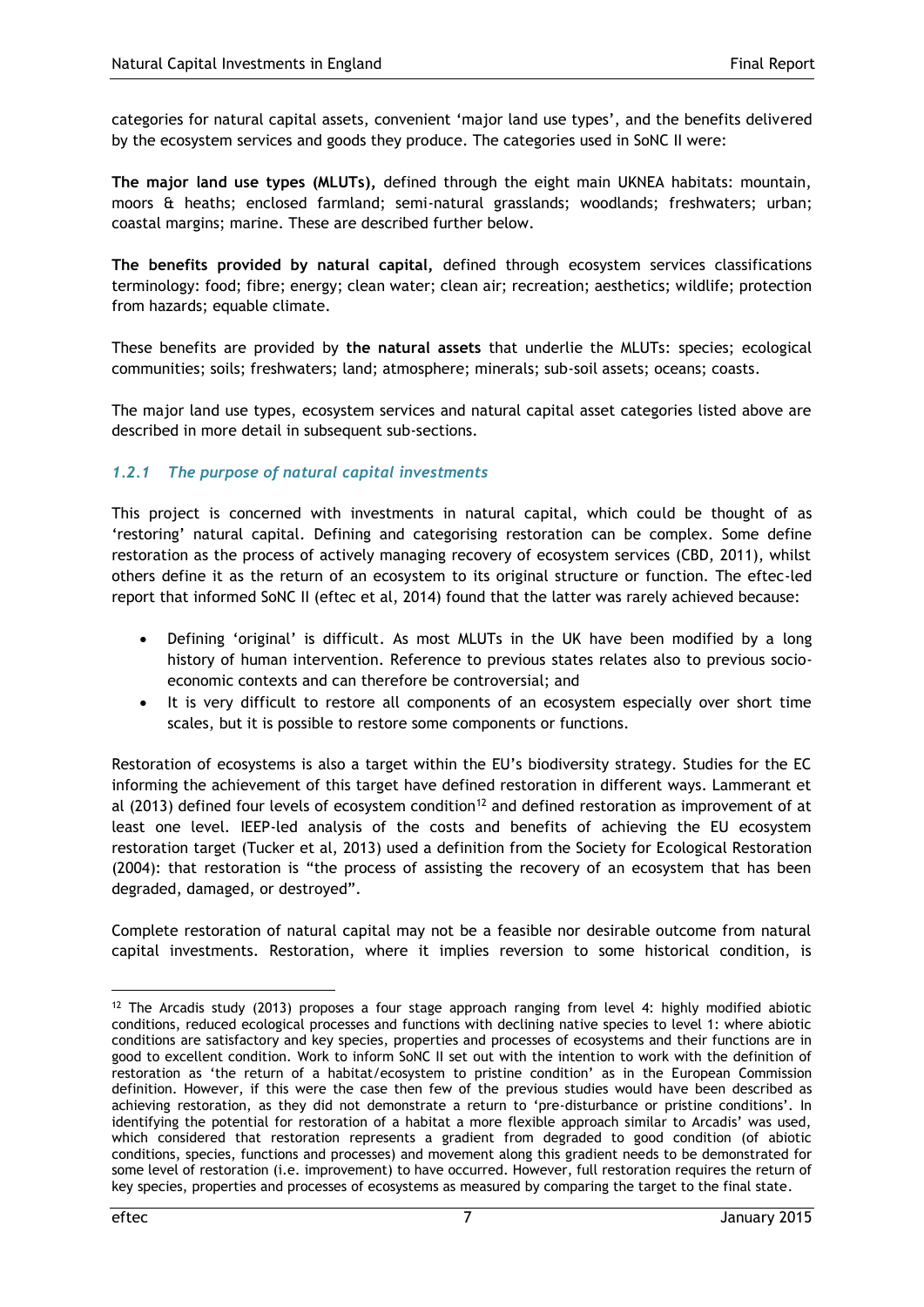therefore not necessarily the best term for describing how we might make investments in natural capital. An alternative way of defining restoration is as an activity to improve ecological quality and condition in order to achieve a specific goal or target. However, such a definition is not particularly intuitive.

The NCC's remit refers to the 'protection and improvement' of natural capital, with one of the three parts of its terms of reference being:

 Advise the Government on how it should prioritise action to protect and improve natural capital, so that public and private activity is focused where it will have greatest impact on improving wellbeing in our society.

The focus of this project thus is described in terms of investments in initiatives *to protect and improve* natural capital. During subsequent analysis this is shortened to '**investments**' to refer to the resources required or '**actions**' to refer to the actions required. **Improvement** refers to the enhancement of natural capital to some target condition (e.g. good WFD status) or extent from a baseline. The **protection of natural capital** refers to its conservation or the avoidance of degradation.

The interventions may produce benefits by enhancing natural capital (e.g. fish stocks) to increase the goods and services they can provide (e.g. fish), or by halting declines in natural capital (e.g. pollinators) to avoid the expected loss of goods and services they provide (e.g. supporting crop production).

Either way, assessment of costs and benefits requires careful definition of a **baseline** to ensure the identified impacts are additional. This baseline must recognise that, unlike some other forms of capital, the impacts of not safeguarding natural capital can be severe *and* irreversible. For example, roads can be resurfaced, but once fish stocks have collapsed even strong conservation measures may not lead to their recovery for generations.

Developing a better understanding of which ecosystem service and which natural capital assets will benefit from protection and improvement activity is critical. However, given the limited time scale, this study uses a pragmatic output- or outcome-based approach to rapidly summarise cost and benefits. For example, for a managed realignment investment, the output is an increase in intertidal area and the outcome is how this benefits final ecosystem service delivery (e.g. carbon sequestration and hazard regulation services).

### *1.2.2 The major land use types (MLUT)*

The eight Broad Habitat types in the UK NEA each contain a number of different habitat types. These types are considered too broad in many cases for analysis of protection and improvement of natural capital. Therefore, they have been sub-divided in some cases into functional units of natural capital (e.g. urban green space) or more narrowly defined sub-habitats within the broad habitat types (e.g. blanket bog)**.** The selection of such units has been based on the following principles:

- Data on extent and quality should be available at the unit level (for water and marine habitats, units follow the Water and Marine Strategy Framework Directives);
- There should be a link between the unit and the benefits it provides;
- Habitats with important benefits or specific pressures should be separated out (e.g. blanket bog), and
- If information is not available at the proposed level, units can be combined.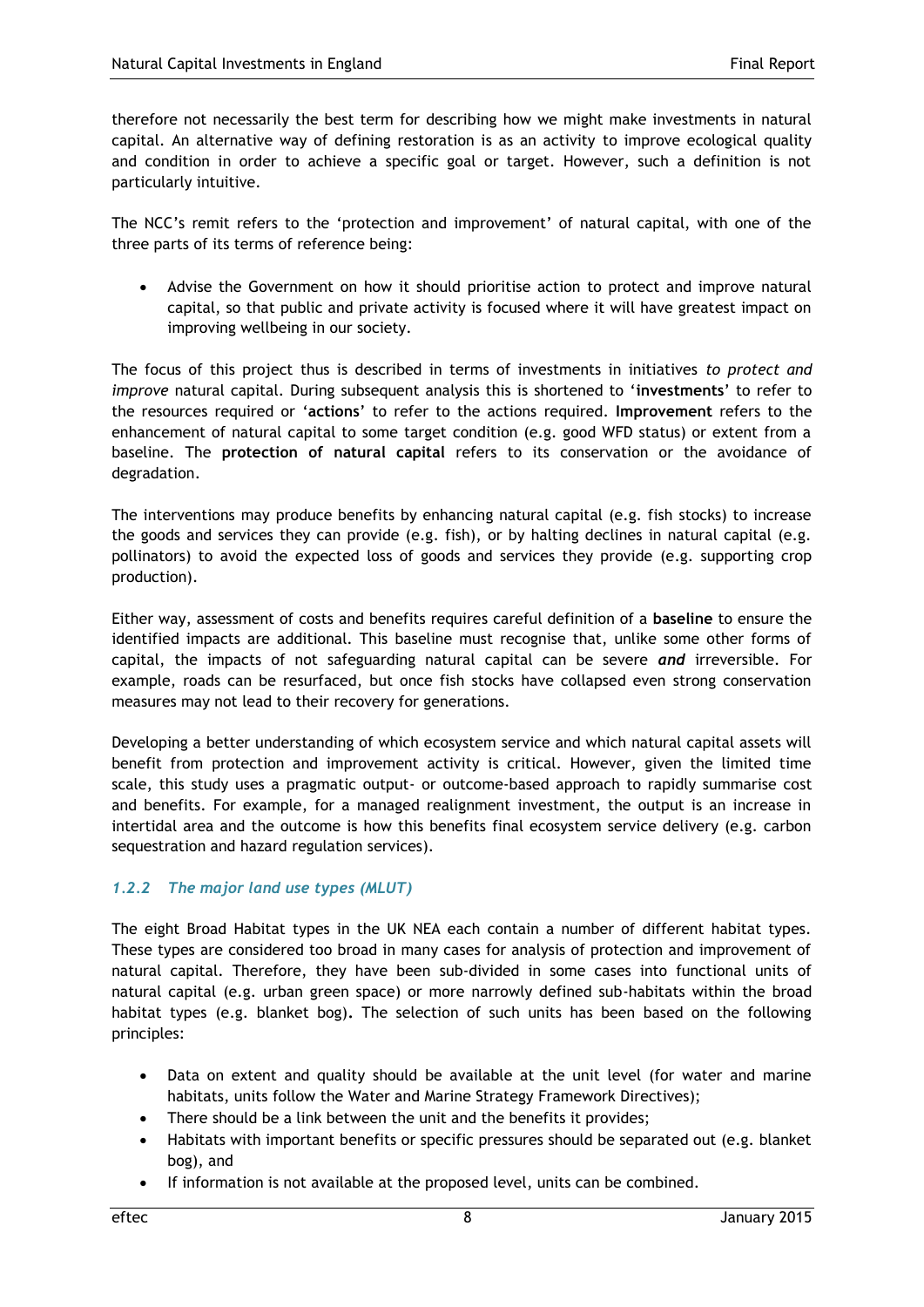In some cases, the meaningful unit of investment may be based on the more narrowly defined habitats. For example, the case for investing in wetlands is examined, but the case for investing in saltmarsh, a specific intertidal type of wetland, has a different set of costs and benefits and thus is analysed separately. Table 1.1 sets out the definition of broad habitats and sub-habitats.

| <b>UKNEA broad</b>     | <b>Associated sub-</b>  | Scope                                                 |
|------------------------|-------------------------|-------------------------------------------------------|
| habitat                | habitat                 |                                                       |
| Mountains,             | <b>Blanket Bog</b>      | Rainfall-fed bog in upland environments               |
| Moorlands and          | Mountains,              | Upland heath, montane habitats and associated         |
| <b>Heaths</b>          | Moorlands and           | wetlands (flushes, fens). Also include rock and scree |
|                        | <b>Upland Heaths</b>    | habitats such as limestone pavements                  |
|                        | <b>Lowland Heath</b>    | Lowland habitats dominated by heather family or       |
|                        |                         | dwarf gorse species                                   |
| Semi-natural           | Semi-natural            | All grasslands unimproved for agricultural purposes   |
| grasslands             | grasslands              |                                                       |
| <b>Enclosed</b>        | Enclosed arable         | Arable, horticultural land and improved grassland as  |
| farmland               | farmland                | well as associated boundary features e.g. hedgerows   |
| Woodland               | Woodland                | Includes broadleaved and coniferous woodlands both    |
|                        |                         | natural woods and planted. (Wet woodland included     |
|                        |                         | here)                                                 |
| <b>Freshwaters</b>     | Standing open           | Lakes, ponds, reservoirs and canals                   |
|                        | waters                  |                                                       |
|                        | Rivers and streams      | Streams and rivers down to the tidal limit            |
|                        | Groundwaters            | Aquifers and significant quantities of below ground   |
|                        |                         | water                                                 |
|                        | Wetlands                | Lowland fens, raised bogs, swamps, reedbeds and       |
|                        |                         | floodplain wetlands                                   |
| <b>Urban</b>           | <b>Built urban</b>      | The built environment elements of urban space e.g.    |
|                        |                         | buildings, roads, industrial works                    |
|                        | Green space             | The natural environment elements of built up areas    |
|                        |                         | e.g. parks, gardens, towpaths, urban trees            |
| <b>Coastal Margins</b> | Coastal dunes and       | Dune systems and the upper zone of sandy shores       |
|                        | sandy shores            |                                                       |
|                        | Saltmarsh               | The upper zone of vegetated intertidal habitat -      |
|                        |                         | transition into other intertidal habitats             |
|                        | <b>Transitional and</b> | Estuaries, coastal lagoons and other near shore       |
|                        | coastal waters          | waters (Water Framework Directive definition)         |
| <b>Marine</b>          | Intertidal rock         | Bedrock, boulders and cobbles which occur in the      |
|                        |                         | intertidal zone. Colonised by mussels/barnacles and   |
|                        |                         | seaweeds depending on exposure                        |
|                        | <b>Intertidal</b>       | Shingle (mobile cobbles and pebbles), gravel, sand    |
|                        | sediment                | and mud in the intertidal zone                        |
|                        | Subtidal rock           | Bedrock, boulders and cobbles in the subtidal zone    |
|                        |                         | colonised by seaweeds (infralittoral zone) or animal  |
|                        |                         | communities (circalittoral zone)                      |
|                        | Shallow subtidal        | Shingle (mobile cobbles and pebbles), gravel, sand    |
|                        | sediment                | and mud in the subtidal zone                          |
|                        | Deep sea bed            | The sea bed beyond the continental shelf break        |
|                        | Pelagic water           | The water column of shallow or deep sea; beyond the   |
|                        | column                  | coastal waters                                        |

|  | Table 1.1: Definitions of broad and narrow habitats |  |  |  |
|--|-----------------------------------------------------|--|--|--|
|--|-----------------------------------------------------|--|--|--|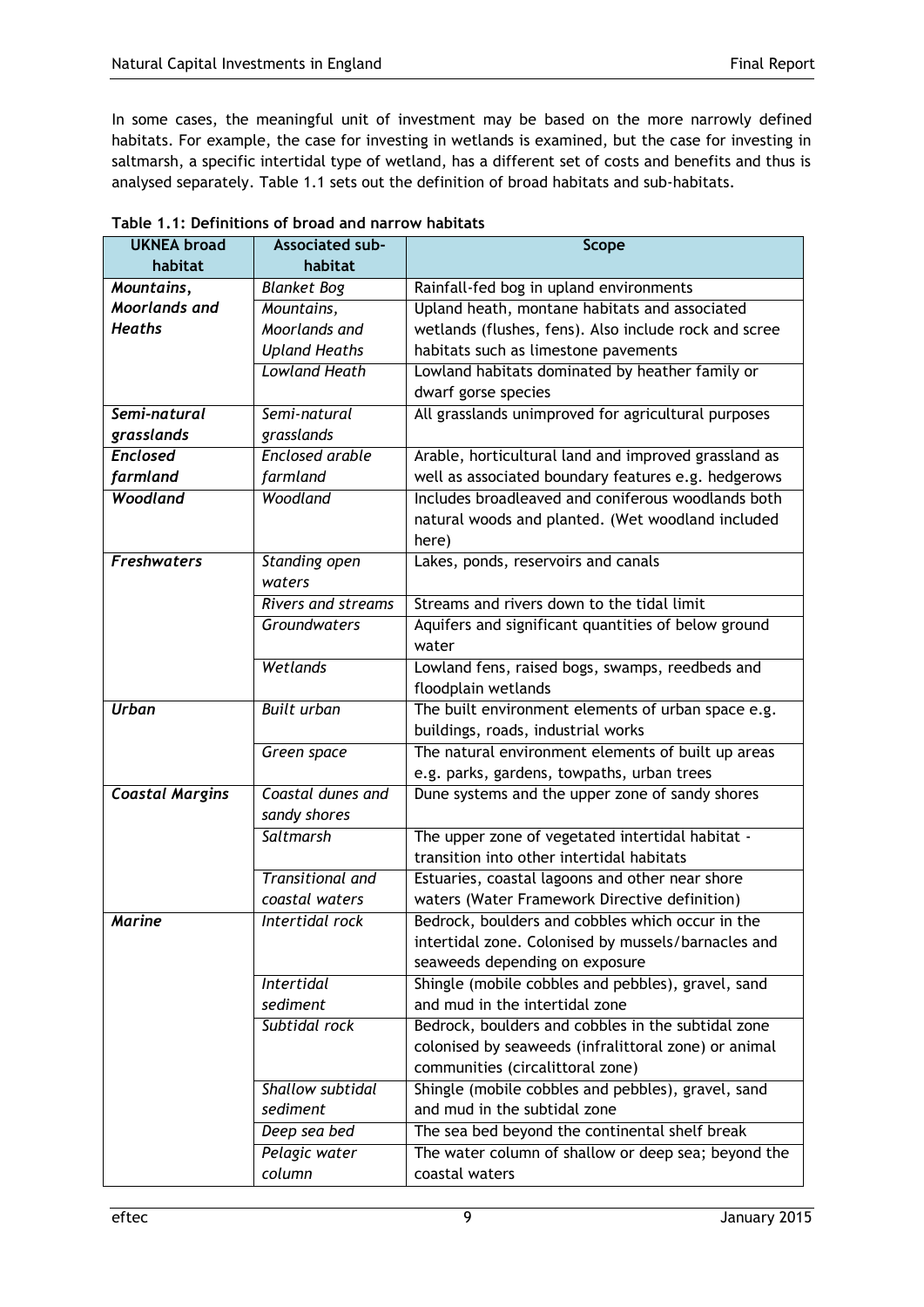### *1.2.3 Natural capital assets*

In some cases, the objective of an investment in natural capital may be to protect and/or improve a specific natural capital asset (e.g. species providing pollination, or peatland soils). As defined above, natural capital assets include species; ecological communities; soils; freshwaters; land; atmosphere; minerals; sub-soil assets; oceans; coasts. Table 1.2 sets out the relevant natural capital assets and their definitions.

Investments in natural capital assets need to be associated with narrow and/or broad habitats and subsequent ecosystem service provision so that the actions can be linked to the changes in benefits. In other words, the link between the actions and benefits need to be established so that a benefitcost ratio can be calculated.

| Natural capital    | <b>Definition</b>                                                              |
|--------------------|--------------------------------------------------------------------------------|
| asset              |                                                                                |
| <b>Species</b>     | All living organisms including plants, animals, fungi and micro-organisms.     |
|                    | The product of ongoing evolutionary processes.                                 |
| Ecological         | A group of actually or potentially, interacting species living in the same     |
| communities        | place. A community is bound together by the network of influences that         |
|                    | species have on one another. Groups of interacting species in form persistent  |
|                    | and distinctive assemblages interacting with their physical environment (e.g.  |
|                    | pollination).                                                                  |
| <b>Soils</b>       | The combination of weathered minerals, organic materials, and living           |
|                    | organisms and the interactions between these.                                  |
| <b>Freshwaters</b> | Freshwater bodies (rivers, lakes, ponds and ground-waters) and wetlands -      |
|                    | includes water, sediments, living organisms and the interactions between       |
|                    | these.                                                                         |
| Land               | The physical surface of the Earth and space for human activity - includes the  |
|                    | various landforms and processes which shape these (weathering and erosion).    |
| Atmosphere         | The layer of gases surrounding the Earth including oxygen, carbon dioxide      |
|                    | and nitrogen used by all living organisms, and the processes which give rise   |
|                    | to climate, weather (wind, precipitation) and temperature regulation.          |
| Minerals and sub-  | Naturally occurring non-living substances in the Earth's crust with a specific |
| soil assets        | chemical composition and those formed by geologic processes (e.g. stone,       |
|                    | salt, sand, metals (gold, magnesium etc.), coal).                              |
| <b>Oceans</b>      | Saline bodies of water that occupy the majority of the Earth's surface -       |
|                    | includes water, sediments, living organisms and the interactions between       |
|                    | these.                                                                         |
| Coasts             | The transitional zone between land and oceans - includes water, sediments,     |
|                    | living organisms and the interactions between these.                           |

**Table 1.2: Natural capital assets and their definitions**

## *1.2.4 Benefits from natural capital*

The analysis of any project to protect or improve natural capital must consider both the costs of restoring the broad/sub- MLUT (habitat) and/or natural capital asset, and the subsequent benefits that are to be gained from the project in the future. The default approach to assessing these future benefits is to consider investments to take actions over a time period of up to 25 years, and then subsequent impacts for a further 25 years. Therefore, the present value (PV) of costs and benefits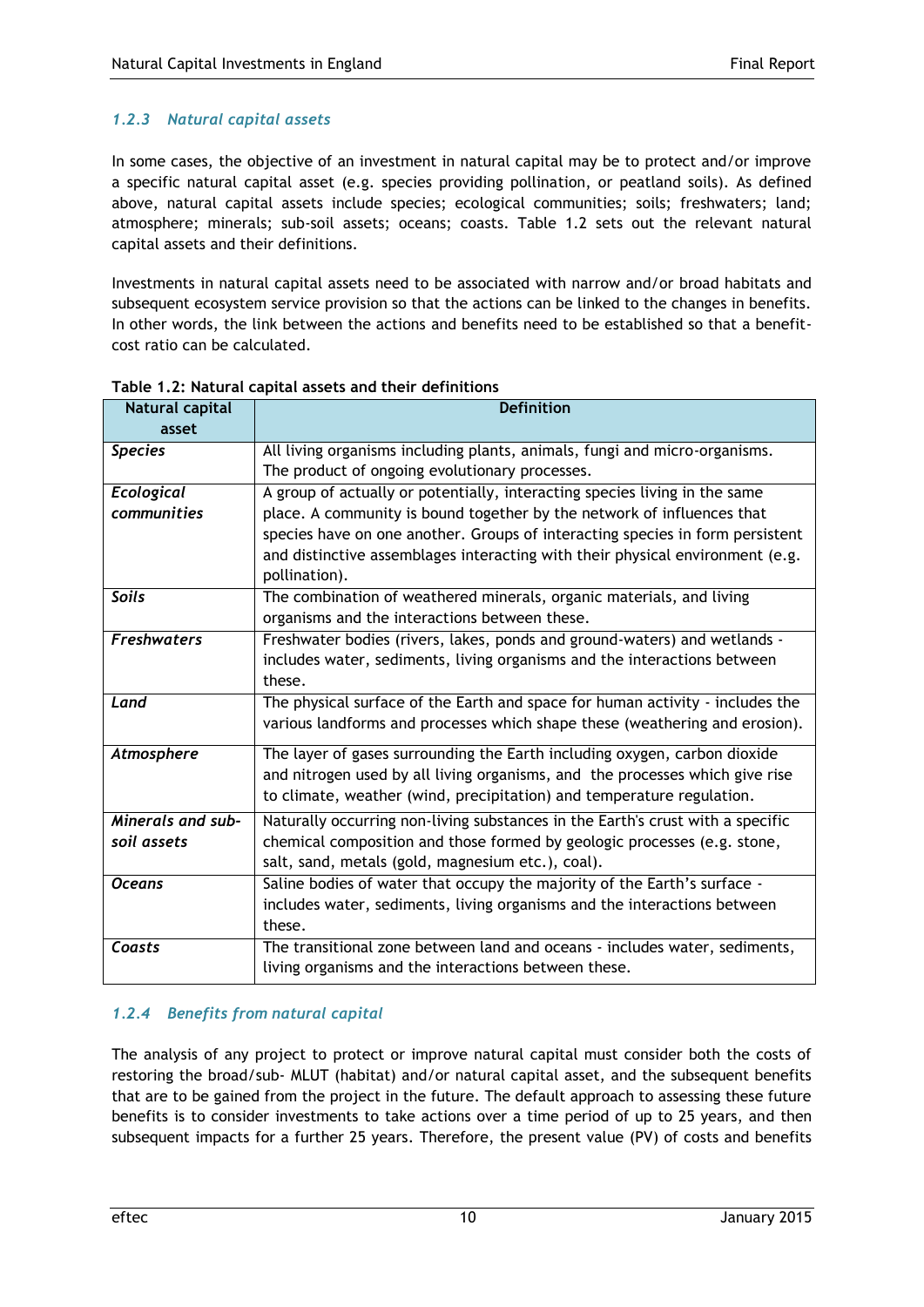is over 50 years<sup>13</sup>. However, these time periods may be varied depending on the investment case involved. Benefits, in this context, refer to those provided by ecosystem services for people. At least some of these benefits can be expressed in monetary terms. The present value of benefits is calculated using HM Treasury recommended discount rates.

Table 1.3 sets out the definition of the ecosystem service categories used to identify the benefits of protecting and improving natural capital in this project. It should be noted that some benefits are the product of a combination of natural and other capital inputs. For example, most food is harvested, prepared or processed using human capital (e.g. farming skills) and built capital (e.g. machinery) before being consumed.

| <b>Ecosystem service</b> | <b>Definition</b>                                                              |
|--------------------------|--------------------------------------------------------------------------------|
| benefit                  |                                                                                |
| Food                     | Plant, animal and fungi consumed by people. Both wild and cultivated           |
|                          | sources                                                                        |
| <b>Fibre</b>             | Plant and animal materials used by people for building, clothing and other     |
|                          | objects, including timber                                                      |
| <b>Energy</b>            | All sources of energy used by people (fossil fuels, wind, tidal, wave, hydro,  |
|                          | biomass and solar)                                                             |
| Clean water              | Water for human use (e.g. drinking, bathing, industrial processes); a          |
|                          | combination of quality and quantity                                            |
| <b>Clean Air</b>         | Air quality that has no adverse impact upon human health or wellbeing          |
| <b>Recreation</b>        | Active enjoyment of the natural environment e.g. walking, fishing, canoeing    |
| <b>Aesthetics</b>        | Passive enjoyment of the natural environment e.g. landscape appreciation       |
|                          | and views                                                                      |
| <b>Wildlife</b>          | Wild species diversity and abundance which have aesthetic and recreational     |
|                          | value, and cultural and spiritual significance, including through the          |
|                          | conservation priorities for species and habitats. This is distinct from the    |
|                          | natural capital assets, species and ecological communities, in that these      |
|                          | represent the species that are significant to England and that people care     |
|                          | about.                                                                         |
| <b>Protection from</b>   | Natural regulation of extreme events such as flooding, drought and             |
| hazards                  | landslides.                                                                    |
| Equable climate          | A comfortable climate that has no adverse impact upon human health or          |
|                          | wellbeing. The result of both global scale and local scale effects (e.g. urban |
|                          | cooling by trees)                                                              |

**Table 1.3: Benefits from natural capital and their definitions**

Source: Natural Capital Committee (2014)

#### *1.2.5 Thresholds and targets*

In line with previous NCC work, this project uses these terms as follows:

- A **threshold** relates to a property of system, such as an ecosystem, or some other functional relationship, whereby a change in one factor leads to a non-linear response in another factor and/or the recovery from the change in the future is compromised, and
- A **target** is a level defined by society as being desirable to achieve (or avoid falling below).

<sup>&</sup>lt;sup>13</sup> For example, in the wetland investment case, wetland creation costs are spread over the first 10 years, and management then costs continue up to year 50. Benefits are obtained from when the wetland is created up to year 50.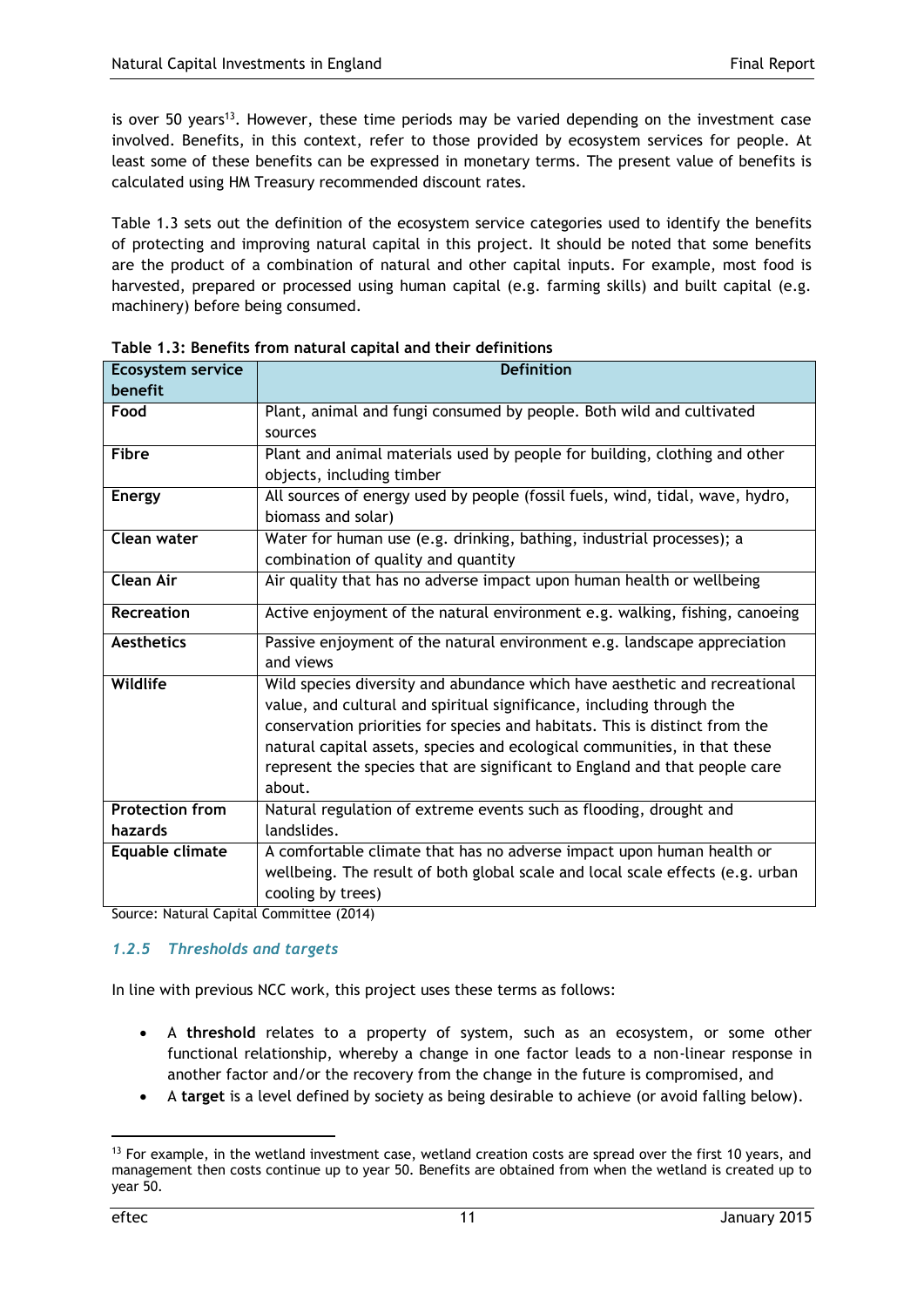Targets may be determined by society in different ways (through laws or in aspirational goals) and reflect a variety of factors. These factors can include the possibilities of crossing thresholds, with some targets reflecting 'safe limits' to avoid deterioration of natural capital reflecting what society may judge to be an acceptable risk of crossing thresholds, given the available evidence. In other cases, targets may be more 'aspirational'.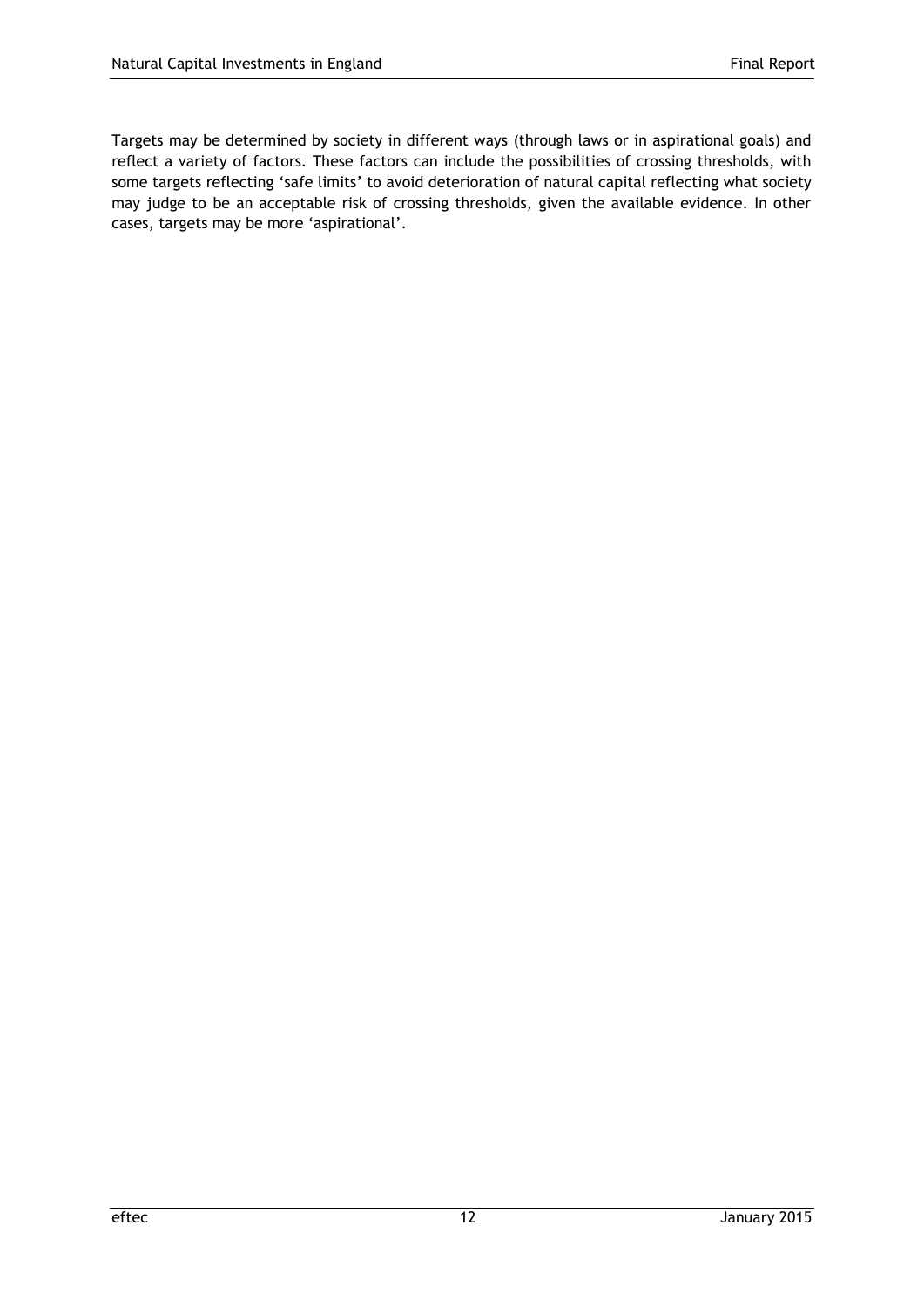## <span id="page-16-0"></span>**2. METHOD**

This Section summarises the approach taken in this project. More detailed descriptions of the methods specific to each investment case are presented in relevant subsections.

## <span id="page-16-1"></span>**2.1 Approach to Identifying Investment Cases**

Given the short time available for the work, this study was organised in a series of tasks that were undertaken concurrently. It started with a review of evidence to identify potential natural capital investments. These were prioritised with input from the NCC (see Section 4). A complicating factor in identifying natural capital investment options was the extent to which site specific evidence can be scaled to contribute to a prioritised set of *national* natural capital protection and improvement initiatives. This issue is one of the significant technical challenges of this study and is discussed further in Section 7.

Work to develop 10 detailed investments was then undertaken, resulting in different types of outputs:

- For some, it was possible to identify costs and benefits for particular actions at a defined scale. These are presented as '**investment cases**'.
- For others, the work developed evidence that indicates the need for investment, but does not allow examination of a specific set of actions. These are presented as '**evidence bases**'.

In all cases consideration was given to both costs and benefits and how these would alter with scale (see Section 2.4 for further discussion of scaling). Unit costs for most cases were derived from market prices, but include some uncertainties. Benefit evidence used included qualitative, quantitative and monetary assessment of benefits. The interpretation of the evidence followed the Defra value transfer guidelines (eftec, 2010) in terms of judging the quality of evidence, reporting the evidence to ensure comparability and commentary on how transferable an estimate is from the original context to an investment option.

Throughout the study consideration was given to potential synergies and conflicts between the options for national investment initiatives. Synergies include the complementarity of improving adjacent habitats (e.g. wildlife provision in blocks/networks of habitat, as per the Lawton Review conclusions), and potential conflicts (e.g. competition for space between intertidal habitat creation, protected freshwater habitats, and farming on high-grade agricultural land). Synergies and conflicts are discussed further in Section 6.

A review of cost-benefit evidence for other forms of public sector investment in (non-natural) capital was also undertaken. This Task reviewed a shortlist of potential comparators and identified evidence on other national capital investment options (e.g. buildings, broadband, energy infrastructure) undertaken or promoted by Government. These investments were then compared to the natural capital investment initiatives, replicating comparisons that could be made in a public sector spending review or other policy appraisal context. The range of comparators drawn on covers built and social capital, long and short term investments and those providing private/public and market/non-market benefits. This comparison also provided evidence on the way investments in natural capital and other forms of capital are assessed within Government.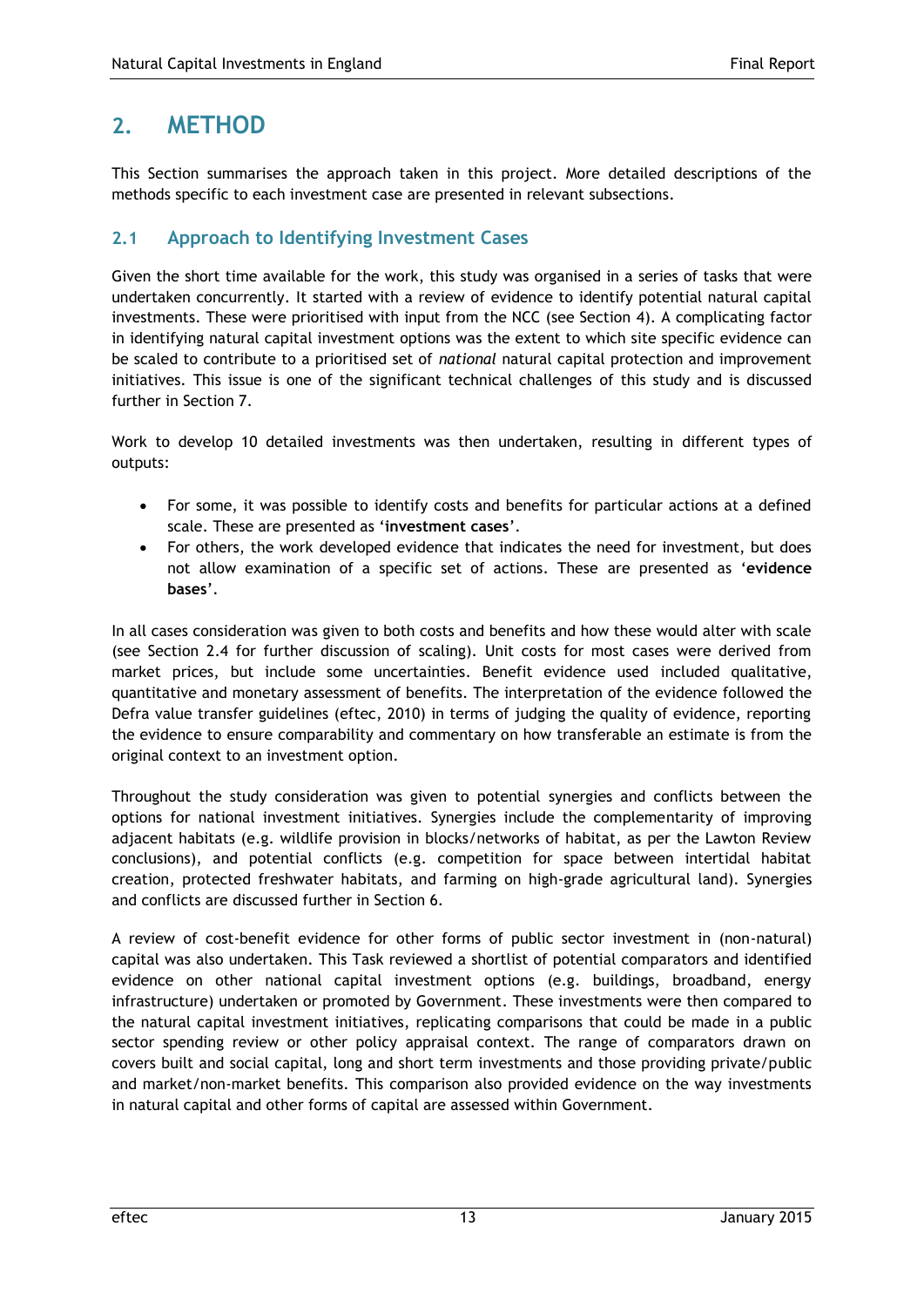## <span id="page-17-0"></span>**2.2 Types of Investment Evidence Identified**

The research revealed that different potential investment options have very different evidence bases. These differences were expected to some extent, as the existence of conservation strategies and visions (e.g. the Wetland Vision<sup>14</sup>) for some natural capital assets was already known. However, the variety in the existing strategic-level assessment of natural capital (related) investments (e.g. the Environment Agency's Water Framework Directive investment options appraisal<sup>15</sup>), was underappreciated, leading to an adjustment to the intended approach.

In general, three broad approaches were identified for drawing together information on natural capital investments:

#### **Use existing large scale evidence**

For some potential investments in protecting and improving MLUTs or natural capital assets, national scale analysis of science and/or economics evidence had already been carried out. For example, this was the case for woodland area expansion, which had been subject to detailed and spatially explicit modelling by a team from UEA. The results of this work were presented in SoNC II. Other examples of evidence that was already summarised at the scale at which investment decisions in natural capital might be made, include the air quality strategy, and pelagic fisheries recovery targets defined by ICES. Where this is the case, the challenge is to relate this evidence to the wider benefits that could be associated with these actions to manage natural capital.

Where evidence already existed at this scale, the approach taken was to translate it to inform potential investments in natural capital. Where this is possible, reviews of several individual investment examples were not seen as necessary. However, in presenting the overall investment case, examples of site/project case studies were provided in order to illustrate how the beneficial outcomes are realised in practice (e.g. taking The National Forest as an example that illustrates the benefits of increased investment in woodland near population centres).

#### **Existing reviews of natural capital investment evidence**

For some potential investments in protecting and improving MLUTs or natural capital assets, aspects of the literature had already been subject to evidence reviews (e.g. for improving the condition of blanket bogs and agri-env measures). However, the results have not been interpreted at macro-scale and/or made spatially explicit. The task with this type of evidence was to check its suitability to informing this study, and then interpret it into natural capital improvement data that could be applied in an investment case. Again site/project case studies were used to illustrate how the beneficial outcomes are realised in practice.

#### **Evidence base exists, but no systematic review/summary**

In some investment areas, there was an evidence base and there may be some summaries of evidence, but these require further review to enable interpretation. In these cases effort was put into drawing on case studies and synthesising study evidence.

-

<sup>14</sup> <http://www.wetlandvision.org.uk/>

<sup>15</sup> Due to be released for consultation on 10/10/14 – Claire Johnstone, EA, pers com.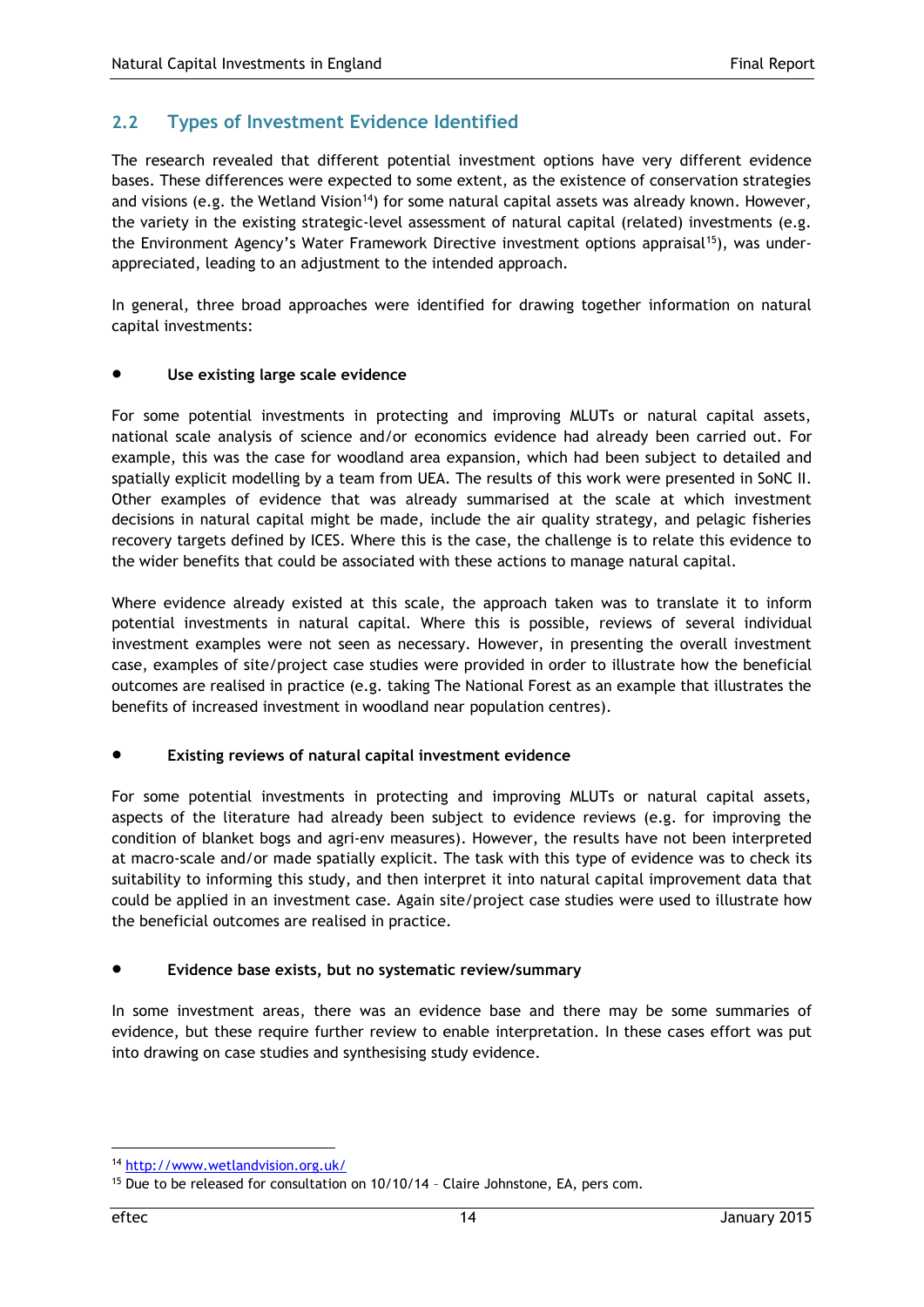## <span id="page-18-0"></span>**2.3 Uncertainty**

This project involves interpretation of a complex and often incomplete evidence base in new and challenging ways. There is inevitably uncertainty in much of this evidence. The level of uncertainty can be defined in terms of the robustness of the available evidence and agreement across the field on the interpretation of the evidence. These two dimensions can be used to score the level of uncertainty as shown in Figure 2.2. This scoring puts greater weight on the level of agreement on the robustness of the evidence base – leading the high agreement/limited evidence being scored 2, above low agreement significant evidence (scored 3).

#### **Figure 2.2: Evidence Uncertainty Scoring Matrix**

|                                 | Agreement |     |
|---------------------------------|-----------|-----|
|                                 | High      | Low |
| Robustness Significant evidence |           |     |
| <b>Limited evidence</b>         |           |     |

The investments examined involve a combination of evidence on many aspects of the protection and improvement of natural capital. The internal work of the team has considered uncertainty scores relating the evidence used in relation to each investment. This has influenced the way conclusions are presented – for example with larger ranges of results used to reflect greater uncertainty.

## <span id="page-18-1"></span>**2.4 Scaling Up & Value Transfer**

This Section considers the issue of scaling up the available evidence into natural capital investment options for England. Scaling up in this sense means applying actions to protect or improve natural capital over a significantly larger area. This can be done by increasing the number and /or size of the locations where the actions are taken, and which of these is undertaken may influence the outcomes.

In most of the investments examined, the extent of potential actions, costs and benefits are not worked out in the existing literature. Understanding the optimal size of potential investments has required some modelling. This has taken into account issues like technical feasibility, and likely areas of land with acceptable opportunity costs, or yielding certain types or levels of benefits. However, there is also an element of expert judgement involved due to the many uncertainties in the variety of variables involved.

The proposed scales of investments have been determined through the analysis of scientific and economic factors that could influence the scalability of actions to protect and improve natural capital. Three broad areas of evidence were considered:

- Science;
- Conservation practice, and
- Economic values.

Our current thinking on each of these areas is outlined in the following sub-sections.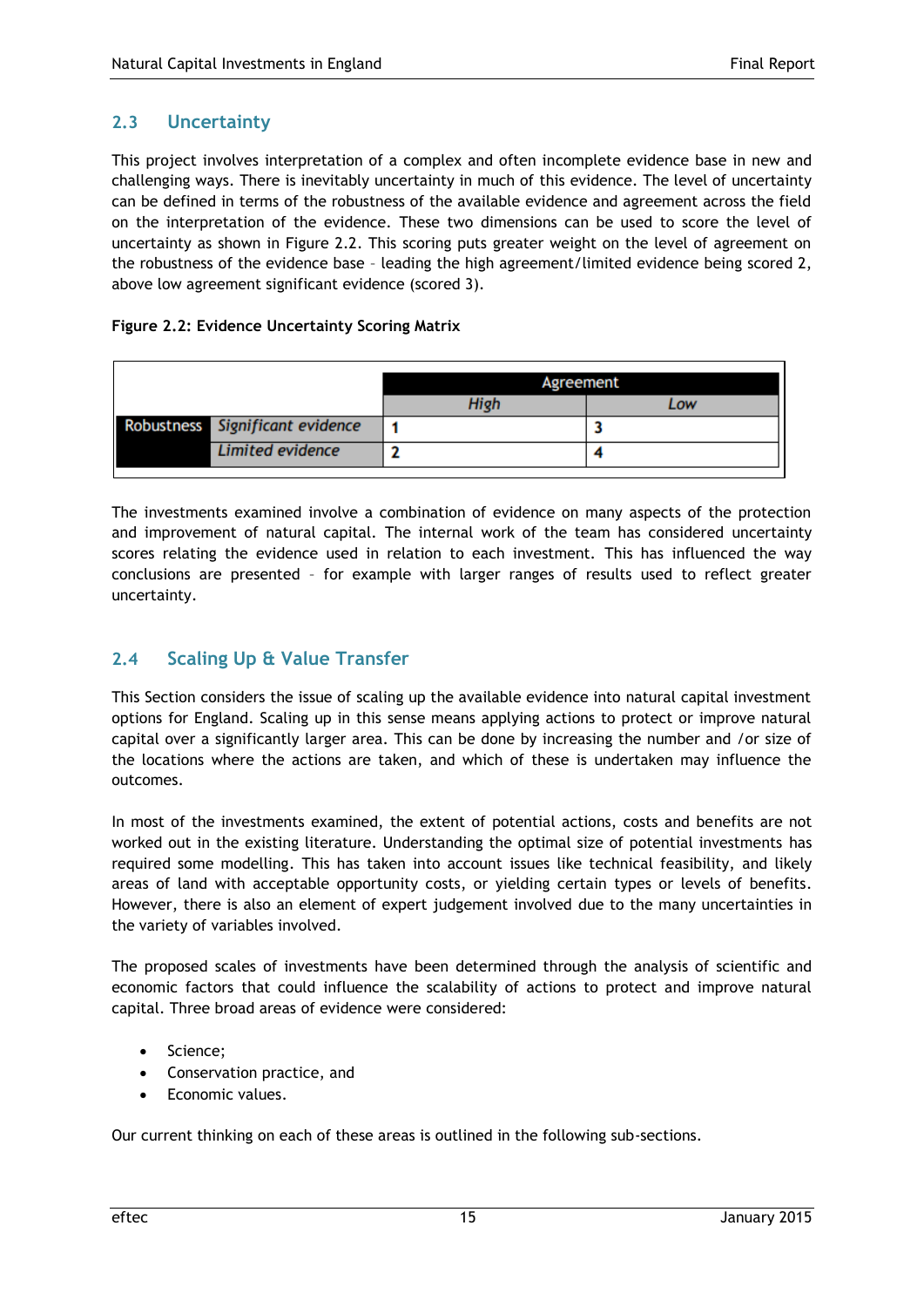#### *2.4.1 Scientific Evidence*

The science of scaling up is complex, being dependent on underlying biophysical factors at broad (soil type, geology, altitude, climate etc) and local scales (habitat context, species pools, hydrology, habitat connectivity etc). Depending on available data, GIS can be used to look at site suitability for investments. The linkage from site evidence to potential national initiatives is key to developing investment at a scale sufficient to make a difference to the UK's natural capital. For example, evidence generated on commercial farms run for research purposes (e.g. by RSPB, GCT, CEH) have demonstrated actions that restore goods and services (e.g. water regulation, farmland wildlife) without compromising farm profitability. These actions have subsequently been reflected in policy changes to agri-environment schemes which can deliver large scale 'investment'<sup>16</sup> in natural capital assets across similar farmland types.

This scientific evidence has input to consideration of the potential drivers through which investments can be motivated/enacted at a nationally significant scale. These include policy incentives (as for agri-environment, above), climate change adaptation or mitigation objectives, or the emergence of new understanding, technologies and techniques on ecosystems and their services. Such considerations are necessary to ensure that the output of the project is a set of practical restoration initiatives for the UK.

The review of restoration science conducted by CEH and eftec to inform SoNC II summarised evidence on the feasibility of restoration (see Table 1 in Maskell et al, 2013). It shows how it is possible to achieve some recovery in components of most habitats. However, full restoration of species, abiotic components, functions and processes is very difficult. Eliciting the degree of recovery from the literature was also a challenge: it is very dependent on how recovery is measured and what target/counterfactuals are set. Studies in the review for that paper used various definitions of restoration; from the improvement in ecosystem variables (without achieving pristine condition) to the application of restoration activity as an indicator of restoration (as in the CBD definition) even though no detailed analysis between initial and final states had taken place, to a return to pre-disturbance or pristine conditions.

A significant issue in using scientific information is the large complexity in the process of habitat restoration, to understand it fully, knowledge is needed of:

- The initial state of the habitat (the degree of degradation, species composition, abiotic variables and whether a threshold has been crossed);
- The actions taken to restore it (which can be very diverse);
- Sources for species colonisation (from nearby habitat or within soil);
- Ongoing management in addition to restoration facilitation;
- The final state;
- The target of restoration (which may be multiple from the same management actions), and
- How closely the final state matches the target.

All these factors influence the potential for restoration, its costs and benefits, and the rate of restoration.

<sup>&</sup>lt;sup>16</sup> It should be noted that as an investment, agri-environment agreements purchase actions over a fixed time period (usually for 5 or 10 years of agreements) that lead to improvements in natural capital, but these may subsequently be unsecured and reversible.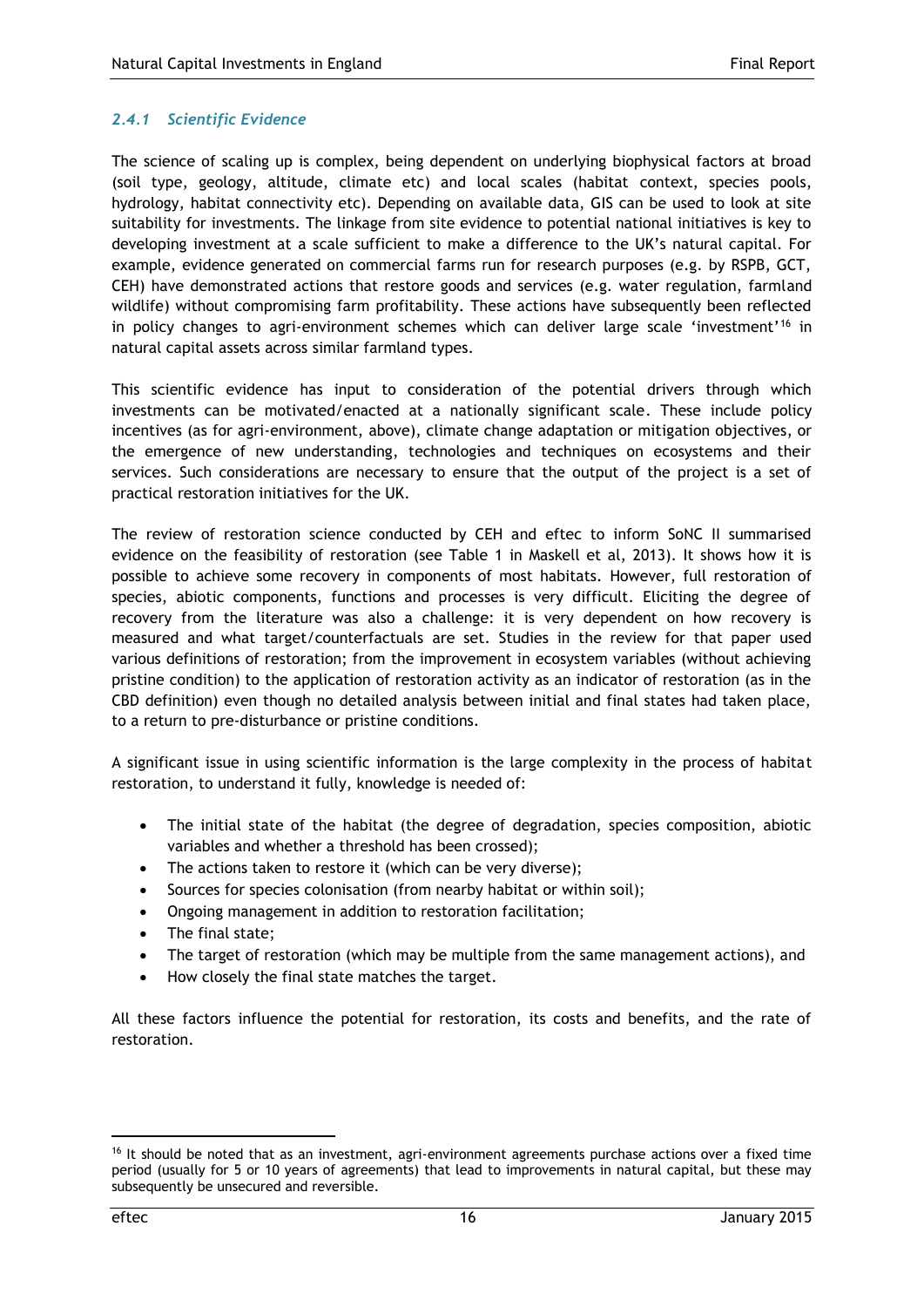#### *2.4.2 Conservation practice and ambition*

The scientific issues described above are often applied in nature conservation practices that protect and improve habitats in England. The extent of this activity, particularly over some habitat types (such as lowland heathland, reedbeds and saltmarsh) has created an evidence base which can inform this project. This is captured in a number of restoration strategies for habitats that are a conservation priority in England/The UK, including for:

- Lowland heathland;
- Reedbed;
- Freshwater wetlands, and
- Nature after minerals<sup>17</sup>.

These documents were reviewed to understand the different constraints faced in determining the extent to which nature conservation benefits could be achieved over a larger area. Information was also drawn from the work to date in England's Nature Improvement Areas (these are discussed further in the catchment evidence base). The management of these areas is taking a landscape scale approach to improving areas of habitat, and in particular improving connectivity and resilience, thereby potentially achieving economies of scale in the biodiversity benefits realised, in line with the principles from the Lawton Review.

#### *2.4.3 Economies of Scale in Conservation Land Management*

There is well established evidence on the costs of managing land for nature conservation purposes (GHK, 2006) and of ecosystem restoration (IEEP et al, 2013). These sources note the potential influence of economies of scale. IEEP suggest that it can be expected that in many situations the cost curves for ecosystem restoration will be S-shaped, as a product of three factors. Firstly, costs will increase rapidly; secondly, the unit rate may decline as learning and economies of scale bring benefits; and thirdly, costs then start to rise more rapidly as suitable and low-cost restoration sites are used. The third factor may be more likely to be reflected in actions being regarded as technically unfeasible (within reasonable costs) rather than explicitly rejected for reasons of high costs.

For example, the analysis of sites managed by the Yorkshire Wildlife Trust identified that a combination of geographic, ecological and socioeconomic characteristics of sites explains 50% of the variation in management costs (Armsworth et al, 2010). Site area is the most important determinant of management costs, which demonstrate economies of scale; implementing conservation management on an additional hectare adjacent to a larger protected area would incur a lower cost than doing the same adjacent to a smaller site. The authors note that there may be no alternative to establishing small protected areas to conserve biodiversity in highly fragmented landscapes. But the decision to do so should take account of the greater cost burden that isolated small protected areas incur and that they may have only slightly higher unit costs if managed as part of a cluster of sites.

To obtain more detailed site-level information, contact was made with the RSPB's habitat management specialists (Malcolm Ausden, pers comm.)<sup>18</sup>. They have analysed costs across their conservation estate to understand economies of scale and other factors influencing habitat management costs. They drew data from 59 nature reserves (or clusters of nature reserves managed from the same work centre) of between 110 ha and 16,346 ha in area. They show large

-

<sup>17</sup> See:<http://afterminerals.com/index.aspx>

<sup>&</sup>lt;sup>18</sup> Conservation Advice Department, Royal Society for the Protection of Birds.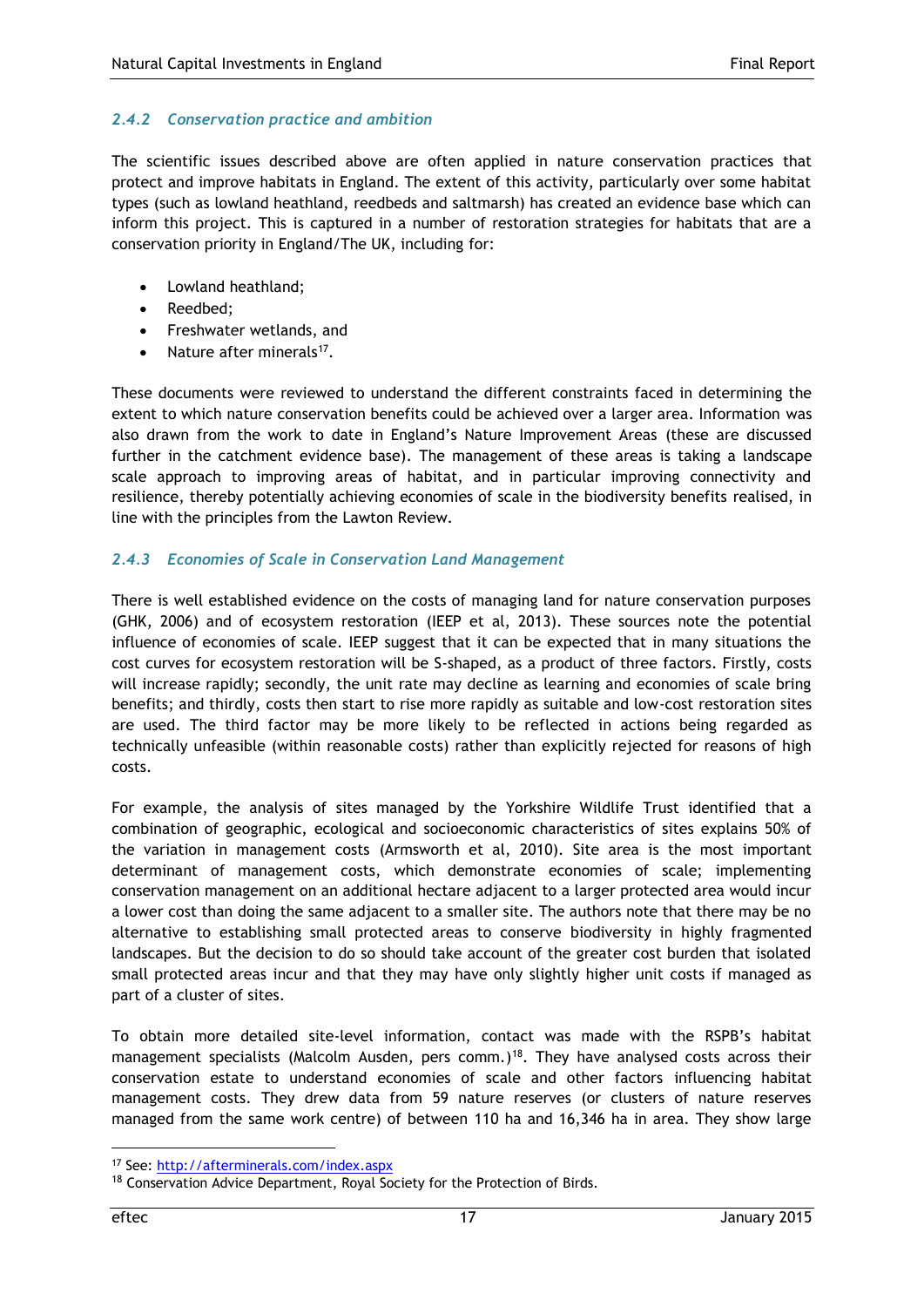economies of scale in the total costs of maintaining nature reserves, and the costs of staffing, land management operations, and maintaining work premises.

These economies of scale are sufficient to have significant implications for land management. They allow estimates of how differences in the size of nature reserves affected the total area of land of a conservation priority habitat type that could be restored to and maintained as high quality habitat for a given amount of money. If costs are considered over a 50-year period, then the estimated cost of acquiring, restoring and maintaining 600 ha distributed in five 120-ha blocks, is the same as acquiring, restoring and maintaining more than 1,200 ha distributed in two blocks. Furthermore, where additional blocks of land are managed as new sites (i.e. managed from different work centres) this is significantly more costly than additional blocks of land added to existing sites.

There are also 'economies of scale' in conservation outcomes from managing larger sites designated for nature conservation. As stated in the UK's Lawton Review<sup>19</sup>, "species confined to small, single, *or only a few sites, are unlikely to be adequately protected".* There is a wide evidence base which shows that small areas offer less effective protection for species, because small areas have<sup>20</sup>:

- Small populations, with more limited gene pools, therefore species could naturally fluctuate into extinction;
- Lower diversity in species due to low habitat diversity;
- Edge effects the edges of protected areas are often affected by external environment pressures (pollution, noise, human interference); the smaller the protected area, the greater chance these external impacts will penetrate all of the area, therefore no area free from impacts area in the protected Zone, and
- 'Allee effects' which mean that species do not breed successfully at low densities.

#### *2.4.4 Economic Values*

Economic values are known to vary significantly across different scales for a number of reasons. Analysis by Armsworth (2009) compared the outcomes for selected ecosystem services of investments in small protected areas to larger remote wilderness zones. It suggests that scaling up of investments in small protected areas can deliver high carbon storage and biodiversity benefits. In comparison returns from agri-environment payment schemes for these services and agricultural production are lower. Their modelling suggests that wilderness areas, small protected areas, and agri-environment payments strategies do not devote a sufficient proportion of land to providing recreational services to society. The trade-offs between these four ecosystem services (biodiversity protection, carbon storage, food production and recreation) show that scaling up benefits from investments in natural capital is likely to be non-linear. They suggest that a portfolio of conservation and sustainability investments will be needed to deliver both biodiversity and other ecosystem services demanded by society.

This is expected given that economic values can exhibit diminishing returns to scale and economies of scale. Key reasons for these variations with scale in relation the analysis in this study include:

<sup>&</sup>lt;sup>19</sup> Lawton et al. 2010 - An Independent Review of England's wildlife and ecological network commission by the government chaired by Professor John Lawton.

<sup>20</sup> Abensperg-Traun and Smith (1999), Berger (1990), Berger (1999), Bulman et al. (2007), Franking (1980), Gilpin (1986), Groom, Meffe and Carroll (2006), Harris and Pimm (2008), MacArthur and Wilson (1967), Pardini et al. (2005), Shaffer (1981), Trail, Bradshaw and Brook (2007), Willi, Van Buskirk and Hoffmann (2006).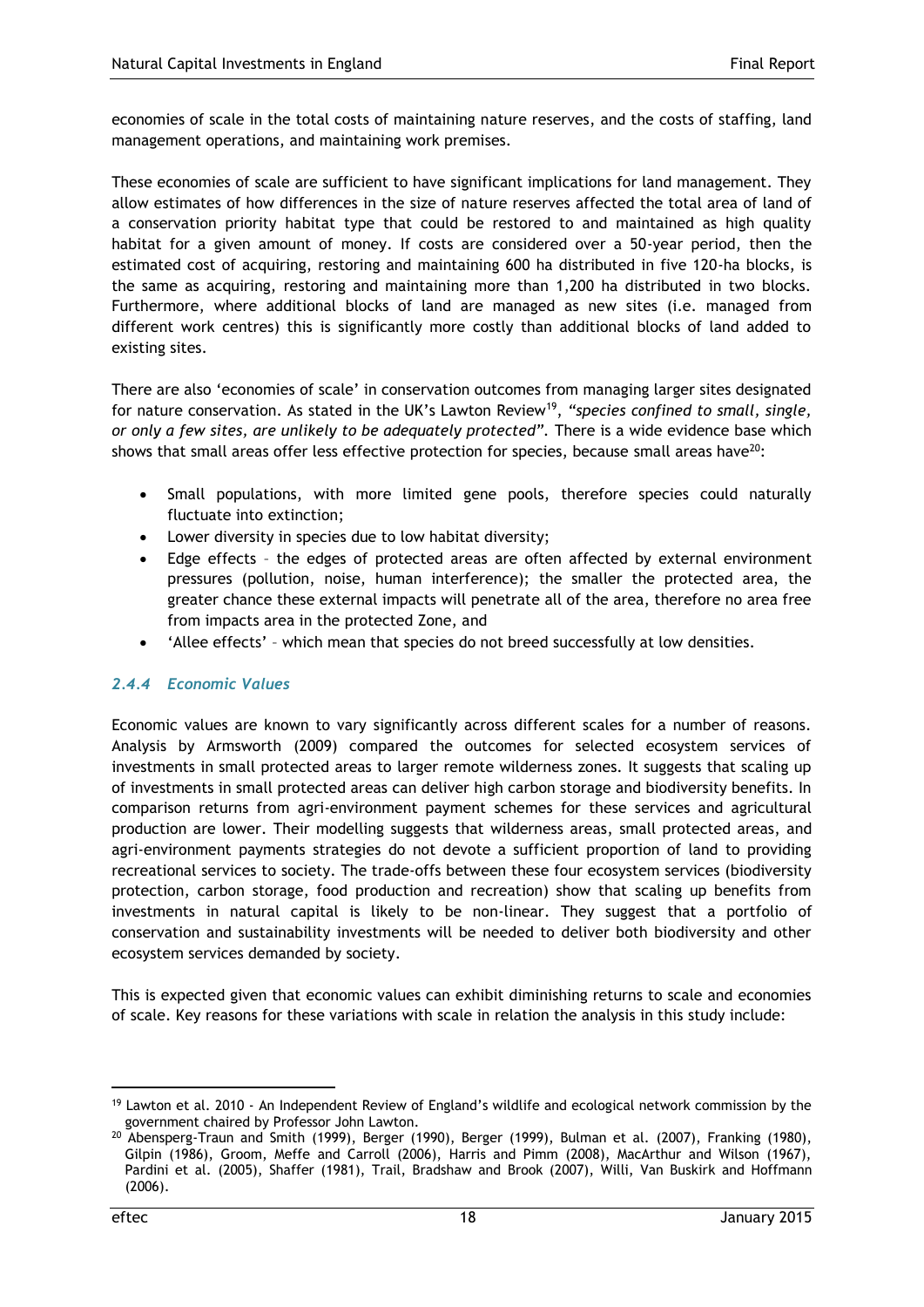- The influence of substitutes on value. Substitutes are goods and services that provide the same (or sufficiently comparable) benefits. The value of most goods and services decrease with increasing availability of substitutes (e.g. recreational opportunities). This results in diminishing returns with scaling up. For example, as the area of a site increases, so does the availability of alternative recreational locations (i.e. substitutes). Also, as biodiversity conservation activities become more widespread, the value of additional activity may fall (this is why greater resources are devoted to conserving scarce species). On the other hand, the value of some goods and services does not vary at all with the availability of substitutes (e.g. carbon sequestration and storage).
- The influence of complements on value. A complement is a good or service that facilitates the enjoyment of another. Many natural or human-made capital assets are complements to natural capital goods and services (e.g. transport is a complement for recreational opportunities). The value could increase with increasing availability (or lower cost) of complements. This results in increasing benefits as an investment is scaled up, if with scaling up, availability of complements also increase (e.g. biodiversity networks).
- Displacement. This refers to the case where benefits from a given investment in a given location are not new or a net increase but simply displaced from elsewhere. For example, in recreational benefits, investment in green infrastructure would attract visitors to the investment area. But these benefits should only be counted if the visitors are shown to be making new trips (and not coming to the area instead of somewhere else they would have gone). For an appraisal within a smaller geographical area, the level of potential displacement is likely to be lower. For scaling up, as the area of investment (and analysis) increase, with previously existing substitutes increasing, so would the proportion of benefits displaced. This would mean with scaling up net benefits could be declining.

These factors create an extra layer of complication in trying to apply value transfer (eftec, 2010) to evidence from small (in number and size) study sites to much larger policy sites. Table 2.1 shows how the key variables to consider in a value transfer could alter with a significant increase in scale. This analysis applies to an increase in scale of investment which could be due to an increase in the size of sites invested in and/or the number of sites invested in.

Several of the locational factors that influence value have been scrutinised using GIS, for selected cases, in the investment cases where they are most relevant. Investments were also prioritised for GIS analysis where the optimal scale of the investments was uncertain and/or spatial factors were more likely to influence their costs and benefits (see Section 2.5).

Scaling up is found to have greater influence on costs and benefits:

- On costs when the factors influencing the technical feasibility and/or opportunity costs of natural capital protection and improvement actions are more sensitive to spatial factors (e.g. soil type) and scale (e.g. due to economies of scale in site management).
- On benefit valuations when the parameters influencing unit values (£ per beneficiary), or the number of beneficiaries, are more sensitive to spatial factors (e.g. proximity of substitutes influencing distance decay rates for recreational values) and scale (e.g. increasing width of saltmarsh has diminishing hazard regulation benefits).

There is also a temporal aspect to scalability, as returns to previous investments will be realised over time, raising environmental quality and therefore resulting in diminishing returns to investments. For example, an investment in natural capital may have generated high benefits in the past, but could now face diminishing returns as the most serious aspects of a problem have been dealt with. This is arguably the case with bathing waters, for example, with the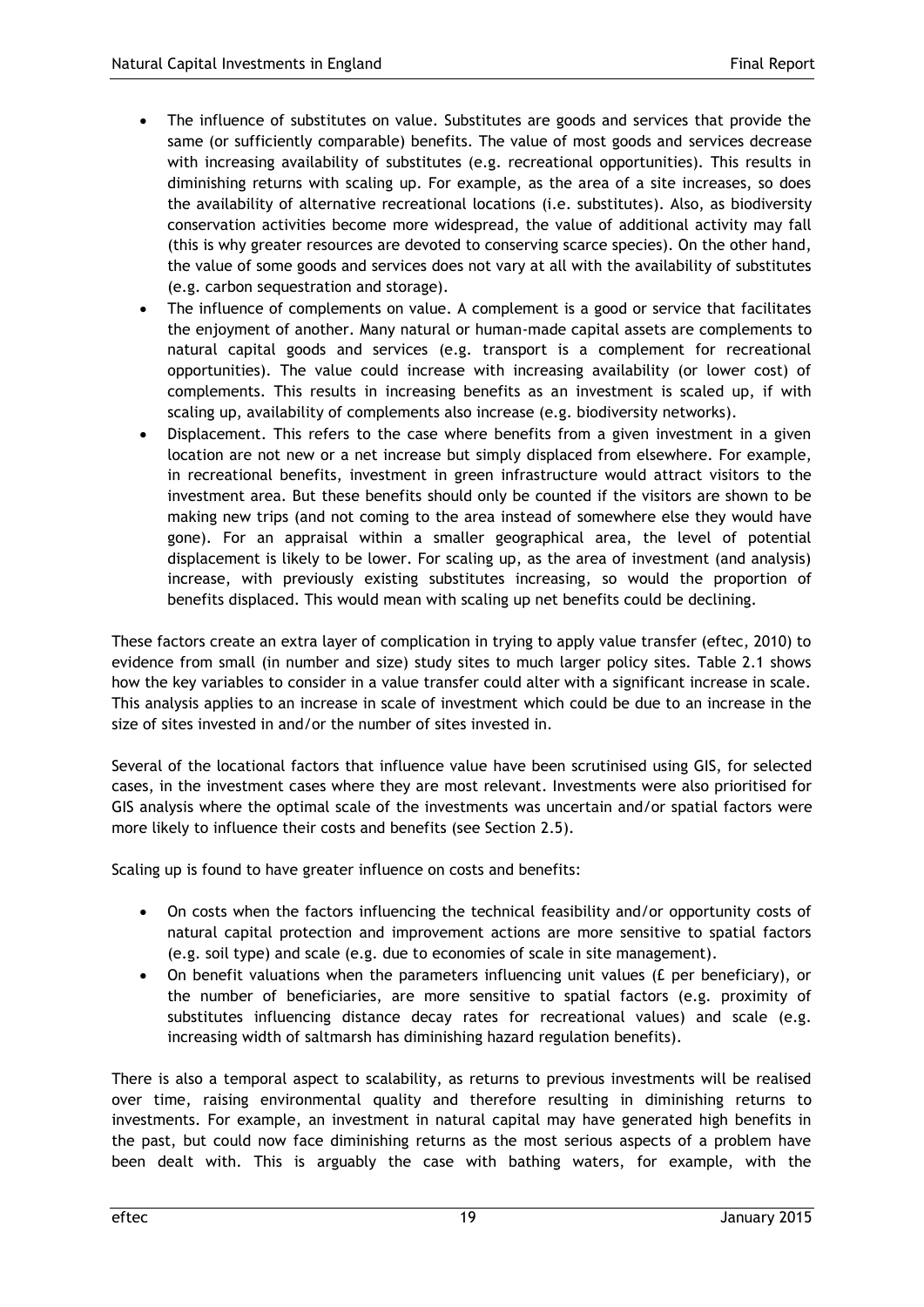approximately 90% of waters in England now at good status, the marginal benefit of cleaning up further beaches diminishes.

| <b>Value Transfer Factor</b>                | Influence of scaling up the benefits of investment                                                                                                                                  |
|---------------------------------------------|-------------------------------------------------------------------------------------------------------------------------------------------------------------------------------------|
|                                             | (more and/or larger sites)                                                                                                                                                          |
| Type of good                                | Scaling up may increase the benefit.                                                                                                                                                |
|                                             | Larger investments may offer enhanced services, (e.g. in terms<br>of resilience to change)                                                                                          |
| Type of change                              | Scaling up may not have a significant impact on the benefit.                                                                                                                        |
|                                             | The value here is dependent on the nature rather than size of<br>sites/investments.                                                                                                 |
| Whose values?                               | Scaling up may increase or decrease the benefit.                                                                                                                                    |
|                                             | Larger sites are likely to provide benefits to larger and more<br>varied beneficiaries. This applies to both users and non-users.                                                   |
|                                             | However, larger sites may also increase the availability of<br>substitutes and the displacement effect for some of the<br>benefits.                                                 |
|                                             | The effect depends on the type of natural capital asset and<br>ecosystem goods and services and local characteristics.                                                              |
| Data limitations                            | Scaling up may increase uncertainty about benefits.                                                                                                                                 |
|                                             | Data on the impact of investments, but also other factors like<br>beneficiary population, displacement, substitutes and<br>complements are likely to be less at larger scales. This |
|                                             | necessitates assumptions to be made which inevitably increases<br>uncertainty.                                                                                                      |
| Timing of the valuation<br>exercise         | Scaling up may decrease discounted benefits by postponing<br>them into the future.                                                                                                  |
|                                             | Larger investments are likely to take longer to implement.                                                                                                                          |
| Time and financial budget<br>limitations    | Scaling up may influence the choice of value transfer approach.                                                                                                                     |
|                                             | Larger scales may provide benefits further from the marginal                                                                                                                        |
|                                             | choices in beneficiaries financial and time budgets, and<br>therefore may have greater influence due to time and financial<br>limitations.                                          |
| Level of acceptable<br>uncertainty or error | Larger investments cost more (in total and/or per unit area).<br>Therefore, scaling up may require higher certainty of benefit<br>estimates to obtain investment approval.          |
|                                             | Larger investments may provide a spread of risks on individual<br>actions, resulting in greater certainty of overall outcomes.                                                      |

#### **Table 2.1: Influence of Scale on Key Value Transfer Factors**

## <span id="page-23-0"></span>**2.5 Role of GIS Analysis**

The method for this project utilised GIS to analyse the potential impacts of land use change in specific natural capital investment cases. This includes establishing the costs and benefits of potential natural capital investments across England. This has included the following where spatially explicit (geo-coded) datasets exist:

 The extent, distribution and condition of natural capital stocks (major land use types, natural capital assets);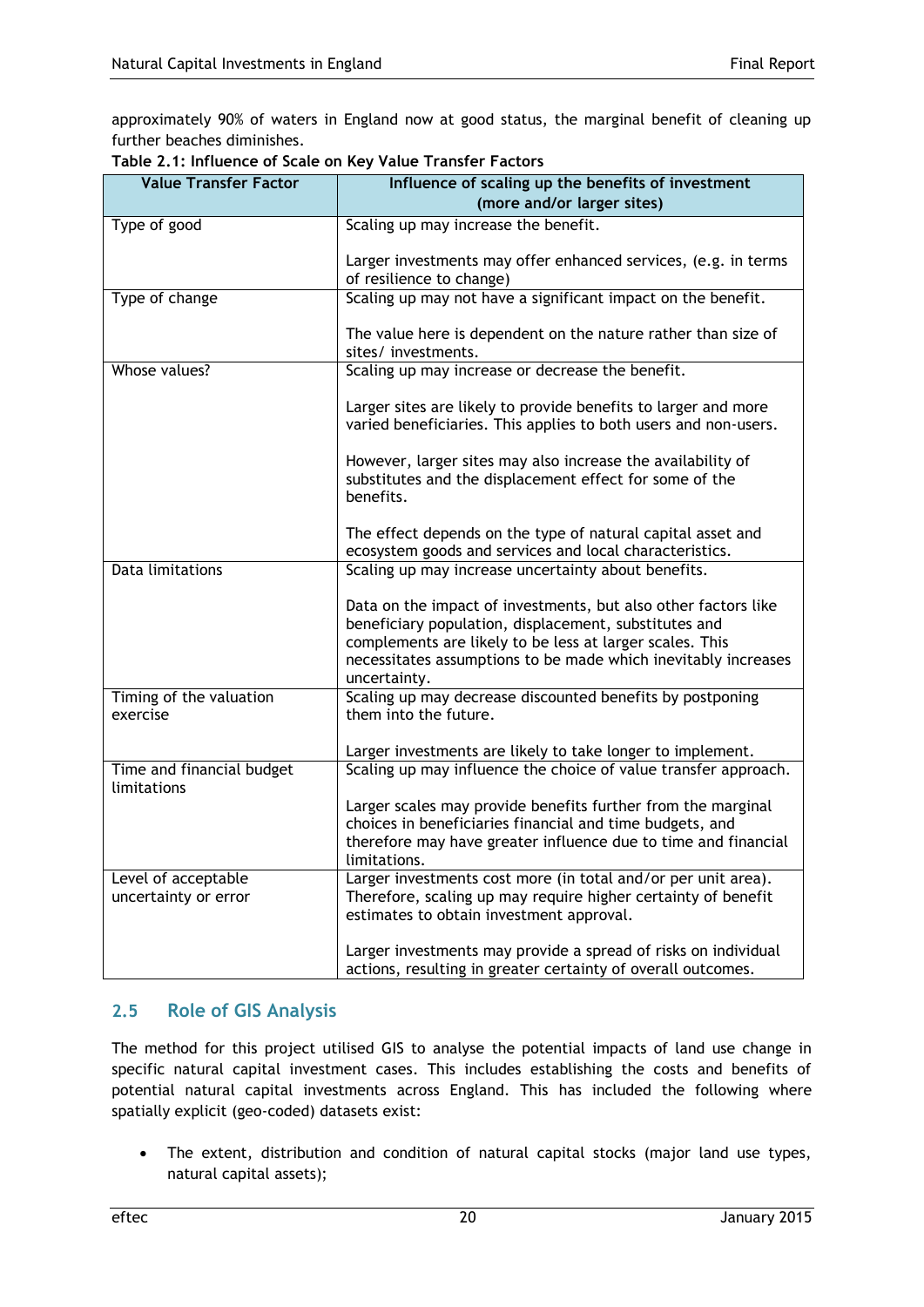- The quantity and quality of flows (ecosystem services);
- Environmental pressures, and
- Proximity to population (e.g. for recreation and flood protection value).

Existing NCC analysis using GIS (SoNC II, 2013) included the market and non-market benefits of changes in land use, specifically woodland coverage and the intensity of agricultural production. For woodland a 50 year planting of 750,000 ha of new woodland in Britain (250,000ha in England) was assessed by the NCC, with an estimated net benefit of +£546m/yr. However, SoNC II noted that the case for investment across Britain varies substantially and ranges from strongly positive in one area to highly negative in another. This means that whilst the case is made for change through a positive net benefit, this analysis could be refined to be more targeted towards those areas with only positive net benefits, leading to an even stronger investment case. The suggestion is that such targeting might be pursued through a payment for ecosystem services mechanism (Bateman et al, 2013).

GIS has been used in this project to build on this existing NCC work using GIS which makes the investment case for woodland and agriculture. It is used to answer questions on the costs and benefits of the prioritised investment cases identified. There were two broad steps to this process:

- i. Choosing which investment cases to apply GIS in?
- ii. Choosing which issues to analyse with GIS in the investment cases chosen?

#### **i. GIS in Which Investment Cases?**

The cases for GIS analysis were chosen based on the following criteria in order of importance:

- a. No currently available spatial results on potential investments;
- b. Highest potential NPV (as this will reflect best returns on investment and greater ambition);
- c. Benefits and costs that are more spatially (location and or scale) sensitive;
- d. Data availability/quality to inform the GIS analysis.

Point (c) above is linked closely to the discussion under (ii) below.

#### **ii. GIS to Analyse Which Issues in an Investment Case?**

The value of costs and benefits from investment in natural capital vary spatially for all investment cases, but these variations will be different depending on the goods and services a given natural capital investment produces. GIS can be used to understand more about certain aspects of an investment case that determine this variation. It thus informs the estimation of costs and benefits, including through the process of economic value transfer. Specifically, where detailed examples exist, the scale over which it is relevant to transfer the evidence from these examples across England to get a national restoration plan can be established through identifying:

- **The extent (ha) of natural capital in a specific condition/subject to same pressures** which might be defined by the condition/extent of specific natural capital assets. Evidence to inform the definition of natural capital condition through a specific state of degradation should come from the technical science work in each potential investment;
- **The extent (ha) of natural capital where a certain investment can be carried out** (i.e. in the same condition/subject to the same pressures) **across England**. Extent could be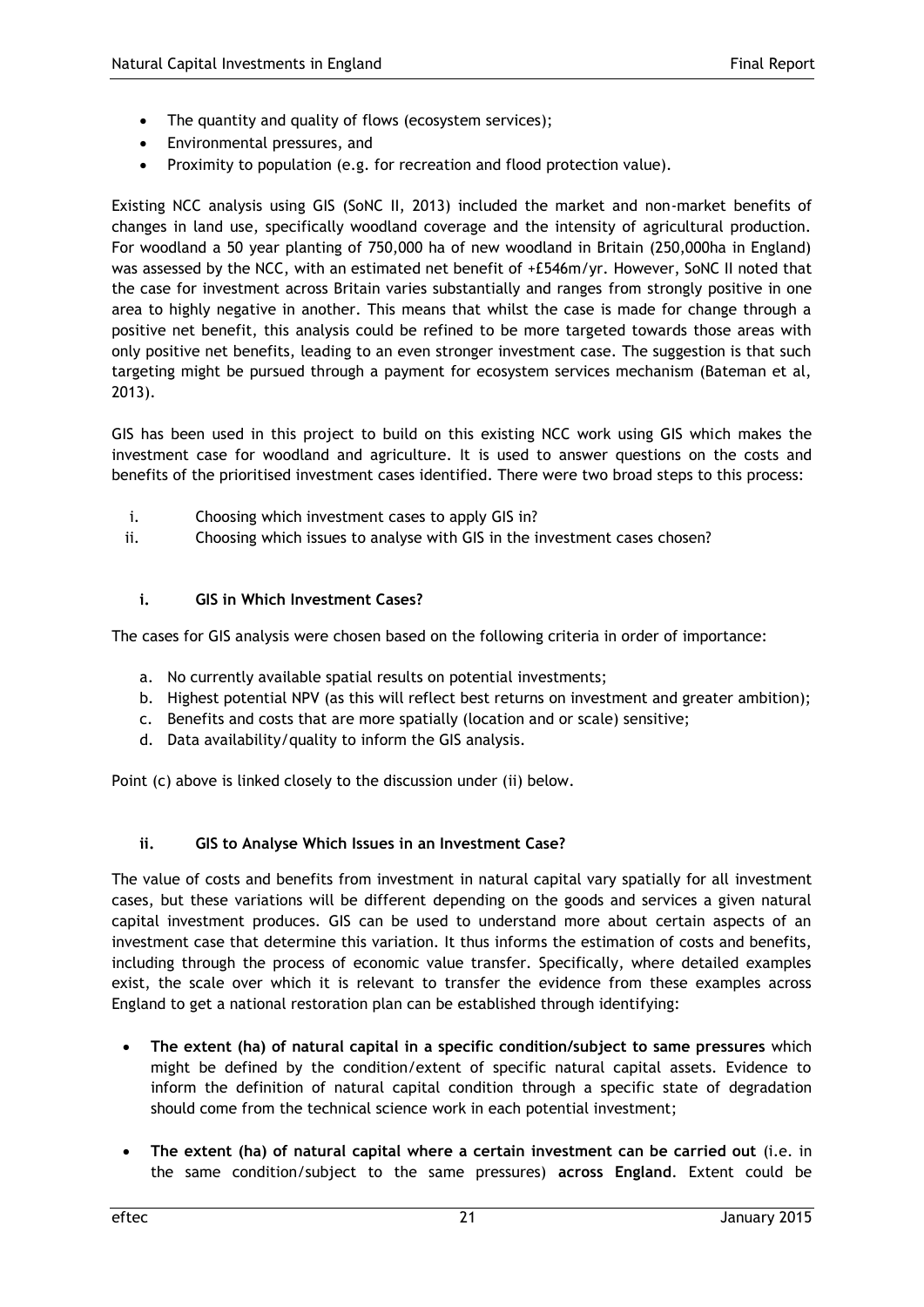determined through one or both of: minimum size either in a single block (i.e. size of site), or minimum part of a functional unit such as a catchment (this is important because there may be a minimum extent required for ecosystem services to be provided (e.g. specific % of peatland in a catchment)). Size of sites can also be important as there may be diminishing returns to restoring natural capital beyond a certain size (ha) meaning that further restoration does not deliver significant additional benefits (e.g. water regulating services), and/or there may be economies of scale meaning that marginal costs reduce as scale of restoration increases (see related note on scaling of values).

 **The extent (ha) of natural capital in a specific location where it is able to provide a given ecosystem service.** For example, for peatland, this may be whether it is located in a catchment upstream of a significant population. Or it may be the distribution/proximity of natural capital relative to population to establish how many people are in catchments where peatland could be restored and therefore enjoy the benefits of improved water regulating ecosystem services.

The investment cases that used GIS are described further in Section 4.4.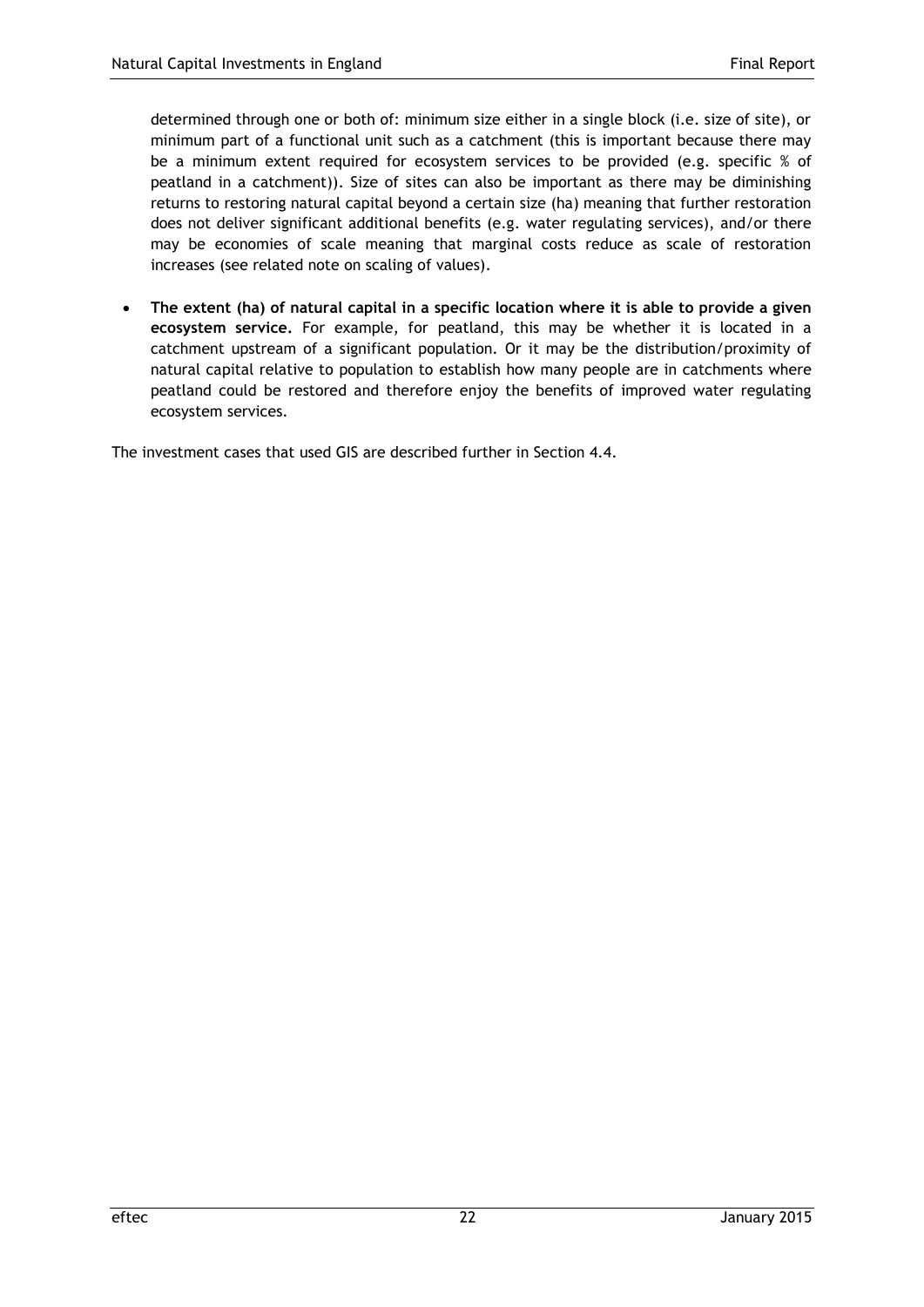# <span id="page-26-0"></span>**3. THE BASELINE**

Any investment, including into natural capital, needs to be appraised relative to a baseline. The baseline should be 'dynamic' so that it includes both the current situation at the time of the investment and also reflect future trends. Such a dynamic baseline allows for the estimation of costs and benefits both when the supply (or quality) of goods and services are increased relative to current baseline, and when a deterioration of natural capital is halted.

## <span id="page-26-1"></span>**3.1 Baseline Assumptions**

This study adopts a default business as usual baseline assumption, which is defined through knowledge of the current state of the natural capital assets, taking into account any known trends where possible. The status and trends in natural capital in England are a complex issue. Current evidence was used in the risk register of natural capital assets in the NCC's second report (SoNC II). In that study trends were assessed relative to policy targets for the assets covered in the report.

In reality the future baseline could vary dramatically in terms of both the supply of and demand for goods and services from natural capital. These could vary due to factors such as resource scarcity, population growth and distribution, climate and changes of future consumer preferences. These and many other factors are not incorporated systematically into the analysis. Doing so would require considerable effort to construct detailed scenarios, and would give results that are sensitive to the assumptions used. Nevertheless, it is borne in mind, with reference to previous analyses of risks and understanding of trends (e.g. in SoNC II), that these baseline issues are an important influence on the value of investments in natural capital.

## <span id="page-26-2"></span>**3.2 Climate Change Risks**

Taking potential future trends into account is crucial in particular for climate change risks<sup>21</sup>. The main influence of climate change in the UK (within the 25 year timescale for protection and improvement actions in this study) are expected to be on coastal margins and in temperatures (with the latter having observable impacts on species distribution). Other climate risks, such as the effects of floods and droughts on wetland ecosystems, also exist, and may become more significant beyond 25 years. They could also affect the impacts (effectiveness) of the protection and improvement actions.

In considering interactions between climate change and investments in natural capital, some key strategic issues have been identified in this study:

- i. The analysis should consider climate change risks beyond the next 25 years, that investing in natural capital in the next 25 years can help mitigate against. Given the high uncertainties involved, it is useful to identify 'no regret' actions that address strategic environmental risks to England (e.g. on flood mitigation, will be useful even if flooding regimes are stable), and
- ii. The need to avoid short-term mal-adaptation, whereby decisions taken on a particular timescale are not optimal to address impacts or risks on a longer timescale.

<sup>&</sup>lt;sup>21</sup> Links have been made with Committee on Climate Change (CCC) Secretariat who commissioned a study on risks to natural capital assets from climate change. That study (led by URS) is working on a longer timescale than this study (reporting in May 2015). Method notes were exchanged between the studies, with the aim of identifying key interactions between climate change risks to natural capital and returns on natural capital investments.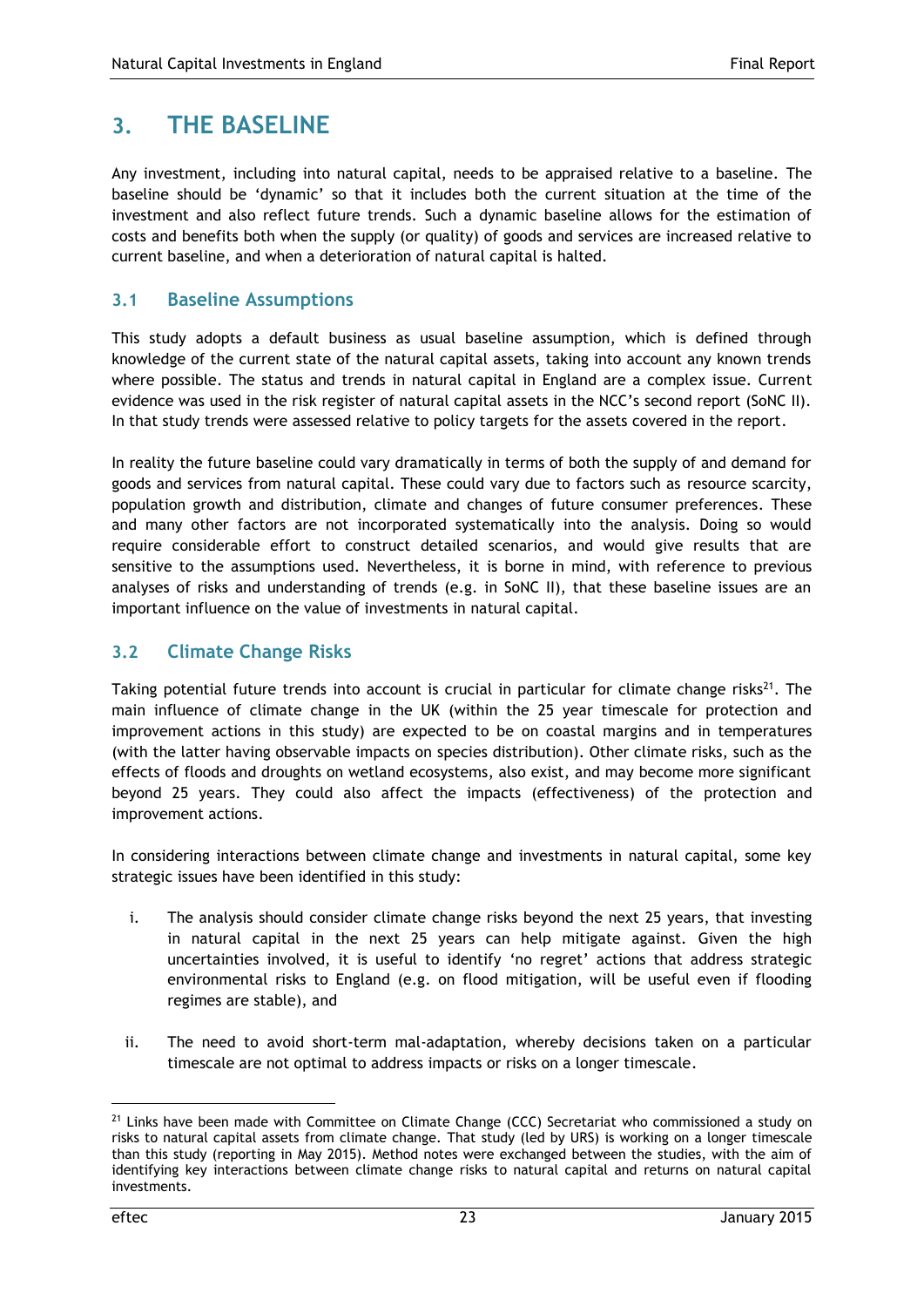A further issue is the presence of spatial hot-spots in England, where there are greater risks that climate change will result in the reduction of a range of goods and services from natural capital. Formal identification of these hotspots is beyond the scope of this study, but the analysis of natural capital investment options can input to future considerations of hot-spots.

More detailed analysis of the interactions between climate change risks to natural capital, and options for protecting and improving natural capital may be needed based on future adaptation scenarios. These scenarios can be informed by the ongoing revision of the UK climate change risk assessment, which the current URS-led work for the CCC is part of the evidence base for.

In the analysis to prioritise natural capital investments in this study, "strategic climate risks" was used as a prioritisation criterion to reflect climate change risks. This considers mitigation of longterm climate risk, and avoidance of short-term mal-adaptation, and any other relevant evidence. More detailed site-specific or investment-action specific analysis of climate change risks was not generally feasible in the context of this project.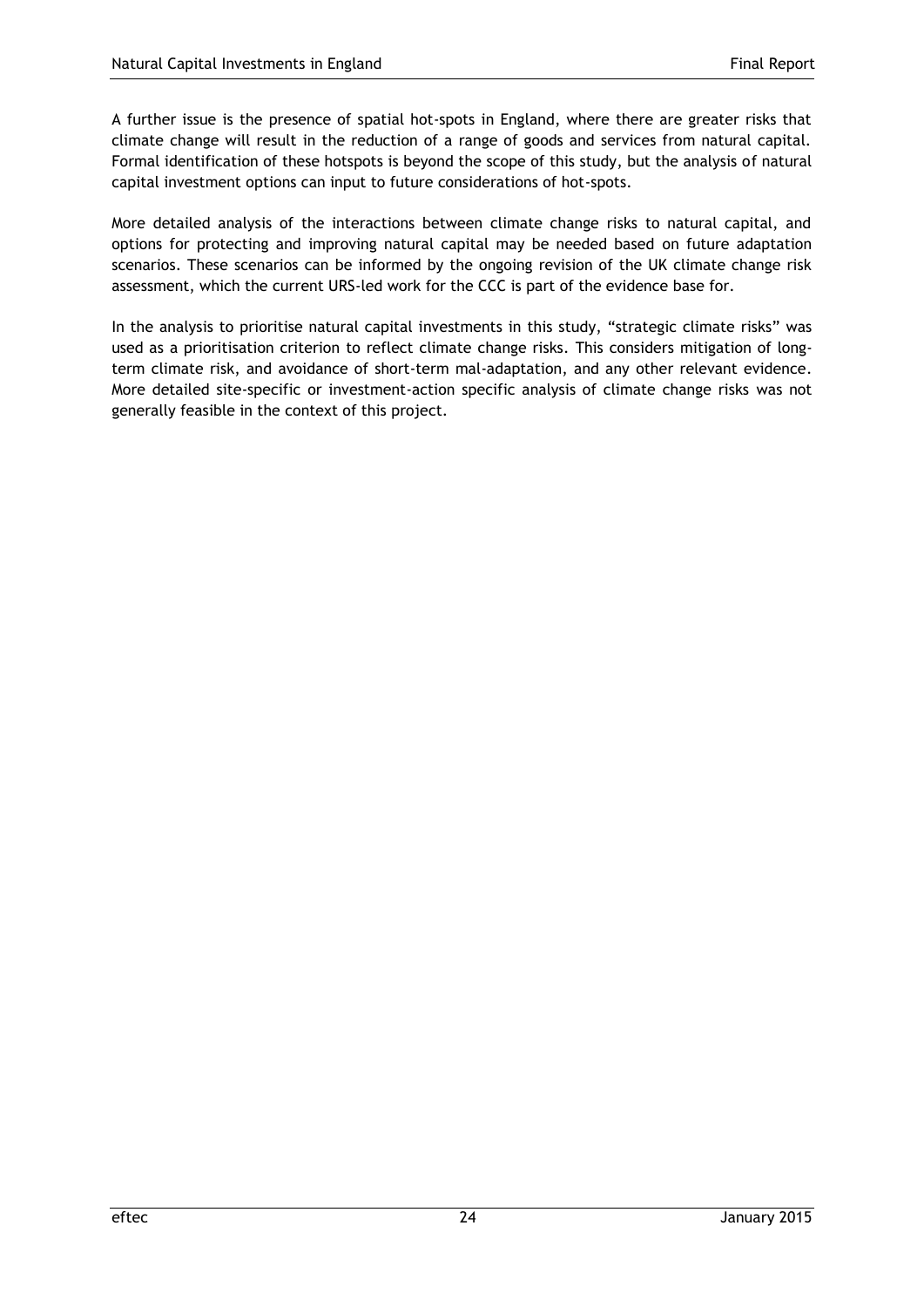# <span id="page-28-0"></span>**4. DEVELOPMENT OF EVIDENCE**

This Section describes the development of evidence used in the analysis. It explains the differences in analytical approaches needed to handle the evidence available on the impacts of different natural capital investments. The natural capital investment options analysed in subsequent Sections are also defined.

In order to collate information from diverse sources in a structured and comparable way, a series of separate templates were developed for the scientific evidence, economic evidence and summary of this evidence in an 'investment' template. The three templates are shown in Annex 1. Investment options are also summarised visually in value chain diagrams.

## <span id="page-28-1"></span>**4.1 Identifying Natural Capital Investment Options**

This Section contains a list of the natural capital protection and improvement investment options considered in this analysis. It is also noted that there are a wide range of management actions that can be taken to improve natural capital. For example, Sutherland et al (2014) identify a candidate list of 296 possible interventions to maintain and enhance the main regulating services of air quality regulation, climate regulation, water flow regulation, erosion regulation, water purification and waste treatment, disease regulation, pest regulation, pollination and natural hazard regulation. The range of interventions they identified differed greatly between habitats and services depending upon the ease of habitat manipulation and the level of research intensity.

The investments considered for prioritisation for detailed analysis are defined below. This list was intended to cover the main natural capital investment options of significance in England. However, the list is not exhaustive. Other options include analysing urban soil improvement (i.e. contaminated land remediation), or separating analysis of specific environmental features (e.g. analysis of different types of grassland, as only one type is considered within the work on agricultural habitats).

**Demersal Fish Stocks:** Actions to restore fish stocks are based around adjusting fishing effort to reduce overall mortality, including of juvenile fish, in order to allow stock biomass to recover to what are understood to be maximum levels that can be supported by the marine ecosystem. There are uncertainties in such models as most assessments are for individual species, and thus do not take into account species interactions (such as predation). Also not all commercial pelagic species have stock assessments. Analysis is based on ICES stock assessments, using Cod landings as an example.

**Shellfish Stocks:** Actions to restore shellfish stocks are based around adjusting fishing effort to reduce overall mortality, including of juvenile shellfish and the most reproductive adults, in order to allow populations to recover to what are understood to be maximum levels that can be supported by the marine ecosystem. There are uncertainties in such models as most shellfish species do not have stock assessments. However, there are examples of management measures (e.g. minimum and/or maximum landing sizes) and how management of particular shellfisheries (e.g. Lundy) has shown improvements in stocks following protective management.

**Inshore Fin Fish Stocks:** Actions to restore inshore fin fish stocks are based around adjusting fishing effort to reduce overall mortality, including of juvenile fish, in order to allow stock biomass to recover to what are understood to be maximum levels that can be supported by the marine ecosystem. There are uncertainties in such models as most assessments are for individual species,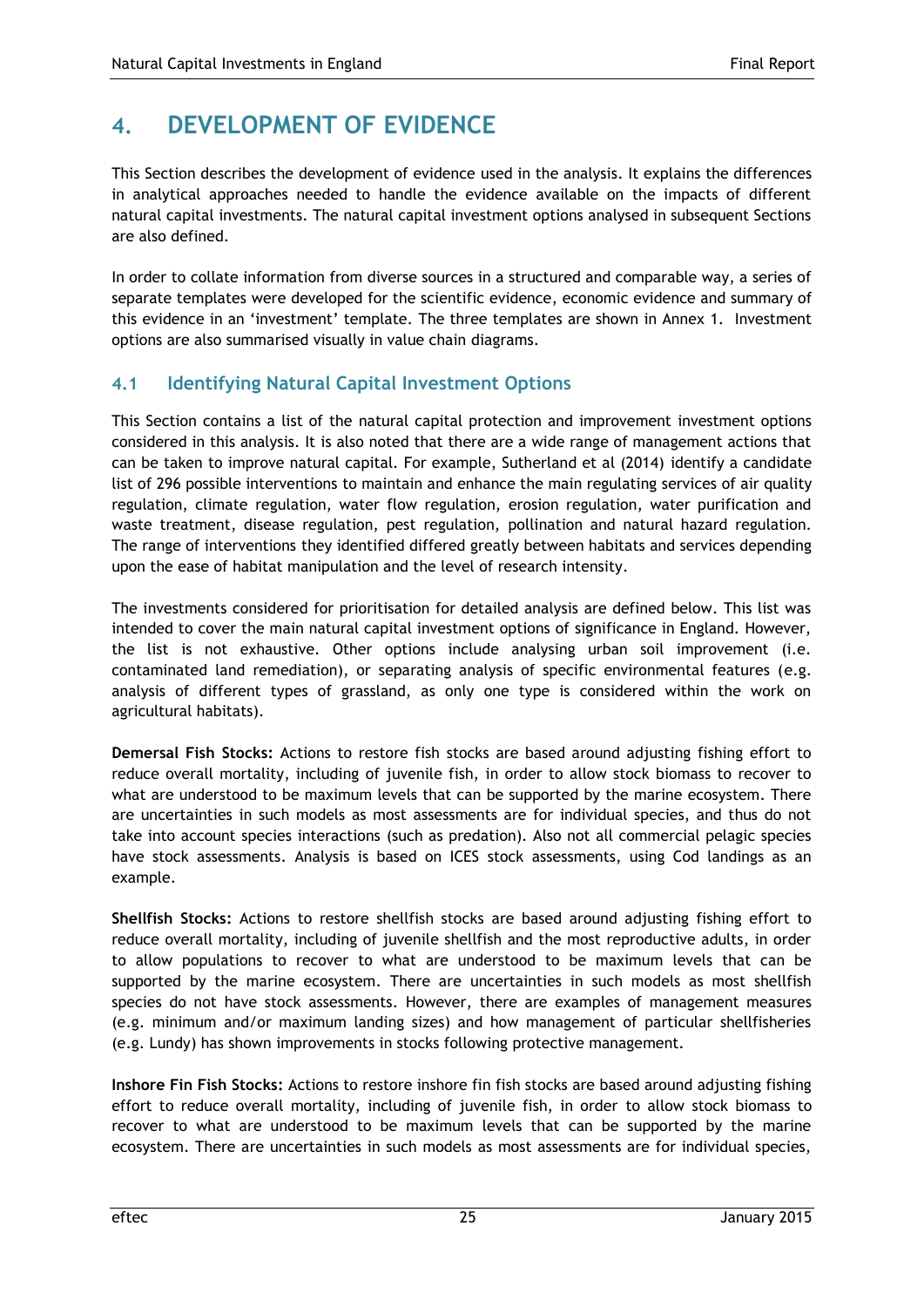and thus do not take into account species interactions (such as predation). Also not all commercial fin fish species have stock assessments.

**Bathing Water:** Actions can be taken to deal with point sources and diffuse water pollution in order to comply with the revised Bathing Water Directive standards. The majority of UK beaches do not require further investments to meet the revised standards.

**Saltmarsh:** Actions can be taken to protect, enhance or create saltmarsh habitat. Protection and enhancement can include sediment feeding and other stabilisation techniques. Creating saltmarsh habitat can be through managed realignment or regulated tidal exchange. Managed realignment refers to the reorganisation of flood risk management embankments to create a larger intertidal area, much of which will be colonised by saltmarsh vegetation. Examples include Freiston Shore in Lincolnshire, and Medmerry in West Sussex.

**Biogenic Reef:** Actions to re-establish benthic species (such as mussels, sabellaria worms) that form reef structures on the seabed. Such reefs are typically productive and biodiversity habitats. Some protection and improvements of biogenic reefs can be achieved through relief of pressures restricting their extent on the seabed. However, the response to such measures and over what extent of seabed is very poorly known. Understanding of the history of changes to seabed features and their reversibility is poor.

**Peat Bogs**: Primary action is re-wetting of peat by blocking artificial drainage ditches. Example projects include Exmoor mires, Life Active blanket Bog in Wales, Moors for the Future partnership, North Pennines Peatland programme and Pumlumon. There can be various protection/improvement activities taking place on a site including; grip blocking, preventing overgrazing, reseeding bare peat (e.g. with sphagnum), stabilising bare peat (e.g.spreading brash on peat surface), gully blocking, cessation of moorland burning, removing forestry, removing non-native species. The degradation of the site and the level of action/ subsequent management required will affect the cost:benefit ratio.

**Enclosed Arable Farmland:** There are numerous actions relevant to both cropping and non-cropped habitats, but here the focus is on arable land (grasslands are considered separately). Cropping actions include those to address soil structure and function (carbon storage, fertility, biodiversity and water capacity), inclusion of leys, fertility building leys (including legumes), cover/catch crops, fallow, rotations, minimal tillage, agroforestry, organic farming etc. Non-cropped actions include hedge creation/ improvement, hedge management, field margin management (including conservation headlands, nectar strips, wildflower and game strips), detention ponds for sediment, wildlife ponds, wetland creation, planting farm woodlands, planting individual trees, setting aside marginal farming areas for wildlife, beetle banks etc. (Chalara and loss of ash from farmlands will particularly affect hedgerow trees, small copses and hedgerows). Examples drawn on include agrienvironment scheme measures and specific farm scale projects such as those at Hope Farm, Loddington and Hillesden.

**Woodland:** UKNEA follow on project work package on planning Britain's forests (Bateman et al., 2013) includes detailed modules on agriculture, timber, GHG, recreation, water quality and biodiversity. Important factors include the location of new woodlands, improvement of existing woodlands including actions required to deal with impacts of tree diseases (e.g. Chalara and loss of ash species from woodlands and in the wider landscape) and interactions with climate change.

**Diverse Specialist Habitats**: Investments in a wide variety of specific habitats can be identified in line with the priorities identified in the UK BAP (e.g. Can re-creating lowland heathland by removing conifers from afforested heathland?). Many of these habitats are a specific part of the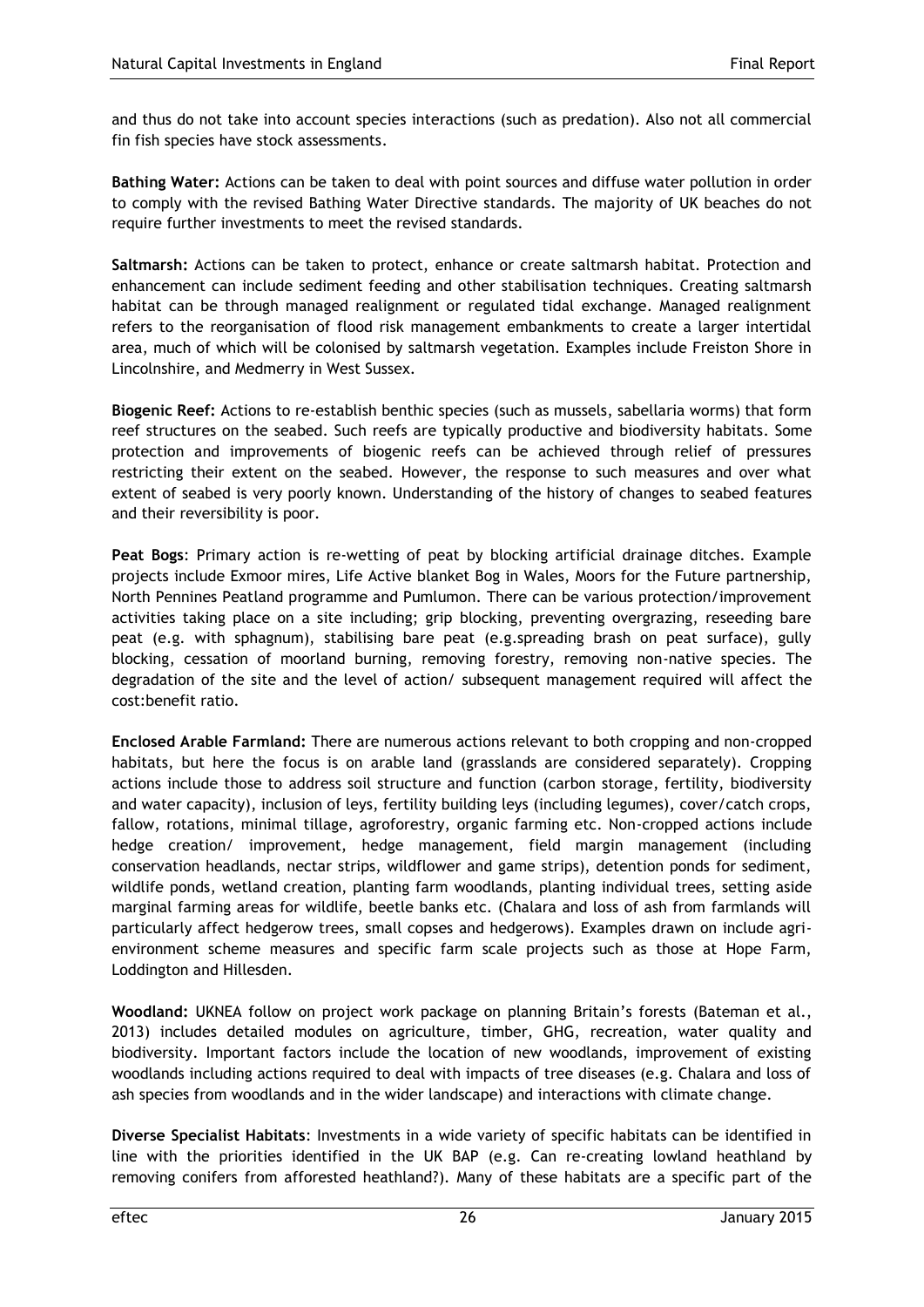broad investment options identified here. These investments are primarily framed in terms of biodiversity objectives, even though they are recognised to enhance a range of ecosystem services (Armsworth, et al 2009). These investments are regarded as a special case, and so have not been analysed in detail, but are discussed further in Section 4.5.3.

**Freshwater Wetlands**: Focus is on habitat conservation and improvement for biodiversity. Actions include re-wetting historic wetland areas, taking land out of intensive agricultural production and restoring to more extensive use and allowing inundation, linking up current wetland areas to benefit dispersal of wetland species, and site management restoration removing unwanted species. Action may also include provision of visitor facilities, educational resources. Example projects include the Great Fen project, Little Ouse headwaters project, possibly Nature Improvement Areas (e.g. Morecambe Bay).

**Freshwater (protection by water treatment – for water supplies, recreation, aesthetics)**: Mainly investments in water treatment capacity by water utilities, but also includes actions to address other point source and diffuse source pollution. Latter overlaps with 'catchments'.

**Semi-natural Grassland:** Actions to achieve more species rich assemblages with higher levels of ecosystem function may require active intervention through seeding of desirable species, beneficial grazing and/or cutting practices and reductions in fertiliser and (where applicable) pesticide inputs. Active management of competitive species may also be required. See also non-cropped actions for enclosed farmland.

**Grasslands, Intensive Livestock:** Improvement may require nutrient stripping (to remove phosphorus) as well as seeding of desirable species, beneficial grazing and/or cutting practices and reductions in fertiliser and (where applicable) pesticide inputs. Active management of competitive species may also be required. See also non-cropped actions for enclosed farmland.

**Air**: Actions to improve air quality by reducing pollution loads, in particular of NOx, Ammonia,  $PM<sub>10/2.5</sub>$ , VOCs and other pollutants. Many of the actions required relate to restriction of point sources from buildings and transport. Measures can include use of vegetation and tree belts to recapture ammonia from agricultural activities in rural areas, reduce pollution impacts on surrounding ecosystems and also long-range air pollution. Example evidence includes CEH research on ecosystems for Defra. This action links to tree planting in urban areas as part of urban green infrastructure, but may be confounded by increased VOC's and ozone.

**Urban Green Infrastructure:** Improvement of urban habitats to provide multiple benefits, in particular to facilitate recreation and access to greenspace, with associated mental and physical health benefits and well-being. Projects may be quite diverse from creating community woodland on brownfield sites (Ingrebourne Hill), to river restoration (e.g. Mayesbrook park, River Quaggy), creation of roof top gardens/living walls or other increases in quality and/or quantity of green infrastructure.

**Catchments:** Catchment Initiatives encompass a broad range of activities many of which fall under the individual habitats which comprise the catchment (as above, dependent on specific catchment). Other activities are likely to incorporate specific actions to improve the water-body within the catchment. For lakes and rivers this may include re-vegetating margins, dredging to remove sediment, removing species (fish, geese, invasive non-natives), manipulating the water body through addition of phoslock (to lock up sediments). In rivers, options include re-naturalising channels, reconnecting channels, re-establishing flood plains, removing artificial barriers, adding material. Examples of projects include Catchment Restoration Fund initiatives, Loch Leven, Reform (river projects), Rivers Trust catchment Initiatives etc.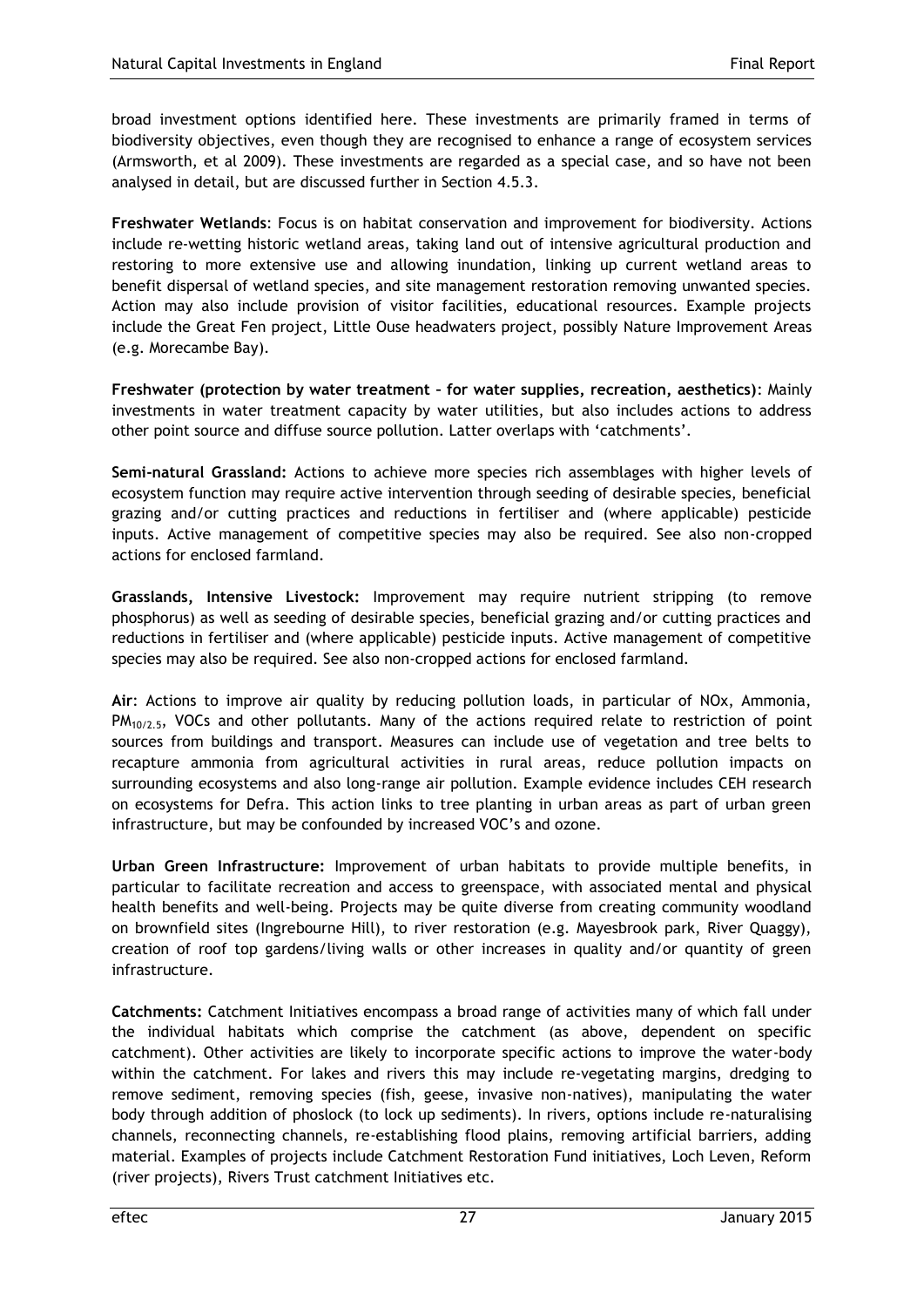## <span id="page-31-0"></span>**4.2 Priorities for the Analysis**

The objective of the analysis was to establish an evidence base for the costs and benefits of natural capital improvements and the scale at which beneficial investments can be undertaken. A key aspect of this work was to prioritise the natural capital investments which have the strongest case in terms of potential economic returns to society. This sub-Section describes the prioritisation criteria used to select natural capital investment options. It then applies the prioritisation criteria to select those investments to be taken forward for more detailed analysis.

The criteria relate to the extent to which the evidence available is sufficient to conclude on the cost and benefits of natural capital investments at the scale of England. It is noted that uncertainty will influence the prioritisation on numerous levels – benefits, costs, scaling up, etc. The criteria developed by the project team for prioritising for the initiatives to be taken forward for further analysis are listed in Table 4.1.

|                | <b>Criteria</b>      | The higher priority investments are those with                                                                                                                  |
|----------------|----------------------|-----------------------------------------------------------------------------------------------------------------------------------------------------------------|
| 1              | Scale of             | greater scale of net economic benefits evidence.                                                                                                                |
|                | (net)                |                                                                                                                                                                 |
|                | economic<br>benefits | Site/project level evidence is of lower priority than larger scale natural                                                                                      |
|                |                      | capital investment benefits analysis. This includes SoNC II on the potential<br>value of meeting existing targets for natural capital. Benefits are assessed as |
|                |                      | total economic benefits (i.e. total contribution to human welfare) whether or                                                                                   |
|                |                      | not this contribution has a market value.                                                                                                                       |
|                |                      |                                                                                                                                                                 |
|                |                      | The intention is to assess benefits net of costs, but costs are not always                                                                                      |
|                |                      | known reliably so this uses both calculated net benefit evidence, and expert<br>judgement on benefits exceeding costs.                                          |
| $\overline{2}$ | Monetised            | greater proportion monetised benefits.                                                                                                                          |
|                | benefits             |                                                                                                                                                                 |
|                |                      | Meaning a lower reliance on non-monetary measures of welfare. There is also                                                                                     |
|                |                      | greater weight placed on market values, in most cases. It is recognised that                                                                                    |
|                |                      | this can introduce bias against investments whose benefits are harder to                                                                                        |
|                |                      | monetise (e.g. biodiversity conservation).                                                                                                                      |
| 3              | Scalability          | greater scalable potential / ambition.                                                                                                                          |
|                |                      | See Section 2.3                                                                                                                                                 |
| 4              | Chance of            | greater chance of success (or lower risk of failure).                                                                                                           |
|                | success              |                                                                                                                                                                 |
|                |                      | This criterion addresses another aspect of evidence uncertainty (formally                                                                                       |
|                |                      | classified using established approaches based on strength of evidence base                                                                                      |
|                |                      | and consensus on interpretation).                                                                                                                               |
| 5              | Equity               | more equitable impacts in terms of temporal, social and other distributional<br>aspects.                                                                        |
|                |                      |                                                                                                                                                                 |
|                |                      | This criterion relates to the social acceptability of the distribution of costs                                                                                 |
|                |                      | and benefits.                                                                                                                                                   |
| 6              | Balanced             | greater contribution to a balanced set of investments across a range of                                                                                         |
|                | natural              | natural capital assets (and/or goods/ services), geographical locations, social                                                                                 |
|                | capital              | groups.                                                                                                                                                         |
|                | investments          |                                                                                                                                                                 |
|                |                      | An initial assessment of this factor is noted for application later in the study.                                                                               |

#### **Table 4.1: Prioritisation criteria**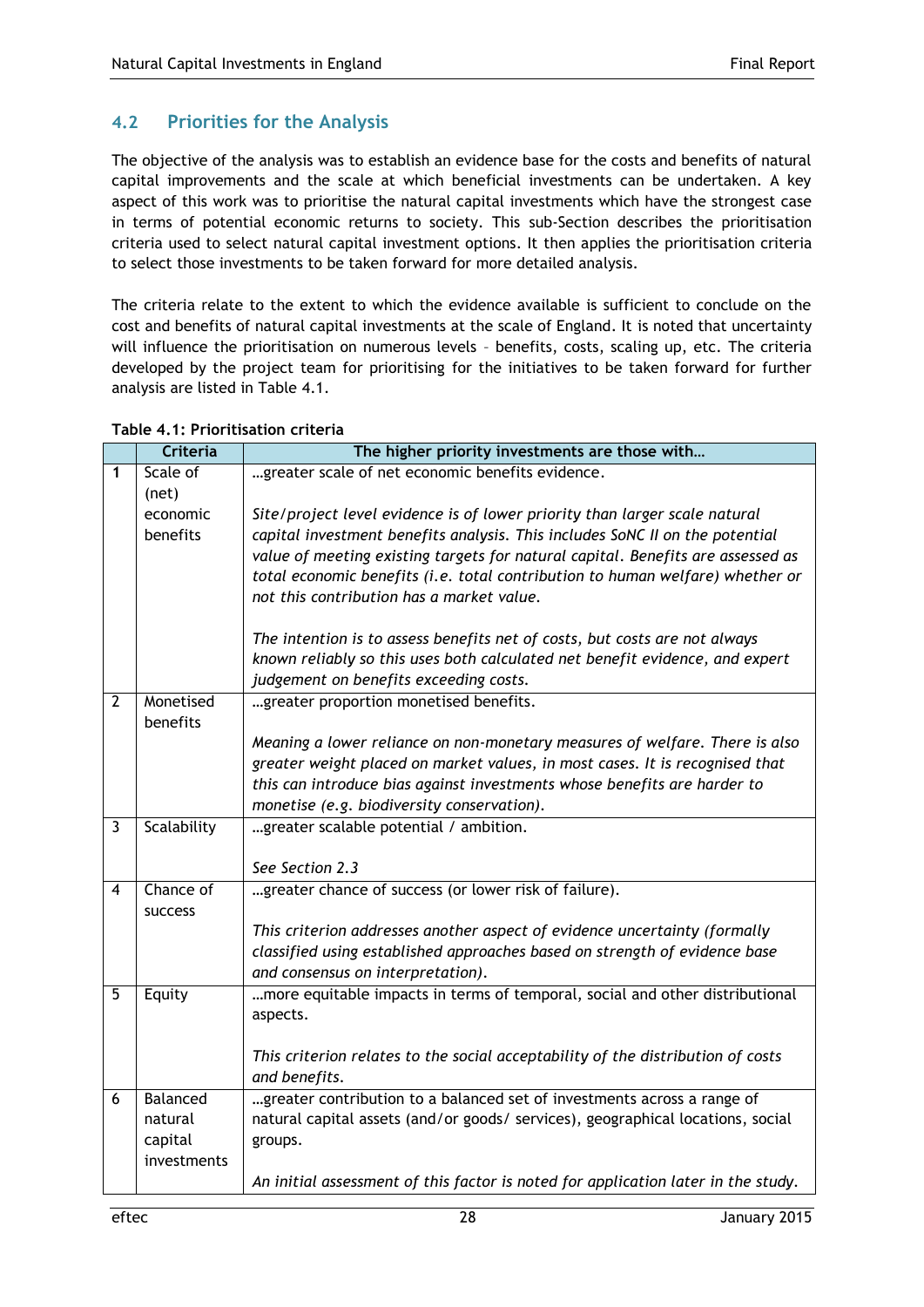| SoNC II risk<br>register  | higher risk register rating.                                                                                                                                                                      |
|---------------------------|---------------------------------------------------------------------------------------------------------------------------------------------------------------------------------------------------|
| rating                    | This covers most relevant MLUTs and ecosystem services. The criterion<br>includes the confidence level and whether the risks relate to the quantity,<br>quality or spatial location of the MLUTs. |
| Strategic<br>climate risk | higher contribution to mitigation of long-term climate risk and avoidance of<br>short-term mal-adaptation.                                                                                        |

There is a possibility for economic/monetary criteria creating bias against biodiversity benefits. However, SoNC II risk register included a large selection of wildlife risks, so this creates a balance at least to some extent.

## <span id="page-32-0"></span>**4.3 Prioritisation of Investment Options**

The criteria in Section 4.2 were applied to the list of potential investments described in Section 4.1. Table 4.2 presents a shallow initial review of the investment options against the prioritisation criteria described above. For all these criteria the assessment is summarised qualitatively as: very high, high, medium, low or nil. Each criterion is defined such that a higher score is better. For example, for the criterion 'lower risks/higher chances of success...', a high rating indicates that risks are lower and the investment should therefore have a higher priority.

This results in the majority of initiatives being included or rejected from the list for analysis. It leaves a small number of 'borderline' choices regarding investment options, and these were then reviewed in more detail against the criteria, as shown in Annex 2.

The conclusions from applying these criteria are indicated in the table by shading on the first cell of each row as follows:

| Include in further analysis of natural capital investments. |
|-------------------------------------------------------------|
| Not a priority for further analysis.                        |

The details are provided in the text following the table.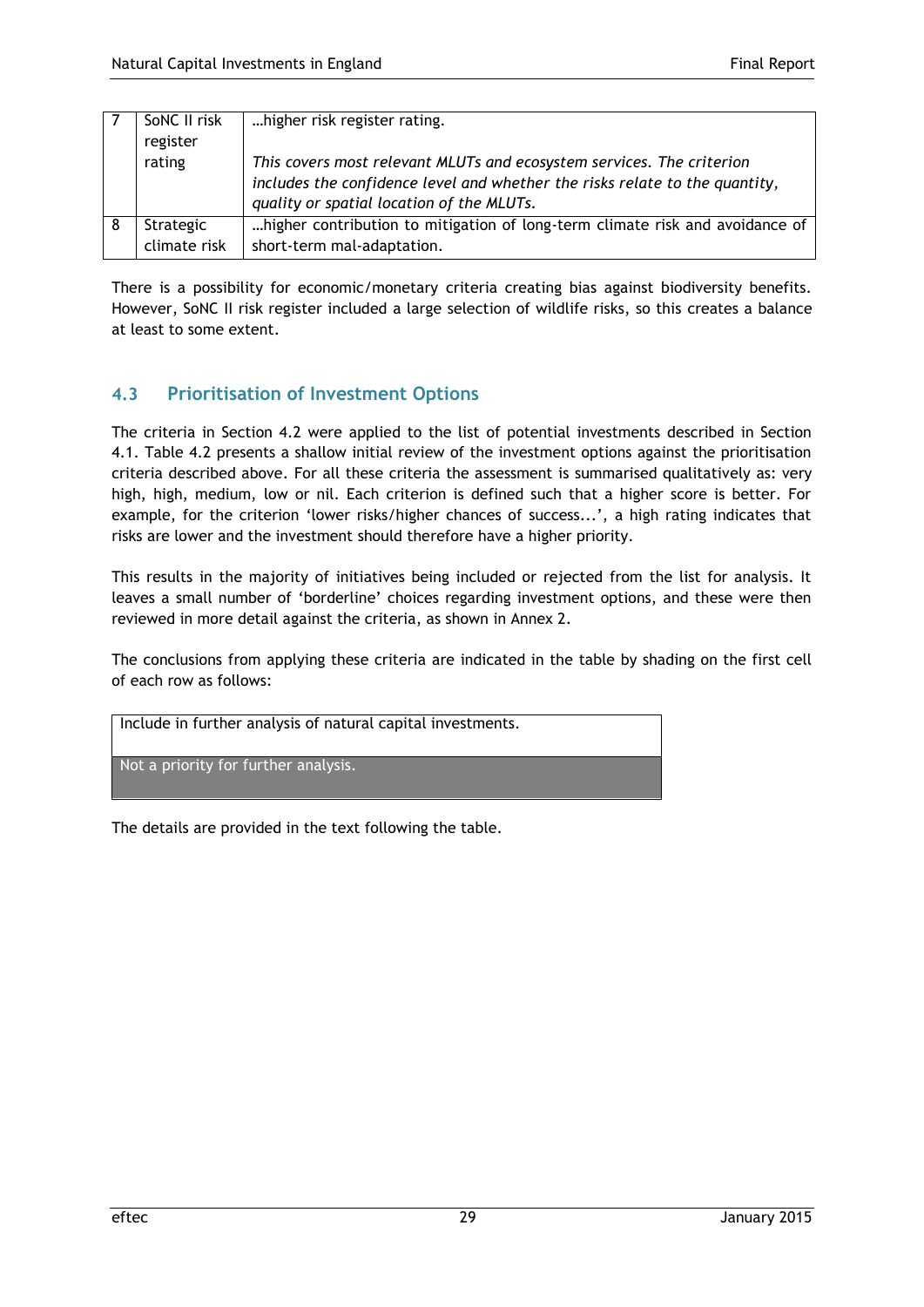| <b>Natural capital</b>                     |                                                                                                                                                                                                                                   | <b>Scale of economic benefits</b>                                                                                                                    | <b>Scalability</b>                                                                                          | <b>Chance of</b>                                                                                                                                                                                                                                                                                   | <b>Equity</b>                                                                                                                                                                                                                               | <b>Balanced NC</b>                                                 | <b>SoNC II Risk Register</b>                     |                           | <b>Addresses</b>                                                                                                           |
|--------------------------------------------|-----------------------------------------------------------------------------------------------------------------------------------------------------------------------------------------------------------------------------------|------------------------------------------------------------------------------------------------------------------------------------------------------|-------------------------------------------------------------------------------------------------------------|----------------------------------------------------------------------------------------------------------------------------------------------------------------------------------------------------------------------------------------------------------------------------------------------------|---------------------------------------------------------------------------------------------------------------------------------------------------------------------------------------------------------------------------------------------|--------------------------------------------------------------------|--------------------------------------------------|---------------------------|----------------------------------------------------------------------------------------------------------------------------|
| investment                                 | <b>Overall benefits</b>                                                                                                                                                                                                           | <b>Proportion of</b>                                                                                                                                 |                                                                                                             | <b>SUCCESS</b>                                                                                                                                                                                                                                                                                     |                                                                                                                                                                                                                                             | investments                                                        | <b>Risk register</b>                             | <b>Benefits of</b>        | strategic climate                                                                                                          |
|                                            |                                                                                                                                                                                                                                   | monetised benefits                                                                                                                                   |                                                                                                             |                                                                                                                                                                                                                                                                                                    |                                                                                                                                                                                                                                             |                                                                    | rating                                           | targets                   | risk                                                                                                                       |
| Demersal fish<br>stocks (fish for<br>food) | $High - possible$<br>benefits of £1.4bn/yr<br>additional landings<br>significantly greater<br>than costs (e.g.<br>recovery of North<br>Sea cod stock to<br>MSY could generate<br>£0.4bn in value of<br>landings over 10<br>years) | High, but further<br>non-market benefits<br>of conserving non-<br>target species. Also<br>ecosystem benefits<br>and resilience are<br>not monetised. | High - many stocks<br>in North Sea, English<br>Channel and Irish<br>Sea are not exploited<br>at MSY levels. | Medium/High-<br>actions known &<br>the UK is<br>committed to fish<br>stock recovery<br>policies.<br>Uncertainty due to<br>previous policy<br>failures &<br>transboundary<br>nature requires<br>cooperation by<br>other countries.<br>MSY cannot be<br>achieved for all<br>stocks<br>simultaneously | Medium: Short-<br>term costs of<br>reduced catches<br>represent<br>deferred future<br>benefits from<br>stock recovery.<br>Transitionary<br>support may be<br>required to adjust<br>to short-term<br>costs on some<br>coastal<br>communities | High-<br>should cover<br>marine                                    | High risk<br>(quality, low<br>confidence)        | $High-up to$<br>£1.4bn/yr | High - healthy fish<br>& shellfish stocks,<br>and marine<br>ecosystem, more<br>likely to be resilient<br>to climate change |
| Inshore shellfish<br>(fish for food)       | Medium - benefits<br>significantly greater<br>than costs, inshore<br>shellfish stocks are<br>over-exploited in<br>many areas and<br>could yield higher<br>catches if enhanced,<br>but moderate value                              | High, but further<br>non-market benefits<br>of conserving non-<br>target species. Also<br>ecosystem benefits<br>and resilience are<br>not monetised. | $High - important$<br>shellfish fisheries for<br>crab and lobster all<br>around England                     | <b>Medium</b> - actions<br>required are<br>understood.<br>Restocking can<br>increase yields.                                                                                                                                                                                                       |                                                                                                                                                                                                                                             | environment.<br>of which<br>fisheries are<br>a major<br>component. | <b>High risk</b><br>(quality, low<br>confidence) | Not<br>Assessed           |                                                                                                                            |
| Inshore fin-fish<br>(fish for food)        | <b>Medium</b> – benefits<br>significantly greater<br>than costs, inshore<br>finfish stocks are<br>over-exploited in<br>many areas and<br>could yield higher<br>catches if enhanced,<br>but moderate value                         | High. Further non-<br>market benefits of<br>conserving non-<br>target species.                                                                       | $High - across most$<br>inshore waters                                                                      | Medium - actions<br>required are<br>understood but<br>requires<br>cooperation of<br>larger vessels and<br>countries that fish<br>same stocks<br>offshore.                                                                                                                                          |                                                                                                                                                                                                                                             |                                                                    | High risk<br>(quality, low<br>confidence)        | Not<br>Assessed           |                                                                                                                            |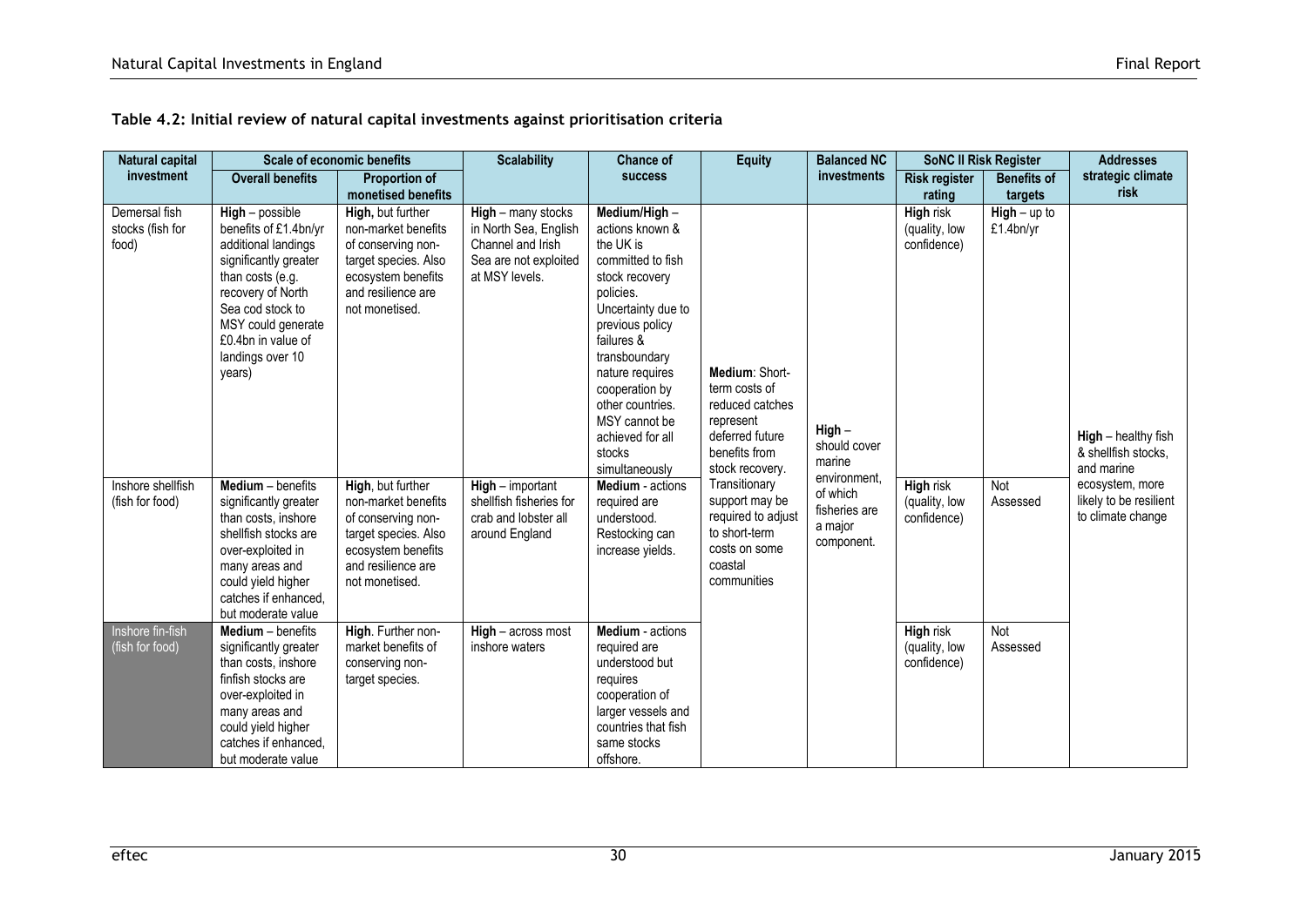| Natural capital                          | <b>Scale of economic benefits</b>                                                                                                                                                                                  |                                                                                                                                                                                       | <b>Scalability</b><br>Chance of                                                                                                                                                                                                                                                                                           |                                                                                                    | <b>Equity</b>                                                                                                                                                                                                                                                 | <b>Balanced NC</b>                          | <b>SoNC II Risk Register</b>                                                           |                                                                                                                                                             | <b>Addresses</b>                                                                                                                                  |
|------------------------------------------|--------------------------------------------------------------------------------------------------------------------------------------------------------------------------------------------------------------------|---------------------------------------------------------------------------------------------------------------------------------------------------------------------------------------|---------------------------------------------------------------------------------------------------------------------------------------------------------------------------------------------------------------------------------------------------------------------------------------------------------------------------|----------------------------------------------------------------------------------------------------|---------------------------------------------------------------------------------------------------------------------------------------------------------------------------------------------------------------------------------------------------------------|---------------------------------------------|----------------------------------------------------------------------------------------|-------------------------------------------------------------------------------------------------------------------------------------------------------------|---------------------------------------------------------------------------------------------------------------------------------------------------|
| investment                               | <b>Overall benefits</b>                                                                                                                                                                                            | <b>Proportion of</b><br>monetised benefits                                                                                                                                            |                                                                                                                                                                                                                                                                                                                           | <b>success</b>                                                                                     |                                                                                                                                                                                                                                                               | investments                                 | <b>Risk register</b><br>rating                                                         | <b>Benefits of</b><br>targets                                                                                                                               | strategic climate<br>risk                                                                                                                         |
| <b>Bathing Water</b><br>(recreation)     | Medium - benefits<br>understood to be<br>greater than costs for<br>meeting revised<br>bathing water<br>directive 'sufficient'<br>status in $\frac{3}{4}$ of 70<br>English bathing<br>waters at risk of<br>failure. | $High - but benefits$<br>are non-market for<br>recreational access<br>and use. Excludes<br>avoided illness &<br>biodiversity benefits.                                                | Low - Analysis only<br>applies to 70 (out of<br>approx. 400) bathing<br>waters in England.<br>Diminishing returns<br>to scaling up from<br>this.                                                                                                                                                                          | High - actions<br>required are<br>understood                                                       | $High - costs in$<br>line with polluter<br>pays for those<br>shared by water<br>(sewerage) bill<br>payers, local<br>authorities and<br>those with private<br>sewerage.<br>Taxpayers<br>subsidise part of<br>measures in<br>agriculture.<br>Benefits to users. | Possible                                    | Low risk/not<br>assessed                                                               | Not<br>Assessed                                                                                                                                             | Low $-$ although risk<br>of storm-related<br>pollution incidents<br>may increase                                                                  |
| Saltmarsh<br>(hazard<br>regulation, etc) | $High$ - provides a<br>range of benefits:<br>hazard regulation;<br>carbon<br>sequestration;<br>fisheries production;<br>recreation<br>opportunities;<br>biodiversity.                                              | Medium - avoided<br>flood protection/<br>flooding costs, but<br>current figures may<br>not fully capture<br>some non-market<br>benefits (e.g. fish<br>nursery grounds,<br>aesthetics) | Medium - current<br>saltmarsh area<br>40,522ha (England &<br>Wales). Coverage is<br>around 1/2 of historic<br>area (Roman<br>times) $22$ . Net loss<br>estimate up to<br>100ha/yr <sup>23</sup> . Potential<br>sites for large-scale<br>managed<br>realignment are<br>known. Also potential<br>for advancing the<br>line. | High - techniques<br>for stabilising and<br>improving quality<br>of saltmarsh well<br>established. | $Median - costs$<br>mainly borne by<br>taxpayer, but<br>opportunity costs<br>to existing land<br>uses/users<br>through short-<br>term loss of<br>agricultural land<br>and potential<br>change in public<br>access.                                            | High-<br>should cover<br>coastal<br>margins | <b>High risk</b><br>(quantity -<br>high<br>confidence:<br>quality – low<br>confidence) | Medium/<br>High -<br>Coastal<br>Margins:<br>Aesthetics up<br>to $£10m/yr;$<br>Hazard<br>protection up<br>to £50m/yr;<br>Equable<br>climate up to<br>£40m/yr | $High$ - coastal<br>margins are one of<br>UK's most<br>vulnerable assets.<br>Dampens<br>increased costs of<br>sea-level rise to<br>flood defences |

 $^{22}$  Davidson, N.C., Laffoley, D.d'A., Doody, J.P., Way, L.S., Gordon, J., Key, R., Pienkowski, M.W., Mitchell, R. & Duff, K.L. 1991. Nature conservation and estuaries in Great Britain. Peterborough: Nature Conservancy Council. 422 pages.

 $^{23}$  Phelan, N., Shaw, A., Baylis, A. 2011. The extent of saltmarsh in England and Wales: 2006-2009. Bristol: Environment Agency. 47 pages.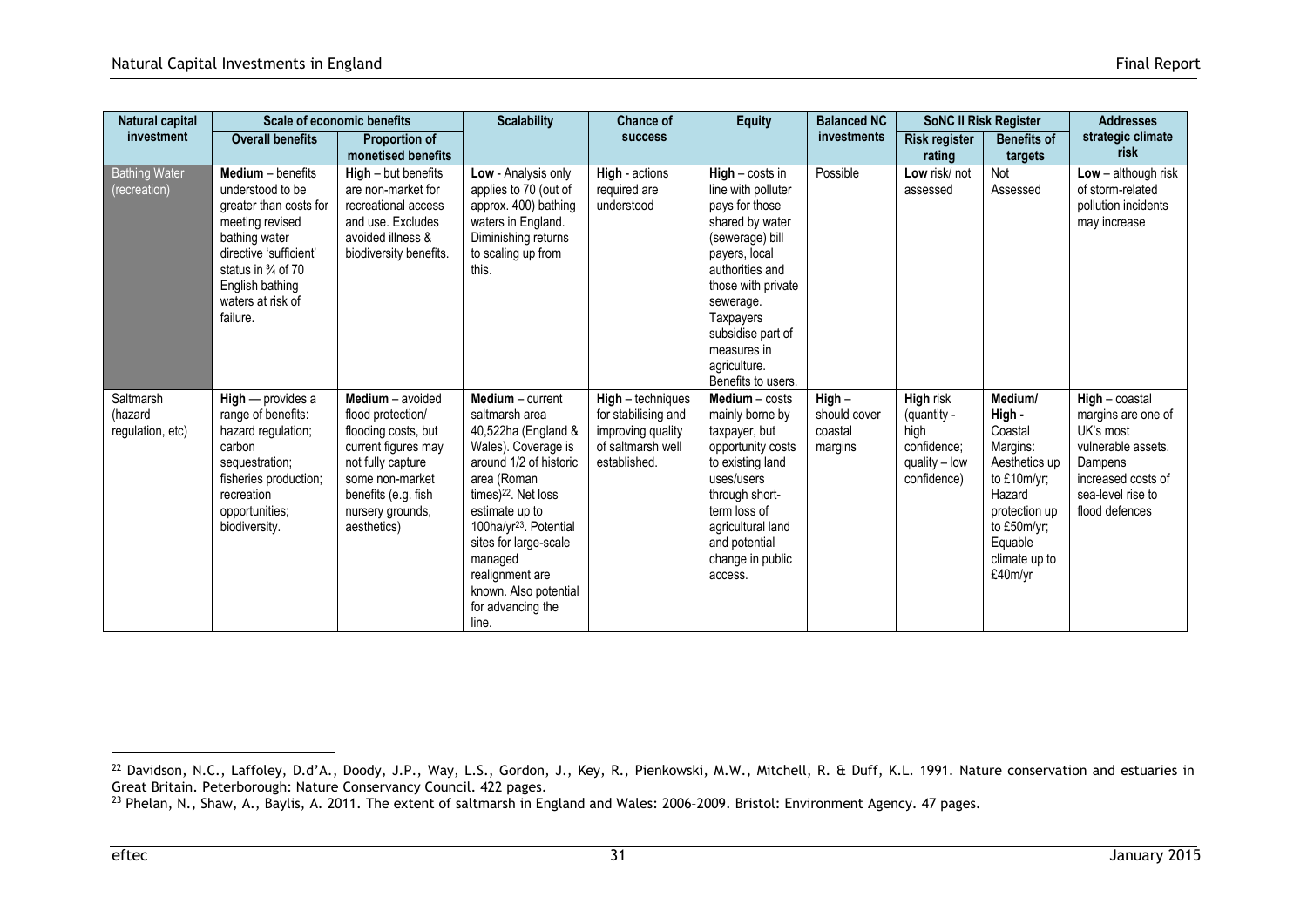| Natural capital                                  | <b>Scale of economic benefits</b>                                                                                                                                                                                              |                                                                                                                                                       | <b>Scalability</b>                                                                                                                                                                                                                                           | <b>Chance of</b>                                                                                                                                                                                   | <b>Equity</b>                                                                                                                                                                   | <b>Balanced NC</b>                               | <b>SoNC II Risk Register</b>                                                                 |                                                                                                                                      | <b>Addresses</b>                                                                                                                                                                                     |
|--------------------------------------------------|--------------------------------------------------------------------------------------------------------------------------------------------------------------------------------------------------------------------------------|-------------------------------------------------------------------------------------------------------------------------------------------------------|--------------------------------------------------------------------------------------------------------------------------------------------------------------------------------------------------------------------------------------------------------------|----------------------------------------------------------------------------------------------------------------------------------------------------------------------------------------------------|---------------------------------------------------------------------------------------------------------------------------------------------------------------------------------|--------------------------------------------------|----------------------------------------------------------------------------------------------|--------------------------------------------------------------------------------------------------------------------------------------|------------------------------------------------------------------------------------------------------------------------------------------------------------------------------------------------------|
| investment                                       | <b>Overall benefits</b>                                                                                                                                                                                                        | <b>Proportion of</b><br>monetised benefits                                                                                                            |                                                                                                                                                                                                                                                              | <b>SUCCESS</b>                                                                                                                                                                                     |                                                                                                                                                                                 | investments                                      | <b>Risk register</b><br>rating                                                               | <b>Benefits of</b><br>targets                                                                                                        | strategic climate<br>risk                                                                                                                                                                            |
| Biogenic reef<br>(wildlife, water<br>regulation) | Low/Moderate-<br>include some<br>valuable biodiversity<br>and ecosystem<br>services, e.g.<br>supporting<br>commercial fish sps                                                                                                 | $Low - limited$<br>understanding of<br>enhancement makes<br>valuation limited and<br>highly uncertain.                                                | Low/Moderate -<br>large former extent,<br>but potential<br>enhancement<br>unclear: depends on<br>local conditions.<br>Requires suitable<br>habitat, water quality,<br>currents and larval<br>supply. Mussel beds<br>often measure a few<br>hectares or less. | $Low - best$<br>method is removal<br>of pressures, but<br>some biogenic<br>reefs have very<br>slow recovery.<br>Interventionist<br>techniques poorly<br>understood.                                | Medium-<br>investment<br>returns could<br>take decades to<br>be realised.<br>Enhancement<br>would require<br>restriction of<br>fishing pressure,<br>causing short<br>term cost. | Medium,<br>marine<br>already<br>covered          | For marine<br>wildlife:<br>High risk<br>(quality, low<br>confidence))                        | Not<br>assessed                                                                                                                      | High - healthy fish<br>stocks/marine<br>ecosystem less<br>vulnerable to<br>climate change but<br>shellfish and maerl<br>growth may be<br>affected by<br>acidification.                               |
| Peat Bogs<br>(carbon, wildlife,<br>water)        | Moderate/High-<br>avoided costs of<br>water treatment.<br>biodiversity benefits,<br>increased carbon<br>storage (costed<br>using carbon trading<br>price and estimates<br>of emission<br>reductions NE report<br><b>NE257)</b> | Medium - savings in<br>avoided water<br>treatment costs<br>uncertain and non-<br>market values not<br>fully measured &<br>valued except for<br>carbon | $High - extensive$<br>areas of peatland in<br>England, many in<br>densely populated<br>catchments                                                                                                                                                            | Medium-<br>techniques<br>extensively used,<br>but timing of<br>returns unclear<br>and variation in<br>cost: benefit ratios<br>dependent upon<br>degree of site<br>degradation/<br>actions required | Medium - water<br>company<br>$investments =$<br>beneficiary pays.<br>Most successful<br>projects are<br>partnerships of<br>farmers, NGOs,<br>water<br>companies,<br>agencies    | $High -$<br>possibly main<br>issue in<br>uplands | (Very/)High<br>risk for<br>several<br>services,<br>high<br>confidence<br>(mainly<br>quality) | High -<br>Mountain,<br>moors and<br>heaths:<br>Hazard<br>protection<br>£50m -<br>£80m/yr;<br>Equable<br>climate<br>£70m-<br>£210m/yr | $High - peak$ bogs<br>condition<br>vulnerable to lower<br>summer rainfall;<br>negative feedback<br>that this reduces<br>potential to store<br>and sequester<br>carbon, resulting in<br>carbon source |
| Enclosed arable<br>farmland (food,<br>wildlife)  | High - potential to<br>reverse large wildlife<br>losses possible for<br>low opportunity cost.<br>Potential to impact<br>on water (see<br>catchments) and<br>many other services.                                               | Medium - value of<br>wildlife recovery and<br>other ES uncertain                                                                                      | $High - large$<br>proportion of<br>England, arable land<br>use covers $\sim$ 30% of<br>England                                                                                                                                                               | Medium/High-<br>techniques<br>understood, may<br>be restricted by<br>cultural barriers in<br>farming with<br>respect to wildlife<br>friendly methods                                               | $High - zero/low$<br>cost way of<br>increasing<br>returns on CAP<br>payments                                                                                                    | $High - large$<br>area, links to<br>catchments   | Very high<br>risk, high<br>confidence<br>for wildlife<br>(quality).                          | $M$ edium –<br>High,<br>Enclosed<br>farmland:<br>Wildlife<br>benefits<br>£20m -<br>£80m/yr                                           | $M$ edium $-$<br>uncertain and<br>variable across<br>different locations/<br>services.<br>Vulnerable to<br>rainfall variations -<br>may be changes in<br>cropping regime<br>with climate<br>change.  |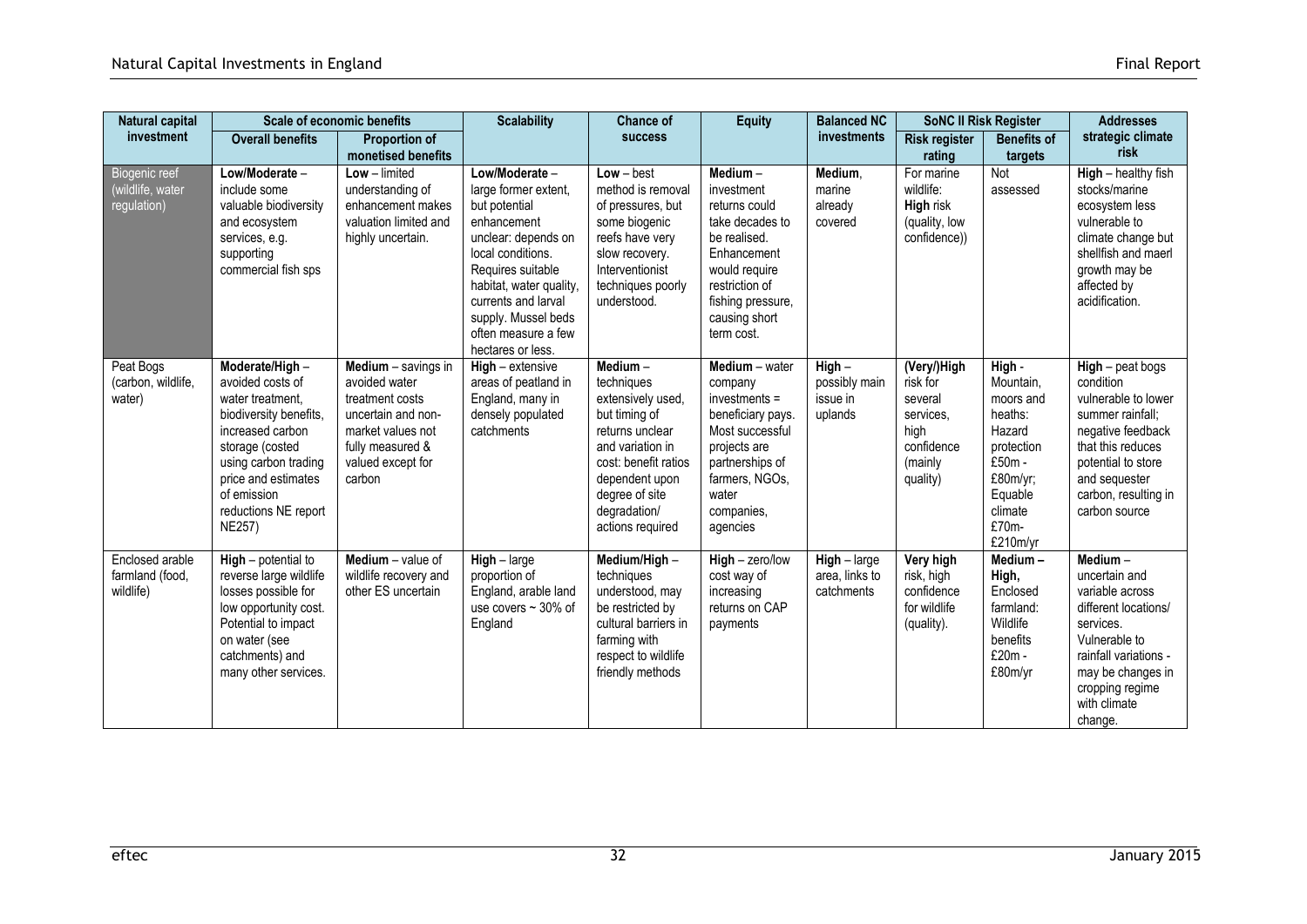| Natural capital                                     | <b>Scale of economic benefits</b>                                                                             |                                                                                                                                                                  | <b>Scalability</b>                                                                                                                                | Chance of                                                                                       | <b>Equity</b>                                                                                                                                                                    | <b>Balanced NC</b>                                          | <b>SoNC II Risk Register</b>                                                                                                                              | <b>Addresses</b>                                                                                                                                                                                        |                                                                                                                                                    |
|-----------------------------------------------------|---------------------------------------------------------------------------------------------------------------|------------------------------------------------------------------------------------------------------------------------------------------------------------------|---------------------------------------------------------------------------------------------------------------------------------------------------|-------------------------------------------------------------------------------------------------|----------------------------------------------------------------------------------------------------------------------------------------------------------------------------------|-------------------------------------------------------------|-----------------------------------------------------------------------------------------------------------------------------------------------------------|---------------------------------------------------------------------------------------------------------------------------------------------------------------------------------------------------------|----------------------------------------------------------------------------------------------------------------------------------------------------|
| investment                                          | <b>Overall benefits</b>                                                                                       | <b>Proportion of</b><br>monetised benefits                                                                                                                       |                                                                                                                                                   | <b>success</b>                                                                                  |                                                                                                                                                                                  | investments                                                 | <b>Risk register</b><br>rating                                                                                                                            | <b>Benefits of</b><br>targets                                                                                                                                                                           | strategic climate<br>risk                                                                                                                          |
| Woodland                                            | $High - see$ work in<br>SoNC II and Science<br>paper led by IJB                                               | Medium/High - but<br>reliance on non-<br>market benefits<br>(recreation, carbon).<br>Some benefits<br>(biodiversity,<br>aesthetics) may not<br>be fully captured | High - increase in<br>urban-edge<br>woodland cover on<br>several % of England<br>land area may be<br>beneficial                                   | $Median - very$<br>long term<br>investment and<br>challenge to<br>overcome<br>opportunity costs | Medium $-$<br>carbon and<br>recreation<br>benefits spread<br>widely, but long<br>time period for<br>returns on<br>investment                                                     | $High -$<br>woodland is<br>key MLUT                         | High risk,<br>mainly low<br>confidence<br>for fibre<br>(quality &<br>quantity);<br>wildlife,<br>recreation,<br>water<br>regulation<br>(mainly<br>spatial) | Medium-<br>Woodland:<br>Wildlife<br>£20m -<br>£210m/yr                                                                                                                                                  | $M$ edium $-$<br>vulnerability of<br>woodland to<br>climate change<br>uncertain $\sim$ some<br>attempts at<br>modelling climate<br>change impacts  |
| 'Diverse/sps rich'<br>Specialist<br><b>Habitats</b> | Potential high, but<br>uncertain<br>additionality of wider<br>services                                        | $Low$ – conservation<br>and regeneration<br>benefits poorly<br>valued                                                                                            | Low/Medium-<br>generally small areas<br>of land, but could<br>involve 100 or more<br>sites. Investment<br>case/ opportunity<br>varies by location | $High - actions$<br>well understood                                                             | Medium-<br>benefits vary<br>depending on<br>proximity/<br>accessibility.<br>Some habitats<br>enhancement<br>takes decades.                                                       | Medium-<br>uncertain how<br>large a role<br>this can play   | Not assessed                                                                                                                                              | Not<br>assessed                                                                                                                                                                                         | Medium/High-<br>potential<br>contribution to<br>Lawton objective of<br>resilient network of<br>habitats                                            |
| Freshwater<br>wetlands                              | Medium/High -<br>potentially high<br>covering a wide<br>range of benefits, but<br>very location<br>dependent. | Medium - non-<br>market use and non-<br>use values are<br>significant part of<br>benefits, and may be<br>significantly under-<br>measured                        | Medium/High-<br>wetland vision<br>identifies large areas<br>for creation/<br>improvement, but<br>feasibility varies by<br>location                | High - techniques<br>understood for<br>several habitats<br>(e.g. reedbed, wet<br>grassland)     | Medium - range<br>of beneficiaries.<br>including from<br>mitigation of<br>flood risk.<br>recreation, but<br>opportunity cost<br>to farming may<br>be barrier at<br>larger scale. | $M$ edium $-$<br>depends on<br>other actions<br>on farmland | Very high -<br>wildlife very<br>high risk, 6<br>other<br>services high<br>risk. from<br>freshwater<br>assets<br>(mainly<br>quality)                       | High -<br>Freshwater:<br>Aesthetics up<br>to £410m/yr;<br>Recreation<br>up to<br>£400m/yr;<br>Wildlife up to<br>£440m;<br>Hazard<br>protection up<br>to £50m/yr;<br>Equable<br>climate up to<br>£40m/yr | $High - habitats,$<br>esp. smaller sites<br>vulnerable to<br>variability in rainfall<br>& wetlands regulate<br>impact of extreme<br>weather events |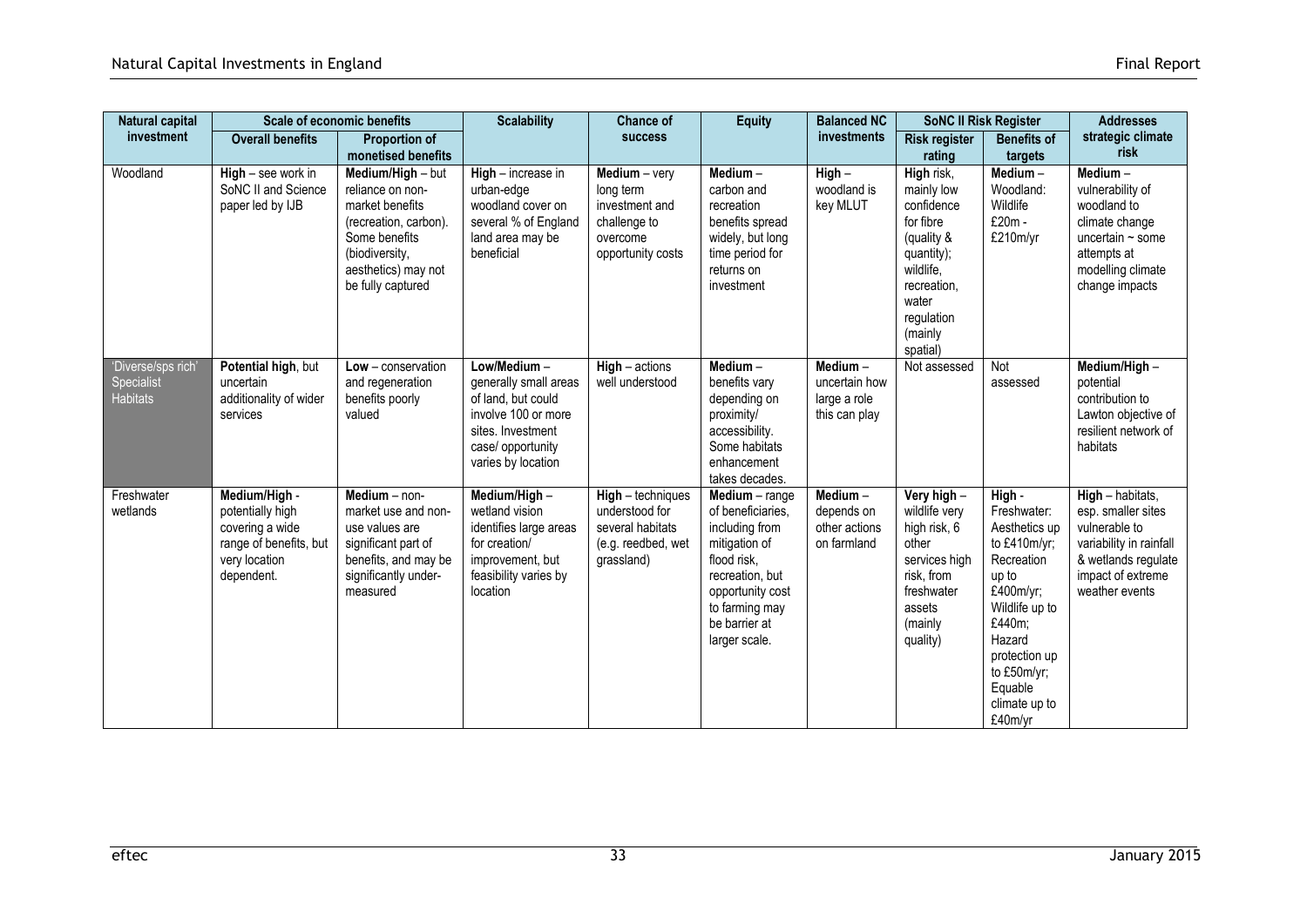| <b>Natural capital</b>                                                                                    | <b>Scale of economic benefits</b>                                                                                                                                                                                |                                                                                                                                                                   | <b>Scalability</b>                                                                                                                                                                                      | <b>Chance of</b>                                                                                                              | <b>Equity</b>                                                                                                                                    | <b>Balanced NC</b>                                                                                                                                    | <b>SoNC II Risk Register</b>                                                                     |                                                  | <b>Addresses</b>                                                                                                                                               |
|-----------------------------------------------------------------------------------------------------------|------------------------------------------------------------------------------------------------------------------------------------------------------------------------------------------------------------------|-------------------------------------------------------------------------------------------------------------------------------------------------------------------|---------------------------------------------------------------------------------------------------------------------------------------------------------------------------------------------------------|-------------------------------------------------------------------------------------------------------------------------------|--------------------------------------------------------------------------------------------------------------------------------------------------|-------------------------------------------------------------------------------------------------------------------------------------------------------|--------------------------------------------------------------------------------------------------|--------------------------------------------------|----------------------------------------------------------------------------------------------------------------------------------------------------------------|
| investment                                                                                                | <b>Overall benefits</b>                                                                                                                                                                                          | <b>Proportion of</b><br>monetised benefits                                                                                                                        |                                                                                                                                                                                                         | <b>success</b>                                                                                                                |                                                                                                                                                  | investments                                                                                                                                           | <b>Risk register</b><br>rating                                                                   | <b>Benefits of</b><br>targets                    | strategic climate<br>risk                                                                                                                                      |
| Freshwater<br>(protection by<br>water treatment -<br>for water<br>supplies,<br>recreation,<br>aesthetics) | Medium - water<br>supplies are reliable,<br>benefits of river<br>water quality                                                                                                                                   | Medium - water<br>supplies and WFD<br>objectives have<br>valuation evidence.<br>Local variations in<br>some benefits (e.g.<br>biodiversity) less well<br>measured | Medium - limits to<br>what can be<br>achieved cost-<br>effectively without<br>wider catchment<br>interventions                                                                                          | High - techniques<br>well understood                                                                                          | $Median - costs$<br>borne by water<br>bill payers, but<br>issue of<br>affordability of<br>short-term costs<br>for benefits that<br>are long-term | $Low -$<br>catchments<br>and wetlands<br>are more<br>balanced<br>natural capital<br>investments                                                       | High risk,<br>high<br>confidence<br>for clean<br>water<br>(quality) from<br>freshwater<br>assets |                                                  | $Low - energy$<br>intensive approach<br>and does not<br>address water<br>quantity variability<br>due to climate<br>change                                      |
| Semi-natural<br>grassland (SNG)                                                                           | $High$ – potential to<br>reverse large wildlife<br>losses for low<br>opportunity cost, and<br>reduced<br>management<br>intensity can<br>increase soil quality<br>and soil carbon                                 | $Median - value of$<br>wildlife recovery and<br>other ecosystem<br>services uncertain                                                                             | Medium/Large-<br>large areas of semi-<br>natural grassland<br>(~16% of GB),<br>multiple services<br>could benefit from<br>improvements in<br>condition, but<br>existing coverage by<br>agri-env schemes | Medium/High-<br>techniques<br>understood, may<br>be restricted by<br>cultural barriers in<br>farming                          | $High - zero/low$<br>cost way of<br>increasing<br>returns on CAP<br>payments                                                                     | Medium-<br>large extent,<br>but limited<br>market<br>benefits                                                                                         | Very high<br>risk, high<br>confidence                                                            | Medium -<br>Semi-natural                         | Medium-<br>uncertain and<br>variable across<br>different locations/<br>services, can<br>contribute to<br>resilience from<br>reversing habitat<br>fragmentation |
| Grasslands -<br>intensive<br>livestock                                                                    | Medium - potential<br>to reverse large<br>wildlife losses<br>possible. Costs<br>higher than SNG as<br>losses for farmers<br>de-intensifying<br>production- benefits<br>from lowering runoffs<br>to water quality | Medium - value of<br>wildlife recovery and<br>other ecosystem<br>services uncertain                                                                               | $High - large$<br>proportion of<br>England, improved<br>grassland covers<br>~20% of England                                                                                                             | Medium/High -<br>techniques<br>understood, may<br>be restricted by<br>cultural barriers in<br>farming and costs<br>to farmers | $High - zero/low$<br>cost way of<br>increasing<br>returns on CAP<br>payments                                                                     | High - large<br>area, links to<br>catchments<br>(measures<br>that reduce<br>outputs from<br>intensive<br>grassland<br>beneficial to<br>water quality) | for wildlife<br>(quality)                                                                        | grassland:<br>Wildlife £20m<br>to £40m           | Low - not a high-<br>risk habitat                                                                                                                              |
| Air                                                                                                       | High - reduced<br>ecosystem damage<br>(pollutants, nitrogen,<br>ozone, human<br>health)                                                                                                                          | Medium/High - see<br>Jones et al.                                                                                                                                 | High - can be<br>applied to many<br>different urban areas                                                                                                                                               | Medium - limited<br>actions, but these<br>have high<br>confidence                                                             | $High - affects$<br>many sub<br>sections of<br>society, benefits<br>arise rapidly after<br>actions                                               | High - based<br>on view that<br>air is a key<br>natural capital<br>asset                                                                              | High risk,<br>low<br>confidence in<br>urban (quality<br>& quantity)                              | $High -$<br>Urban: Clean<br>air £9bn to<br>£20bn | Climatic changes<br>significantly linked<br>to air quality, e.g.<br>temperature and<br>NH3, CH4 and O2<br>emissions                                            |
| Urban green<br>infrastructure                                                                             | Medium/high -<br>Potential to improve<br>health and well-being<br>through relatively low<br>cost methods                                                                                                         | Medium-difficult to<br>establish<br>cost/benefits of well-<br>being but some work<br>has been done in<br>this area                                                | High - can be<br>applied to many<br>different urban areas                                                                                                                                               | Medium - fairly<br>simple techniques,<br>some evidence on<br>health outcomes<br>emerging                                      | High - benefits<br>for larger<br>populations                                                                                                     | Medium/High<br>- multiple<br>actions can<br>be applied in<br>many<br>locations                                                                        | High risk,<br>low<br>confidence<br>for urban<br>aesthetics<br>(quantity)                         | Not<br>assessed                                  | Low - not a high<br>priority for climate<br>change action,<br>although other<br>urban issues (e.g.<br>heat, a concern)                                         |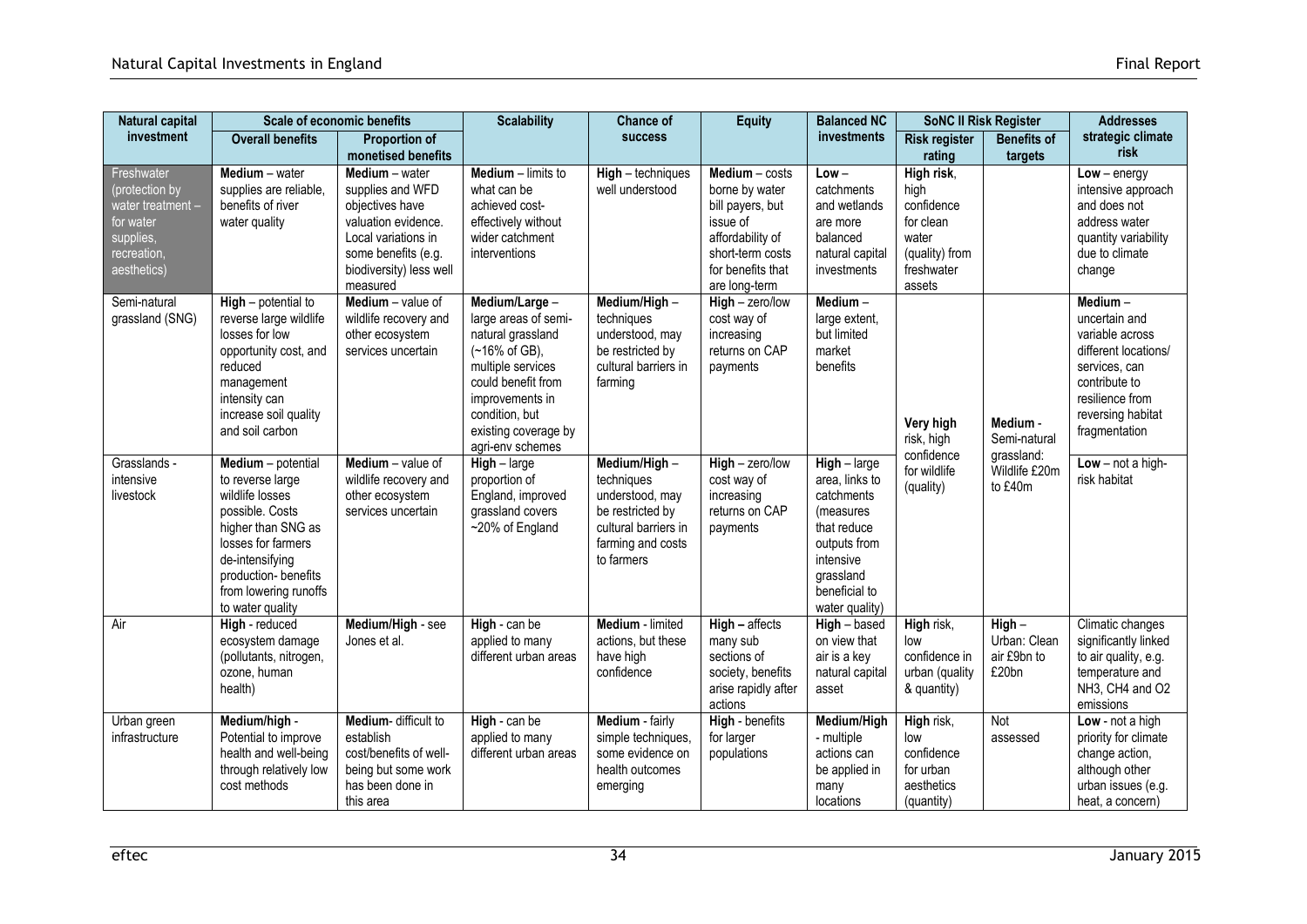| Natural capital                  | <b>Scale of economic benefits</b><br><b>Scalability</b><br><b>Proportion of</b><br><b>Overall benefits</b>     |                                                                                                | <b>Chance of</b>                                |                                                                                                                | <b>Equity</b>                                                                                                                               | <b>Balanced NC</b>                                                 | <b>SoNC II Risk Register</b>                                                                                                                            | <b>Addresses</b>          |                                                                         |
|----------------------------------|----------------------------------------------------------------------------------------------------------------|------------------------------------------------------------------------------------------------|-------------------------------------------------|----------------------------------------------------------------------------------------------------------------|---------------------------------------------------------------------------------------------------------------------------------------------|--------------------------------------------------------------------|---------------------------------------------------------------------------------------------------------------------------------------------------------|---------------------------|-------------------------------------------------------------------------|
| investment                       |                                                                                                                |                                                                                                | <b>SUCCESS</b>                                  |                                                                                                                | investments                                                                                                                                 |                                                                    | <b>Benefits of</b>                                                                                                                                      | strategic climate<br>risk |                                                                         |
|                                  |                                                                                                                | monetised benefits                                                                             |                                                 |                                                                                                                |                                                                                                                                             |                                                                    | rating                                                                                                                                                  | targets                   |                                                                         |
| Catchments<br>(water regulation) | $High - water quality,$<br>quantity and hazard<br>regulation, plus<br>potential co-benefits<br>(e.g. wildlife) | Medium - some<br>cases value<br>improvements, but<br>values location-<br>specific to uncertain | $High - potentially the$<br>majority of England | Medium $-$<br>techniques<br>understood for<br>some types of<br>catchments, but<br>outcomes complex<br>to model | Medium $-$<br>taxpayer<br>interventions and<br>wide benefits, but<br>opportunity cost<br>to land uses may<br>be barrier at<br>larger scale. | $High -$<br>involves<br>variety of land<br>uses and<br>large scale | Very high -<br>Farmland,<br>freshwaters,<br>MMH<br>(quality) &<br>woodland<br>(quantity,<br>spatial), all<br>high risk for<br>'clean water'<br>services | Not<br>assessed           | $High - water$<br>resources and<br>significant strategic<br>risk to UK. |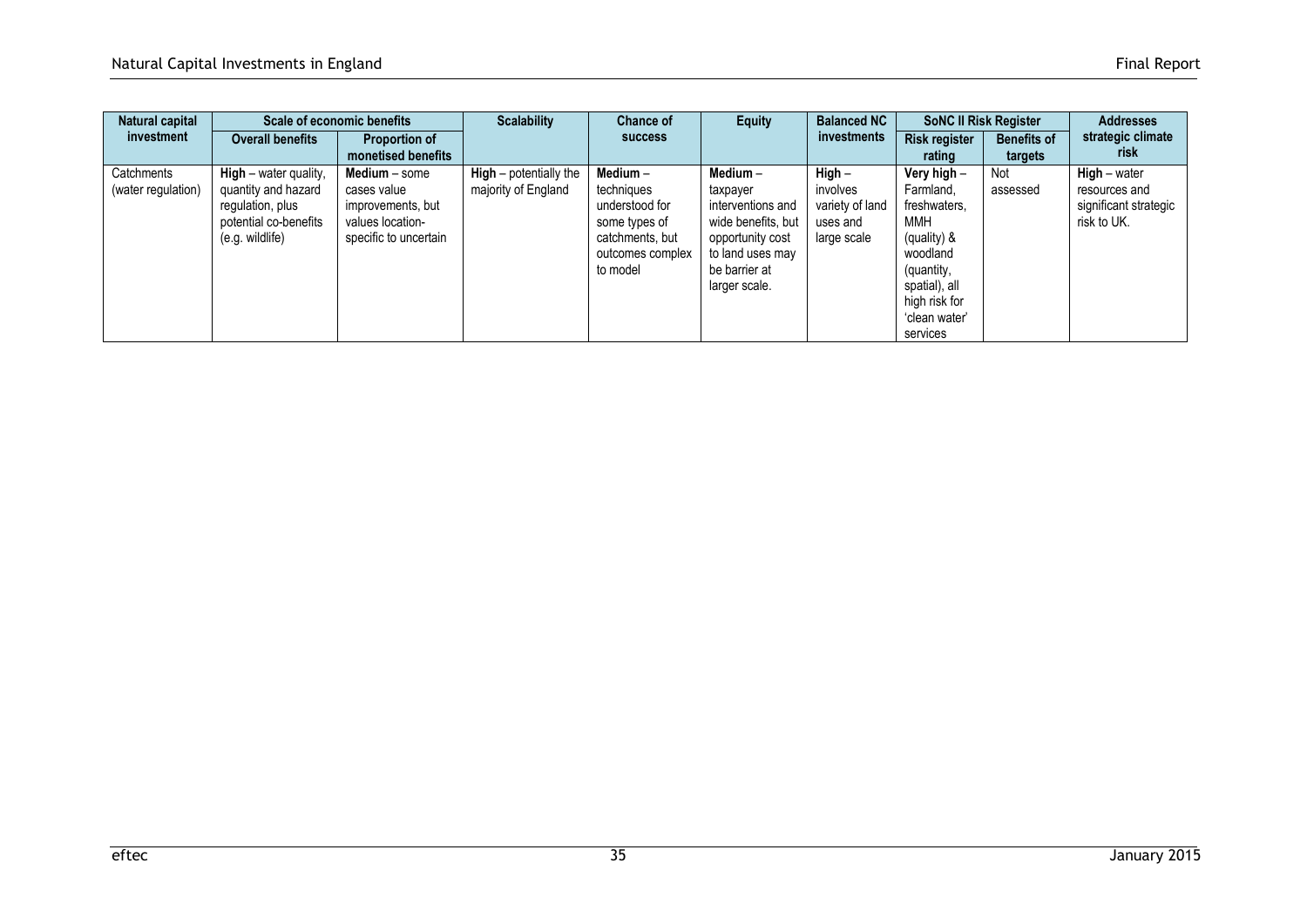### *4.3.1 Discussion of Prioritisation of Investment Options*

The analysis in Table 4.2 results in the following priority investment cases (see Table 4.3):

| Include in further analysis of | Demersal fish stocks             | Urban (health)                   |
|--------------------------------|----------------------------------|----------------------------------|
| natural capital investments.   | Inshore shellfish                | Woodland                         |
|                                | Saltmarsh                        | Air quality                      |
|                                | Peat Bogs                        | Lowland farmland (low-input      |
|                                | Catchments                       | improved grassland, hedgerows    |
|                                | Freshwater wetlands              | and pollinator strips).          |
| Not a priority for further     | Inshore fin-fish                 | Specialist Habitats (see Section |
| analysis.                      | <b>Bathing waters</b>            | 4.5.3)                           |
|                                | Biogenic reef                    | Freshwater resources             |
|                                | Grasslands - intensive livestock |                                  |

**Table 4.3: Summary of Prioritisation of Investment Cases for Detailed analysis**

Inshore shellfish and fin-fish both have strong investment cases, but shellfish were preferred for analysis for two reasons: firstly they support a high proportion of inshore fisheries activity, and in terms of employment in small coastal communities and ports. Secondly, fin-fish investments would be vulnerable to a lack of cooperation from other countries' fleets pursuing the same stocks when they are in offshore waters. Demersal fish are vulnerable in a similar way, but are of higher value. Pursuing both demersal and fin-fish investments would create greater exposure to risks related to international fisheries policy cooperation.

Investments to improve bathing water quality have been investigated for the implementation of the revised Bathing Water Directive (eftec, in prep.). This shows that investments to achieve standards for the majority of currently failing waters have benefits that outweigh costs. However, this conclusion relates to a relatively small number of bathing waters (approximately 70 out of over 400 in England). Therefore, although investment in individual bathing waters may be worthwhile, overall this is not considered a sufficiently beneficial investment to be part of national natural capital priorities.

Catchments are considered the key investment option in relation to water resources. This is because they are the functional unit across which investments in different MLUTs influencing water resources are complementary. The actions required in catchments are mainly covered in other investment cases (e.g. actions under the lowland farmland, peatland and woodland investments all can improve water regulating services). However, investment in catchments can coordinate these actions to increase their cost-effectiveness in improving these services). Practically, they are also subject to an investment appraisal being consulted (consultation launched October 2014, Claire Johnstone, EA, pers comm.) which helped inform the analysis of this investment options.

A choice needed to be made between freshwater wetlands or freshwater (resources). Freshwater (resources) will overlap more significantly with catchments analysis, and wetlands offer a wider range of services (e.g. hazard regulation and recreation) and contribution to climate change adaptation. Therefore, freshwater wetlands were prioritised, and freshwater resources were not considered further.

The choice of whether to analyse freshwater wetlands, semi-natural grasslands and intensive grasslands in more detail was less clear-cut. These options were subject to a detailed review against the prioritisation criteria, as shown in Annex 3. This resulted in the inclusion in further analysis of freshwater wetlands, but exclusion of intensive livestock grasslands. Semi-natural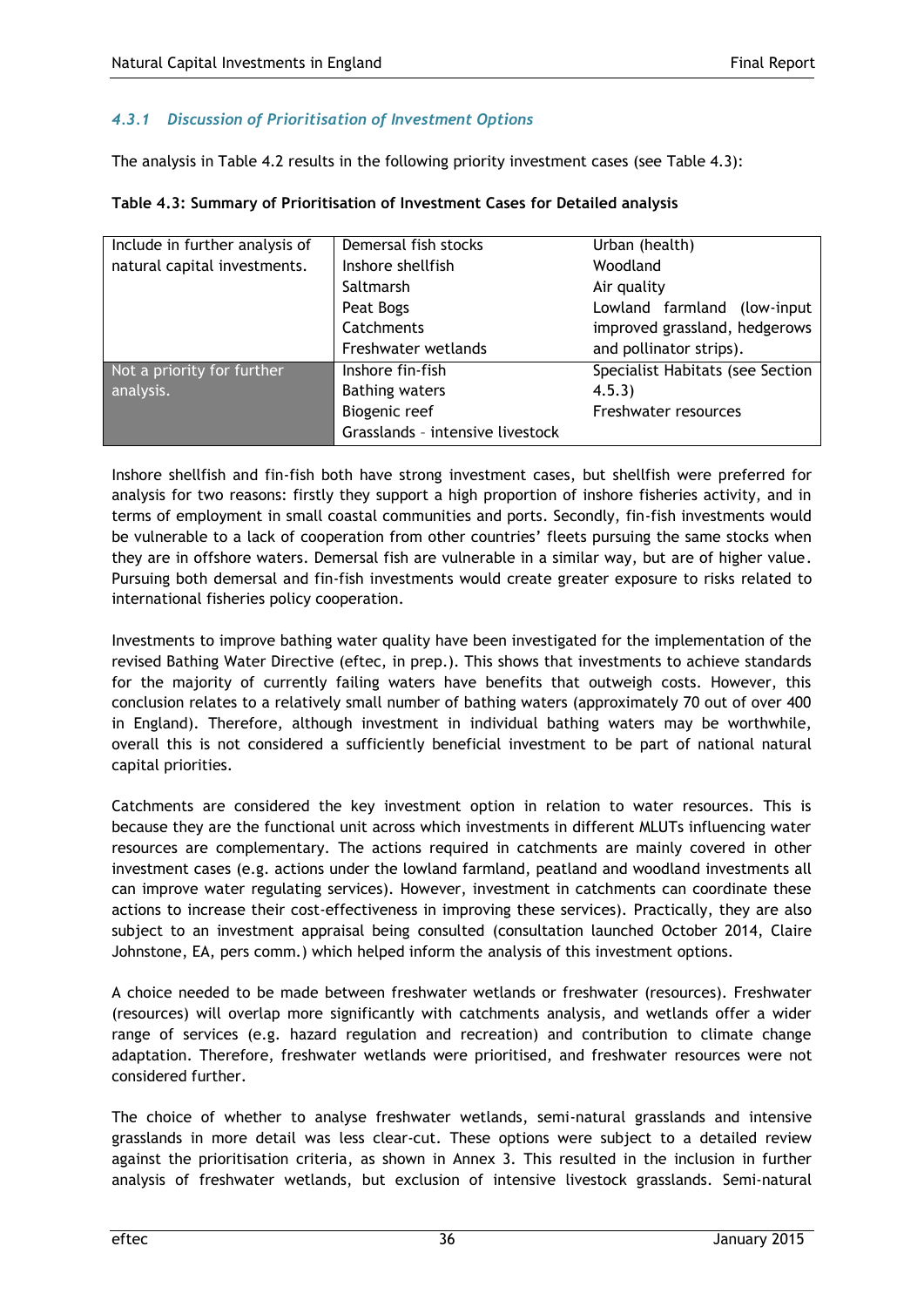grasslands were included in a wider analysis of lowland farmland, which also considered hedgerow management and creation of pollinator strips.

### **4.4 Use of GIS Analysis**

The use of GIS analysis was made on two investment options (peat bogs and freshwater wetlands). The selection of these investments was based on applying the factors described in Section 2.5.

The choice for undertaking GIS work on peatland was based on the following:

- There are no currently available spatial results on potential investments in peatland;
- Investments in improving peatland have a potentially high NPV (based on their value for water and carbon regulating services).
- These benefits, and the costs of peatland improvement, are spatially sensitive (mainly driven by location). For carbon, although the unit value is not spatially sensitive, the quantity of carbon that can be stored as a result of improvements in peatlands varies significantly according to the existing condition of peat bogs in different locations.
- There is data available to use in a GIS analysis.

Peatland seemed like a suitable case for analysis provided there is spatial data on peatland extent and condition of sufficient quality to support analysis and provide results without too large a range.

The key question which the GIS was used to answer was how much peatland, and in what condition, can be improved. This is a key variable in both the costs and amount of ecosystem services benefits of the improvement.

The choice for undertaking GIS work on freshwater wetlands was based on the following:

- There are currently available spatial results on potential areas for investments in freshwater wetlands through the wetland vision. This provides a starting point of data, but does not take into account key socio-economic variables for an investment case.
- Investments in improving freshwater wetland have a potentially high NPV (based on their value for recreation, and water and carbon regulating services).
- These benefits, and the costs of wetland improvement, are spatially sensitive (mainly driven by location). Key spatial variables include the agricultural grade (and hence opportunity costs) of land that could be converted to wetlands, and the proximate population that could obtain recreational benefits from the site.

Data layers from the Wetland Vision were obtained through the RSPB, and analysis to link this to other socio-economic variables was undertaken.

### **4.5 Study Outputs**

This Section summarises the outputs from the work. It discusses the implications of these investments for land use in the UK, and for the underlying natural capital assets.

### *4.5.1 Overview of Investment Evidence*

The main outputs of the study are 10 papers examining different potential natural capital investments, presented in three appendices: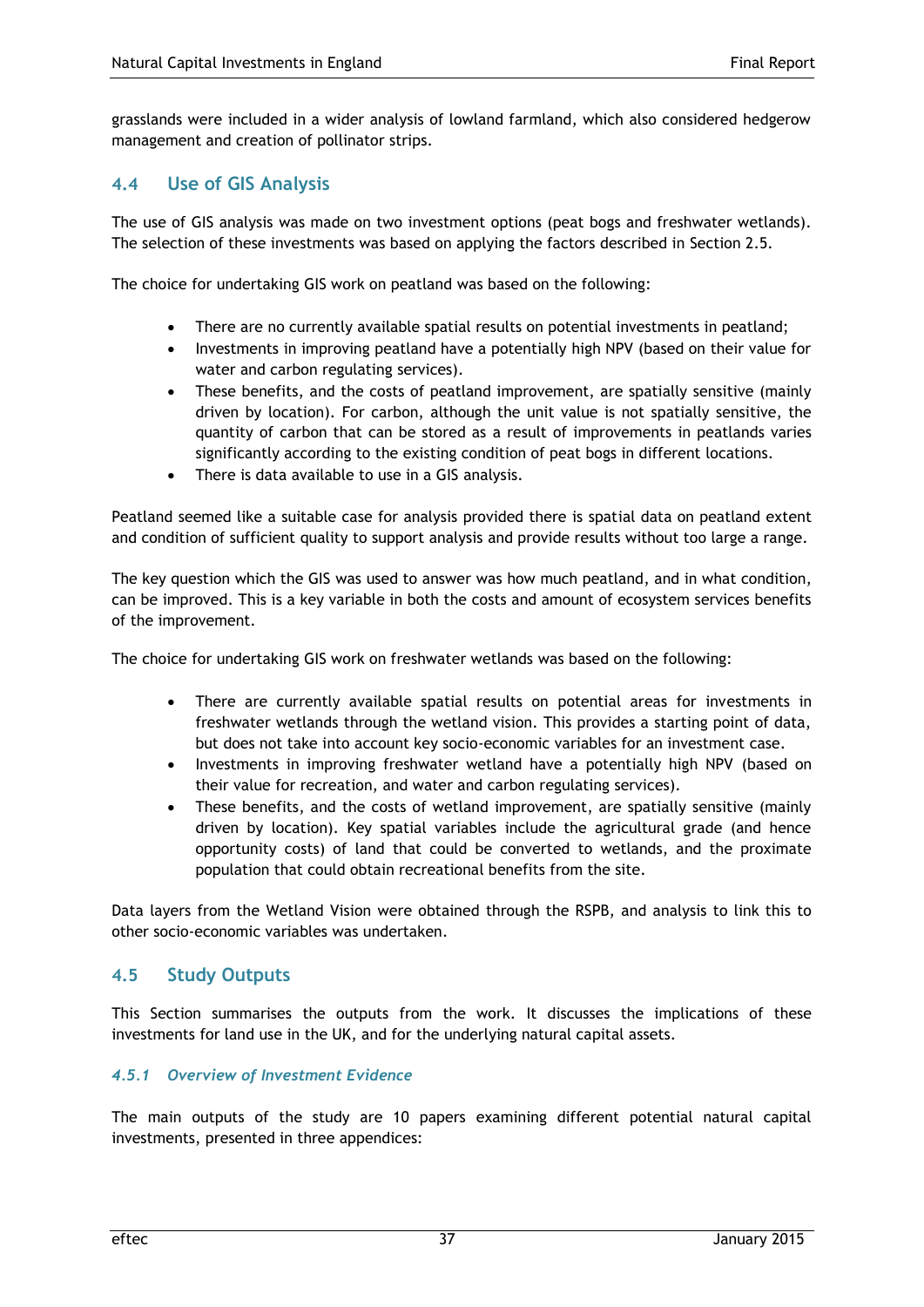- Marine: describing potential investments in improving demersal fish and shellfish stocks, and a brief discussion of the benefits to the marine environment of such measures;
- Urban Green Space and Air: describing evidence on the need to protect and improve urban green space and air quality, mainly in order to support improved human health, but also considering other impacts (e.g. on ecosystems), and
- Land Use: This describes potential investments in increasing the extent of woodlands, saltmarsh and freshwater wetlands, and in improving the condition of upland peatlands. It also presents evidence on three examples of protection and improvement of natural capital on lowland agricultural land: for hedgerows, low-input improved grasslands, and pollinator strips. Finally it considers potential to invest in coordination of such actions with catchments to improve catchment management.

Table 4.4 gives an overview of the scale of potential investments and evidence involved in these 10 cases. The different options are identified in italics in the table. For air and urban green space, no specific investment case is defined. To do so, more work is required to interpret the evidence on these issues.

As Table 4.4. shows, the potential investments would result in trade-offs with current land-uses but the actual effect on agricultural productivity would be much lower because:

- The area of land involved includes are large area of upland peatland, which has very low productivity compared to most agricultural land in the UK;
- The investments can be targeted towards lower-productivity land; this is explicitly considered for wetlands , and is also likely to be possible for woodlands ;
- A large part of the investment is in field margins, which would be readily reversible, which can occupy less productive areas of fields (due to shading from hedgerows and soil compaction from machinery), and which can contribute to productivity by supporting pollinators and natural predators of crop pests, and
- The area on which saltmarsh is created is land already vulnerable to sea level rise, and arguably is uneconomic to protect from flooding, or will become so during the next 50 years as a result of sea level rise.

The benefit:cost ratios (BCRs) for the potential investments are summarised in Section 6.2, where they are compared to the BCRs for other capital investments.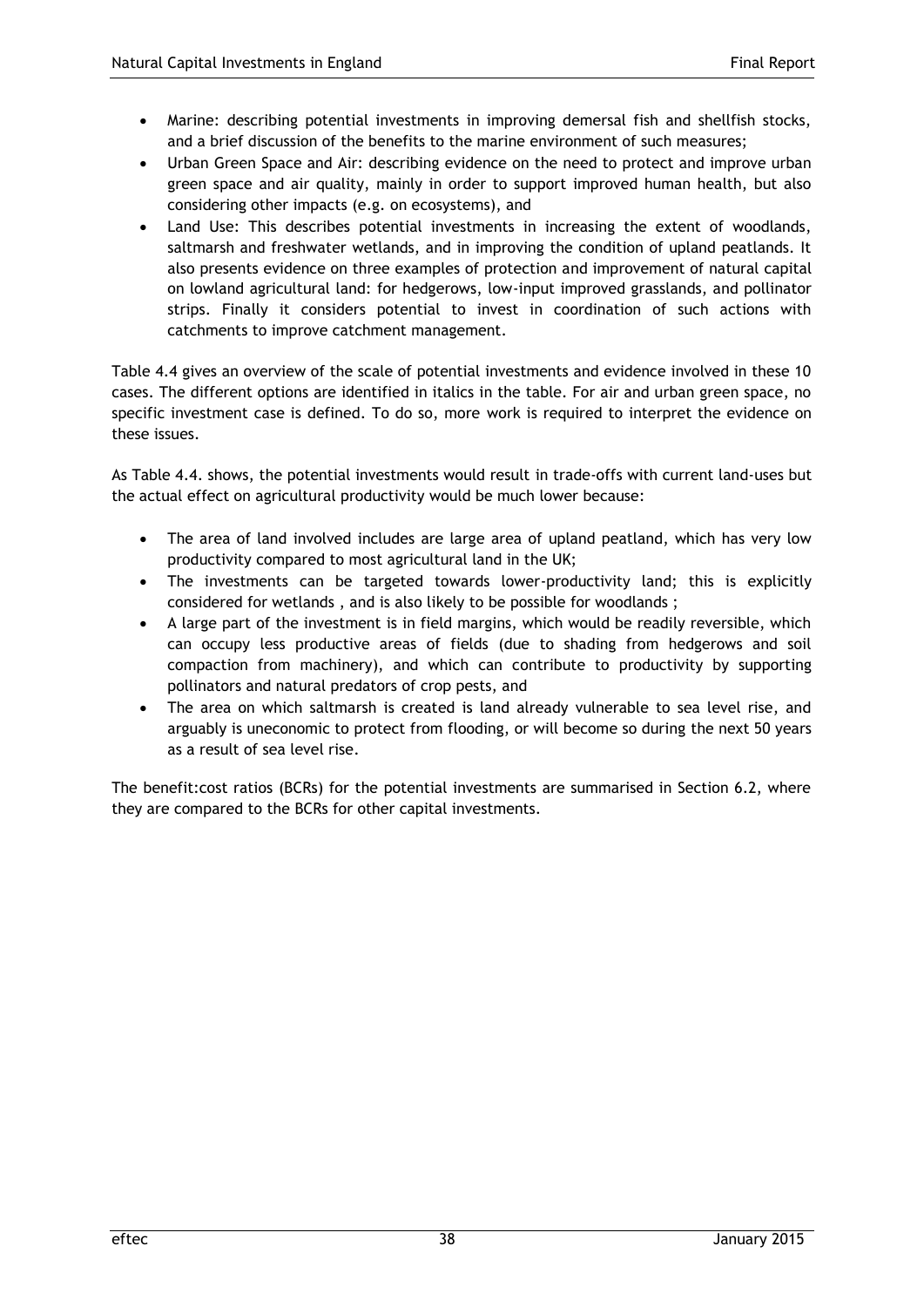| Table 4.4: Overview of Impacts of Potential Natural Capital Investments |  |
|-------------------------------------------------------------------------|--|
|-------------------------------------------------------------------------|--|

| 1. Land use change                                                | Area of suggested land<br>use change | <b>Current area</b> | % Impact on<br>existing | <b>Notes</b>                                               |
|-------------------------------------------------------------------|--------------------------------------|---------------------|-------------------------|------------------------------------------------------------|
|                                                                   |                                      |                     |                         |                                                            |
| England land surface                                              | 13m ha                               | -                   |                         |                                                            |
| agricultural<br>land<br>England                                   | $9.3m$ ha                            |                     |                         |                                                            |
| (upland and lowland)                                              |                                      |                     |                         |                                                            |
| Land that is largely permanently lost to agricultural production: |                                      |                     |                         |                                                            |
| Wetland                                                           | 100,000 ha                           | $1.5m$ ha           | 6.7% increase           | Targeted to lower grade land                               |
| Woodland                                                          | 150,000 ha <sup>24</sup>             | $1.25m$ ha          | 12% increase            | Presumed partly targeted to lower grade land, but needs to |
|                                                                   |                                      |                     |                         | be near towns                                              |
| Peatland                                                          | 200,000 ha <sup>25</sup>             | $(355,000)^{26}$    | 39% of current          | Opportunity cost of reduced grazing and grouse rearing     |
|                                                                   |                                      |                     | area improved           | capacity                                                   |
| Saltmarsh                                                         | 22,000 ha                            | $40,500^{27}$       | 54% increase            | Land already vulnerable to climate change                  |
| <b>Subtotal</b>                                                   | 472,000 ha                           | 3.15m               | 14%                     |                                                            |
| Land temporarily lost of agricultural production:                 |                                      |                     |                         |                                                            |
| Arable margins                                                    | 200,000 ha                           | $n/a^{28}$          |                         | Margins are often less productive land                     |
| Total                                                             | 672,000 ha                           | n/a                 |                         |                                                            |

 $^{24}$  Assuming optimal area is less than 250,000 ha examined by Forestry Panel, between 100,000 and 200,000, taking a midpoint of 150,000  $\,$ 

 $25$  Exact area unclear due to overlap in peatland condition categories

<sup>&</sup>lt;sup>26</sup> Area is subset of wetland area, so not included in total.

<sup>&</sup>lt;sup>27</sup> England and Wales

 $28$  Location and extent of margins can vary on short (annual or multi-annual) timescales.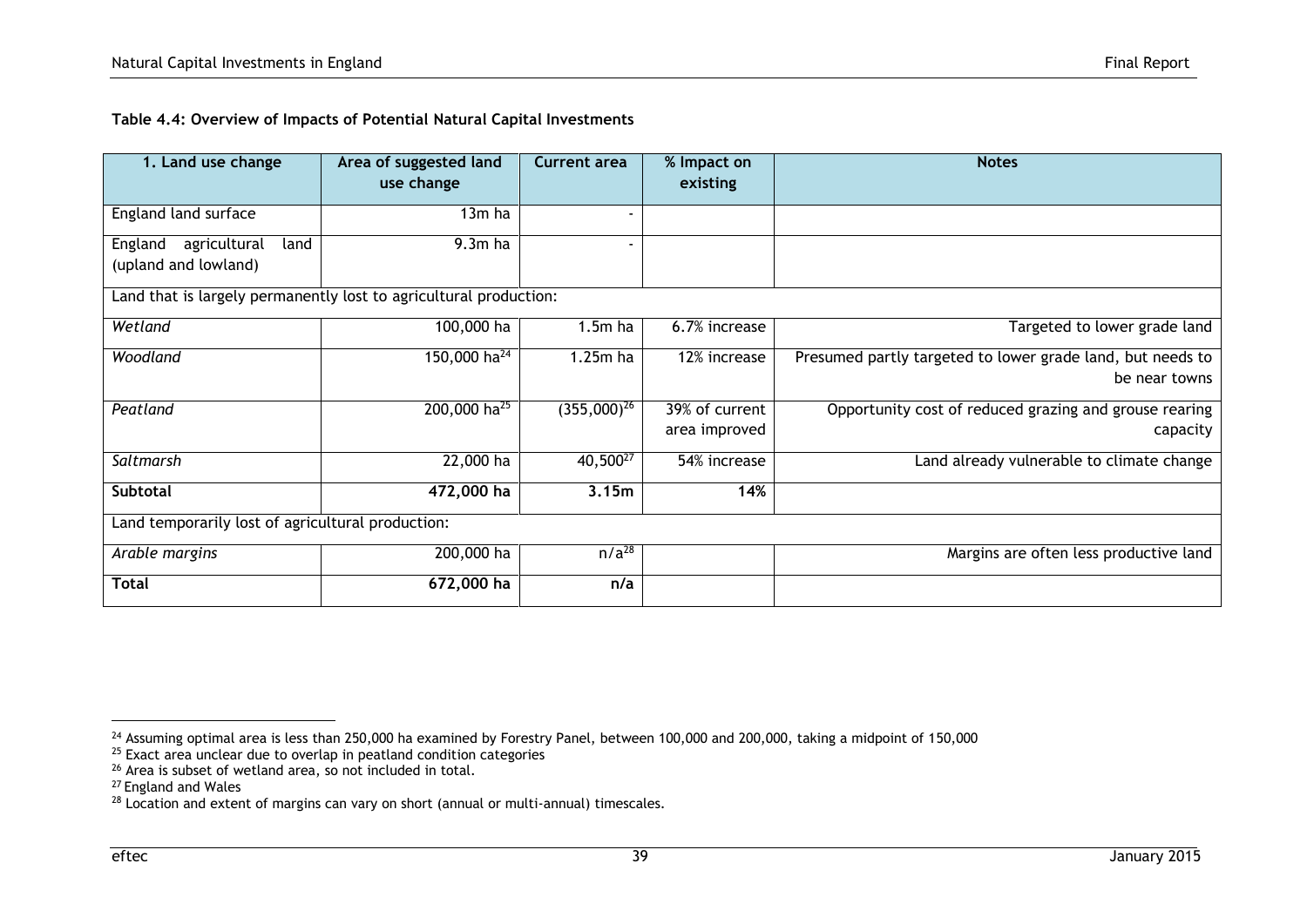| Final Report |
|--------------|
|              |

| 2. Incremental: Broad<br>and shallow<br>interventions on<br>farmland. | Land use<br>change area                        | Current area                                                                            | % Impact on<br>existing       | <b>Notes</b>                                                                                                                                                          |                                                         |                                                                                                   |  |
|-----------------------------------------------------------------------|------------------------------------------------|-----------------------------------------------------------------------------------------|-------------------------------|-----------------------------------------------------------------------------------------------------------------------------------------------------------------------|---------------------------------------------------------|---------------------------------------------------------------------------------------------------|--|
| Low-input improved<br>grasslands                                      | 500,000 ha                                     | $2.8m$ ha                                                                               | 18%                           | Reduced grazing intensity                                                                                                                                             |                                                         |                                                                                                   |  |
| Hedgerows                                                             | 154,000km<br>(lines of trees)                  | 402,000km                                                                               | 38%                           | Possible land take for gapping up                                                                                                                                     |                                                         |                                                                                                   |  |
| Catchment actions &<br>coordination                                   |                                                |                                                                                         |                               | In 56% of catchments in England appraised by EA for WFD agricultural land management actions are part of a package of<br>measures with a positive benefit cost ratio. |                                                         |                                                                                                   |  |
| 3. Marine improvements                                                | <b>Current</b><br><b>Landings</b>              | <b>Investment Required</b>                                                              | Investment as<br>% of current | <b>Estimated Benefits</b>                                                                                                                                             | % Increase of<br>benefits                               | <b>Notes</b>                                                                                      |  |
| Demersal Fish Example:<br>North Sea cod                               | Approx 33,000<br>tonnes per<br>year            | Landings currently<br>being forgone to allow<br>stock recovery is<br>ongoing-investment | N/a                           | Lower bound<br>estimate of 2.6<br>million tonnes of<br>additional landings                                                                                            | Landings at<br>least 200%<br>higher (3 times<br>larger) | Different stock modelling<br>approaches give large<br>range of predicted stock<br>recovery levels |  |
| Shellfisheries: Lobster<br>and Crab                                   | Approx 13,500<br>tonnes/yr in<br>2012 and 2013 | Forgone landings of<br>9,450 tonnes over 4<br>years.                                    | 20% reduction<br>for 4 years  | Additional landings<br>of 122,000 tonnes<br>over 50 years                                                                                                             | Landings 25%<br>higher                                  | Stock assessments<br>uncertain: only recently<br>completed, and do not<br>enable stock modelling. |  |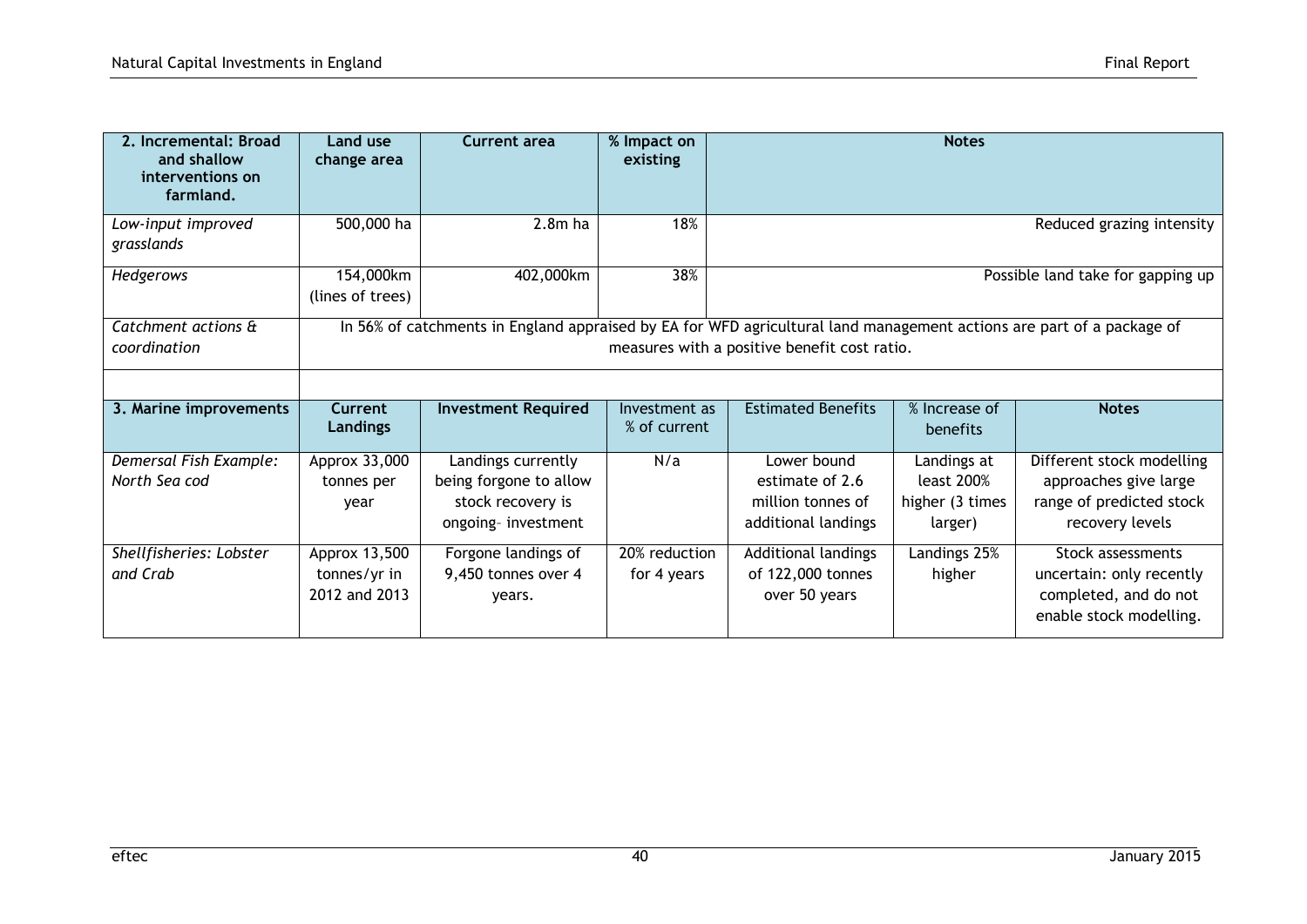### *4.5.2 Analysis of Impacts on Natural Capital Assets*

The investments considered generally relate to major land use types (MLUTs) or other environmental resources (e.g. fish stocks). This is because these units are generally the most practical to use to measure natural capital (as described in Section 1.2) and they are also more practical management units (e.g. farmland, woodland) on which to organise investments.

Table 4.5 gives a brief review of how the potential investments relate directly to the Natural Capital assets defined by the Natural Capital Committee.

| Natural capital                             | <b>Overview of Impact of Potential Investments</b>                                                                                                                                                                                                                                                                                                                                                                                                                                      |
|---------------------------------------------|-----------------------------------------------------------------------------------------------------------------------------------------------------------------------------------------------------------------------------------------------------------------------------------------------------------------------------------------------------------------------------------------------------------------------------------------------------------------------------------------|
| asset                                       |                                                                                                                                                                                                                                                                                                                                                                                                                                                                                         |
| <b>Species</b><br>Ecological<br>communities | Significant improvements for species and ecological supported by some<br>habitats (woodland, upland peatlands, saltmarsh, freshwater wetlands), by<br>measures under the lowland farmland evidence base (e.g. pollinators), and in<br>waterbodies due to improved catchment management. Also benefits to many<br>species groups through increased habitat connectivity (e.g. due to<br>improvement in condition of hedgerows). Increases in numbers of fish and of<br>marine food webs. |
| <b>Soils</b>                                | Some investments explicitly involve improvements in soil condition (e.g.<br>upland peat, low-input improved grassland), whereas others (e.g. woodland)<br>would be likely to do so.                                                                                                                                                                                                                                                                                                     |
| <b>Freshwaters</b>                          | Investments in freshwater wetlands and catchment management would both<br>be designed to significantly improve the state of freshwaters.                                                                                                                                                                                                                                                                                                                                                |
| Land                                        | A number of the investments would involve explicit choices to change land<br>use (see Table 4.4).                                                                                                                                                                                                                                                                                                                                                                                       |
| Atmosphere                                  | The air evidence base considered measures to improve the condition of the<br>atmosphere.                                                                                                                                                                                                                                                                                                                                                                                                |
| Minerals and sub-<br>soil assets            | No major impacts identified.                                                                                                                                                                                                                                                                                                                                                                                                                                                            |
| <b>Oceans</b>                               | Improvement through Increases in numbers of fish and of marine food webs.                                                                                                                                                                                                                                                                                                                                                                                                               |
| Coasts                                      | Increase in extent of intertidal habitat under saltmarsh investment case.<br>Increase in resilience of coastal ecosystems to climate change.                                                                                                                                                                                                                                                                                                                                            |

**Table 4.5: Natural capital assets and their definitions**

The review in Table 4.5 suggests that the investments would significantly improve the condition of all the main natural capital assets in England, except for minerals and subsoil assets.

### *4.5.3 Impacts on Biodiversity and Specialist Habitats*

Biodiversity is a key part of natural capital and features strongly (as 'wildlife') amongst the natural capital assets at risk in NCC (2014). However, the investment cases do not generally target biodiversity protection and improvement directly. The investment cases are mainly based on broadly defined assets such as major land use types. A major part of the benefits of these investments would be to enhance wildlife, but specific actions for biodiversity, in particular for specialist habitats that contain scarce species, are not generally examined in detail.

These habitats are generally particular ecological communities that have relatively limited extent, but are known to be important for specific species (e.g. reedbed, purple moor grass and rush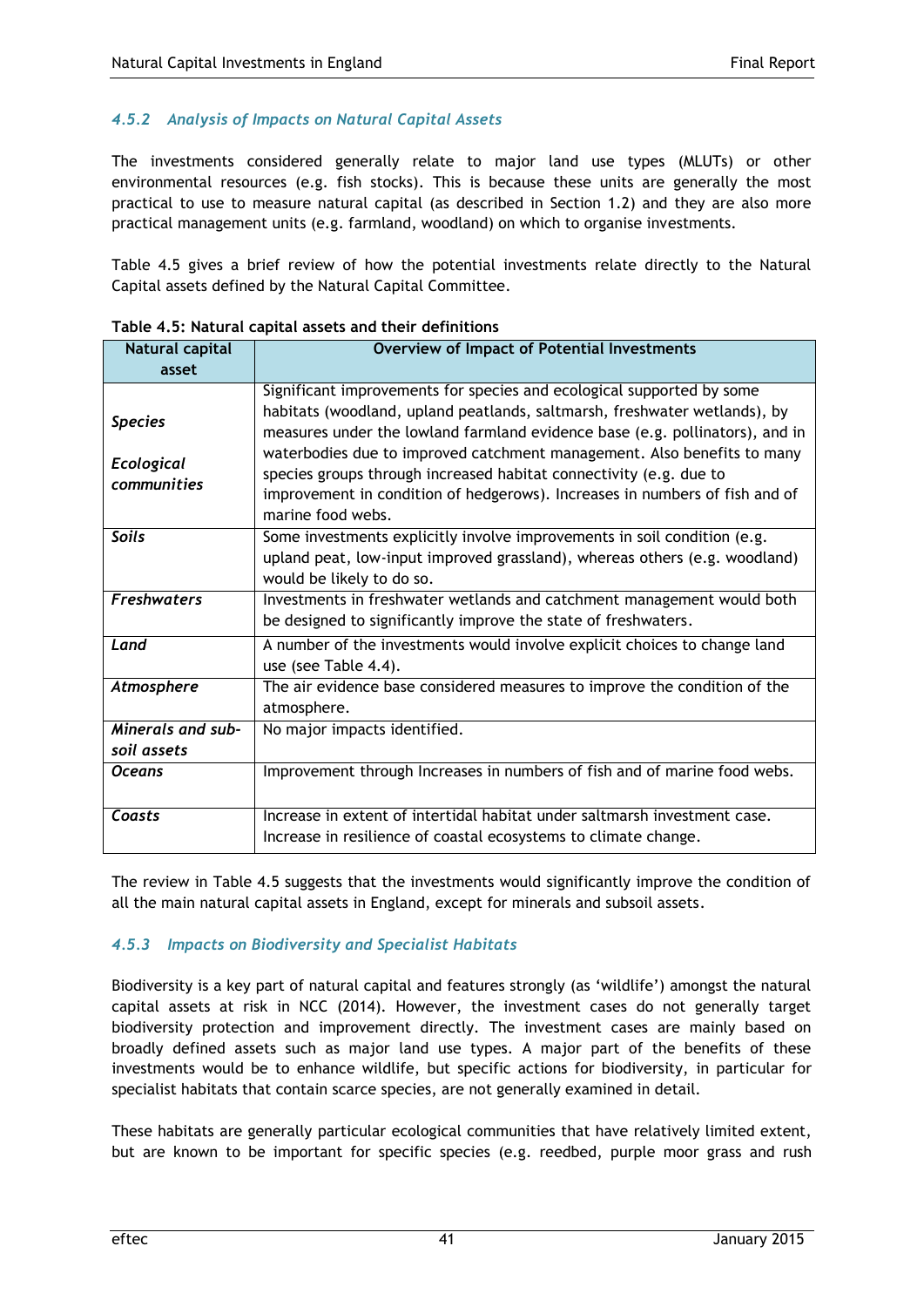pasture and others covered by the UK Biodiversity Action Plan Priorities<sup>29</sup>). These habitats are an important part of England's natural capital for a number of reasons, including:

- Culturally, for their non-use value, which can be significant;
- Financially through the value for nature-based tourism which can be a significant part of local economies (e.g. Dickie, Esteban and Hughes, 2005), and
- For the diversity and resilience they provide (e.g. in maintaining resilience in the face of tree diseases, maintaining a diverse set of woodland habitats).

These specialist habitats have not been prioritised in this work due to:

- Their generally limited spatial extent (by definition of being scarce/ limited in extent), and
- A lack of relevant economic data, particularly on the benefits of protecting and improving them. While a few economic valuation studies exist (e.g. Christie et al (2011), Jobsvogt et al, 2013), there is a general lack of knowledge of the benefits of conserving them (e.g. compared to the Brander (2008, 2011) valuation function for wetlands, which still retains significant uncertainties and gives broad range of results).

Lack of coverage in this work should not be taken as an indication of their low importance to society or as part of natural capital in England. Within the creation of large areas of habitat in investment cases for wetland and other habitats, there would be opportunities to create areas of specific habitat types (e.g. a BAP priority habitat like reedbed), and this should be examined as part of the objectives taken forward from the work.

<sup>29</sup> <http://jncc.defra.gov.uk/page-5718>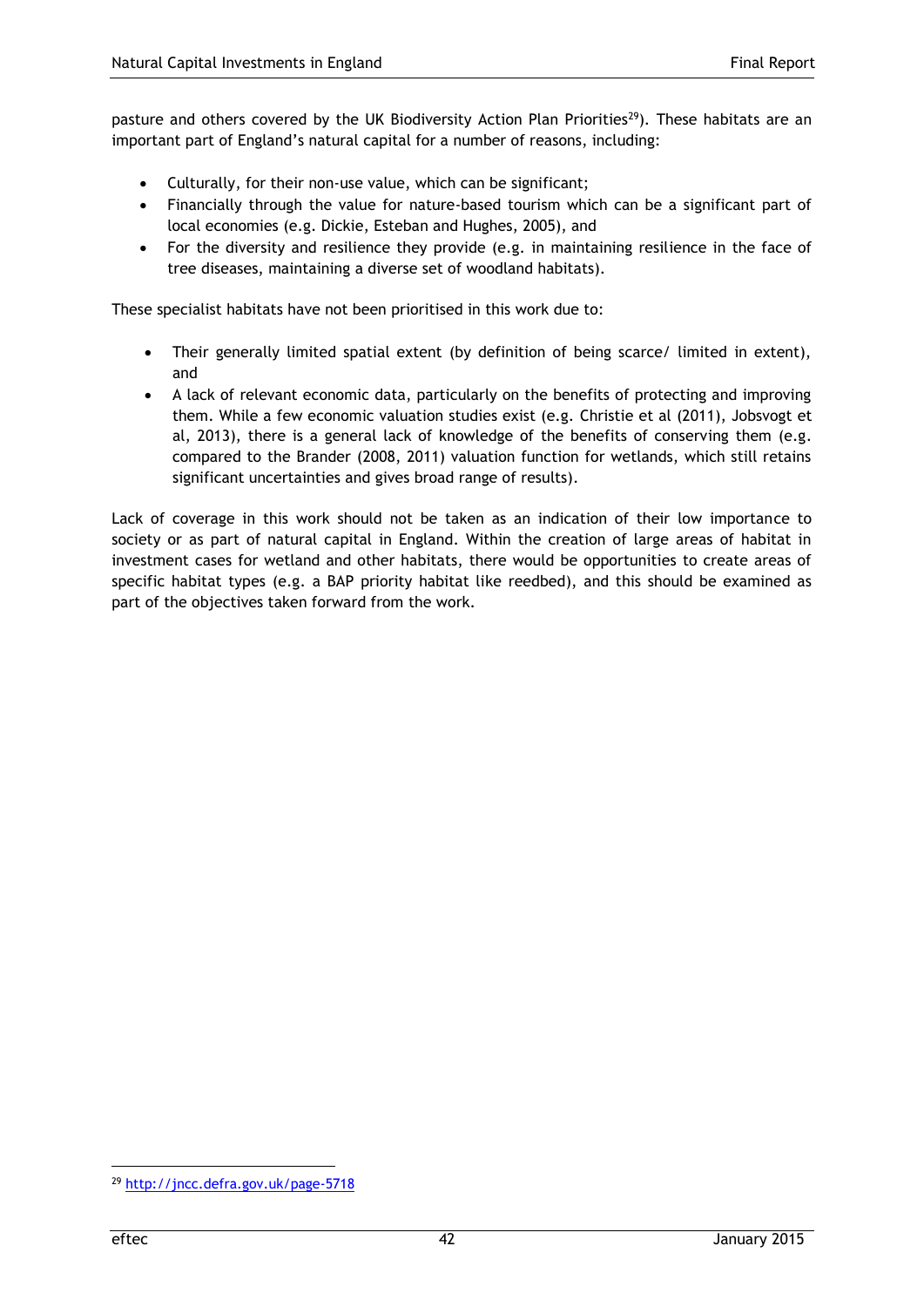## **5. SYNERGIES AND CONFLICTS**

This Section assesses synergies and conflicts between the natural capital investment options prioritised for detailed analysis in this project. Note that synergies and conflicts with investments in other (non-natural) forms of capital are not considered in this Section (See Section 6). This Section presents a high-level analysis of synergies and conflicts across the potential investment areas investigated. A more detailed analysis of synergies has been developed in the catchment evidence base (see Appendix: Land Use).

### **5.1 Approach**

The potential natural capital investments analysed in this project, if implemented, would not exist in isolation to each other. Consideration needs to be given to how they could be organised to benefit from synergies, and to avoid conflicts and unintended consequences of individual activities. The objective is to identify the most productive package of investments (defined in the context of the study). The following lays out the approach to considering synergies and conflicts.

### *5.1.1 Synergies*

Potential synergies between natural capital investment options include the following, which can act as a checklist for the analysis:

- Management costs and economies of scale of adjacent restored natural capital;
- The overlap of actions (i.e. types of actions in the same locations) taken under the investments;
- Overlaps in management of natural capital to support different ecosystem services. To assess this for each pair of potential investment cases:
	- Identify where the cases share a contribution to an ecosystem service as a significant part of their investment case (e.g. potential investments in peat bog improvements and in catchment management are both partly justified by water quality regulation benefits).
	- For these shared services, assess the extent of spatial (/temporal?) overlap in the investment to provide the service (e.g. what proportion of catchment management water quality regulation improvements are delivered by peat bogs). This may be qualitative.
	- Investments that support biodiversity outcomes of restoring adjacent habitats of all types are assumed to have some complementarity to creation of larger blocks of habitat that will be less vulnerable to external pressures such as disturbance, pollution and climate change (as per the Lawton Review conclusions).

### *5.1.2 Conflicts*

Potential conflicts between natural capital investment options include the following, which can act as a checklist for the analysis:

- Diminishing returns to benefits from shared, but spatially distinct, ecosystem services (e.g. both freshwater wetlands and woodlands can provide recreational/ amenity benefits – but the value of the service is highly dependent on substitutes, so investing in both within a certain proximity could reduce the value of the benefits from each of them).
- Conflicts between management changes to a land use type and existing commercial activities this should be reflected in the opportunity costs of the investment.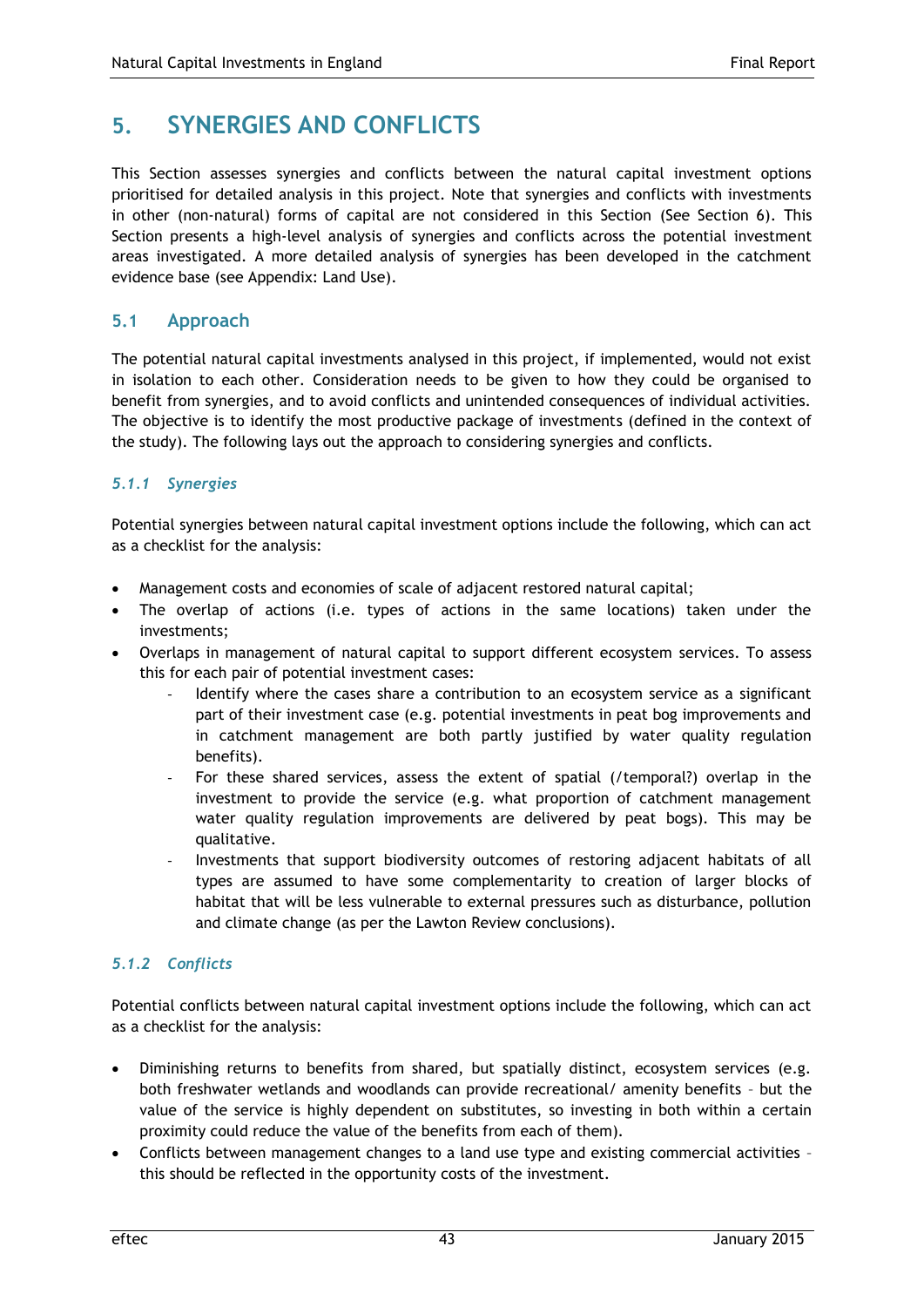- Competition for space between investment in a change in land use type (e.g. woodland creation on arable and grassland habitats) and other human activities (e.g. arable and livestock farming) – this is also reflected in the opportunity costs (e.g. of utilising high-grade agricultural land to create alternative habitats).
- Competition for space between investment in a potential change in land use types and existing land use types which are the subject of other proposed investments (e.g. improving the condition of a floodplain agricultural land, or freshwater wetland habitat creation).
- Socio-political conflicts due to uneven distribution of costs and benefits (e.g. fisheries stock recovery, for which short-term costs of reduced catches for coastal communities represent deferred future benefits from stock recovery to coastal communities and society. Transitional support may be required to adjust to short-term costs on some coastal communities).

## **5.2 Analysis of Synergies and Conflicts**

An initial review of the synergies and conflicts, discussed above, is reflected in the matrix in Table 5.1. This matches all potential investments prioritised for detailed analysis against each other. On the vertical axis the investment is the driver of actions, whereas on the horizontal axis the investment is the recipient of consequences of those actions. Synergies are highlighted green and conflicts in red. Areas with significant uncertainty are shaded more lightly and identified with a '?'.

The matrix indicates a significantly greater number of synergies, and potential synergies, than conflicts. The main conflicts relate to competition for space between:

- Woodland and enclosed arable farmland /semi-natural grassland, which may arise due to the one possible location for woodland creation being on arable land close to population centres who can benefit from recreational opportunities and enhanced regulating ecosystem services from each investment. Note that because investments in arable land tend not to involve land use change, this does not create a conflict with woodland. Therefore, this conflict is identified in the cell where woodland is the driver and arable land the recipient, but not vice-versa, and
- Freshwater wetlands and saltmarsh, both of which can be created on coastal floodplains. However, over the long term (50 year plus) time horizon of this study, this conflict may be mitigated by the influence of climate change on sea level rise: Saltmarsh creation is most viable and beneficial on land below mean high water, for which sea level rise will exacerbate risks of flooding (or costs of maintaining flood protection levels) into the future. Such locations are not optimal for freshwater wetland creation due to these long term risks from climate change.
- Freshwater wetland and enclosed arable farmland/semi-natural grassland creation of new freshwater wetlands may require land to be taken out of agricultural production, potentially resulting in conflict for space.
- Peatland and woodland restoration of peat bogs can involve removal of forestry activities and reversal of associated drainage.

The synergies from each investment option to the others are described in detail in the list following the table.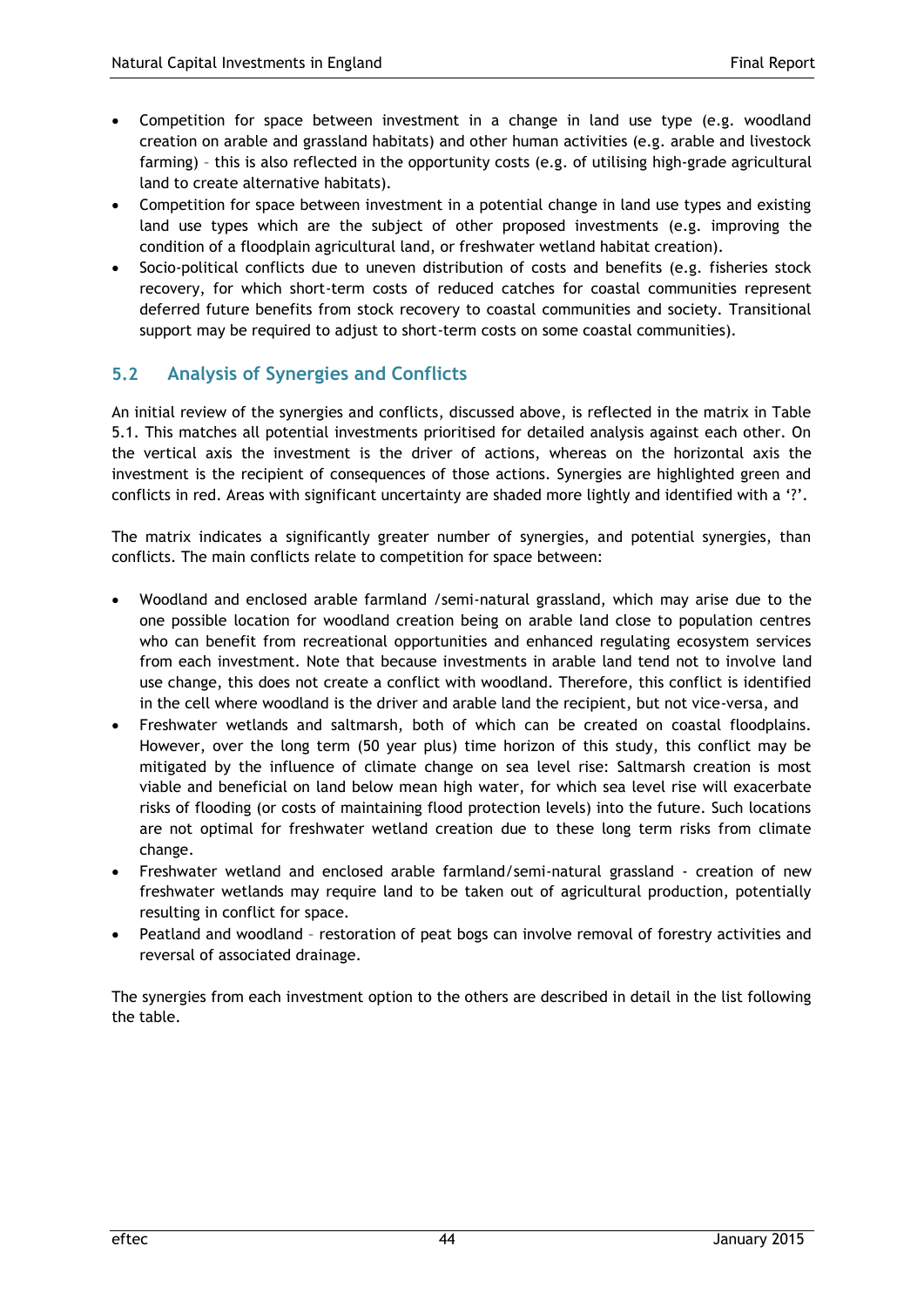|               |                           |            |            |                      |                      |          | <b>RECIPIENT</b>       |                |                           |                |                       |                    |
|---------------|---------------------------|------------|------------|----------------------|----------------------|----------|------------------------|----------------|---------------------------|----------------|-----------------------|--------------------|
|               | Investment<br>cases       | Air        | Catchments | Enclosed<br>Farmland | Inshore<br>shellfish | Peatland | Pelagic fish<br>stocks | Salt marsh     | Semi-natural<br>grassland | Urban GI       | Freshwater<br>Wetland | Woodland           |
|               | Air                       |            | $\ddot{?}$ |                      |                      |          |                        |                |                           |                |                       |                    |
|               | <b>Catchments</b>         | ?          |            |                      |                      |          |                        |                |                           |                |                       |                    |
|               | Enclosed<br>Farmland      | $\ddot{?}$ | $\ddot{?}$ |                      |                      |          |                        |                | $\overline{?}$            |                |                       |                    |
|               | Inshore<br>shellfish      |            |            |                      |                      |          |                        |                |                           |                |                       |                    |
| <b>DRIVER</b> | Peatland                  | $\ddot{?}$ |            |                      |                      |          |                        |                |                           |                |                       |                    |
|               | Pelagic fish<br>stocks    |            |            |                      |                      |          | <u> ANTIQUE S</u>      |                |                           |                |                       |                    |
|               | Salt marsh                |            |            |                      | $\cdot$              |          |                        | ,,,,,,,,,,,    |                           |                | $\ddot{?}$            |                    |
|               | Semi-natural<br>grassland |            |            |                      |                      |          |                        |                | ШШ                        |                |                       |                    |
|               | <b>Urban GI</b>           |            | $\ddot{?}$ |                      |                      |          |                        |                |                           |                |                       |                    |
|               | Freshwater<br>Wetland     |            |            |                      |                      |          |                        | $\ddot{\cdot}$ |                           | $\overline{?}$ |                       | $\overline{\cdot}$ |
|               | Woodland                  |            |            |                      |                      |          |                        |                |                           |                | $\ddot{?}$            |                    |
|               |                           |            |            |                      |                      |          |                        |                |                           |                |                       |                    |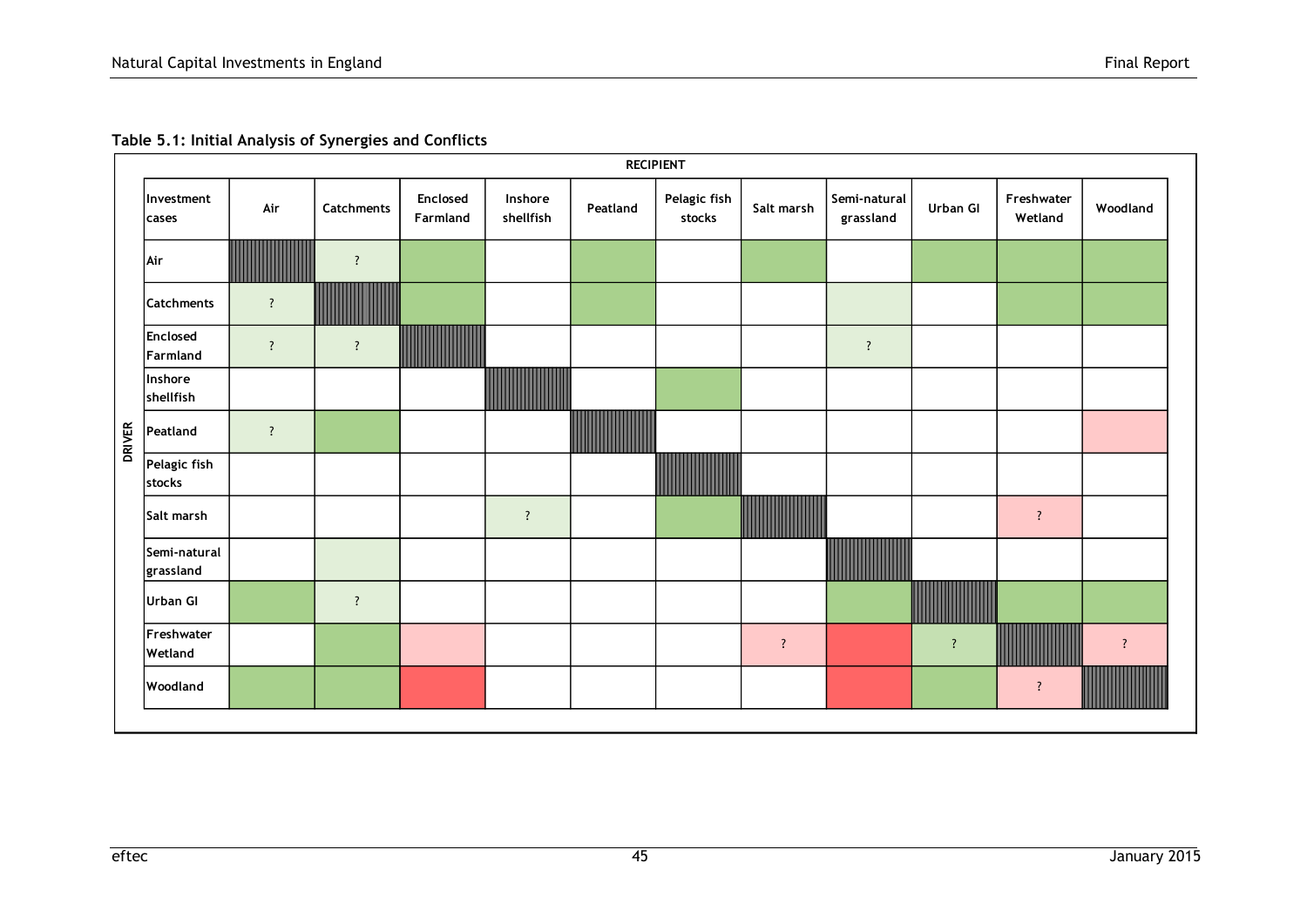The following provides the rationale for the synergies and conflicts for each land-use/natural capital investment option. The investments linked to in each case are highlighted to enable assessment of the range of synergies identified.

### **Air**

Synergies relate to improved air quality which reduces 'pollutant' deposition (e.g. PM10, carbon monoxide, nitrogen at high levels) and therefore improves the quality outcomes of other potential natural capital investments (as many habitats in England are currently negatively impacted by air pollution (Jones et al, 2012)):

- The regulation of water quality in **catchments**, as atmospheric deposition of pollution affects water quality;
- The crop provisioning potential **enclosed farmland**;
- Species important for **peatland** health and function (e.g. sphagnum moss);
- The health and functions of **saltmarsh**;
- The health of trees and grasses (parklands) in **urban areas** (GI);
- The health and functions of **freshwater wetland** habitats, and
- The health and functions of **woodland** habitats.

### **Catchments**

Synergies relate to improved functions of catchments through actions that enhance water regulation ecosystem services which require investments to improve the quality of other habitats in the catchment, including:

- **Enclosed farmland**;
- **Upland peat bogs**;
- **Semi-natural grassland**;
- Planting of **woodland** in specific locations (e.g. to stabilised soils on steep slopes);
- **Air quality** where nutrient management is part of catchment management plans, and
- **Freshwater wetlands** creation of wetlands is likely to be part of catchment management plan benefits for water management.

### **Enclosed arable farmland**

Synergies relate to expansion of measures taken in agri-environment schemes, specifically actions on field margins, such as hedgerow and buffer strip restoration, which will contribute to outcomes under other potential investments:

- **Air**: increased variety of vegetation structure will lead to greater absorption of airborne pollutants, but this effect may be minor in relation to the scale of air quality problems;
- **Catchments**: if appropriately located, actions on enclosed farmland will contribute to improved management of catchment, and
- For land that is close to **semi-natural grassland** through creation of an enhanced species pool, available sources for dispersal, and resources for pollinators.

### **Inshore shellfish and Pelagic fish stocks**

These actions are taken in the marine environment and therefore will not contribute to the outcomes of the other terrestrial investments. It is possible that by increasing the health and resilience of marine food webs, improvement in inshore shellfish populations will contribute to the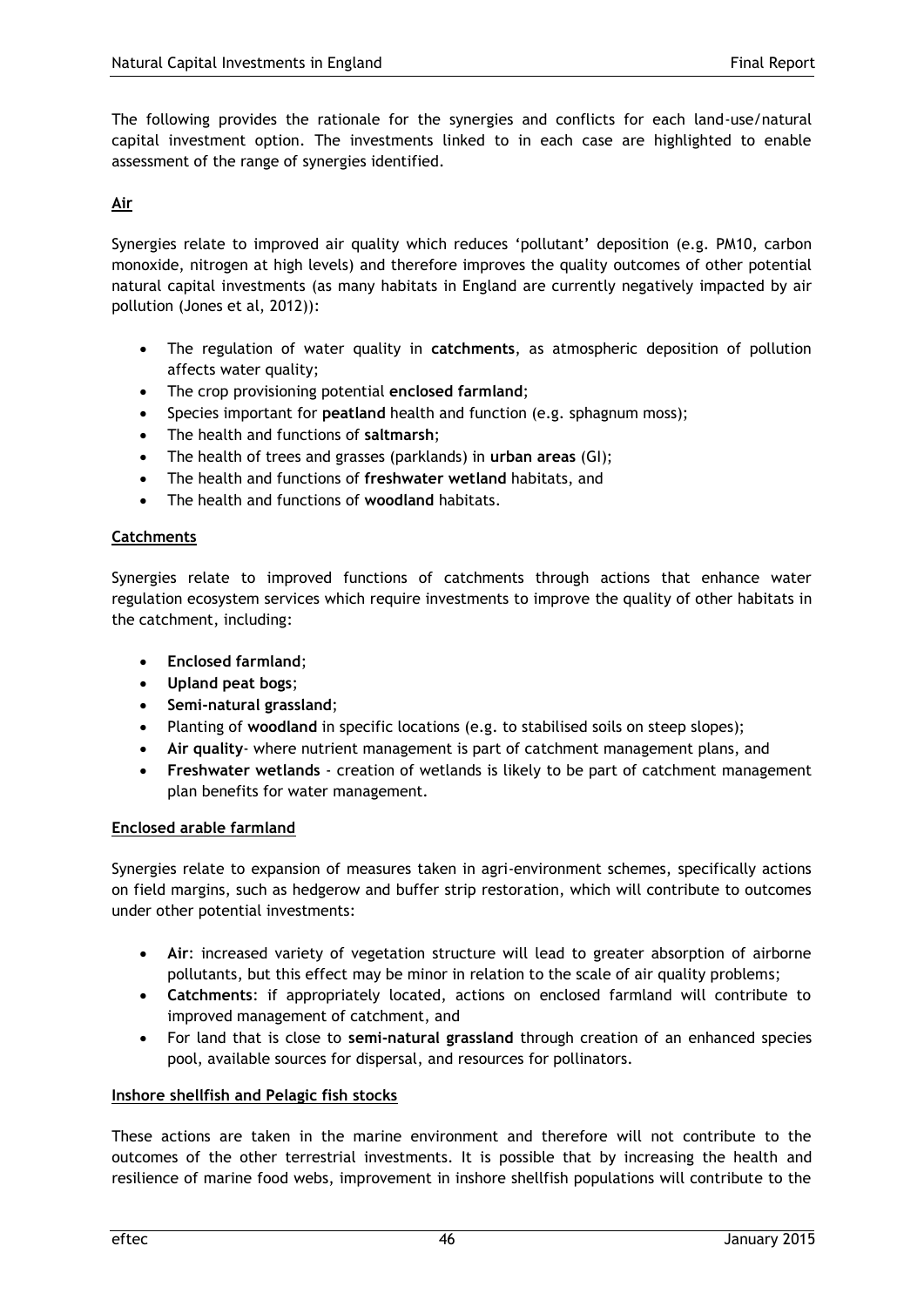recovery and maintenance of pelagic fish stocks. However, the evidence for such a link is highly uncertain at present.

### **Peat Bogs**

Synergies relate to the improved functions of **catchments** through actions that enhance water quantity and quality regulating ecosystem services from upland peat bogs.

### **Saltmarsh**

Synergies relate to the contribution from healthy saltmarsh to the health and resilience of marine food webs. For example, saltmarsh is known to be an important nursery environment for juveniles of commercial fish species in England (Colclough et al., 2010). As such, investments in saltmarsh will contribute to **demersal fish** and **shellfish** stock recovery investments, but current scientific understand of this link is insufficient to allow its quantification.

### **Semi-natural grassland**

Improvement of semi-natural grassland in England, can contribute, in the right locations, to water quantity and quality regulating services, which are the target for investments in **catchments**.

### **Urban Green Infrastructure**

Synergies relate to actions that will increase the extent and/or quality of urban green infrastructure, particularly trees:

- **Air**: vegetation, particularly trees, absorbs airborne pollutants, thereby complementing other investments to improve air quality;
- **Woodland**: expanding woodland within urban areas provides an opportunity to deliver the woodland investment option in close proximity to people. Similarly, urban areas may provide opportunities to enhance **semi-natural grassland** and **freshwater wetlands**, and
- Improvements in the quality of these habitats can contribute to **catchment management**.

### **Freshwater Wetlands**

Synergies relate to ecosystem services of water quantity and quality regulation, and flood hazard protection, provided by floodplain freshwater wetlands. Enhancement of these services overlaps with or complements actions taken through investments in **catchments**, including in **urban** areas as part of the creation of **green infrastructure**.

### **Woodland**

Synergies from expansion of the woodland area in England, particularly in locations close to large populations who can benefit from recreational opportunities, relate to:

- **Air**: woodlands absorb air pollutants which complements investments to control air pollution at source;
- **Catchments**: locating woodland expansion in appropriate parts of catchments can contribute to water quantity and quality regulating services, and
- **Urban green infrastructure**: expanding woodland within urban areas provides accessible green space.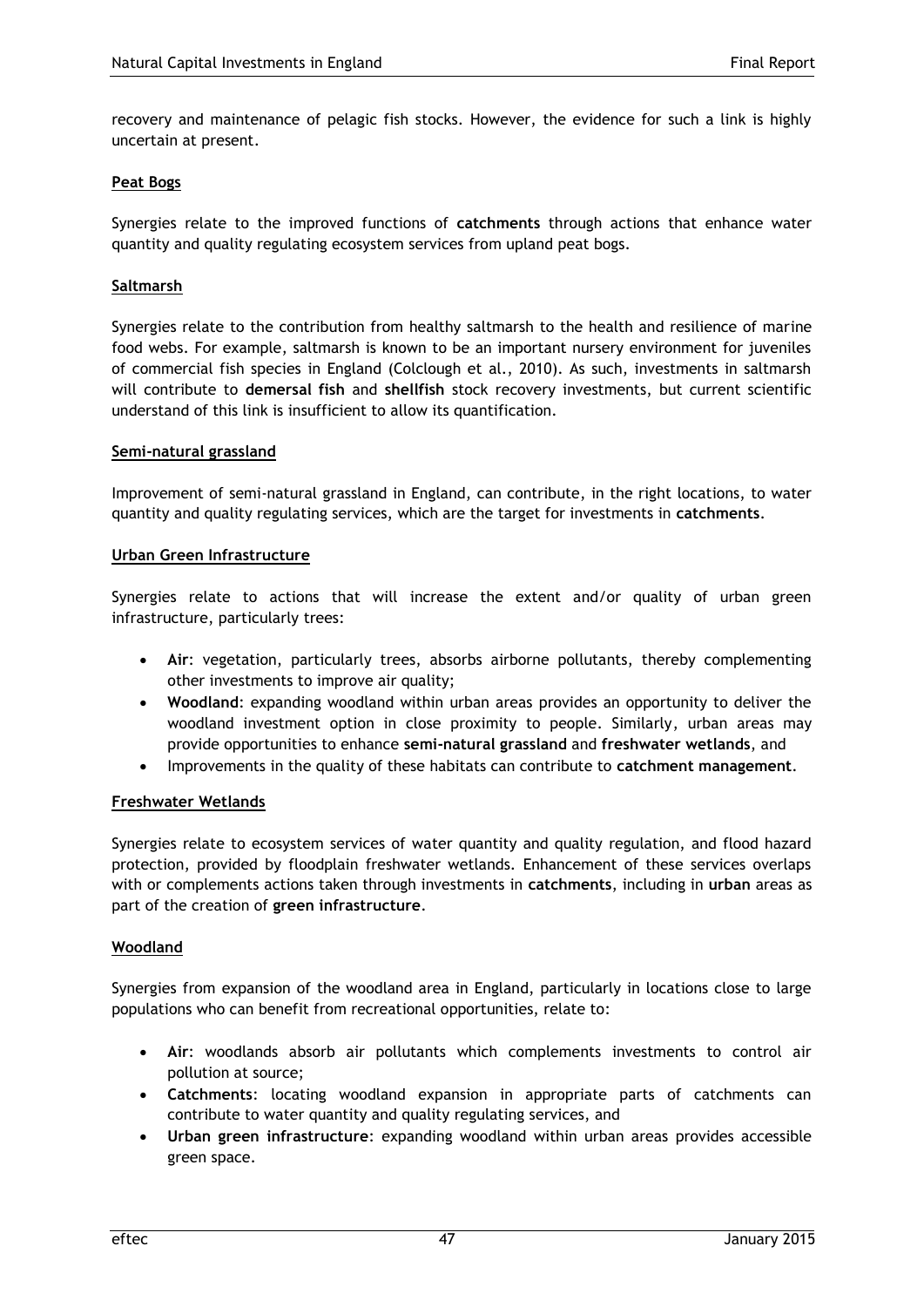## **6. COMPARISONS TO OTHER CAPITAL INVESTMENTS**

This Section compares the evidence developed on potential natural capital investments, contained in the reports appendices as in preceding Sections, to other (non-natural) capital investments made by the public sector in the UK. Firstly evidence on non-natural capital investments is described, secondly, the natural capital investment evidence is summarised, and finally comparisons between the two are discussed.

### **6.1 The evidence base on non-natural capital investments**

This research briefly explored the existing evidence base on the benefit cost ratios (BCRs) from public sector investment in the UK in a number of areas that potentially have some comparability to natural capital investment.

The scope of this review was limited by the quality of the ex-ante and ex-post evidence that is in the public domain. This is reflective of the fact that there is generally much more rigorous scrutiny of investment within each departmental or sub-departmental area of expenditure than across different areas of expenditure. So for instance there is systematic assessment of the value for money of competing national road capital investment projects but not between new roads and new hospital building projects. A further and related limitation is the scope of costs and benefits valued and indeed, in some respects, the  $methods$  of valuation differ across areas of public expenditure<sup>30</sup>. Finally, for the investments reviewed, the initial capital investment costs are generally known but future streams of annual benefits and costs are only estimated: therefore the BCRs quoted are generally taken from the initial investment appraisal stage (ex-ante), rather than ex-post after actual costs and benefits have been established.

Nevertheless, we have been able to explore the BCR evidence for four areas of public sector investment: flood defence; transport; broadband; and regeneration (encompassing physical investment in housing, in industrial/commercial property and in environmental improvements and some revenue investment in skills/worklessness reduction). The key findings of the work which are set out in Annex 3 in more detail are summarised in the table below. **Great caution should be placed on the use of these BCRs for the reasons set out above**. Some of the apparently very high BCRs in particular need to be treated with great caution as they are invariably ex-ante estimates that have yet to be rigorously evaluated.

1

<sup>&</sup>lt;sup>30</sup> The assessment of BCRs in government is supposed to adopt best practice in HM Treasury Green Book valuation techniques, but in practice the degree to which the valuation (as opposed to quantification ) is comprehensive varies across areas of spending and valuation methods tend to be applied in different ways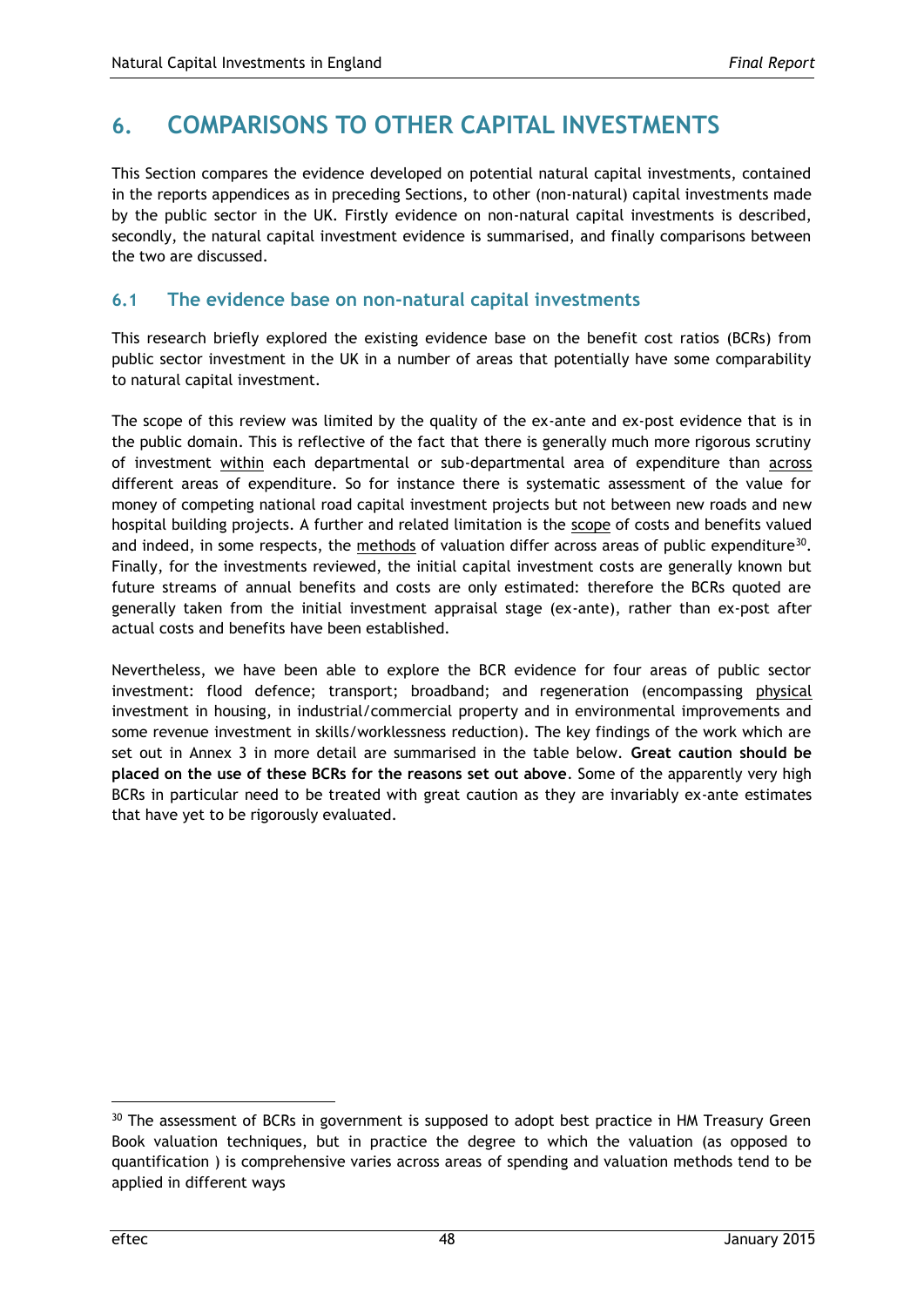| <b>Investment</b>                                       | <b>Notes</b>                                                                                                                                                                       | <b>Progress</b>                                                                                                                                                                                                                                                         |
|---------------------------------------------------------|------------------------------------------------------------------------------------------------------------------------------------------------------------------------------------|-------------------------------------------------------------------------------------------------------------------------------------------------------------------------------------------------------------------------------------------------------------------------|
| area                                                    |                                                                                                                                                                                    |                                                                                                                                                                                                                                                                         |
| Roads<br>Rail                                           | Webtag guidance very detailed with<br>set values to use. DfT publishes                                                                                                             | Complete: in Annex 3<br>Good evidence available from Eddington                                                                                                                                                                                                          |
|                                                         | guidance on value for money ranges.                                                                                                                                                | Review and other sources.                                                                                                                                                                                                                                               |
| <b>Walking and</b>                                      | Uses Webtag plus monetisation of                                                                                                                                                   | Complete: in Annex 3                                                                                                                                                                                                                                                    |
| cycling                                                 | other benefits (e.g. health impacts)                                                                                                                                               | Some evidence available from Sustrans,<br>Cycling England and other sources.                                                                                                                                                                                            |
| Flood defences                                          | Environment Agency has detailed<br>appraisal guidance for flood and<br>coastal erosion risk management<br>(FCERM) strategies and project<br>appraisals <sup>31</sup> .             | Complete: in Annex 3<br>Some BCR evidence from periodic reviews<br>by Environment Agency. However, there is<br>limited detail available on underlying<br>evidence.                                                                                                      |
| Regeneration:                                           | DCLG has published high level                                                                                                                                                      | Complete: in Annex 3                                                                                                                                                                                                                                                    |
| physical<br>investment                                  | guidance on valuing the benefits of<br>regeneration <sup>32</sup> .                                                                                                                | Most recent and comprehensive source<br>remains the DCLG review.                                                                                                                                                                                                        |
| Regeneration:<br>Other<br>investment                    | It also covers valuing environmental<br>benefits of amenities. HCA tend to<br>adopt these values and require Green                                                                 |                                                                                                                                                                                                                                                                         |
| (business)<br>support, skills<br>and training)          | Book style appraisals of schemes.                                                                                                                                                  |                                                                                                                                                                                                                                                                         |
| Housing                                                 |                                                                                                                                                                                    |                                                                                                                                                                                                                                                                         |
| <b>Business</b><br>support in<br>resource<br>efficiency | Range of activities funded via ERDF,<br>EAGGF, via agencies such as WRAP.                                                                                                          | Historic BCR evidence is available from<br>WRAP, but this is restricted (WRAP is in<br>the process of<br>updating<br>their<br><b>BCR</b><br>evidence).<br>Final report will review the methodology<br>used for WRAP's forthcoming review, but<br>no BCRs may be quoted. |
| <b>Broadband</b>                                        | Largely delivered by market without<br>public intervention. However, BDUK<br>set up to invest in acceleration of<br>super-fast broadband delivery in<br>rural areas in particular. | Complete: in Annex 3<br>Most recent and comprehensive source is<br>a UK level impact study in 2013. Other ex-<br>ante evidence is available from business<br>cases.                                                                                                     |

**Table 6.1: Non-natural capital investments considered**

Source: See analysis in Annex 3.

### **6.2 Summary of the evidence from the Investment Cases for Natural Capital Investment**

Gathering evidence on a consistent basis on BCRs for restoration projects is inevitably challenging and the study has had to draw on a wide range of sources from cases studies to macro-assessments and modelling. The key points from this evidence base are:

**Forestry**: there is a reasonably firm evidence base of an average BCR of at least 5:1 in England for a major woodland restoration/planting programme (the benefits rely largely on carbon and recreation benefits and provide few direct GVA benefits). The average returns are likely to be even higher for a somewhat smaller programme than assessed.

<sup>31</sup>[http://webarchive.nationalarchives.gov.uk/20131108051347/http:/www.environment](http://webarchive.nationalarchives.gov.uk/20131108051347/http:/www.environment-agency.gov.uk/research/planning/116705.aspx)[agency.gov.uk/research/planning/116705.aspx.](http://webarchive.nationalarchives.gov.uk/20131108051347/http:/www.environment-agency.gov.uk/research/planning/116705.aspx)

<sup>32</sup> <https://www.gov.uk/government/publications/valuing-the-benefits-of-regeneration>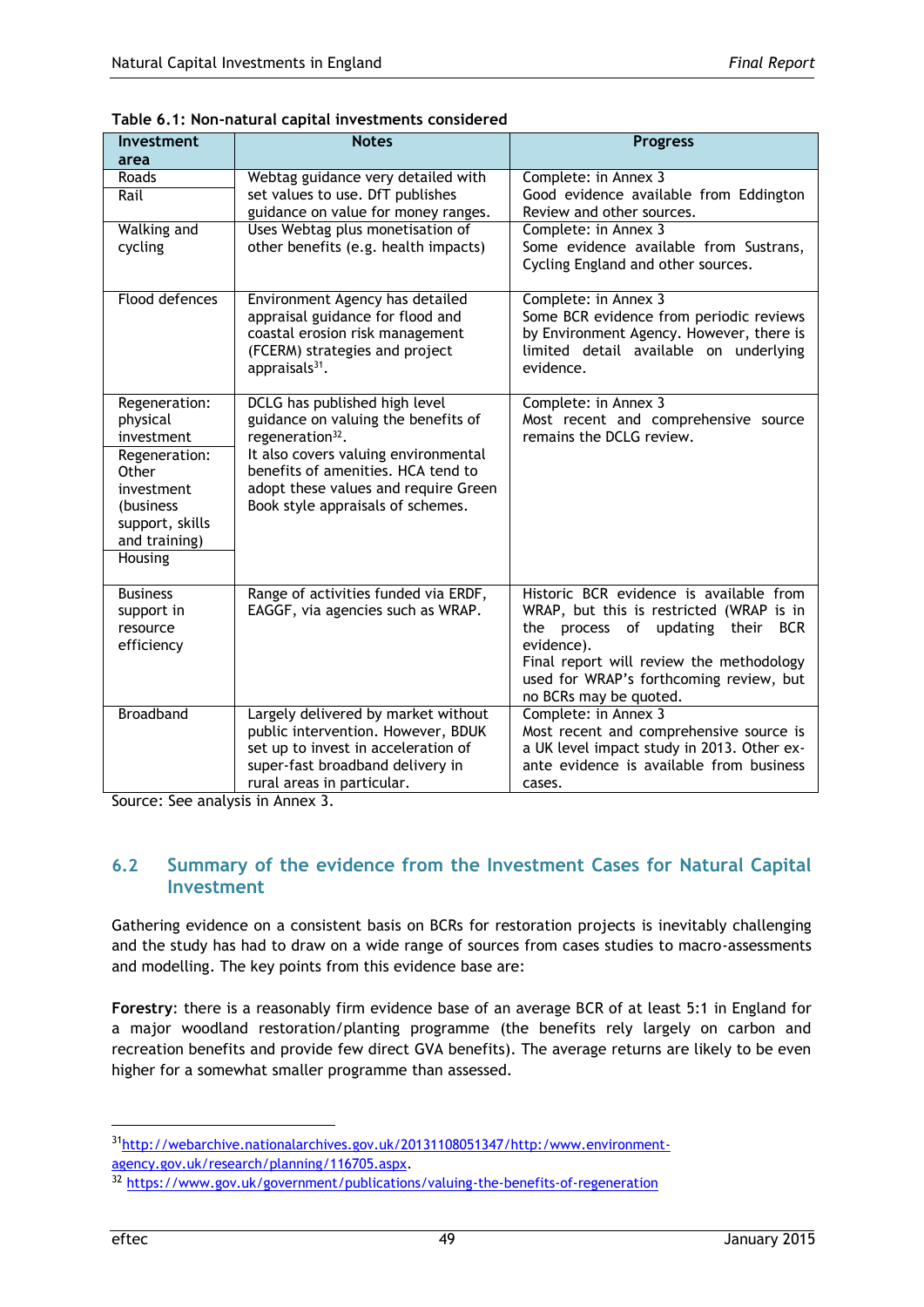**Catchments**: it is very hard to generalise based on the very limited evidence base available and also BCRs are river catchment specific. The main case study reviewed (Cornwall Rivers project) suggested a BCR of over 4:1, with the benefits being largely market-economic (within farm businesses and the water sector).

**Saltmarsh**: there is more clustering of BCRs in the case studies reviewed, although they are relatively modest for the Alkborough (2:1 to 3:1) and Medmerry projects (over 3:1 where the main benefits valued were the economic benefits from enhanced protection of infrastructure, which account for around 80% of benefits).

**Peat bogs**: the evidence here results in a case for improvement based mainly on carbon benefits (BCR 1.5:1). Factoring in other benefits and targeting actions (e.g. to maximise benefits on deep peat, and where water regulating benefits are greatest) strengthens the case for investment.

**Lowland farmland – restoration of grasslands, hedgerows and pollinator strips**: the investment case for three strands combined is modest. The overall assessed BCR for a high level overview of this investment case is very modest at around 1.3:1 (PV costs c. £9bn, PV benefits £12bn). The conclusion is that a much more targeted approach would be needed to ensure better value for money.

**Shellfish and Demersal fish:** there are strong investment cases, with a BCR of approximately 6:1 for shellfish. However, demersal fish is amenable to traditional BCR analysis.

**Inland wetlands**: this is an area with a particularly wide range of BCRs assessed depending on the costs and benefit assumptions made. The investment case is targeted on restoring 100,000ha wetland on a range of sites with an average size of 100ha to maximise ecosystem service value and minimise opportunity costs. On this basis estimated overall BCRs range from a minimum of 2.6:1 up to 9:1. As with lowland farming the conclusion is that careful targeting needed to ensure best value for money and impact.

**Urban greenspace**: the evidence here is inconclusive, there is not a very useable evidence base as the ecosystems services approach has not been applied systematically to appraise the local impacts of changes in provision of green infrastructure.

**Air quality**: the evidence here is also inconclusive. Benefits are mainly assessed at a national scale, whereas many costs arise locally and are poorly understood.

## **6.3 Comparing natural capital and other capital investments**

What can we conclude from the comparison across the evidence on the investment cases for natural capital investments and other public sector capital investment?

- First, the range in evidence on BCRs within most natural capital investment cases is far greater than that between types of natural capital investments and between natural capital investment and other public investment areas reviewed. This is due to several factors which means estimated BCRs (including for conventional infrastructure investments) need to be treated very cautiously:
	- o There is no consistency in what is and is not valued and how;
	- $\circ$  The lack of market values for some environmental costs and benefits mean that some key impacts tend to be excluded from conventional infrastructure analysis;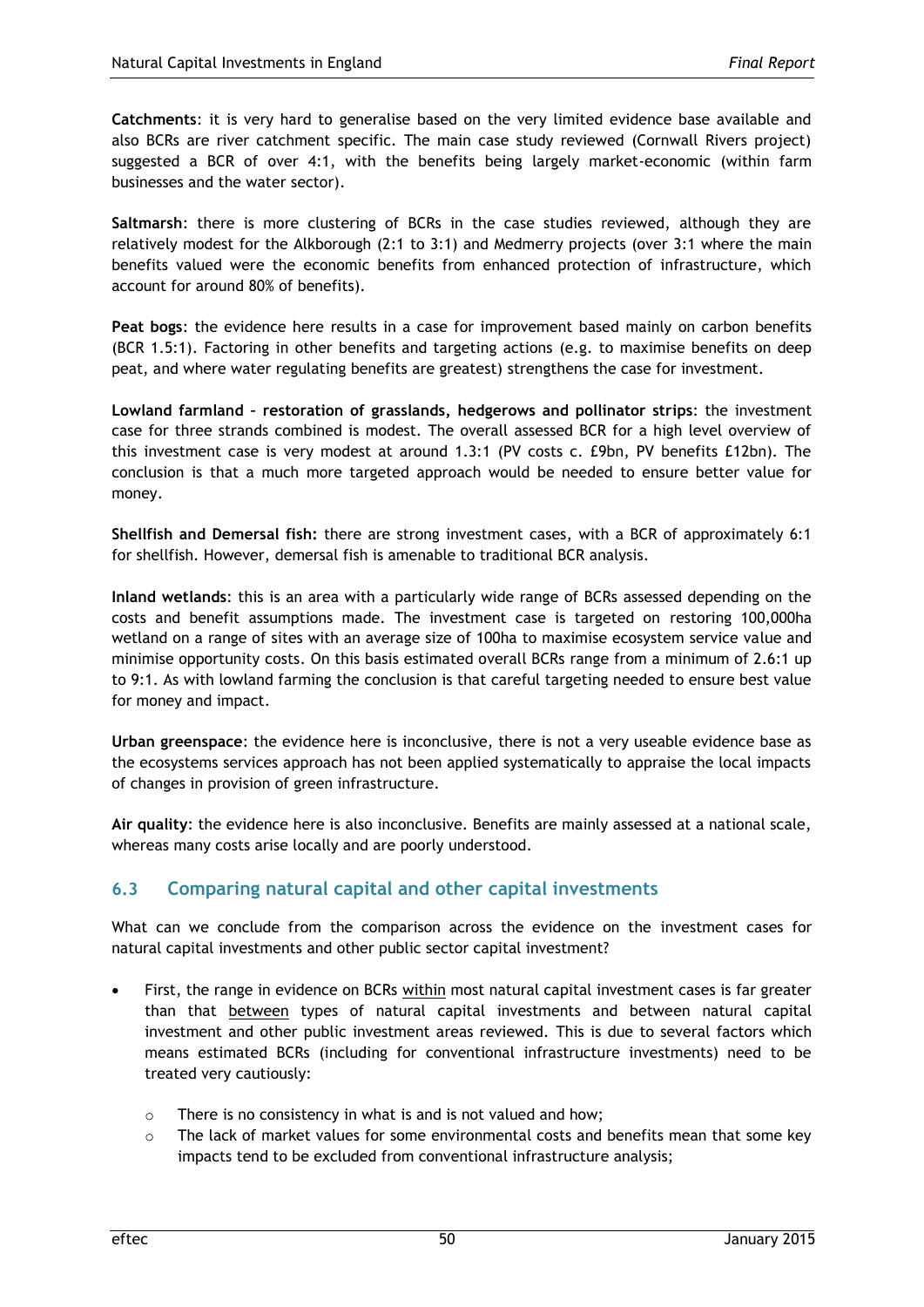- $\circ$  Key environmental parameters that tend to be included in such analysis, such as carbon values, value of recreation etc., vary within and across investment areas, geographical locations and valuation methods used;
- $\circ$  The actual case studies sometimes can be very location and project specific (e.g. catchments and saltmarshes) so it is hard to generalise from these.
- Second, the same issue, but perhaps to a lesser degree, applies to non-natural capital restoration public investment. A very wide range of BCRs exist on average for programme areas (and then within programme areas).
- Third, it is difficult from the evidence reviewed for this work relating to different investments, to separate out the economic and wider societal elements of benefits from ecosystem services. In the case of non-natural capital investment BCRs the majority of benefits appear to be economic (although it is not always possible to see the disaggregation of these).
- Fourth, there is a general point that much of the evidence based on forecasts of benefits and costs rather than firm evaluation (ex-post) evidence, both for natural capital restoration and other investments.
- Fifth, given the variation within investment areas it is reasonable to conclude that careful prioritisation and investment appraisal could ensure BCRs towards the higher end of the scale for restoration investments.
- Sixth, a reasonable overall conclusion is that several of the overall natural capital restoration investment cases appear to stand up well to some average public sector benchmarks (eg 4:1 and 5:1 for the roads programme). This is because:
	- o Investment costs are known and reasonably certain;
	- $\circ$  There can be and has been a spatial analysis of the best investment opportunities available;
	- o Investment cases can be designed to target projects/programmes with higher benefits and/or lower costs, and
	- o In many cases there is a still developing but already well established body of benefits valuation evidence to link the assessment of spatial differentiation of costs and benefits.
- Finally, the evidence collated supports the argument that, if the right projects and investment strategies are made in several of the natural capital investment cases, the benefit cost ratios would readily stand up to or even exceed those in non-natural capital investment area.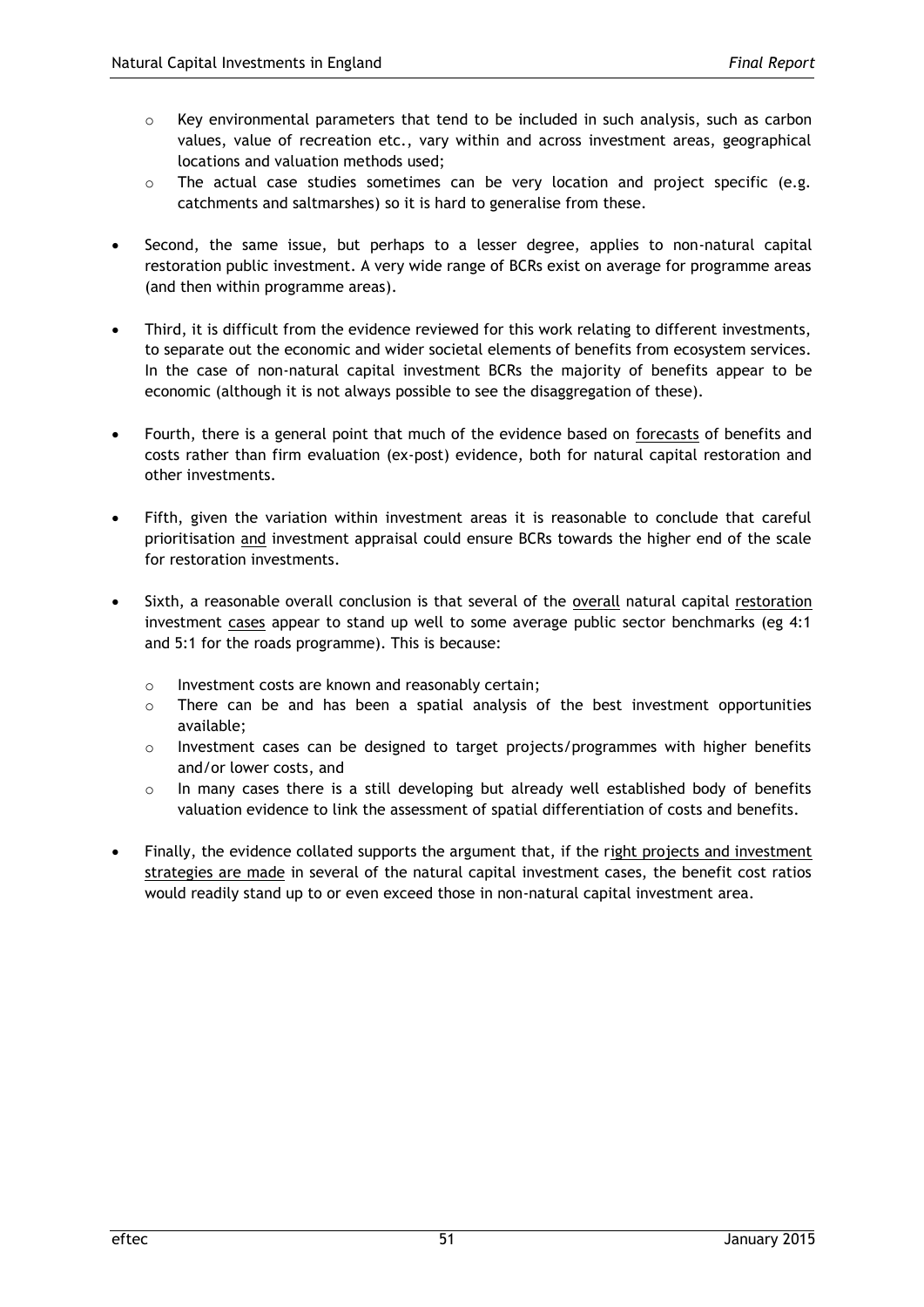## **7. Conclusions**

This work has sought to make an economic case for a range of natural capital investments in England. It has prioritised potential investments according to economic criteria reflecting a range of decision criteria (e.g. highest net benefit, highest benefit:cost ratio).

10 potential investments were examined in detail. The evidence available was variable and resulted in some clearly defined investment cases, with comparable costs and benefits. For other issues (e.g. air pollution) where evidence was not sufficient to present a case for specific action, an evidence base is presented which highlights potential investments. The evidence collated supports the argument if the right projects and investment strategies are made, natural capital investments can have benefit-cost ratios that stand up to or even exceed those in other capital investment areas.

The investment cases where the scale of action could be defined are summarised in Table 7.2 below. The estimated costs and benefits of each investment all have some uncertainty, but offer potentially sizable benefits to society. The Net Present Values for the investments that could be calculated are shown in Table 7.1. This suggests potential returns from investments in natural capital of up to £9bn over the next 50 years. However, this figure is a very approximate estimate of potential the value.

|                                                                          | NPV 50 yrs, £million, 2014 prices |                  |  |  |  |  |  |
|--------------------------------------------------------------------------|-----------------------------------|------------------|--|--|--|--|--|
| <b>Natural Capital Asset</b>                                             | Low                               | High             |  |  |  |  |  |
| Upland peatland                                                          | 560                               |                  |  |  |  |  |  |
| Demersal fish (cod)                                                      | 860                               | 4,700            |  |  |  |  |  |
| Shellfish (lobster & crab)                                               | 123                               |                  |  |  |  |  |  |
| Saltmarsh                                                                | 730                               | 730              |  |  |  |  |  |
| Wetland                                                                  | 634                               | 2,700            |  |  |  |  |  |
| Woodland                                                                 |                                   | 354 <sup>i</sup> |  |  |  |  |  |
| Total                                                                    | 3,260                             | 9,170            |  |  |  |  |  |
| <sup>i</sup> For 250,000 ha, potential investment case is for 150,000 ha |                                   |                  |  |  |  |  |  |

**Table 7.1: Net Present Values (NPV) of Potential Natural Capital Investments in England**

An overall conclusion is that several of the natural capital investment cases stand up well to typical average public sector benchmarks (e.g. benefit-cost ratios of 4:1 and 5:1 for the roads programme). This is because investment costs are reasonably certain, with some spatial analysis of the best investment opportunities available, and actions can be designed to target projects/programmes with higher benefits and/or lower costs. The cases also utilised the developing, but already well established body of benefits valuation evidence. However, this evidence is still a source of uncertainty in the conclusions.

The uncertainty reflected in the large ranges in the figures in Table 7.1 needs to be put in context of other capital investments made by society. The figures in Table 7.1 include some key environmental costs and benefits that do not have market values. As discussed in Section 6.3 these costs and benefits tend to be excluded from conventional infrastructure and other investment analysis.

Including these values in the figures in Table 7.1 does introduce significant uncertainty, and the results for the investment cases often have very large ranges. However, the alternative would be to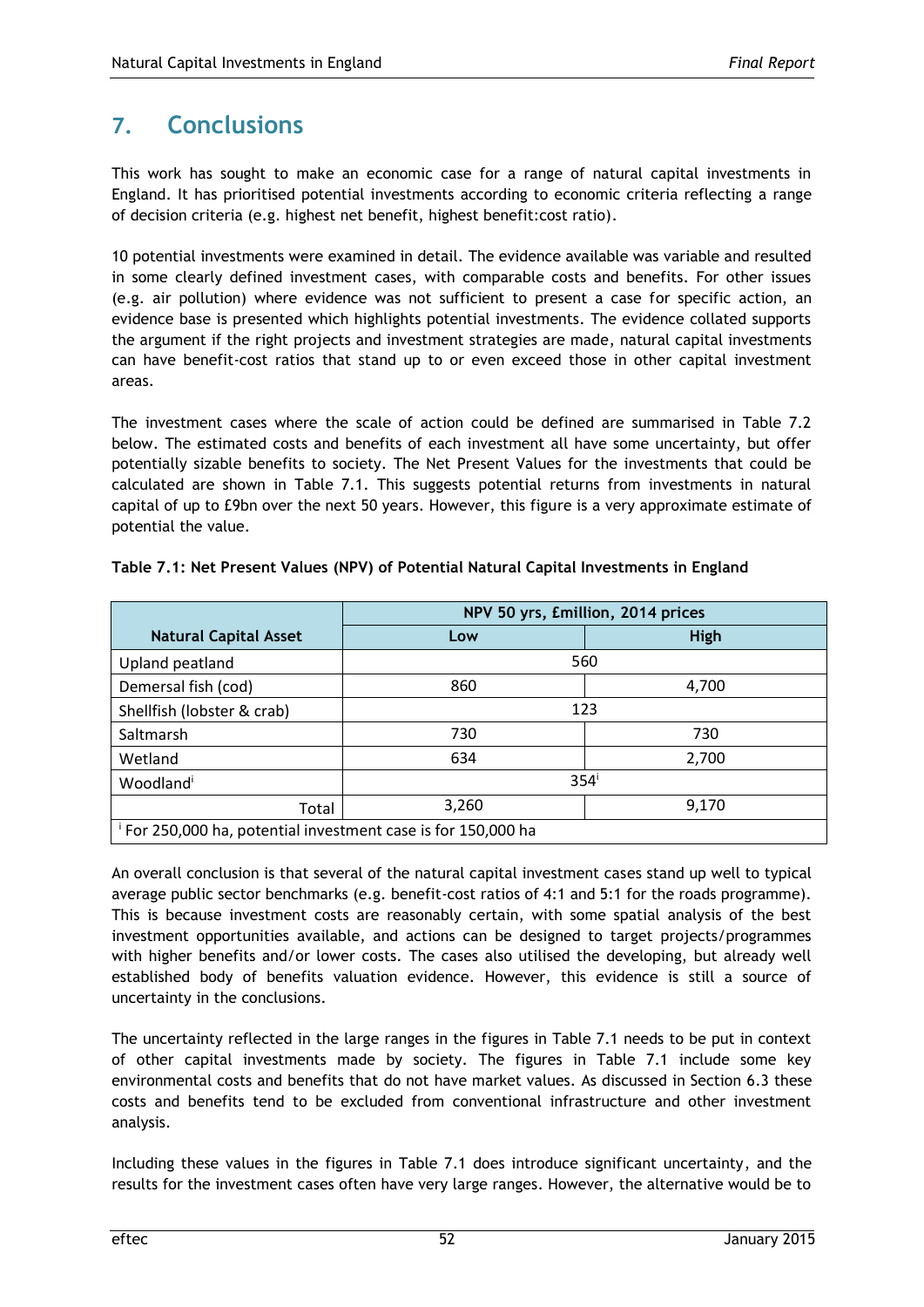effectively give no value to these environmental impacts in economic analysis, resulting in less accurate information with smaller ranges of results that spuriously suggest greater accuracy. The range in the benefit-cost ratios within most investment cases is just as large as the ranges between different types of natural capital investments, and across other public investment areas reviewed in Section 6. This is not necessarily a weakness – the narrower ranges, and hence the implied accuracy, in appraisals of other public investments may be spurious due to the exclusion of some environmental impacts.

One challenge in assessing the impacts of natural capital investments in England is scaling site or unit-cost level evidence to the national level actions. This has involved detailed consideration of diminishing returns and other factors, and is an area that would benefit from further research. Insights gained within the work include:

- That different environmental benefits vary with scale in different ways, for example due to diminishing returns operating for both the impacts of actions and the values of those impacts:
	- $\circ$  The benefits of avoiding loss of stored carbon and benefits of water regulation are specific to individual catchments so their impact and value do not diminish over a larger scale (i.e. multiple catchments).
	- $\circ$  The beneficial impacts to biodiversity could be expected to be constant across actions at large scales, or even increase with scale as ecological networks are enhanced. However, we would expect the monetary value of these impacts to have diminishing returns to scale33 over the large areas involved.
	- $\circ$  There may be limitations to investments that can be made in natural capital at large scale as this may increase the costs of carrying out actions on a very large scale too quickly (100,000 ha plus per year).
- That in utilising the Brander (2008) function for wetland (freshwater wetlands and saltmarsh) values, the size of individual wetland sites was a very sensitive variable. However, the availability of substitutes (the area of other wetlands within a certain distance of the site being valued) was not as sensitive.

A further large scale consideration is the existence of synergies and conflicts across the potential investments. Synergies are examined in detail under the potential investments, in particular in the catchment management evidence base. This concludes that investment is needed in governance to coordinate existing actions, this cannot be left to goodwill or assumed to be covered in existing budgets. Such governance has potentially significant additional costs (of approx 30%), but these can be outweighed by significant benefits.

The main potential trade-off is with agricultural land-use. Clearly, as Table 7.2 shows, this needs recognition, but the actual effect on agricultural output would be managed because many of the investments considered involve land with either very low (e.g. upland peatland), or lower than average (e.g. lower grade land used for wetlands, field margins) productivity. Some of the impact on agricultural output could be partly offset through greater yields of fish from recovered stocks, and enhanced pest control and pollination ecosystem services, for example.

 $33$  i.e. the incremental benefit of an extra ha would decrease as the total area increases.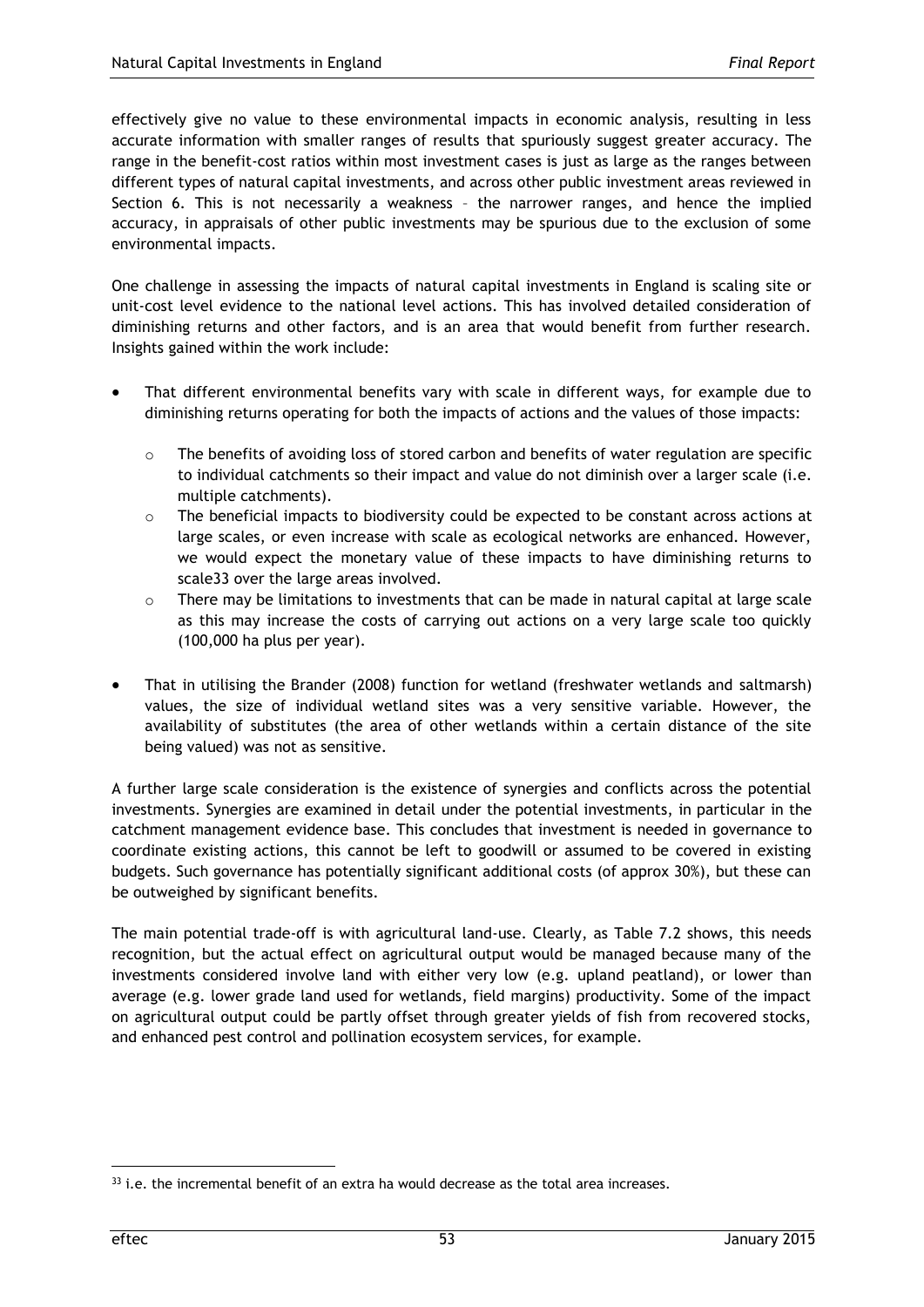| Land use change                                                   | Area of suggested          | Current area <sup>34</sup>                                                                   | % Impact on existing      | <b>Notes</b>                                                          |  |
|-------------------------------------------------------------------|----------------------------|----------------------------------------------------------------------------------------------|---------------------------|-----------------------------------------------------------------------|--|
|                                                                   | land use change            |                                                                                              | area                      |                                                                       |  |
| Land that is largely permanently lost to agricultural production: |                            |                                                                                              |                           |                                                                       |  |
| Wetland                                                           | 100,000 ha                 | $1.5m$ ha                                                                                    | 7% increase               | Targeted to lower grade land                                          |  |
| Woodland                                                          | 150,000 ha <sup>35</sup>   | 1.25m ha                                                                                     | 12% increase              | Presumed partly targeted to lower grade                               |  |
|                                                                   |                            |                                                                                              |                           | land, but needs to be near towns                                      |  |
| Peatland                                                          | 140,000 ha <sup>36</sup>   | $(355,000)^{37}$                                                                             | 39% of current area       | Opportunity cost of reduced grazing and                               |  |
|                                                                   |                            |                                                                                              | improved                  | grouse rearing capacity                                               |  |
| Saltmarsh                                                         | 22,000 ha                  | $40,500^{38}$                                                                                | 54% increase              | Land already vulnerable to climate change                             |  |
| <b>Subtotal</b>                                                   | 412,000 ha                 | 2.79m                                                                                        | 15%                       |                                                                       |  |
| Land lost to agricultural production, but easily reversible:      |                            |                                                                                              |                           |                                                                       |  |
| Arable margins                                                    | 200,000 ha                 | $n/a^{39}$                                                                                   |                           | Margins are often less productive land                                |  |
| <b>Total</b>                                                      | 612,000 ha                 | n/a                                                                                          |                           |                                                                       |  |
| Broad and shallow interventions on farmland:                      |                            |                                                                                              |                           |                                                                       |  |
| Low-input improved                                                | 500,000 ha                 | $2.8m$ ha                                                                                    | 18%                       | Reduced grazing intensity                                             |  |
| grasslands                                                        |                            |                                                                                              |                           |                                                                       |  |
| Hedgerows (/lines of trees)                                       | 154,000km                  | 402,000km                                                                                    | 38%                       | Possible land take for gapping up                                     |  |
| Catchment actions & coordination                                  |                            | In 56% of catchments in England appraised by EA for WFD agricultural land management actions |                           |                                                                       |  |
|                                                                   |                            |                                                                                              |                           | are part of a package of measures with a positive benefit cost ratio. |  |
| <b>Marine Improvements</b>                                        | <b>Investment Required</b> | <b>Current Level</b>                                                                         | % Increase of benefits    | <b>Notes</b>                                                          |  |
| Demersal Fish                                                     | Decrease catch to          | Landings currently                                                                           | Landings at least 200%    | Different stock modelling approaches predict                          |  |
| (Example: North Sea cod)                                          | allow stock recovery       | approx 33,000                                                                                | higher (3 times larger)   | a large range of stock recovery levels                                |  |
|                                                                   | (ongoing investment)       | tonnes/year                                                                                  | after stock recovery      |                                                                       |  |
| Shellfisheries:                                                   | Landings decreased by      | Landings currently                                                                           | 25% higher landings - an  | Stock assessments uncertain: only recently                            |  |
| (Example: Lobster and Crab)                                       | 9,450 tonnes over 4        | approx 13,500                                                                                | additional 122,000 tonnes | completed, and do not enable stock                                    |  |
|                                                                   | years                      | tonnes/yr                                                                                    | over 50 years after stock | modelling.                                                            |  |
|                                                                   |                            |                                                                                              | recovery                  |                                                                       |  |

<sup>&</sup>lt;sup>34</sup> For context: England land surface: 13 million ha; agricultural land: 9.3 million ha

 $35$  Assuming optimal area for new woodland is less than 250,000 ha examined by Forestry Panel and between 100,000 and 200,000 (midpoint of 150,000)

 $36$  Exact size of area unclear due to overlap in peatland condition categories

<sup>&</sup>lt;sup>37</sup> Area is subset of wetland area, so not included in total.

<sup>&</sup>lt;sup>38</sup> England and Wales

<sup>&</sup>lt;sup>39</sup> Location and extent of margins can vary on short (annual or multi-annual) timescales.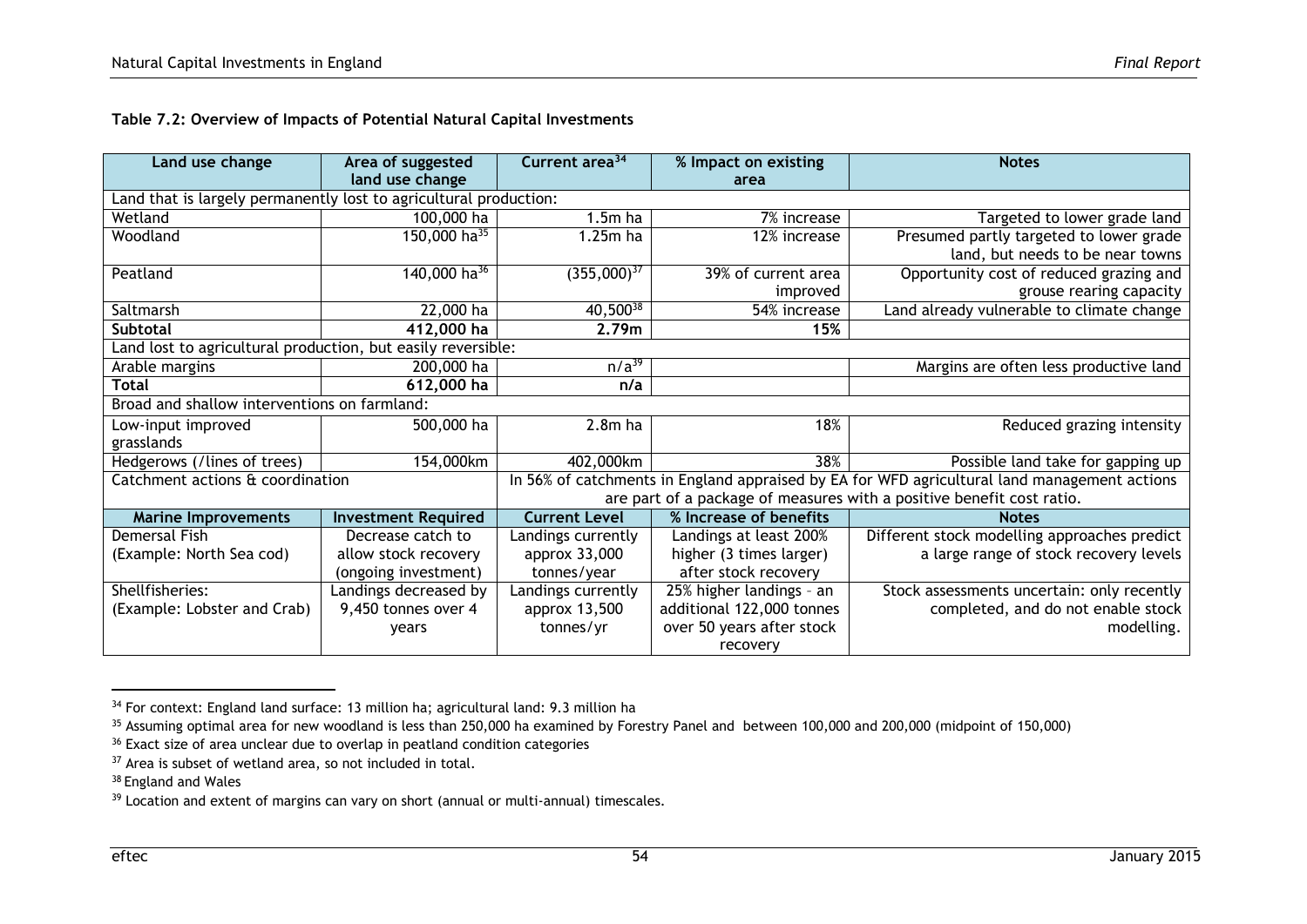## **GLOSSARY**

**Benefit:** Benefits reflect the goods and services that are ultimately used and enjoyed by people and which contribute to individual and societal well-being. Benefits are distinguished from ecosystem services (which contribute to the generation of benefits) and from well-being (to which benefits contribute).

**Biodiversity** (a contraction of biological diversity): The variability among living organisms from all sources, including terrestrial, marine, and other aquatic ecosystems and the ecological complexes of which they are part. Biodiversity includes diversity within species, between species, and between ecosystems.

**Biological resources:** Biological resources include timber and aquatic resources and a range of other animal and plant resources (such as livestock, orchards, crops and wild animals), fungi and bacteria.

**Carbon sequestration:** The process of increasing the carbon content of a reservoir other than the atmosphere.

**Cultural services:** Cultural services relate to the intellectual and symbolic benefits that people obtain from ecosystems through recreation, knowledge development, relaxation, and spiritual reflection.

**Defensive/ avertive expenditure:** this method can be applied in cases where an environmental good can be substituted by a form of defensive expenditure incurred in avoiding damages from reduced environmental quality (e.g. expenditure on water filters and bottled water which is indicative of the value people place on clean water).

**Discount rate:** The discount rate is a rate of interest used to adjust the value of a stream of future flows of revenue, costs or income to account for time preferences and attitudes to risk.

**Economic benefits:** Economic benefits reflect a gain or positive utility arising from economic production, consumption or accumulation.

**Ecosystems**: Ecosystems are a dynamic complex of plant, animal and micro-organism communities and their non-living environment interacting as a functional unit

**Ecosystem assets:** Ecosystem assets are spatial areas containing a combination of biotic and abiotic components and other characteristics that function together.

**Ecosystem condition:** Ecosystem condition reflects the overall quality of an ecosystem asset, in terms of its characteristics. Measures of ecosystem condition are generally combined with measures of ecosystem extent to provide an overall measure of the state of an ecosystem asset. Ecosystem condition also underpins the capacity of an ecosystem asset to generate ecosystem services and hence changes in ecosystem condition will impact on expected ecosystem service flows.

**Ecosystem extent:** Ecosystem extent refers to the size of an ecosystem asset, commonly in terms of spatial area.

**Ecosystem services:** Ecosystem services are the contributions of ecosystems to benefits used in economic and other human activity. There is a distinction between (i) the ecosystem services, (ii)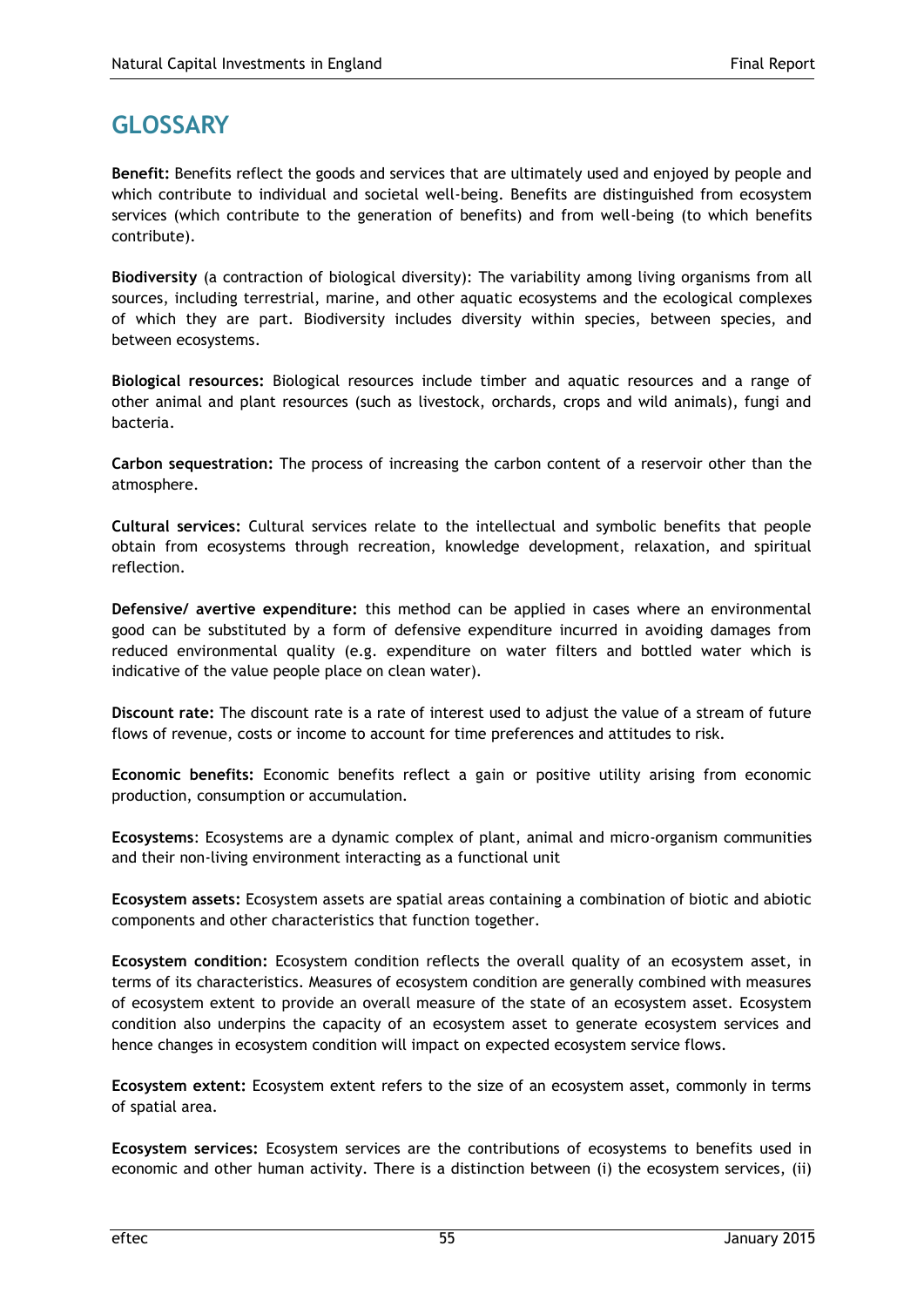the benefits to which they contribute, and (iii) the well-being which is ultimately affected. Ecosystem services should also be distinguished from the ecosystem characteristics of ecosystem assets.

**Exchange value:** Exchange values are observed market prices which reflect actual transactions. The concept of using exchange values/prices for accounting purposes assumes that all consumers pay the same price for a good. This means that exchange prices exclude consumer surplus.

**Final ecosystem service:** Are the outcomes from ecosystems that directly lead to good(s) that are valued by people.

**Goods** – something used or consumed by humans, such as food, timber or clean water that delivers benefits or is of 'value'. Often goods are produced through the input of different forms of capital e.g. food may require inputs of both natural (soils, water or species to pollinate and control other pests) and manufactured capital (fertilisers, farm machinery or processing).

**Habitat:** Is an ecological or environmental area that is inhabited by a particular animal or plant species. 'Broad Habitats' are used to classify different ecosystems for reporting.

**Hedonic pricing method:** this economic valuation method estimates implicit prices for environmental goods based on market transactions, where the environmental good is an attribute (i.e. feature) of a market good. The typical example is the demand for local environmental quality as reflected in house/property market exchange prices.

**Improvement of natural capital:** enhancement of natural capital to some target condition (e.g. good WFD status) or extent from a baseline

**Intermediate ecosystem services:** Those whose ecological processes and functions support all life, and, by definition all other services

**Land cover:** Land cover refers to the observed physical and biological cover of the Earth's surface and includes natural vegetation and abiotic (non-living) surfaces. Related to, but not synonymous with, land use.

**Land use:** Land use reflects both (i) the activities undertaken and (ii) the institutional arrangements put in place for a given area for the purposes of economic production, or the maintenance and restoration of environmental functions. Influenced by, but not synonymous with, land cover.

**Major land use type** – units of land that encompass areas of land and seas with broadly similar features and use.

**Market price**: See '**exchange value**'.

**Natural asset:** a distinctive component of natural capital as determined by the functions it performs, e.g. soils, freshwater, species.

**Natural capital:** the elements of nature that directly or indirectly produce value to people, including ecosystems, species, freshwater, land, minerals, the air and oceans, as well as natural processes and functions.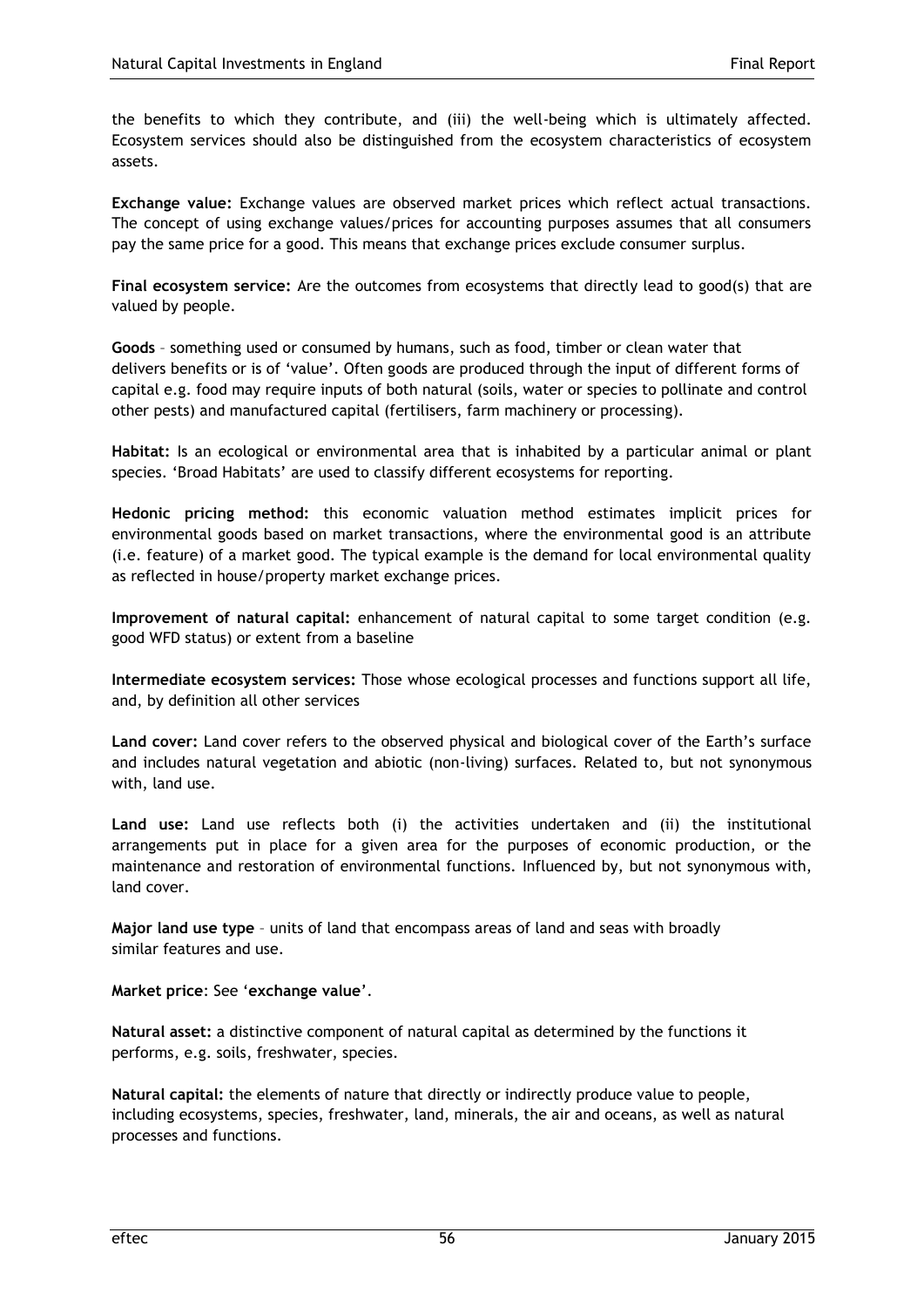**Net present value (NPV):** Net present value is the value of an asset determined by estimating the stream of income expected to be earned in the future and then discounting the future income back to the present accounting period.

**Provisioning services:** Provisioning services reflect contributions to the benefits produced by or in the ecosystem, for example a fish, or a plant with pharmaceutical properties. The associated benefits may be provided in agricultural systems, as well as within semi-natural and natural ecosystems.

**Protection of natural capital** : the conservation of natural capital or the avoidance of degradation.

**Regulating services:** Regulating services result from the capacity of ecosystems to regulate climate, hydrological and bio-chemical cycles, earth surface processes, and a variety of biological processes.

**Replacement cost method:** this approach approximates the value of an ecosystem service from the cost of mitigating actions required if the service is lost or if its productivity decreases.

**Resilience:** The level of disturbance that an ecosystem can undergo without crossing a threshold to a situation with different structure or outputs. Resilience depends on ecological dynamics as well as the organisational and institutional capacity to understand, manage, and respond to these dynamics.

**Resource rent:** Resource rent refers to the contribution of natural capital to a final good in isolation of the contribution of other factors of production.

**Restoration:** an activity to improve ecological quality and condition in order to achieve a specific goal or target

**Species:** An interbreeding group of organisms that is reproductively isolated from all other organisms, although there are many partial exceptions to this rule in particular taxa. Operationally, the term species is a generally agreed fundamental taxonomic unit, based on morphological or genetic similarity, that once described and accepted is associated with a unique scientific name

**Stated preference methods:** Stated preference methods can be used for environmental goods which are 'final' non-market goods. Stated preference methods include (i) contingent valuation (CV) and (ii) choice modelling. The CV approach entails the construction of a hypothetical, or 'simulated', market via a questionnaire methodology where respondents answer questions concerning their willingness to pay (or willingness to accept) for a specified environmental change. The principal outputs from CV studies are estimates of willingness to pay (WTP) or willingness to accept (WTA) for changes in the provision of non-market goods and services. In the choice modelling approach respondents are presented with a hypothetical, or 'simulated', market via a questionnaire (or 'survey instrument') for a specified non-market good which is described in terms of its 'attributes' (or characteristics). Choice experiments (CE) may be used as a stand-alone study or combined with a contingent valuation (CV) question, particularly in cases where packaging effects are investigated. CEs can also be used in conjunction with travel cost methods in relation to valuing benefits of environmental improvements that result in recreation and amenity benefits.

**Supporting services:** Ecosystem services that are necessary for the production of all other ecosystem services. Some examples include biomass production, production of atmospheric oxygen, soil formation and retention, nutrient cycling, water cycling, and provisioning of habitat.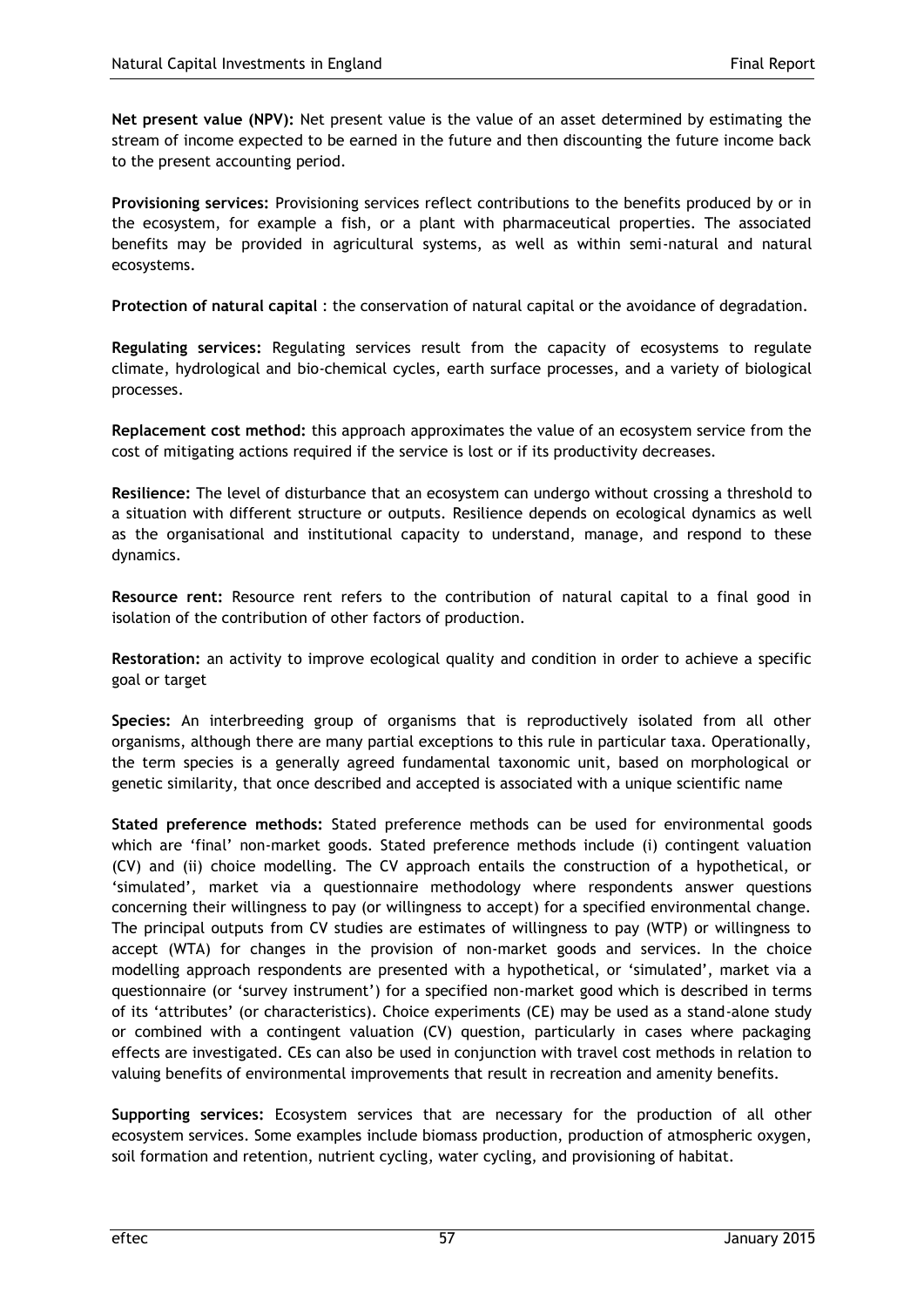**Target** – a set level of benefit or status for natural capital determined by society.

**Travel cost methods:** these approaches are revealed preference methods. They use information on costs and time spent by individuals travelling to reach sites, and costs and time spent at sites, to estimate the value of recreation benefits. Different approaches can be used to analyse different aspects of individuals' decisions concerning recreation sites including (i) the demand for recreation visits and (ii) the choice of which site to visit.

**Threshold:** A threshold is a point at which going beyond will cause benefits from the environment to fall irreversibly (e.g. fish stock collapse). Thresholds are approached as the condition and extent of natural capital declines. They can arise from tipping points or chronic changes, and may be evident in increasing losses of productivity as the condition of natural capital declines, or as a restriction on the ability of natural capital to recover.

**Valuation:** The process of expressing a value for a particular good or service in a certain context (e.g. of decision-making) usually in terms of something that can be counted, often money, but also through methods and measures from other disciplines (sociology, ecology, and so on).

**Value:** The contribution of an action or object to user specified goals, objectives, or conditions.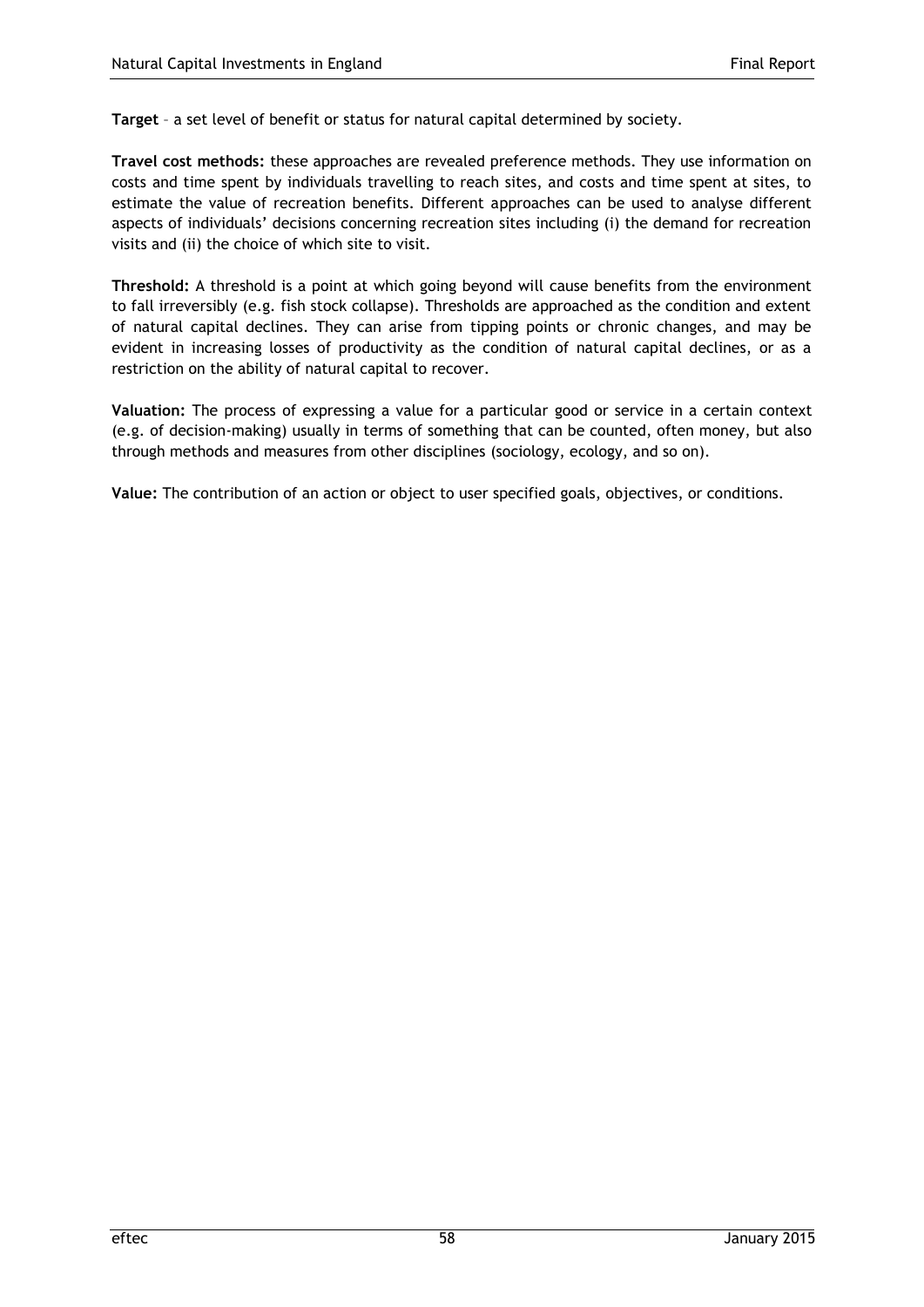## **REFERENCES**

Armsworth, PR. Eigenbrod, F. Anderson, BJ. Heinemeyer, A. Jackson, SF. Parnell, M. Thomas, CD. and Gaston, KJ. (2009) Ecosystem service benefits of contrasting conservation strategies in a human-dominated region. Proc. R. Soc. published online 27 May 2009.

Bateman et al (2013) Bringing Ecosystem Services into Economic Decision-Making: Land Use in the United Kingdom. *Science.* 341: 45-50

Christie, M., Hyde, Y., Cooper, R., Fazey, I., Dennis, P., Warren, J., Colombo, S., and Hanley, N., (2011) Economic Valuation of the Benefits of Ecosystem Services delivered by the UK Biodiversity Action Plan. (Defra Project SFFSD 0702). Defra. London. <http://users.aber.ac.uk/mec/Publications/Reports/sffsd0702-economic-valuation-uk-bap.pdf>

Colclough, S., Fonseca, L., Watts, W. & Dixon, M. (2010) High tidal flats, salt marshes and managed realignments as habitats for fish. *Paper to 12th International Waddensea Symposium.* Environment Agency.

Dickie, I., Esteban A., and Hughes J., (2005) Watched Like Never Before. RSPB. Sandy. [https://www.rspb.org.uk/Images/watchedlikeneverbefore\\_tcm9-133081.pdf](https://www.rspb.org.uk/Images/watchedlikeneverbefore_tcm9-133081.pdf)

GHK (2006) UK Biodiversity Action Plan: Preparing Costings for Species and Habitat Action Plans. Costings Summary Report Revised Report to Defra and Partners. GHK, London.

Jobstvogt, N., Hanley, N., Hynes, S., Kenter, J., & Witte, U. (2013). *Twenty Thousand Sterling Under the Sea: Estimating the value of protecting deep-sea biodiversity*. Stirling Economics Discussion Paper 2013-04.

Jones, M.L.M., Provins, A., Harper-Simmonds, L., Holland, M., Mills, G., Hayes, F., Emmett, B.A., Hall, J., Sheppard, L.J., Smith, R., Sutton, M., Hicks, K., Ashmore, M., Haines-Young, R. (2012). Using the Ecosystems Services Approach to value air quality. Full technical report to Defra, project NE0117.

Lammerant, J; Peters, R; Snethlage, M; Delbaere, B; Dickie, I; Whiteley, G. (2013) Implementation of 2020 EU Biodiversity Strategy: Priorities for the restoration of ecosystems and their services in the EU. Report to the European Commission. ARCADIS (in cooperation with ECNC and Eftec)

Maskell L. et al (2013) Restoration of natural capital: review of evidence. Final Report to the NCC.

Natural Capital Committee (2014) Towards a Framework for Defining and Measuring Changes in Natural Capital. Working Paper 1.

[https://nebula.wsimg.com/efc0de70bf88dea33ef3fe26747f7b76?AccessKeyId=68F83A8E994328D64D](https://nebula.wsimg.com/efc0de70bf88dea33ef3fe26747f7b76?AccessKeyId=68F83A8E994328D64D3D&disposition=0&alloworigin=1) [3D&disposition=0&alloworigin=1](https://nebula.wsimg.com/efc0de70bf88dea33ef3fe26747f7b76?AccessKeyId=68F83A8E994328D64D3D&disposition=0&alloworigin=1)

Sutherland, W. J., T. Gardner, T. L. Bogich, R. B. Bradbury, B. Clothier, M. Jonsson, V. Kapos, S. N. Lane, I. Möller, M. Schroeder, M. Spalding, T. Spencer, P. C. L. White, and L. V. Dicks. 2014 (2014) Solution scanning as a key policy tool: identifying management interventions to help maintain and enhance regulating ecosystem services. Ecology and Society 19(2): 3. <http://dx.doi.org/10.5751/ES-06082-190203>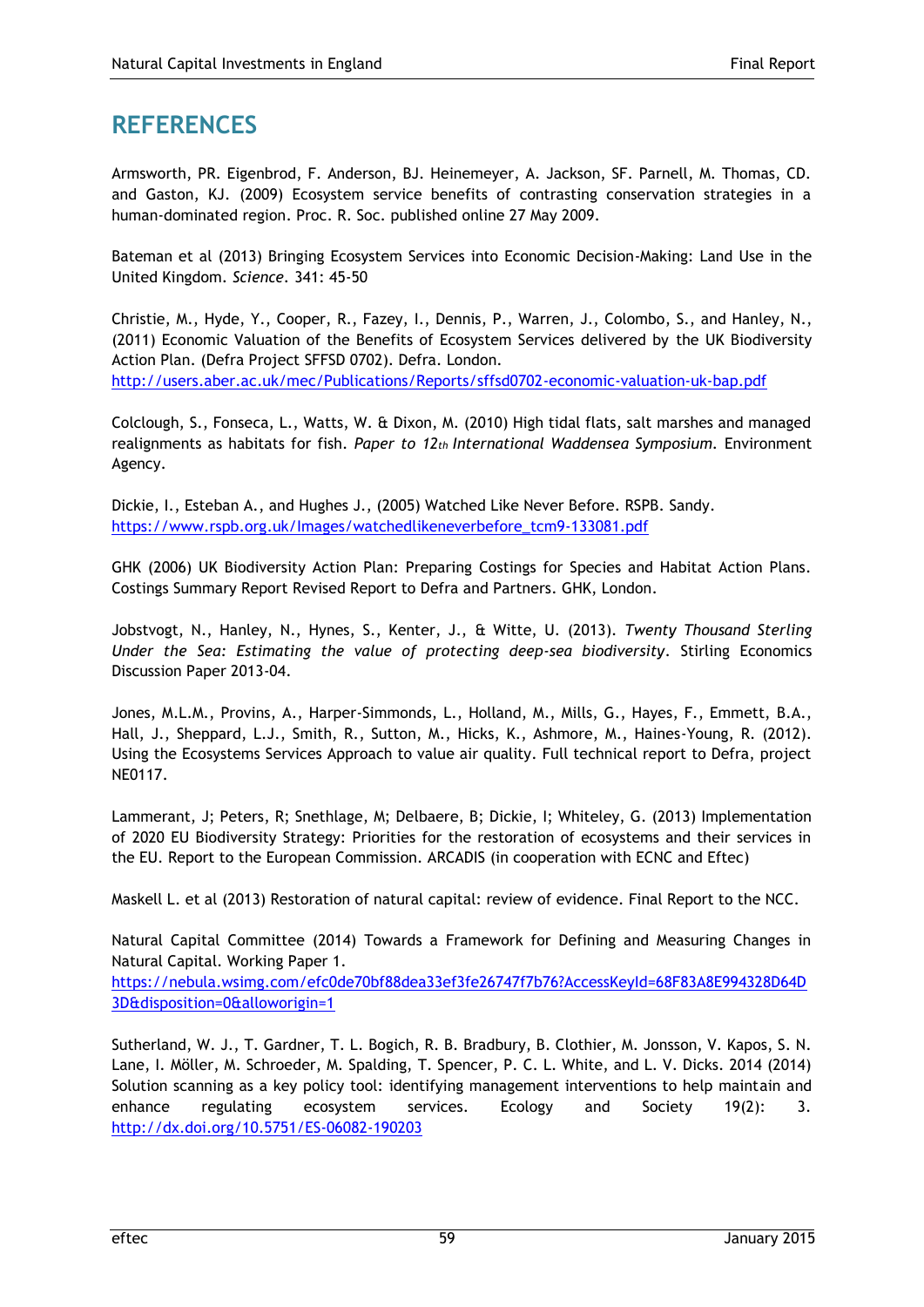Tucker, G; Underwood, E; Farmer, A; Scalera, R; Dickie, I; McConville, A; van Vliet, W. (2013) Estimation of the financing needs to implement Target 2 of the EU Biodiversity Strategy. Report to the European Commission. Institute for European Environmental Policy, London.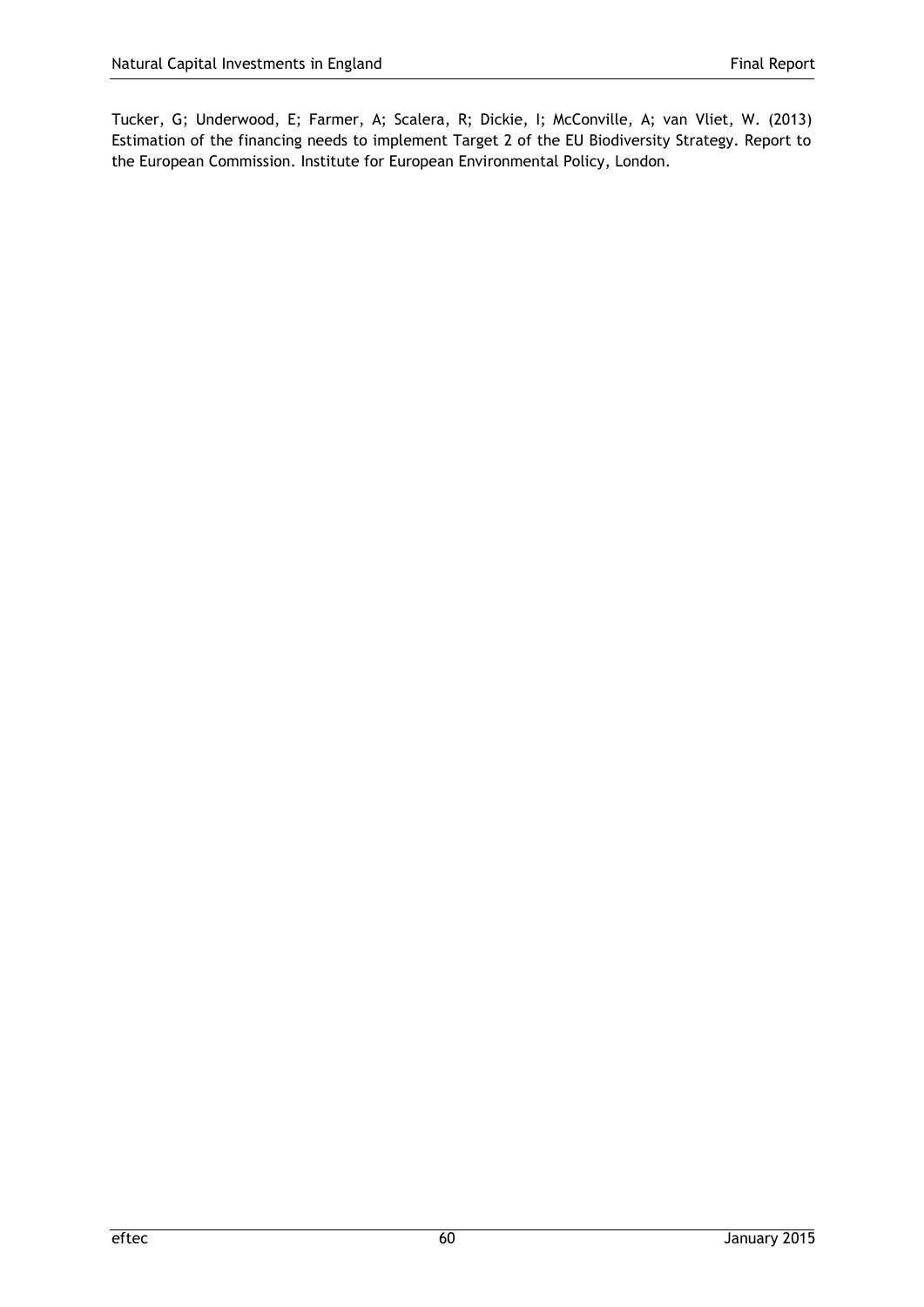# **ANNEX 1: Templates**

## **Science Template**

*Where summarising individual studies, include reference information (reference to the study, ID number in study google drive).* 

### **a) Contextual data**

- Project/case study/action:
- Natural Capital Asset(s)/Subasset(s)/Boundar(ies)
- Source(s) of data:
- Year(s) data produced:

### **b) Baseline (Current) Conditions of Natural Capital Asset**

- Geographical extent:
- Size of study area:
- Spatial configuration:
- Pressure/driver impacting asset:

### **c) Actions**

- Initial state (habitat type and/or level of degradation) and trend (improving/stable/declining) (for natural capital asset and ecosystem services provision) NB: pre-protection/improvement action
- Actions taken to restore: (NOTE: representative of potential large scale actions to improve)?
- Other management information:
- Final state:
- Target (community type/ ecosystem function):

### **d) Outcome**

- Timescale of recovery:
- Rate/type of recovery of state (linear/non-linear):
- Change in goods and services provided and/or resilience as a result of recovery:
- Factors affecting success?
- Evidence of threshold:

### **e) Economic Information**

- Cost evidence: examples of costs (pass to economic analysts)
- Is cost evidence linked to the extent of restoration? (Yes/No):
- Scalability (expert judgement on whether example is 1-off or repeatable on larger scale (more similar sites and/or large sites):
- Constraints on scaling up these actions (e.g. environmental, such as soil type/hydrology; or socio-economic, such as existing land uses):
- Knowledge gaps/Research needs: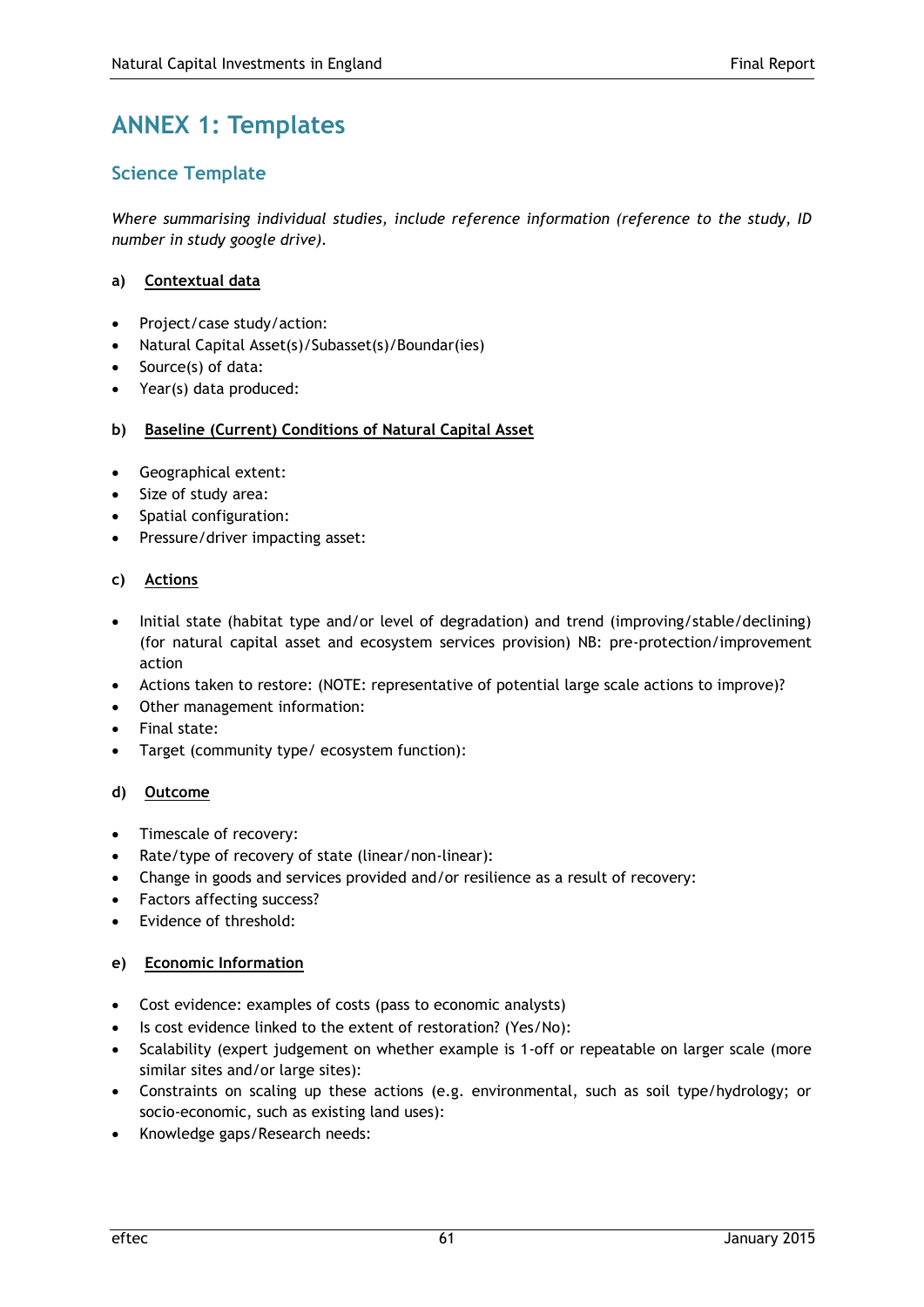## **Economic Template**

*Where summarising individual studies, include reference information (reference to the study, ID number in study google drive).* 

### **a) Method**

 Approach taken (1. using existing macro-modelling; 2. Using existing review evidence; 3. Undertaking a review) See investment case template, below.

### **b) Costs**

- The costs of both the restoration actions and the subsequent management
- Scalability: The feasibility of undertaking natural capital restoration at a large scale (more sites and/or larger sites) nationally (across England), by transferring actions from exemplar sites to larger and/or more sites.

### **c) Benefits**

- The improvement in ecosystem service provision (benefit) associated with restoration and any evidence on the change in the profile of these flows over time (qualitative, quantitative and monetary evidence)
- Other parameters that facilitate value transfer, as identified in the Defra value transfer guidelines (eftec, 2010):
	- o Type of good
	- o Type of change
	- o Whose values?
	- o Data limitations
	- o Timing of the valuation exercise
	- o Time and budget limitations
	- o Level of 'acceptable uncertainty or error'
- Scalability: The feasibility of undertaking natural capital restoration at a large scale (more sites and/or larger sites) nationally (across England), by transferring actions from exemplar sites to larger and/or more sites.

## **Investment Case Template**

Investment case evidence base involves a combination of science (S) and economic (E) information:

### **a) Description**

- The natural capital (MLUT or asset) and ecosystem service of concern for restoration and how restoration is measured (S)
- The current status and trend of the natural capital and ecosystem service provision (S)
- The nature of the threat/driver leading to the current degraded condition of natural capital (S)
- The restoration actions and the subsequent management regime (S)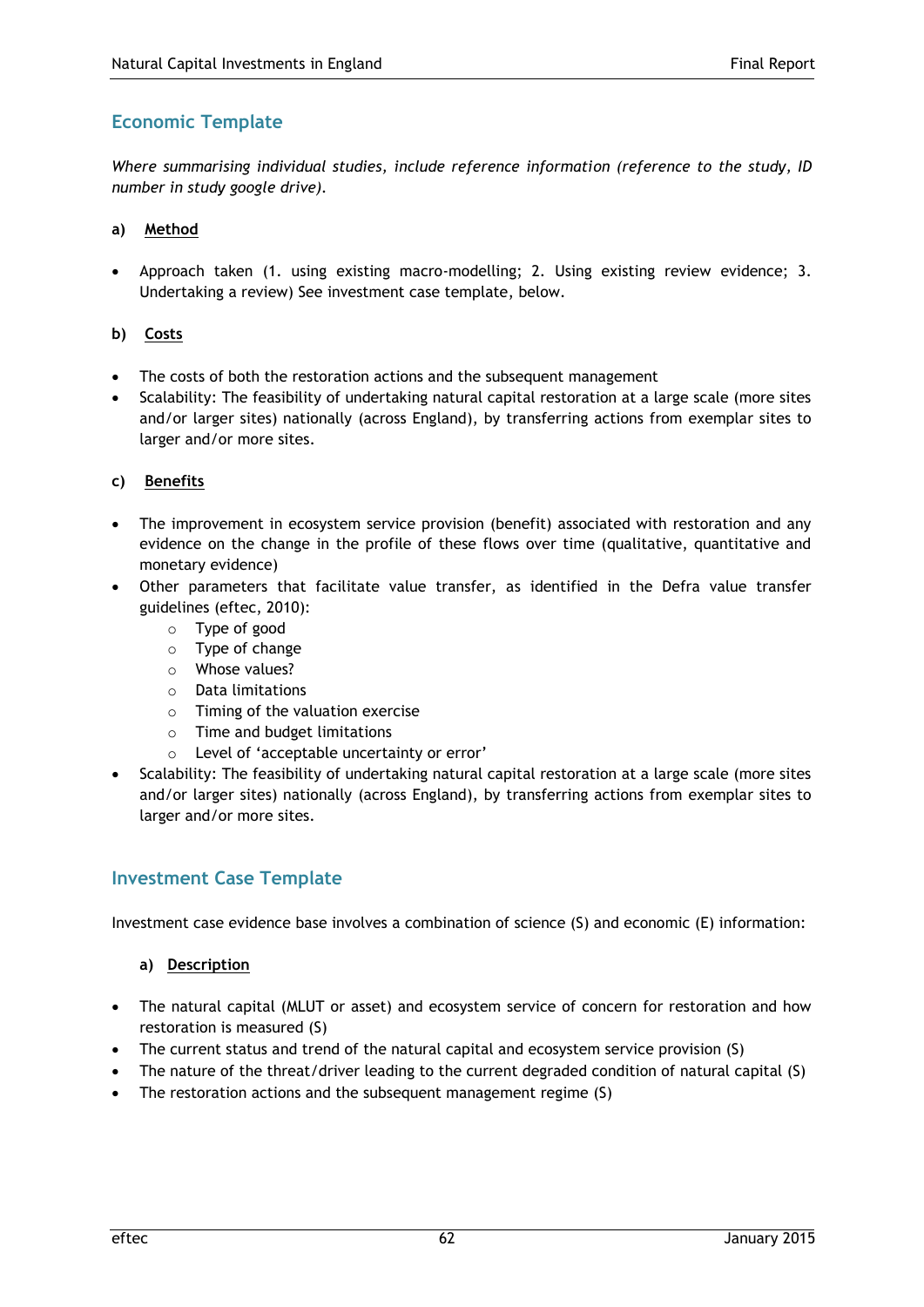### **b) Benefits**

- The timescale for restoration including whether change is linear (gradual) or non-linear (stepchange or threshold) (S)
- The improvement in ecosystem service provision (benefit) associated with restoration and the change in the profile of these flows over time (qualitative, quantitative and monetary evidence) (S, E)
- Other parameters that facilitate value transfer, as identified in the Defra value transfer guidelines (eftec, 2010), and their influence on the scaling up (E)

### **c) Costs**

Costs of restoration actions and the subsequent management regime (S and E), and

### **d) Feasibility**

- Factors affecting the success of restoration actions (S)
- The feasibility of undertaking natural capital restoration nationally, by transferring actions from exemplar sites to larger and/or more sites (S, E).

Summary of investment case into value chain:

- Intervention over 25 years
- Change in value of NC (changes to levels of ecosystem service flows as a result of actions over 25 years - capitalised flows over 25 years from actions, or longer as appropriate)
- Time, spatial and socio-economic distribution of changes
- Returns to funders/representatives of beneficiaries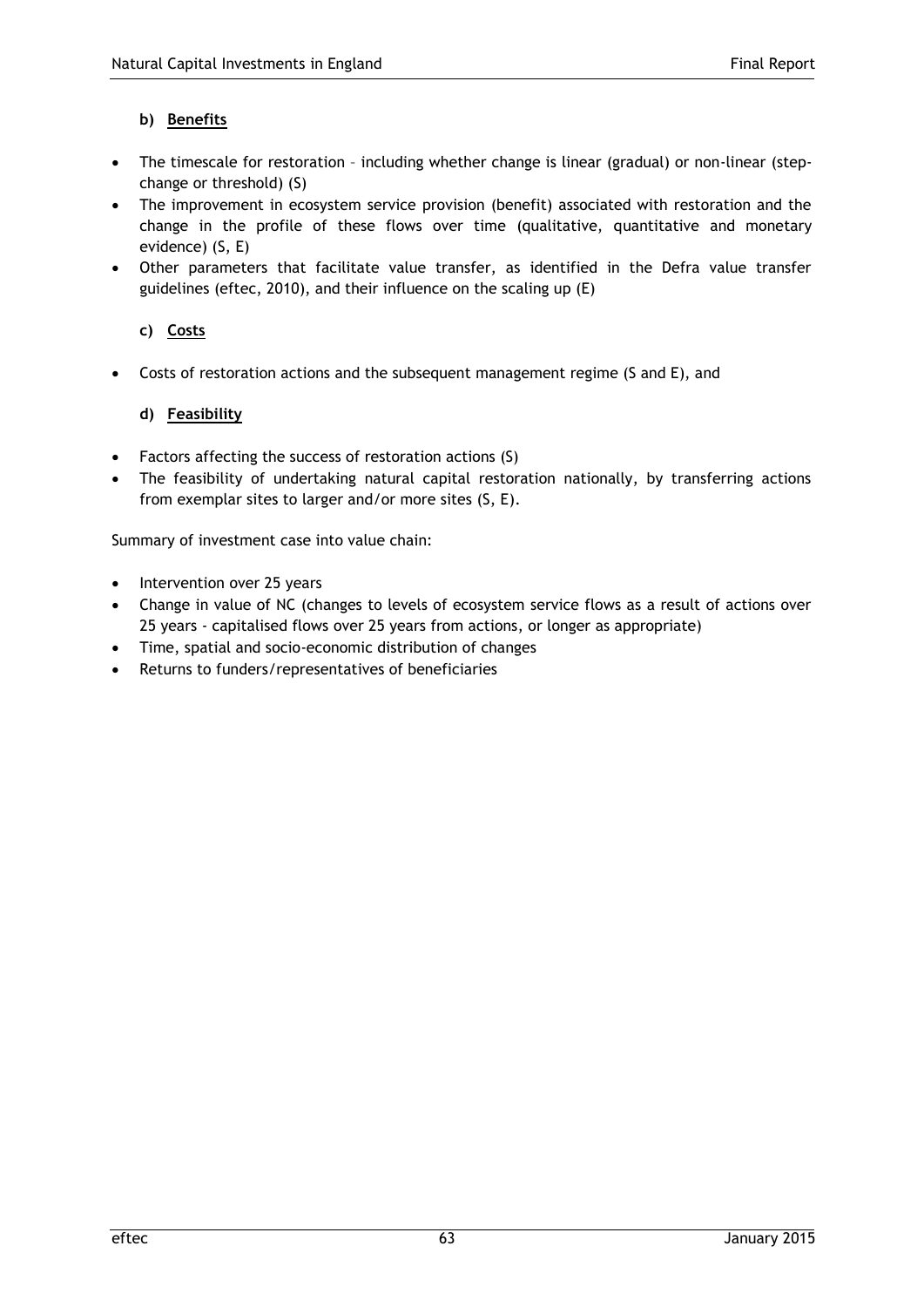## **ANNEX 2: Detailed Review of Borderline Investment Cases**

**Detailed review of Grassland (intensive livestock); Freshwater wetlands; and Semi-improved grasslands natural capital investment options against prioritisation criteria.**

| Natural capital investment:             |                                               | Initial rating   | More detailed discussion/rating                                                                                                                                                                                                                                                                                                                                                                                                                                                                                                                                                                                                                                                                                                                      |  |
|-----------------------------------------|-----------------------------------------------|------------------|------------------------------------------------------------------------------------------------------------------------------------------------------------------------------------------------------------------------------------------------------------------------------------------------------------------------------------------------------------------------------------------------------------------------------------------------------------------------------------------------------------------------------------------------------------------------------------------------------------------------------------------------------------------------------------------------------------------------------------------------------|--|
| Grassland- Intensive(livestock)         |                                               | (from Table 4.2) |                                                                                                                                                                                                                                                                                                                                                                                                                                                                                                                                                                                                                                                                                                                                                      |  |
| Scale of<br>economic<br><b>benefits</b> | Overall economic<br>benefits                  | High             | Potential to reverse large wildlife losses possible for low opportunity cost where farmers are re-seeding<br>pasture and producing hay rather than silage (can choose high diversity rather than low diversity mix). Net loss<br>to farmers from de-intensification (and non-application of fertiliser) in terms of stocking densities but benefits<br>from lowering runoffs to water quality and potentially water quantity (deeper rooted species), pollination, soil<br>condition. Numerous options for non-cropped habitats/actions associated with Improved Grassland with<br>potential benefits for a range of ES. Various catchment management initiatives (e.g. south west rivers trust)<br>suggest opportunity costs to farmers can be low. |  |
|                                         | <b>Proportion of</b><br>monetised<br>benefits | Medium           | Value of wildlife recovery in terms of plant species and impacts on forage quality quantified in some<br>experimental cases (Bullock et al. 2007), other ES less certain.                                                                                                                                                                                                                                                                                                                                                                                                                                                                                                                                                                            |  |
| <b>Scalability</b>                      |                                               | High             | Countryside Survey estimates 22% of England to be Improved Grassland, but restoration of species rich<br>grassland from Improved Grassland will impact on forage quantity and stocking numbers.                                                                                                                                                                                                                                                                                                                                                                                                                                                                                                                                                      |  |
| <b>Chance of success</b>                |                                               | Medium/High      | Techniques understood, may be restricted by cultural barriers in farming and costs to farmers due to reduced<br>stocking and higher initial re-seeding costs.                                                                                                                                                                                                                                                                                                                                                                                                                                                                                                                                                                                        |  |
| Equity                                  |                                               | High             | Potential low opportunity cost way of increasing returns to society of CAP payments from taxpayers to<br>farmers. May be changed under new agri-environment schemes (NELMS) and focus on funding availability (i.e.<br>may be high quality areas only).                                                                                                                                                                                                                                                                                                                                                                                                                                                                                              |  |
| <b>Balanced NC investments</b>          |                                               | High             | Large area, links to catchments (measures that reduce inputs to intensive grassland beneficial to water quality<br>and quantity), reduced stocking = reduced soil compaction and run-off, (also improved by increased soil<br>porosity from deep rooted herbs), reductions in GHG from livestock presence and waste, increased food<br>sources for pollinators, improved soil quality and carbon storage.                                                                                                                                                                                                                                                                                                                                            |  |
| <b>SONC II Risk</b><br>register         | <b>Risk rating</b>                            | Very high risk   | High confidence for wildlife (under the assumption that Improved Grassland is included under enclosed<br>farmland)                                                                                                                                                                                                                                                                                                                                                                                                                                                                                                                                                                                                                                   |  |
|                                         | Economic<br>benefits of<br>targets            | Medium-High      | Semi-natural grassland: Wildlife benefits £20m to £40m/yr                                                                                                                                                                                                                                                                                                                                                                                                                                                                                                                                                                                                                                                                                            |  |
| Addresses strategic climate risk        |                                               | Low              | Not a high risk habitat, although the fact that it is largely a monoculture makes it less resilient to change<br>induced by climate and other drivers.                                                                                                                                                                                                                                                                                                                                                                                                                                                                                                                                                                                               |  |
|                                         |                                               |                  |                                                                                                                                                                                                                                                                                                                                                                                                                                                                                                                                                                                                                                                                                                                                                      |  |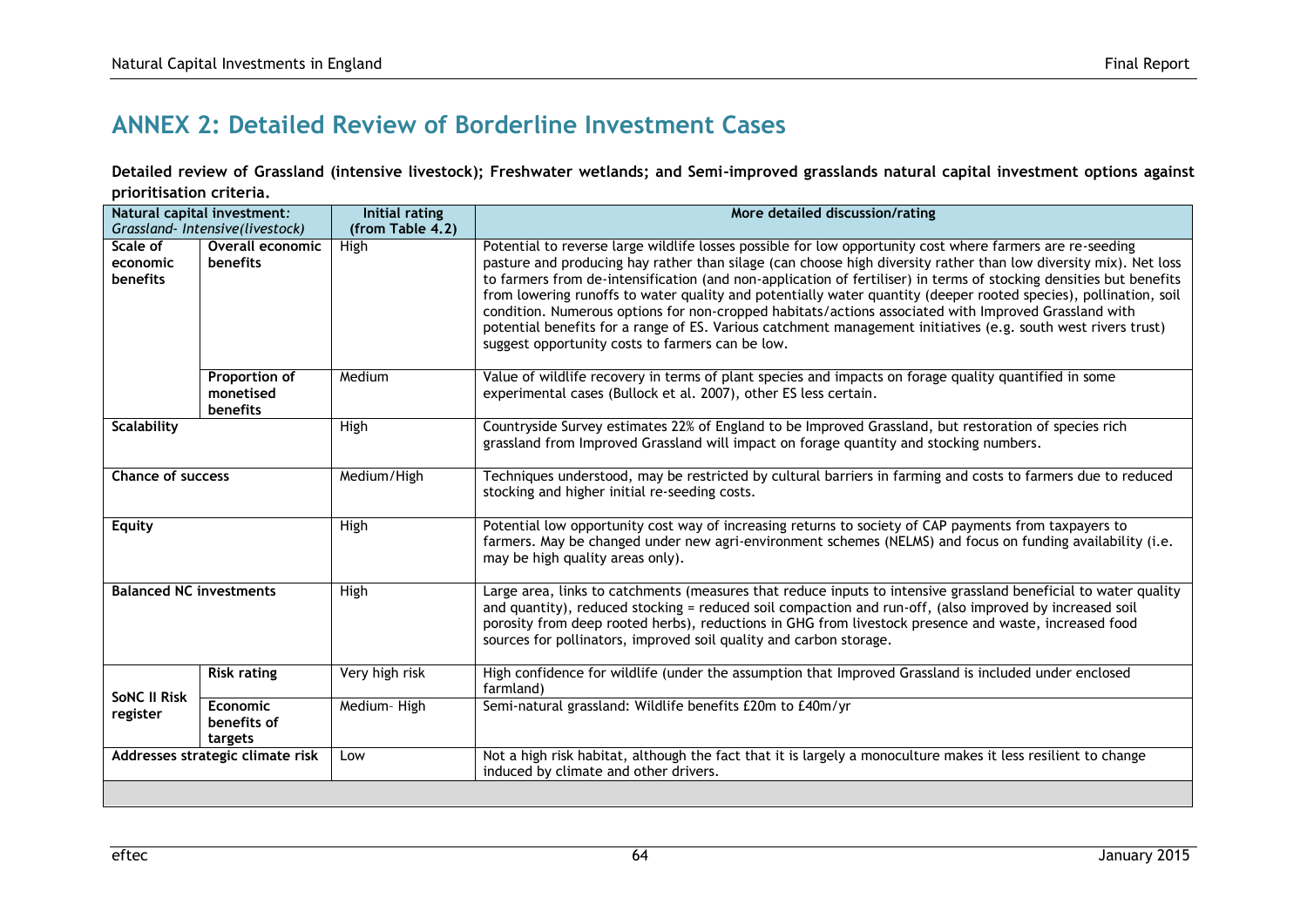| Natural capital investment:<br>Freshwater wetlands |                                               | Initial rating<br>(from Table 5.3) | More detailed discussion/rating                                                                                                                                                                                                                                                                                                                                                                                                                                               |  |
|----------------------------------------------------|-----------------------------------------------|------------------------------------|-------------------------------------------------------------------------------------------------------------------------------------------------------------------------------------------------------------------------------------------------------------------------------------------------------------------------------------------------------------------------------------------------------------------------------------------------------------------------------|--|
| Scale of<br>economic<br>benefits                   | <b>Overall benefits</b>                       | Medium/High                        | Potential to get high level of multiple benefits even when focus is on habitat restoration for conservation,<br>benefits can include Recreation, Water quality, Biodiversity, Flood mitigation- regulating the impact of<br>extreme weather events, Carbon sequestration and storage, Improving connectivity and resilience, Reversing<br>fragmentation.                                                                                                                      |  |
|                                                    | <b>Proportion of</b><br>monetised<br>benefits | Medium                             | Significant proportion of benefits relate to well-being through recreation, non-use value of biodiversity, and<br>values of regulating services, which are harder to value accurately in monetary terms.                                                                                                                                                                                                                                                                      |  |
| <b>Scalability</b>                                 |                                               | Medium/High                        | There is great potential for scalability, the Wetland Vision (RSPB et al 2009) identifies potential wetland areas<br>based on historic sites and abiotic variables although also stresses the need to make decisions locally. There<br>are other initiatives that are also looking at re-wetting, reinstating historic floodplain areas which could be<br>replicated more widely. These include landscape scale projects rather than only small scale habitat<br>restoration. |  |
| <b>Chance of success</b>                           |                                               | High                               | High chances of success, well established methods for habitat improvements, but some uncertainty over ability<br>to obtain management control over large hydrological units.                                                                                                                                                                                                                                                                                                  |  |
| <b>Equity</b>                                      |                                               | Medium                             | Range of beneficiaries, those benefiting from downstream water quality, flood regulation, recreational<br>opportunities, nearer to established population centres greater numbers will benefit, may be higher costs for<br>farmers taking land out of production but hopefully opportunities for distribution of payments from other<br>benefits.                                                                                                                             |  |
| <b>Balanced NC investments</b>                     |                                               | Medium                             | Contributes well, there will be overlap with catchment projects where there are multiple land use types.                                                                                                                                                                                                                                                                                                                                                                      |  |
|                                                    | <b>Risk rating</b>                            | Very high                          | Drainage for agriculture and fragmentation                                                                                                                                                                                                                                                                                                                                                                                                                                    |  |
| <b>SONC II Risk</b><br>register                    | <b>Economic</b><br>benefits of<br>targets     | High                               | Freshwater: Aesthetics up to £410m/yr; Recreation up to £400m/yr; Wildlife up to £440m; Hazard protection<br>up to £50m/yr; Equable climate up to £40m/yr                                                                                                                                                                                                                                                                                                                     |  |
| Addresses strategic climate risk                   |                                               | High                               | High- small fragmented sites more vulnerable to changes in rainfall. Increased area of wetlands greater ability<br>to regulate the impact of extreme weather events. Better storage of carbon affecting climate regulation.                                                                                                                                                                                                                                                   |  |
|                                                    |                                               |                                    |                                                                                                                                                                                                                                                                                                                                                                                                                                                                               |  |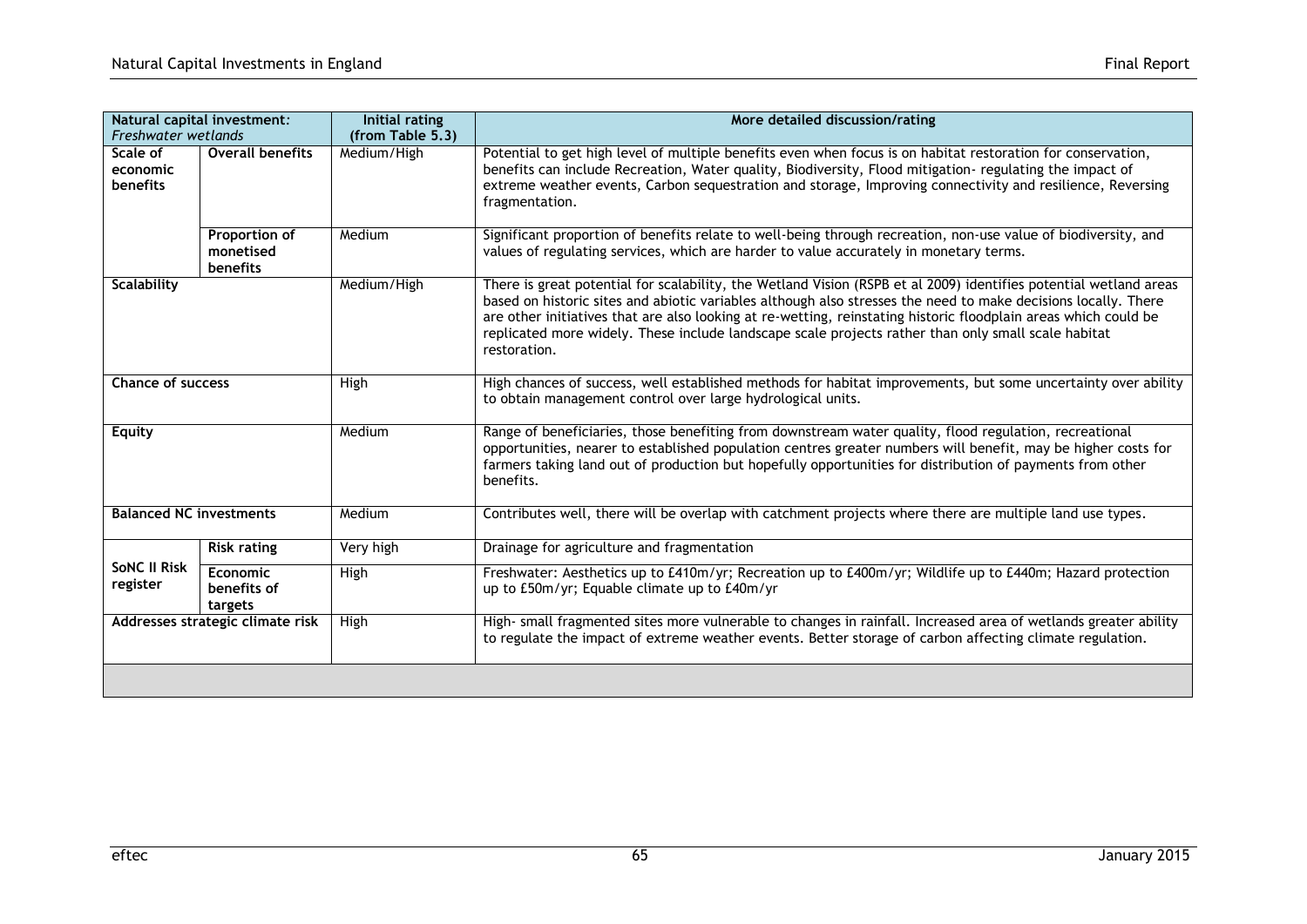| Natural capital investment:<br>Semi-Improved Grassland |                                        | Initial rating<br>(from Table 5.3) | More detailed discussion/rating                                                                                                                                                                                                                                                                                                                                                                                                        |  |
|--------------------------------------------------------|----------------------------------------|------------------------------------|----------------------------------------------------------------------------------------------------------------------------------------------------------------------------------------------------------------------------------------------------------------------------------------------------------------------------------------------------------------------------------------------------------------------------------------|--|
| Scale of<br>economic<br><b>benefits</b>                | <b>Overall benefits</b>                | High                               | Potential to reverse large wildlife losses possible for low opportunity cost, some re-seeding, changes to grazing<br>regimes, fertiliser reduction. Positive (over semi-improved neutral grasslands) for carbon storage, water<br>quality, water quantity, pollination, aesthetic value - measures primarily around biodiversity.                                                                                                      |  |
|                                                        | Proportion of<br>monetised<br>benefits | Medium                             | Value of wildlife recovery and other ES uncertain                                                                                                                                                                                                                                                                                                                                                                                      |  |
| <b>Scalability</b>                                     |                                        | Medium                             | In Countryside Survey 11% of England is classified as Neutral Grassland, improvements in condition could have<br>quite significant impacts on ecosystem services: relatively small changes to biodiversity could have benefits<br>for soil quality and carbon content, resilience and forage quality (source: UK NEA chapter). These benefits<br>have previously been targeted by agri-environment schemes, but this may not continue. |  |
| <b>Chance of success</b>                               |                                        | Medium/High -                      | Techniques understood, may be restricted by cultural barriers in farming and costs to farmers for re-seeding.                                                                                                                                                                                                                                                                                                                          |  |
| <b>Equity</b>                                          |                                        | High                               | Potential low opportunity cost way of increasing returns to society of CAP payments from taxpayers to<br>farmers. May be changed under new agri-environment schemes (NELMS) and focus on funding availability (i.e.<br>may be high quality areas only).                                                                                                                                                                                |  |
| <b>Balanced NC investments</b>                         |                                        | High                               | Medium-large area, links to catchments (measures that reduce inputs beneficial to water quality and<br>quantity), increased food sources for pollinators, improved soil quality and carbon storage.                                                                                                                                                                                                                                    |  |
| <b>SONC II Risk</b>                                    | <b>Risk rating</b>                     | Very high risk                     | High confidence for wildlife (under the assumption that Improved Grassland is included under enclosed<br>farmland).                                                                                                                                                                                                                                                                                                                    |  |
| register                                               | Economic<br>benefits of<br>targets     | Medium                             | Semi-natural grassland: Wildlife benefits £20m to £40m/yr.                                                                                                                                                                                                                                                                                                                                                                             |  |
| Addresses strategic climate risk                       |                                        | Medium                             | Uncertain and variable across different locations/ services, can contribute to resilience from reversing habitat<br>fragmentation.                                                                                                                                                                                                                                                                                                     |  |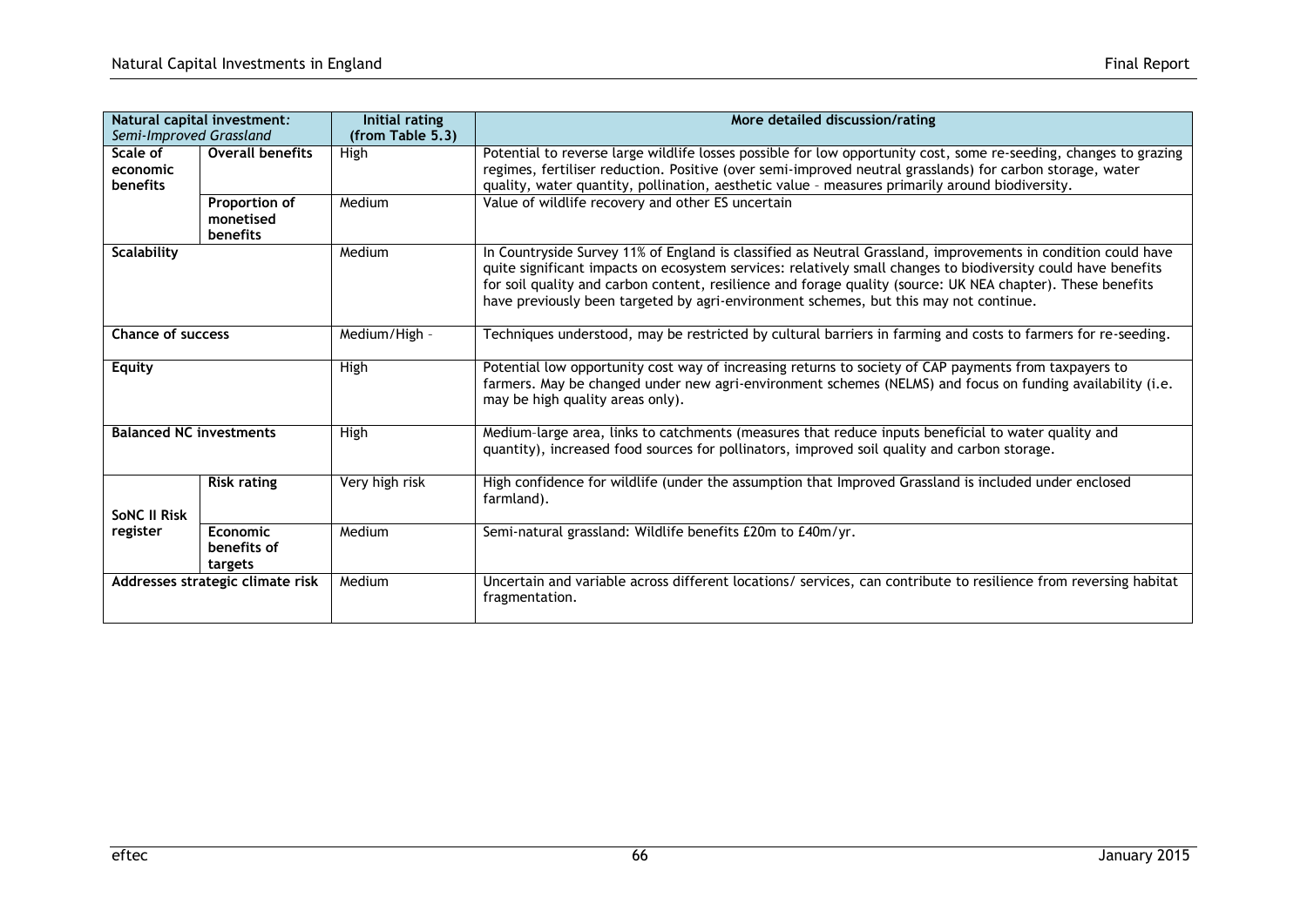# **ANNEX 3: Evidence on appraisal of other capital investments**

This annex gives a summary of the evidence on non-natural capital investments gathered in four areas by Regeneris Consulting:

- **Transport.**
- **Broadband.**
- **Regeneration.**
- **Flood defence.**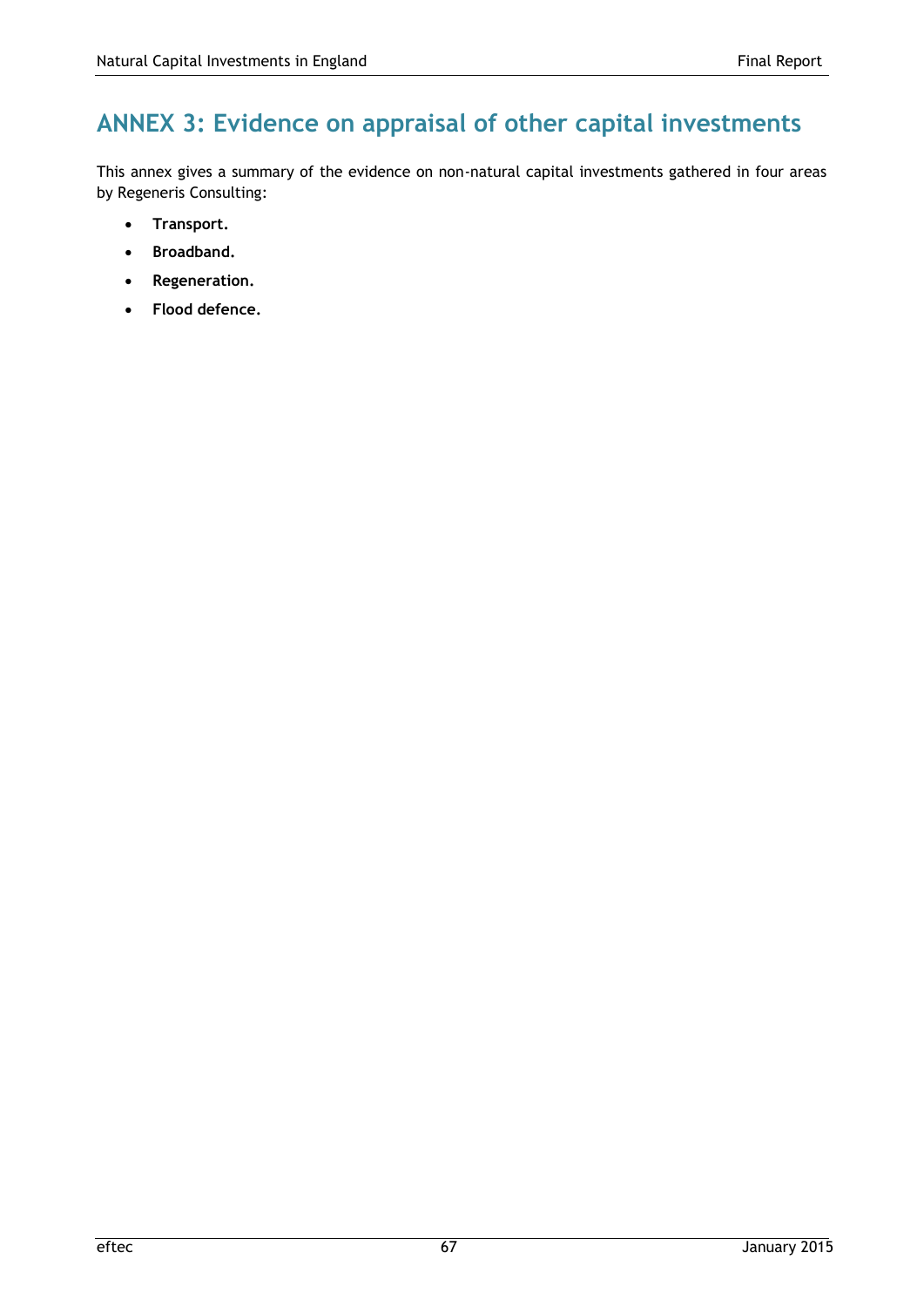### **1. Transport**

### *1.1 Nature of the investment activity*

The investment activity is **capital investment** in transport:

- Roads: whether entirely new roads, junction improvements or road widening schemes.
- Rail: light and heavy rail schemes
- Other modes of transport: we also cover "active travel" Interventions (cycling and walking).

### *1.2 Scope of costs and benefits assessed*

The approach to assessing value for money in road investment follows a standard methodology that has been developed and refined over time by the Department of Transport for the appraisal and assessment of all transport schemes. This is essentially a cost benefit analysis method that attempts to capture and monetise a range of costs and benefits. The scope what is and is not included in Benefit Cost Ratios (BCRs) has, however, changed over time $40$ . In particular in:

- New Approach to Transport Appraisal (NATA) was introduced by the then Department for Transport, Environment and the Regions as part of the 1998 Integrated Transport White Paper. It was intended to ensure a more balanced assessment of transport schemes taking into account wider environmental considerations as well as the traditional costs and economic benefits.
- In 2009 NATA was revised to take account of the **wider economic benefits** identified in part by the Eddington Review (see below) and in part to ensure that better account was taken account of **environmental costs**<sup>41</sup> .

The current methodology for assessing road (and indeed any transport scheme) takes into account and attempts to monetise the following costs and benefits:

- Time and operating costs, savings for consumers and business users and for transport providers,
- Valuations of changes in accidents, carbon emissions, levels of noise, journey time reliability, and physical fitness.
- The economic costs include those met by government (after any developer contributions).

Standard values are used in a value transfer approach for most parameters such as accident savings (loss of life), values of travellers' time and measures of factors as agglomeration benefits etc.

 $40$  In addition the way in which indirect taxation has been treated has changed

<sup>41</sup> NATA Refresh: Appraisal for a Sustainable Transport System, April 2009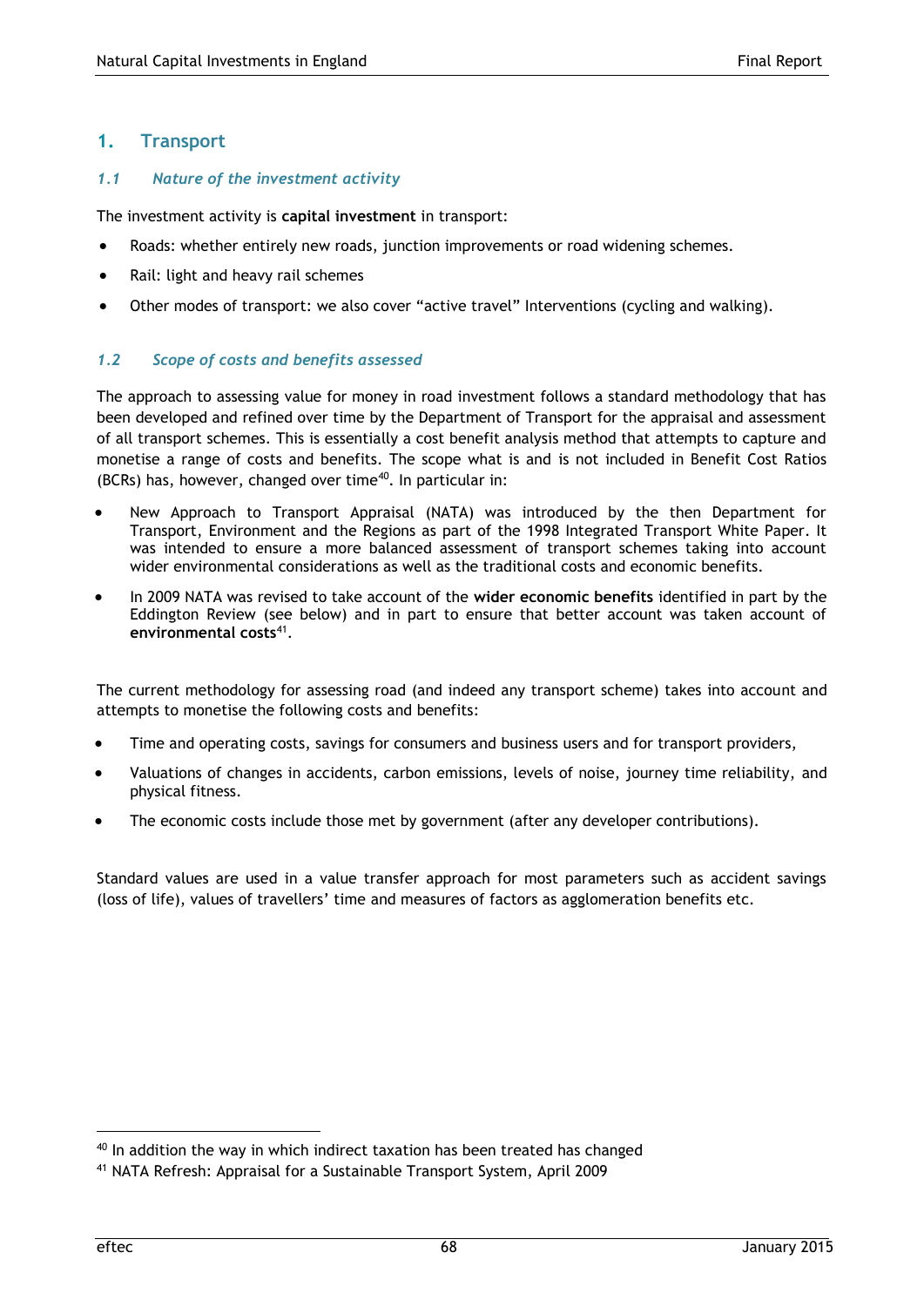| <b>Impact Category</b>              | Type of Impact          | <b>Ways to monetise</b>                            |
|-------------------------------------|-------------------------|----------------------------------------------------|
| Economic Impacts for                | Business users &        | Values of time per person, and its forecasts       |
| users                               | private sector          | Car & vehicle occupancies                          |
|                                     | providers               | Proportion of travel & trips                       |
|                                     |                         | Market price values of time per vehicle based on   |
|                                     |                         | distance travelled, and its forecasts              |
| Wider economic                      | Effects beyond the      | Agglomerations effects                             |
| effects*                            | direct users of any     | Labour market impacts                              |
|                                     | scheme                  | Outputs effects in imperfectly competitive markets |
| Environmental                       | Noise Impacts           | Annoyance responses and valuations of noise        |
| <b>Impacts</b>                      |                         | changes                                            |
|                                     | Air Quality Impacts     | Damage cost and marginal abatement cost values     |
|                                     |                         | by pollutant                                       |
|                                     | <b>Greenhouse Gases</b> | Carbon dioxide emissions per litre of fuel burnt / |
|                                     |                         | kWh used (using DECC standard costs of carbon)     |
| Social & Distributional             | Social Impacts          | Average prevention values for casualties and road  |
| <b>Impacts</b>                      |                         | accidents                                          |
|                                     |                         | Values of cycle & pedestrian journey quality       |
|                                     |                         | Option & non-use values                            |
| Notes: * not included prior to 2009 |                         |                                                    |

#### **Table 1.1: Elements of Costs and Benefits Currently Monetised in NATA**

Currently, other environmental impacts are not quantified in monetary terms. Therefore the BCRs calculated for road schemes do not assess the monetary costs of any impacts on:

- Landscape
- Townscape and historic environment,
- Biodiversity and
- Water environment.

The assessment approach for these impacts is based on a **qualitative** 'environmental capital' style approach which then feed into the Appraisal Summary Table (AST) for the decision maker.

#### **Active Travel Interventions**

In addition to the costs and benefits outlined for general transport projects, active travel schemes such as **walking and cycling interventions** require other costs and benefits to be valued. These include:

- Health impacts these are calculated by estimating the number of new walkers or cyclists as a result of a new scheme; the time per day they spend active; and change in monthly mortality rates applicable to the group affected by the scheme.
- Absenteeism as a further health benefit, the benefits from reduced absence from work is estimated using the number of new walkers or cyclists who are commuting; time per day they will spend active; and the average absenteeism rates and labour costs.
- Change in amenity this includes fear of potential accidents and safety concerns, as well as infrastructure and environmental conditions on a route. Judgement needs to be used in valuing these based on perceived quality of an intervention, using published research figures.
- Risk of accident accident benefits or disbenefits are calculated from changes in the usage of different types of infrastructure by different modes of transport and their respective accident rates.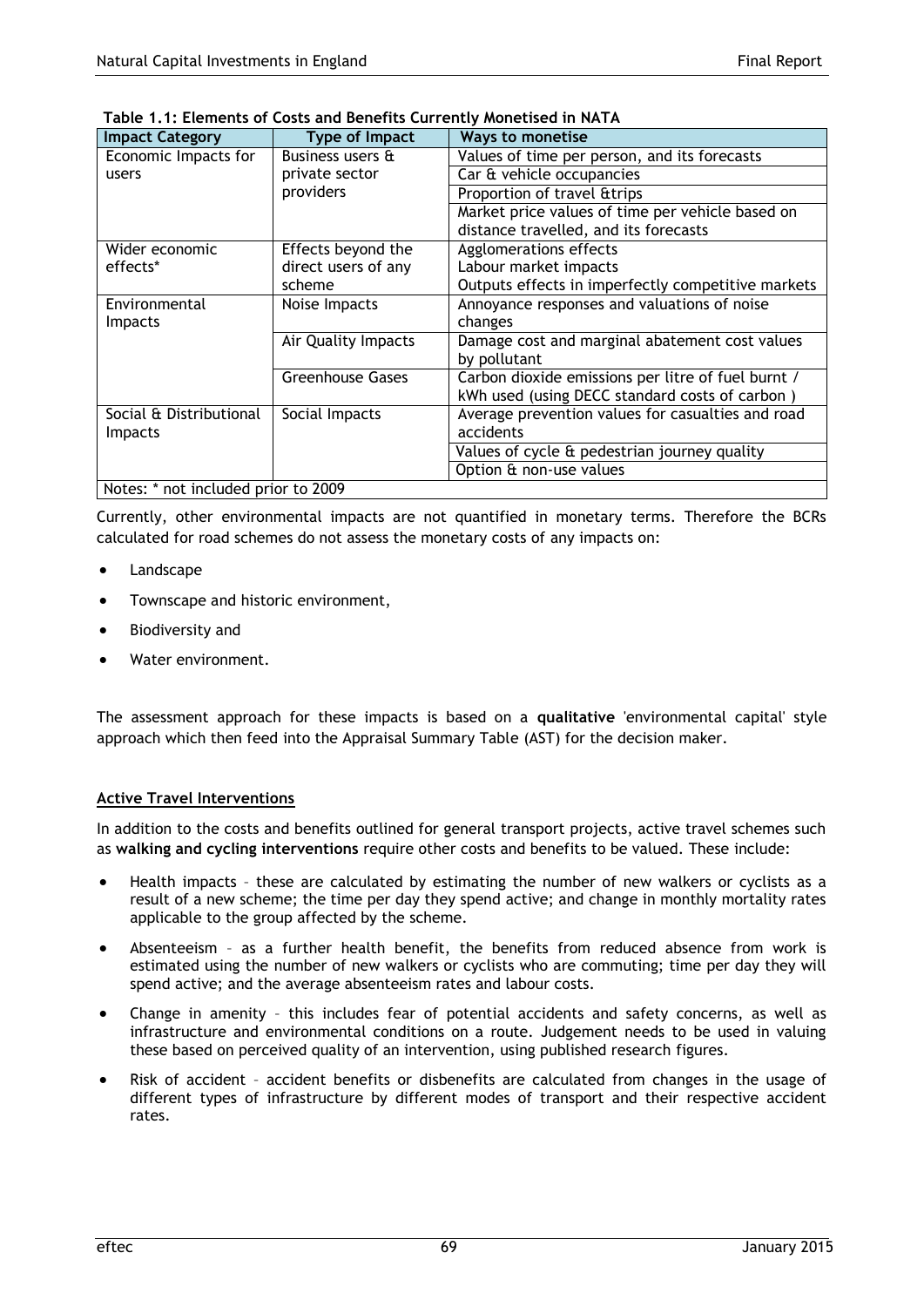Environmental impacts (decongestion and change carbon emissions) – these are valued using the marginal external cost method (MEC) and the provided values for fuel consumption, carbon emissions and carbon values.

## *1.3 Summary of evidence on range of BCRs*

In its 2005 assessment of value for money on transport schemes, the DfT stated that a project will generally be regarded as: "poor" if the BCR is less than one; "'low" if the BCR lies between 1 and 1.5; "medium" if the BCR lies between 1.5 and 2; and "'high" if the BCR is greater than 2. Since 2005 the DfT have introduced a further category of "very high VfM" if the BCR is greater than 4.0.

There is a reasonable evidence base on the BCRs for road investment schemes, although the great majority of the information is based on the business case made and the BCRs as approved. **There is limited ex-post evidence on actual BCRs achieved**.

The most useful work we have reviewed is:

- The Eddington Review<sup>42</sup>, published in 2006, which examined the relationship between transport and economic productivity, growth and stability. This review helpfully drew together the existing evidence base on value on money from different transport investments including roads.
- The RAC Foundation in 2009 produced a useful overview of BCRs for road schemes (and other transport schemes), using and accessing more the detailed evidence prepared by DfT underpinning the Eddington Review and quoting further earlier evidence<sup>43</sup> as well as earlier information published by DfT in 2004.

The Eddington Review considered BCRs for transport schemes using different scopes for what was captured:

- **"Conventional" benefit:cost ratio** (**NATA BCR**): the benefit:cost ratio set out in (the then) DfT's appraisal guidance. Captured and monetised within this BCR are: changes to the overall costs of travel, the value of changes to travel times, safety benefits, and the financial costs of doing the project including impacts on taxation revenues.
- **Wider benefit:cost ratio** (BCR): which adds the "missing" GDP effects into the conventional NATA BCR which at the time did not account for effects such as agglomeration effects from transport schemes (which have subsequently been included).
- **Value for money** (VfM) or **Full BCR**: this value for money assessment is broader by incorporating the most significant environmental effects into the monetised assessment by using what was then the most recent valuation evidence on environmental effects (estimated in this way are carbon (using the then Defra guidance), air quality, noise and landscape).

l

 $42$  The Eddington Transport Study: The case for action: Sir Rod Eddington's advice to Government, December 2006, Volume 3 The Evidence

<sup>43</sup> Rates of Return on Public Spending on Transport, John Dodgson for the RAC Foundation, June 2009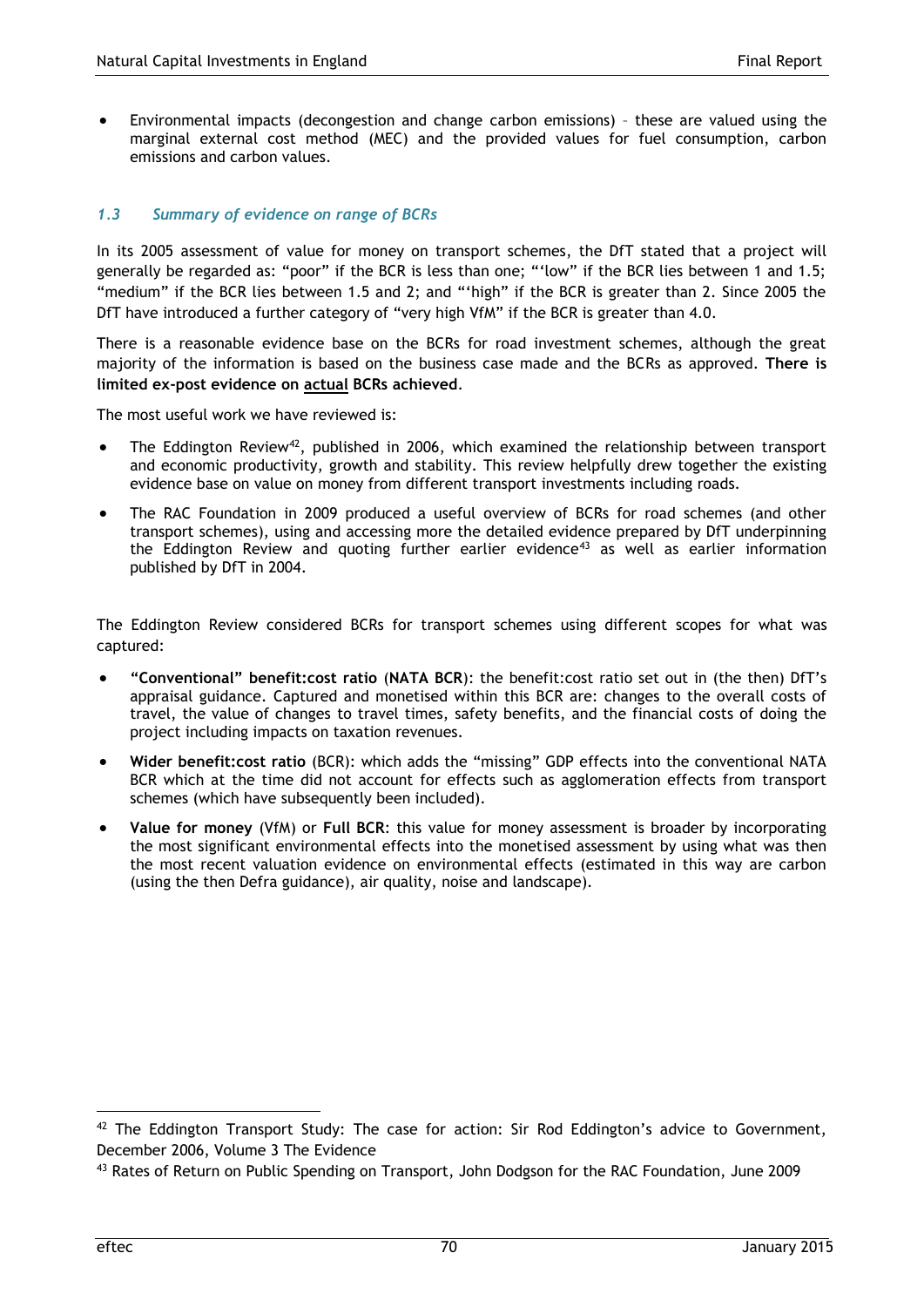#### **Evidence on Road Schemes**

The values calculated on the sample were as set out below. The key points were:

- The basic BCRs as then assessed (excluding environmental costs and wider economic benefits) were averaging 4.2 to 4.7 for the c. 140 road schemes reviewed. This was the exante BCR as assessed in the NATA appraisals.
- The Eddington review also assessed the impact of widening the scope of the costs

| <b>Type of Road</b><br><b>Schemes</b>                                                         | <b>Numbers</b> | Average<br><b>BCR</b> |  |  |
|-----------------------------------------------------------------------------------------------|----------------|-----------------------|--|--|
| Highways Agency                                                                               | 93             | 4.66                  |  |  |
| <b>Local Road Schemes</b>                                                                     | 48             | 4.23                  |  |  |
| Source: analysis of schemes reviewed in<br>Eddington report in Table 2 RAC Foundation<br>2009 |                |                       |  |  |

- and benefits, this suggested that the average BCRs changed as follows for those schemes where this exercise could be carried out:
- "Conventional BCR" (largely ignoring environmental costs and benefits) =  $3.4$
- "Wider BCR", (including wider economic benefits, but not environmental costs) = 5.7
- "Full BCR" (or as Eddington put it VFM) as the Wider BCR but including several wider environmental costs = **4.8.**
- This exercise was not intended to demonstrate the actual average BCR rather the impact of including different factors in the value for money assessment. It shown the significant impact of including wider economic benefits on some road schemes, but also the depressing effect on BCRs of monetising some environmental effects.

The RAC Foundation study quoted earlier information published by the DfT in 2004 in which the BCRs for a number of road schemes were shown. This indicated rather lower BCRs that the schemes reviewed as part of the Eddington work, with average BCRs for strategic roads of 3.6 and for local major roads 3.1. However, it is important to note that these BCRs were drawn from a different sample than the Eddington sample and would have excluded the assessment of wider economic benefits (and environmental costs).

| Nature of Transport schemes | <b>Number</b><br>0f<br>projects | Average<br><b>BCR</b> | Minimum<br><b>BCR</b> | Maximum<br><b>BCR</b> |
|-----------------------------|---------------------------------|-----------------------|-----------------------|-----------------------|
| Strategic roads             | 50                              | 3.64                  |                       | 9.9                   |
| Local major roads (>£5m)    | 50                              | 3.13                  | negative              | 10                    |
| Local transport schemes     | 25                              | 2.36                  | 0.4                   | 7.7                   |
| Major maintenance schemes   |                                 | 2.18                  | 1.5                   | 2.9                   |
| Street lighting             |                                 | 5.55                  | 3.5                   |                       |

**Table 1.2: BCRs of Transport Schemes Approved in 2002-2004 by DfT**

Source: RAC Foundation 2009, Table 2, this is a record of the BCRs for all transport schemes approved by DfT in the three years to 2004

Note: the BCRs are narrow BCRs and exclude wider economic benefits and environmental costs

The Highways Agency carries out studies of the impact of their schemes one and five years after the project has been opened. These studies compare the ex-ante BCRs with an estimate of the actual (expost BCR taking account of revised estimates of construction costs and traffic measurements. This work is assessed in the RAC Foundation report<sup>44</sup> and the conclusion is that the economic and traffic benefits and costs are not systematically nor or overestimated although there is wide variance between predicted and actual for individual schemes (both under and over).

l

<sup>44</sup> See Table 6 in RAC Foundation (2009)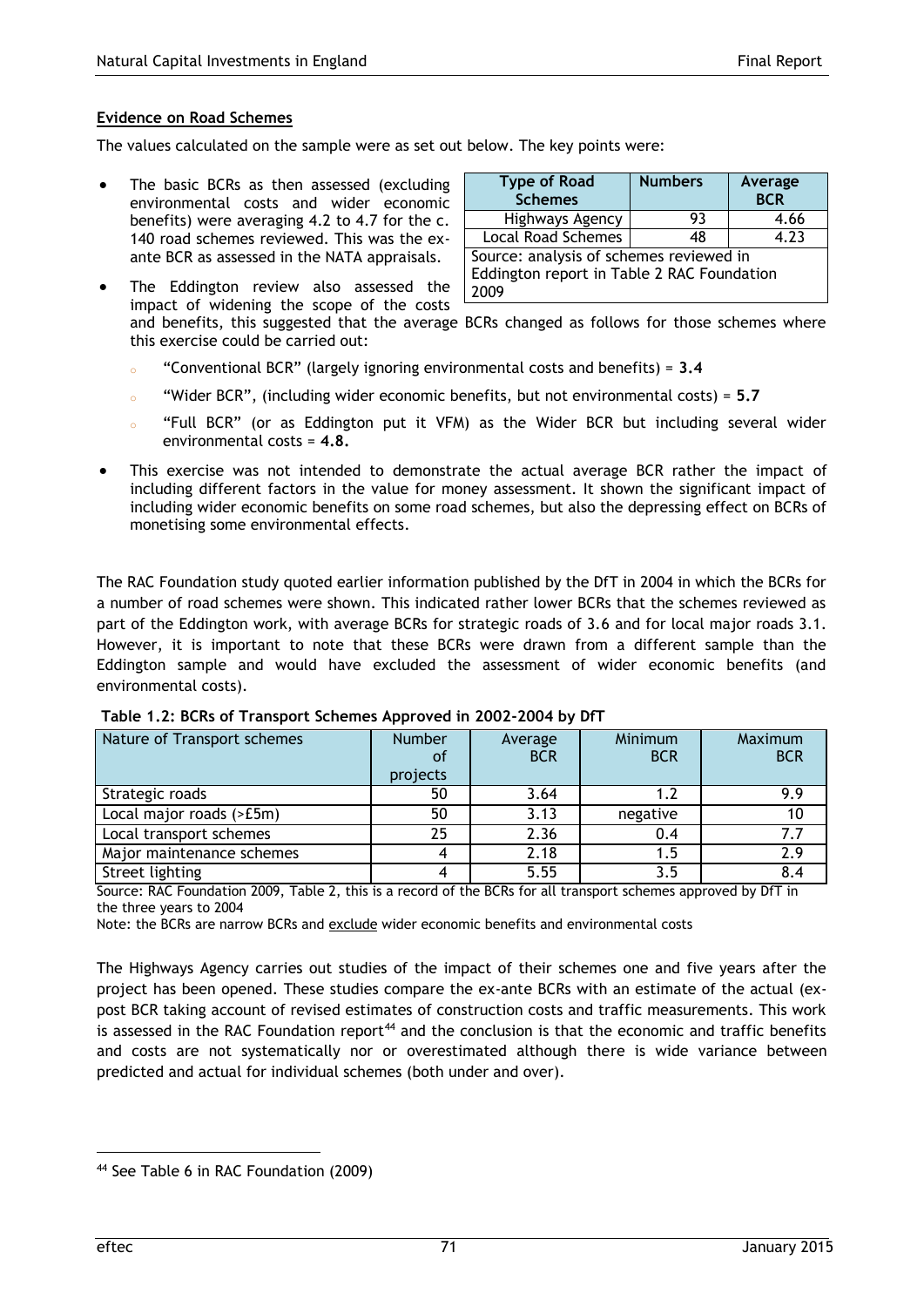# **Evidence on Rail Schemes**

The evidence on rail BCRs is also contained within the Eddington Review and the RAC Foundation study. The sample for rail schemes is much smaller compared to road schemes. These projects require substantially higher costs and BCRs for rail are generally lower than BCRs for roads:

- The basic BCRs averaged between 2.1 and 2.8 for the 16 reviewed rail schemes.
- In employing the impact of wider costs and benefits, the Eddington Review only provides the VFM value for 3 light rail schemes out of

| <b>Type of Rail</b><br><b>Schemes</b>           | No. | Average<br><b>BCR</b> |  |  |
|-------------------------------------------------|-----|-----------------------|--|--|
| Heavy Rail                                      | 11  | 2.83                  |  |  |
| Light Rail                                      | ר   | 2.14                  |  |  |
| Source: analysis in Table 2 RAC Foundation 2009 |     |                       |  |  |
|                                                 |     |                       |  |  |

the whole sample. It suggests the following average BCR values:

- <sup>o</sup> Conventional BCR = **2.61**
- Wider  $BCR = 2.8$  (based on 2 heavy rail schemes)
- Full BCR (or VFM) for two of assessed rail schemes was the same as the conventional BCR at **2.3** and **3.6**, and for one the VFM value was greater than the BCR (although the study does not specify by how much, the BCR was classed as 'medium' while the VFM value was 'good').

The sample provided by the DfT of rail schemes, quoted in the RAC Foundation study, is also rather small consisting of only 7 rail schemes. The average BCR values are lower than the ones from the Eddington report, but there is insufficient information on the methodology to identify what drives these differences.

### **Table 1.3: BCRs of Transport Schemes Approved in 2002-2004 by DfT**

| <b>Nature of Transport schemes</b>                                                                                                         | No. of<br>projects | Average<br><b>BCR</b> | <b>Minimum</b><br><b>BCR</b> | <b>Maximum</b><br><b>BCR</b> |  |
|--------------------------------------------------------------------------------------------------------------------------------------------|--------------------|-----------------------|------------------------------|------------------------------|--|
| Rail                                                                                                                                       |                    | >1.6                  |                              |                              |  |
| Light rail                                                                                                                                 |                    | 1.33                  |                              |                              |  |
| Source: RAC Foundation 2009, Table 2, this is a record of the BCRs for all transport schemes approved by DfT<br>in the three years to 2004 |                    |                       |                              |                              |  |

The RAC Foundation study also provides a more substantial sample of 59 rail schemes published by Network Rail, although these mostly relate to enhancements to the present network. The main points were:

- Average BCR = 2.9
- Range of BCRs was between 1.1 and 9, (where the highest value excludes investment costs and so is not comparable to others).

## **Evidence on active travel schemes**

The main evidence on walking and cycling interventions is presented in two reports, one by Sustrans' Research and Monitoring Unit<sup>45</sup>, and one produced jointly by the Department for Health and the

 $\overline{a}$ 

<sup>45</sup> Sustrans' Research and Monitoring Unit (2011) *Value for Money of Walking and Cycling Interventions: Making the Case for Investment in Active Travel*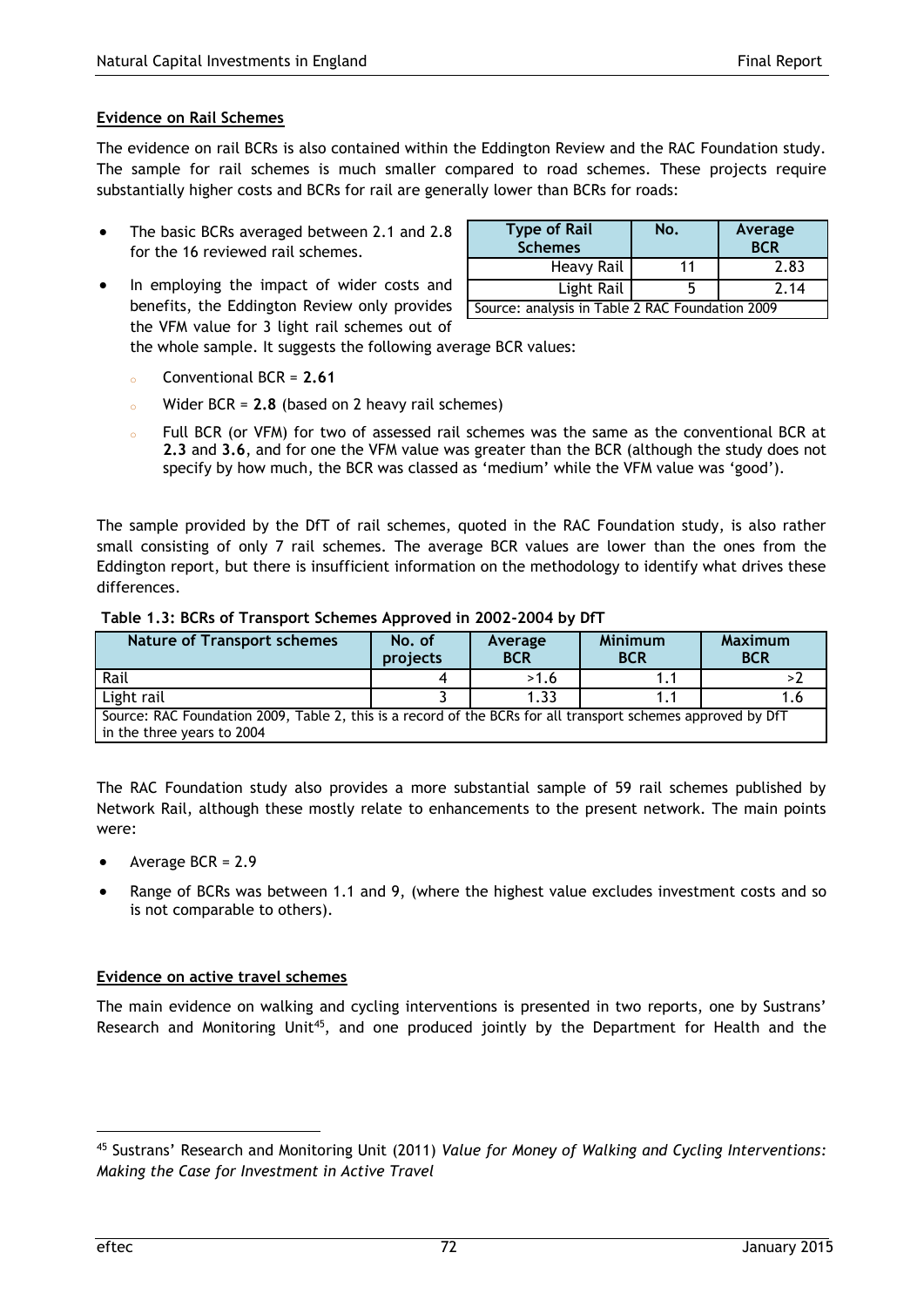Government Office for the South West<sup>46</sup>. The key findings include from the latter are presented in [0.](#page-76-0) For all these UK projects the average BCR is **19:1**.

<span id="page-76-0"></span>

| Table 1.4: BCRs for walking and cycling projects |
|--------------------------------------------------|
|                                                  |

| <b>Type of Scheme</b>           | <b>BCR</b> | Number of<br>projects | <b>Study</b>            |
|---------------------------------|------------|-----------------------|-------------------------|
| Canal towpath                   | 24.1       |                       | DfT, 2005               |
| Cycling                         | 10.1       | 5                     | SQW consulting,<br>2008 |
| Cycling                         | 2.6        |                       | <b>Cycling England</b>  |
| Resurfacing, signing & lighting | 29.3       |                       | Sustrans                |
| New crossing                    | 32.5       |                       | Sustrans                |
| New path                        | 14.9       |                       | <b>Sustrans</b>         |

- The research undertaken for DfT provides an ex post BCR of **24.5:1**, which included savings from absenteeism and savings due to increased physical fitness based on numbers of prevented deaths.
- An average BCR of **25.6:1**, obtained using the NATA approach to three Link to School schemes.
- An average BCR of **2:1** for five cycling schemes, produced by SQW Consulting. This BCR excludes an outlier that was a Hull cycling study. Including it generates an average BCR of **10.1**. A 30 year benefit duration period was used.
- A BCR between **2.6** and **3.5** was generated by the Cycle Demonstration Towns programme. The additional benefits included amenity, reduced congestion and reduced absenteeism. The range in values is due to uncertainty over accident disbenefits.

The report by Sustrans' Research and Monitoring Unit provides valuations for two schemes, where in addition to health benefits, accident disbenefits and absenteeism benefits, other impacts were calculated and a separate BCR was provided. The inclusion of these other impacts brought the valuation closer to a NATA approach $47$ . These include:

- Ambience benefits: these were valued using WebTAG guidance on values for different types of route improvements.
- Decongestion benefits: these are also calculated using WebTAG guidance on the basis of car kilometres replaced.

The schemes use an appraisal period of 10 years. The main findings were:

- A BCR of **1.2** for a cycling project based on health and absenteeism benefits only, which went up to **1.3** when decongestion and amenity benefits were included.
- A BCR of **12.8** for a new pedestrian route, which went up to **13.4** when other benefits were included (that is, amenity and decongestion).

l

<sup>46</sup> Government Office for the South West, Department for Health (March 2010) *Value for Money: An Economic Assessment of Investment in Walking and Cycling* 

<sup>&</sup>lt;sup>47</sup> Originally the schemes use the Scottish Transport Appraisal Guidance (STAG).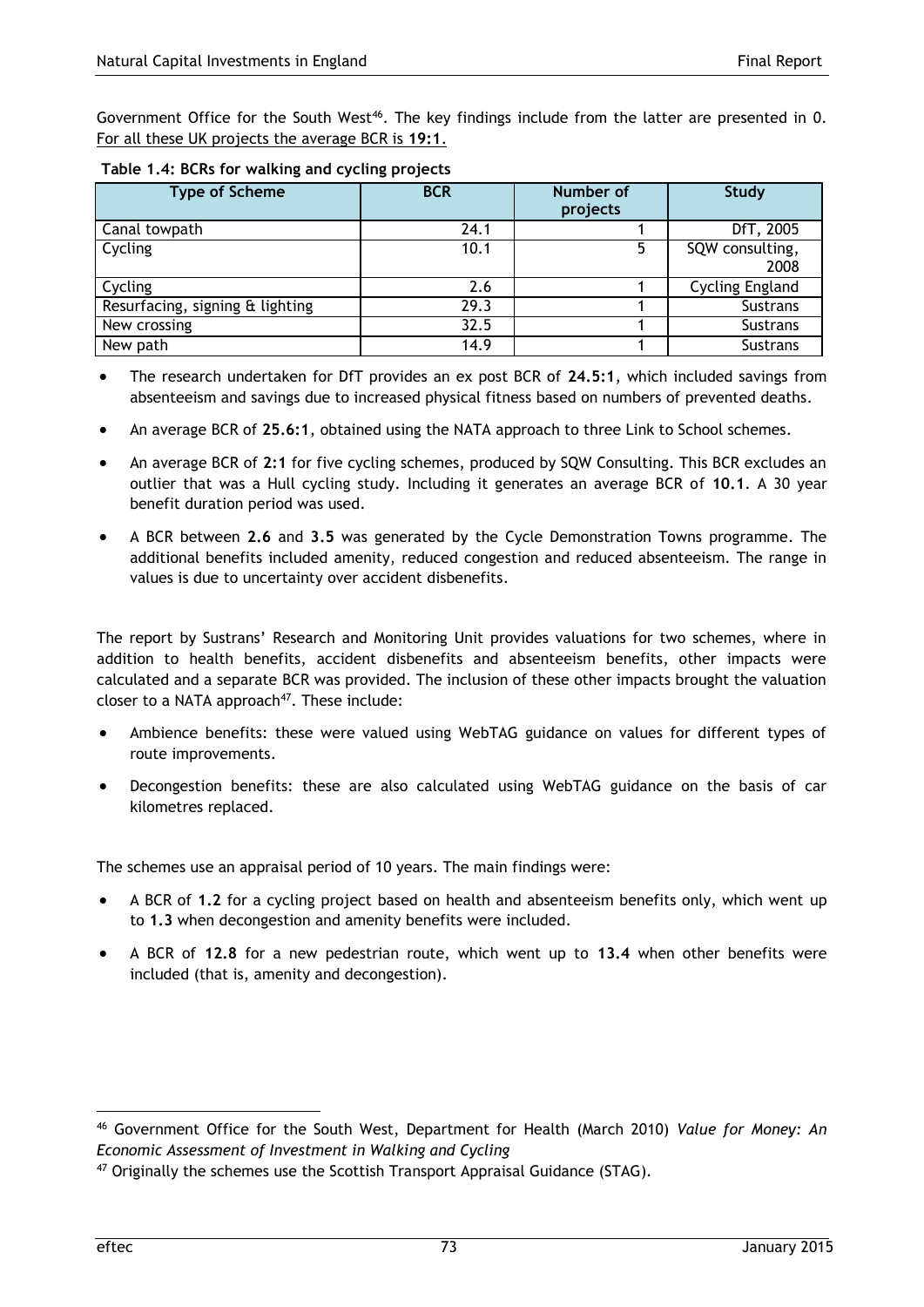## *2.1 Nature of the investment activity*

The investment activity is public **capital investment in broadband infrastructure,** in areas where there is market failure (that is, where the market alone is not providing superfast broadband in particular for commercial reasons, but where the socio-economic benefits of this provision are considered to justify the public sector costs).

*Note that this summary note draws on the inputs of Anderson Economics<sup>48</sup> as well as the experience of Regeneris Consulting in the appraisal and evaluation of broadband infrastructure programmes and projects across the UK.* 

### *2.2 Scope of costs and benefits assessed*

In contrast to other, traditional areas of public sector infrastructure investment such as transport, public sector involvement in broadband is a relatively new phenomenon. Consequently the techniques used to appraise projects and assess impact are evolving, and there is less in the way of formal, commonly accepted frameworks for cost-benefit analysis.

However, there is an emerging evidence base which has developed from the need to appraise, and develop business cases for, individual projects and programmes, some of which involve very substantial amounts of investment (e.g. the national Broadband Development UK programme. BDUK National Infrastructure Plan also contains provision for almost £1 billion worth of investment in digital communication).<sup>49</sup> Early techniques used typically seek to place a value on the productivity-enhancing benefits of access to faster broadband for businesses and individuals. Such approaches have recently been extended to encompass a much wider set of impact measures, taking into account a wider range of economic impacts as well as social and environmental consequences.

The most comprehensive contribution to this approach is to be found in recent work for DCMS,<sup>50</sup> which reviewed the existing literature on the economic, social and environmental impacts of broadband. This literature review was used as the basis for the development of a model to project the likely impacts of future public investment in broadband. This is positioned as the "*most in-depth and rigorous forwardlooking quantification of broadband impacts developed to date in the UK*."<sup>51</sup> The three components of benefit covered are as follows:

- **Economic** (measured in market terms as increase in net employment and Gross Value Added): productivity of broadband-using enterprises, safeguarding of local enterprise employment, teleworker productivity, and labour force participation.<sup>52</sup>
- **Social** (measured in market terms as the net cost savings for households as well as in non-market terms as increases in the value of leisure time): the value of household savings as a result of increased teleworking (taking into account the net effect of the reduction in travel costs and the increase in heating costs), and the increase in the value of leisure time resulting from a reduced need to commute to work.
- Environmental (measured in non-market terms as the value of net savings in CO<sub>2</sub> emissions at the prevailing carbon price): the value of net carbon savings resulting from increased teleworking, decreased business travel, and increased use of cloud computing.

 $\overline{a}$ 

<sup>48</sup> Anderson Economics (2014) *Review of Evidence on Non-natural Capital Infrastructure Investments in the UK*, note for Natural Capital Committee

<sup>&</sup>lt;sup>49</sup> Anderson Economics (2014) ibid

<sup>50</sup> SQW (2013) *UK Broadband Impact Study*

<sup>51</sup> SQW (2013) *ibid*

 $52$  Construction impacts are also considered but excluded from the CBA in line with HM Treasury guidance.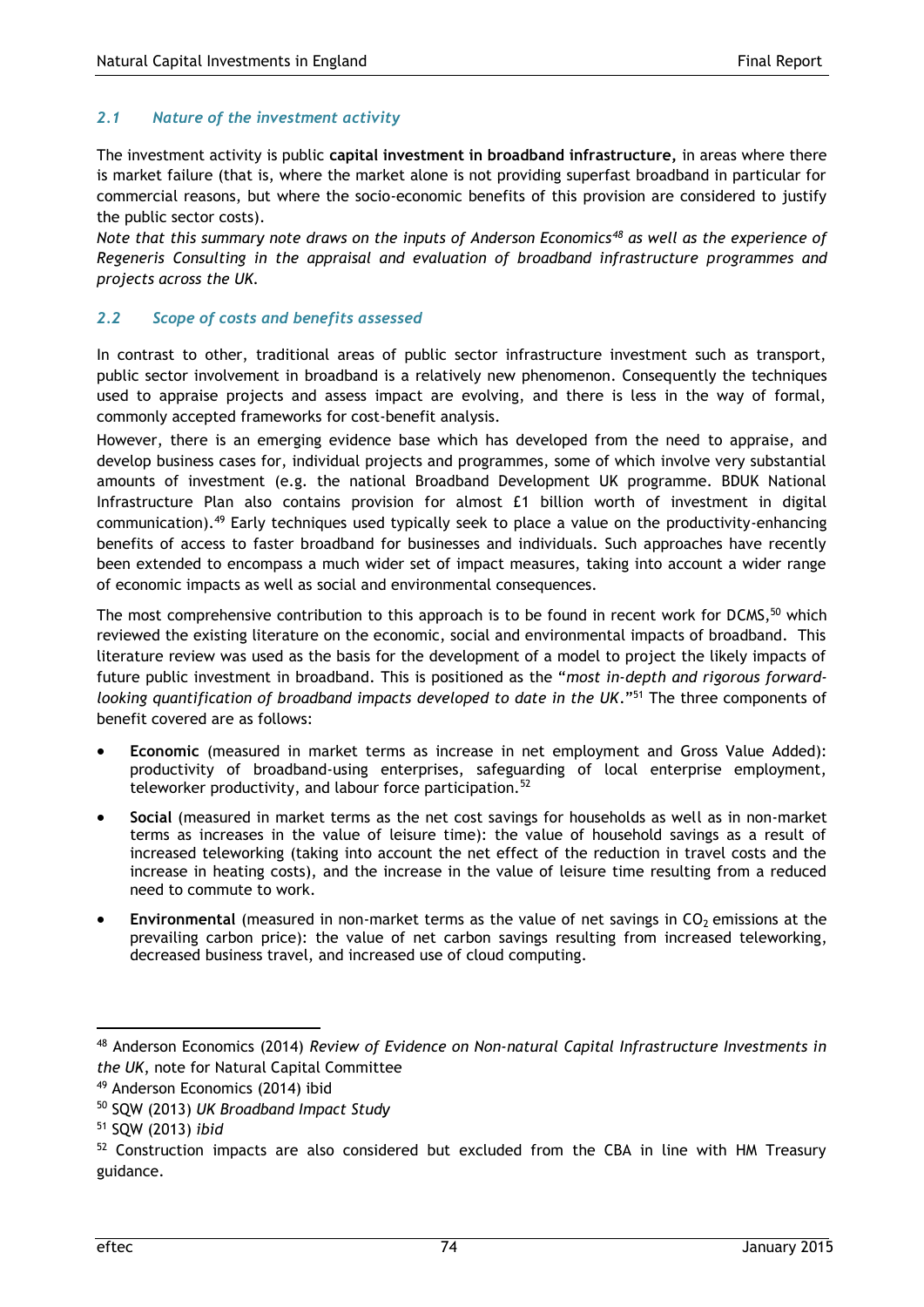It is worth noting that these are the benefits which were able to be monetised in a robust fashion and therefore feature in the BCR. There are a range of other potential benefits and disbenefits in the social and environmental arenas, which are not monetised. Including these in the CBA would serve to change the BCR, although the net effect is unclear. Examples of such benefits and costs not included are:

- Social: change in consumption of video content, change in online gaming, change in video communications, time savings from faster downloads, etc.
- Environmental: end user device emissions, changes in travel associated with telehealth, telecare, temporary increases in emissions from the construction of the network, changes in energy consumption of the network.

A summary of the benefits considered in this framework and the approach to monetising them is provided in the table below.

A similar approach is being adopted for the ongoing evaluation of the Rural Community Broadband Fund, undertaken by Regeneris Consulting (due to be complete in 2016).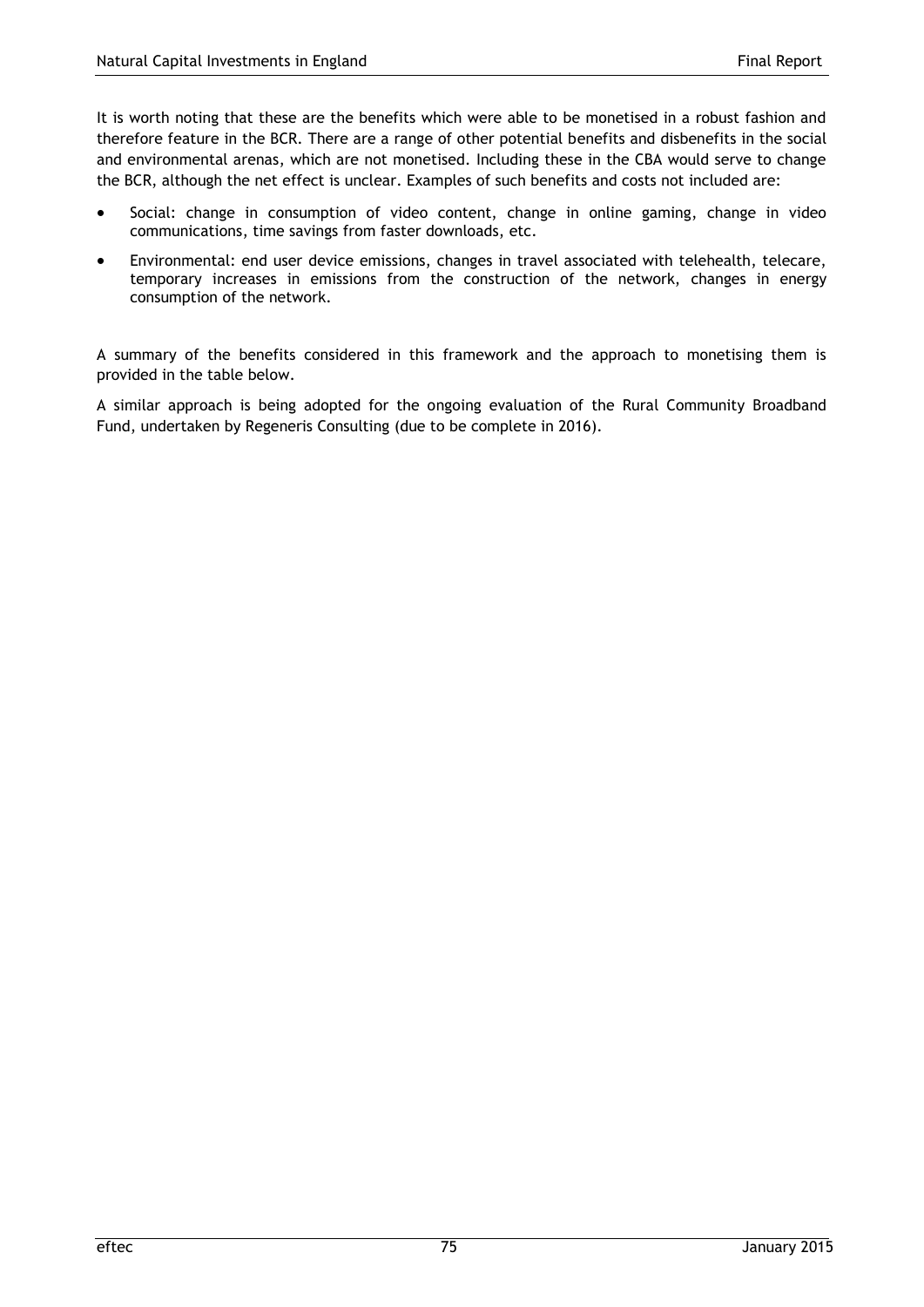| <b>Impact</b> | <b>Type of Impact</b>                                       | <b>Ways to monetise</b>                                                                                                                                                                                                                                                                                                                                                                                                |
|---------------|-------------------------------------------------------------|------------------------------------------------------------------------------------------------------------------------------------------------------------------------------------------------------------------------------------------------------------------------------------------------------------------------------------------------------------------------------------------------------------------------|
| Category      |                                                             |                                                                                                                                                                                                                                                                                                                                                                                                                        |
| Economic      | Productivity<br>growth of<br>broadband-using<br>enterprises | Estimating increases in broadband speeds, take up rates<br>and average productivity enhancement per firm. Valued<br>in terms of net additional GVA.                                                                                                                                                                                                                                                                    |
|               | Safeguarding of<br>local enterprise<br>employment           | The effect of access to quality<br>broadband<br>on.<br>safeguarding employment at a local level. Uses an<br>approach that estimates annual growth of enterprises<br>and employment in an area as a function of Relative<br>Broadband Quality in a particular year. Valued at the<br>GVA associated with these jobs.                                                                                                    |
|               | Productivity of<br>teleworkers                              | Data on the proportion of employed people who are tele-<br>work eligible, estimates of increases in teleworking<br>arising from increases in broadband speeds, estimates on<br>the duration of a two-way commute and the proportion<br>of time saved used for work. Valued in terms of net<br>additional GVA.                                                                                                          |
|               | Labour force<br>participation                               | Numbers of working age people who are economically<br>inactive due to looking after home or family, the<br>proportion of these who would like a job and are<br>telework eligible; the number of unemployed disabled<br>people and the proportion of these who are telework<br>eligible, effect of increase in household speed on home<br>working, GVA per additional worker. Valued in terms of<br>net additional GVA. |
| Social        | Value to<br>households from<br>teleworking                  | Estimates on the total commuting distance saved as a<br>result of teleworking, and the modes of transport used;<br>data on the average cost per passenger km of different<br>modes of transport. Then applying unit energy costs to<br>the additional usage of space heating fuels in the home.<br>Valued in terms of net cost savings.                                                                                |
|               | Value of leisure<br>time saved                              | Estimates of leisure time saved as a result<br>οf<br>teleworking, valued using values of leisure time advised<br>by DfT guidance. Valued in terms of increase in leisure<br>time.                                                                                                                                                                                                                                      |
| Environmental | Carbon emissions savings from:                              |                                                                                                                                                                                                                                                                                                                                                                                                                        |
|               | increased<br>teleworking                                    | Assumptions on emissions savings per vehicle KM and<br>from avoided energy usage in offices, estimates of<br>energy use and associated emissions in households.<br>Valued at prevailing cost of carbon.                                                                                                                                                                                                                |
|               | Reductions in<br>business travel                            | Data on business trip rates and business trips avoided as<br>a function of increased broadband speed. Emissions<br>valued at prevailing cost of carbon.                                                                                                                                                                                                                                                                |
|               | Cloud computing                                             | Estimates of electricity use associated with servers,<br>proportion of server capacity shifted to cloud, associated<br>energy use and emissions implications. Emissions valued<br>at prevailing cost of carbon.                                                                                                                                                                                                        |

| Table 2.1: Elements of Costs and Benefits Monetised in UK Broadband Impact Study |
|----------------------------------------------------------------------------------|
|----------------------------------------------------------------------------------|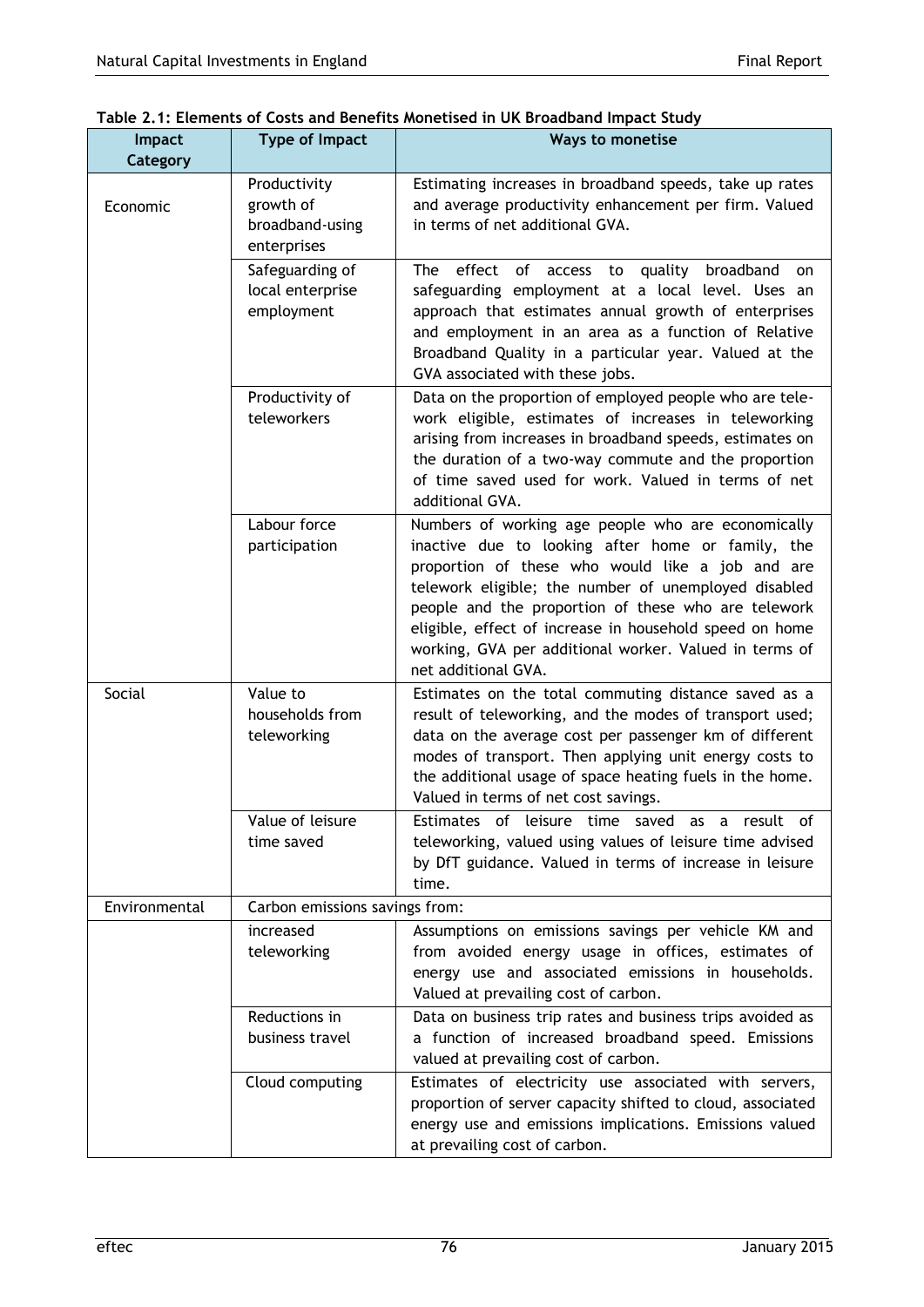## *2.3 Summary of evidence on range of BCRs*

As alluded to earlier, the evidence base on BCRs has been growing in recent years. Consequently it is possible to draw out from this some key points on the BCRs associated with this area of investment. However, it is important to note the **lack of ex-post evidence** on BCRs.

The UK broadband impact study uses the impact model described above and applies it to the current set of broadband interventions (the rural programme, RCBF, and the Urban Broadband Fund, also known as super-connected cities). It then calculates the increase in GVA and other monetised benefits by the year 2024 on both a snapshot and cumulative basis. The rationale for the use of 2024 is that the appraisal period is taken to be 15 years, and the baseline year is 2008 (driven by data availability at the time).

The key points to note are that:

- That the market-based economic impacts (measured in GVA) account for the majority of the total benefits: £6.3bn at 2024. The value of the social and environmental benefits is much lower (at £0.2bn in total at 2024).
- Of the economic impacts, the vast majority are accounted for by productivity growth amongst broadband-using enterprises.
- Using the cumulative discounted increase in GVA attributable to the public interventions considered, the BCR associated with these interventions is 20:1. The other market and non-market benefits are not included in this BCR, but given their relatively small scale, the effect on the overall BCR is negligible.

The report acknowledges that this is an exceptionally high BCR. The justification offered is that ICT is a key productivity, the interventions are targeted at improving a General Purpose Technology across the UK, and that the impacts would be highly unlikely to be delivered by the private sector alone (that is, deadweight is low).

| <b>Impact Category</b>         | Type of Impact                                  | <b>Monetised benefit at</b><br>2024 |  |  |
|--------------------------------|-------------------------------------------------|-------------------------------------|--|--|
|                                | of<br>broadband-using<br>Productivity<br>growth | £5bn                                |  |  |
| Economic                       | enterprises                                     |                                     |  |  |
|                                | Safeguarding of local enterprise employment     | £0.8bn                              |  |  |
|                                | Productivity of teleworkers                     | £0.3bn                              |  |  |
|                                | Labour force participation                      | £0.2bn                              |  |  |
|                                | <b>Total economic</b>                           | £6,3bn                              |  |  |
| Social                         | Value to households from teleworking            | £45m                                |  |  |
|                                | Value of leisure time saved                     | E75m                                |  |  |
| £120m<br><b>Total social</b>   |                                                 |                                     |  |  |
| Environmental                  | Carbon emissions savings from:                  |                                     |  |  |
|                                | increased teleworking                           |                                     |  |  |
|                                | Reductions in business travel                   |                                     |  |  |
|                                | Cloud computing                                 |                                     |  |  |
|                                | <b>Total environmental</b>                      | £100m                               |  |  |
| <b>Total monetised benefit</b> |                                                 | £6.5bn                              |  |  |
| BCR (economic only)            | 20:1                                            |                                     |  |  |

| Table 2.2: Elements of Costs and Benefits Monetised in UK Broadband Impact Study |  |
|----------------------------------------------------------------------------------|--|
|----------------------------------------------------------------------------------|--|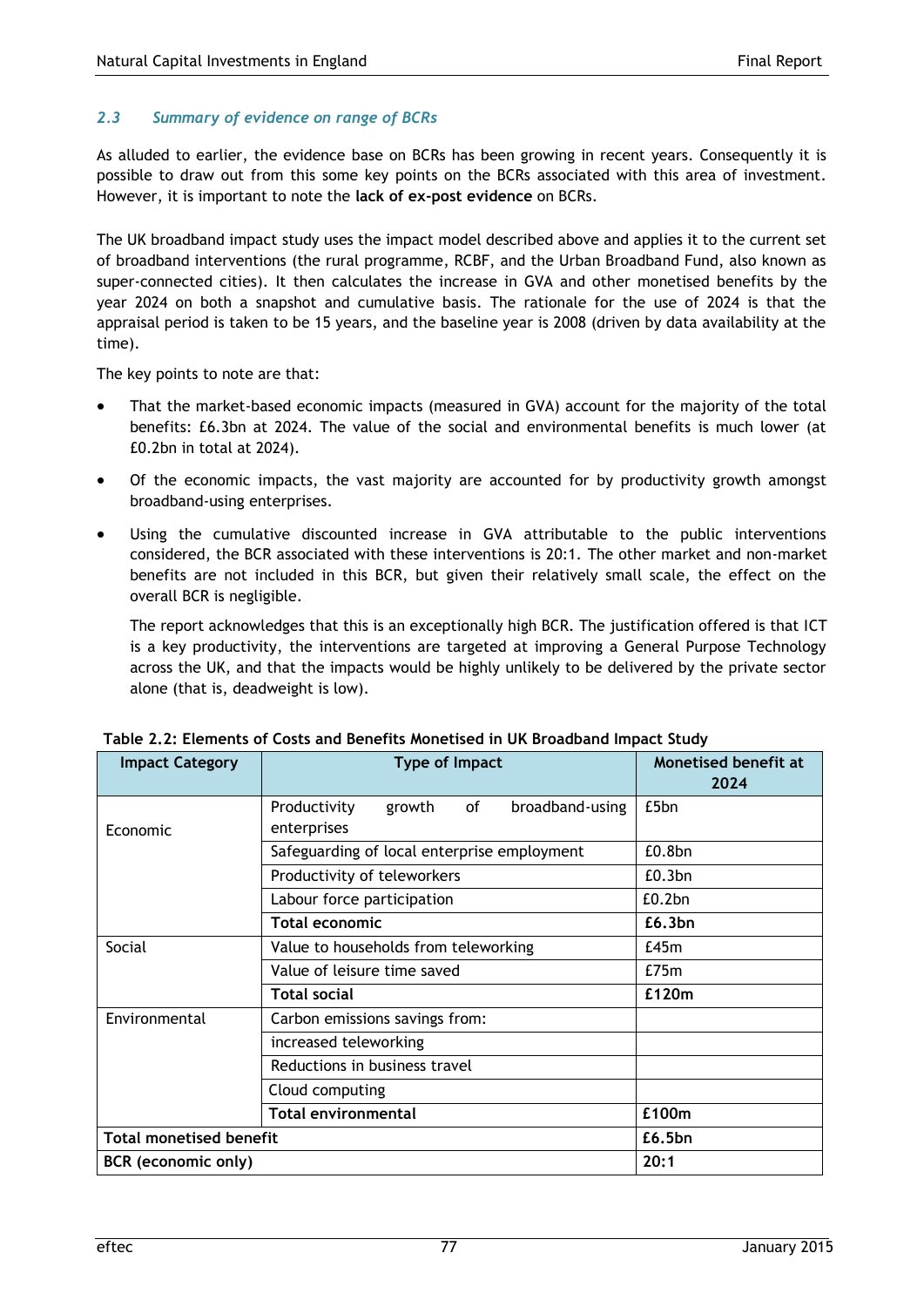In addition to this macro UK level projection, other evidence is available for individual projects and programmes. Here we have drawn on Regeneris Consulting's recent experience in broadband impact assessment across the UK. Again, this is all modelled ex-ante, rather than ex-post, evidence. This evidence is summarised below.

Most of this analysis focussed on economic benefits (especially productivity benefits), driven by the needs of the funders. The variation in the BCRs generally reflects differences in the beneficiary populations (businesses and their sector and residents) across the study areas. However, it is important to note that in the case of the Cheshire and Warrington and Greater Manchester, the scope of the costbenefit analysis was wider. For Cheshire and Warrington the analysis covered other aspects of social impact including educational impacts and benefits of the use of tele-health. It also covered the impacts arising from new business start-ups. The Greater Manchester study also looked at these impacts but went even further and quantified the impacts from expenditure on wireless broadband in public areas and transport, a digital demonstrator suite and in support for business to maximise productivity enhancements through uptake of fibre broadband.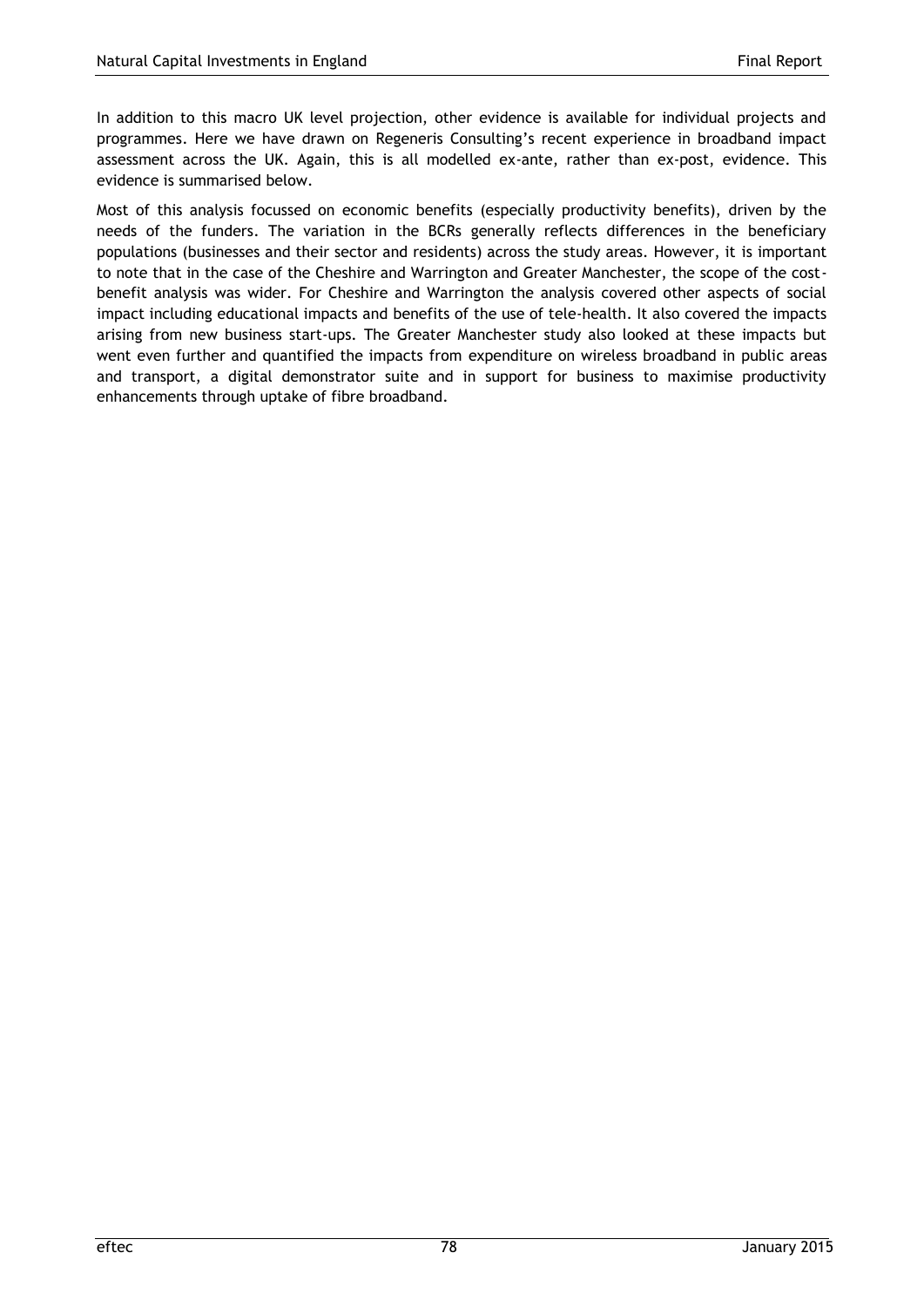| <b>Impact</b><br>Category    | Type of Impact                                            | <b>The Economic</b><br><b>Impact of Digital</b><br>Greater<br><b>Manchester</b><br>(2014) | The Value of<br><b>Superfast</b><br><b>Broadband in</b><br>Cheshire,<br><b>Warrington and</b><br><b>Halton (2012)</b> | <b>West Yorks</b><br><b>BDUK Phase 2</b><br><b>Mapping</b><br>(2014) | <b>Connecting</b><br><b>Cumbria Cost</b><br><b>Benefit</b><br><b>Analysis</b><br>(2013) | <b>Black</b><br>Country<br>Local<br><b>Broadband</b><br>Plan (2013) |
|------------------------------|-----------------------------------------------------------|-------------------------------------------------------------------------------------------|-----------------------------------------------------------------------------------------------------------------------|----------------------------------------------------------------------|-----------------------------------------------------------------------------------------|---------------------------------------------------------------------|
| Economic                     | Productivity growth of broadband-<br>using enterprises    | £96.4m                                                                                    | £400m <sup>53</sup>                                                                                                   | £240m                                                                | £115m                                                                                   | E24m                                                                |
|                              | Safeguarding of local enterprise<br>employment            |                                                                                           |                                                                                                                       |                                                                      |                                                                                         |                                                                     |
|                              | <b>New Business Starts</b>                                | £39.9m                                                                                    |                                                                                                                       |                                                                      |                                                                                         |                                                                     |
|                              | Productivity of teleworkers                               | £15.6m                                                                                    |                                                                                                                       |                                                                      |                                                                                         |                                                                     |
|                              | Labour force participation                                | £7.4m                                                                                     | £13.6m                                                                                                                |                                                                      |                                                                                         |                                                                     |
|                              | <b>Total economic</b>                                     | £240m                                                                                     | £413.6                                                                                                                | £240m                                                                | £115m                                                                                   | £24m                                                                |
| Social                       | <b>NHS</b><br>Cost<br>from<br>savings<br>to<br>telehealth |                                                                                           | £3.1m                                                                                                                 |                                                                      |                                                                                         |                                                                     |
| <b>BCR</b>                   |                                                           | 7.7:1                                                                                     | 21:1                                                                                                                  | 9.6:1                                                                | 2.6:1                                                                                   | 12:1                                                                |
| Source: Regeneris Consulting |                                                           |                                                                                           |                                                                                                                       |                                                                      |                                                                                         |                                                                     |

**Table 2.3: Benefits, Costs and BCRs within other ex-ante studies (over 15 years)**

 $\overline{a}$ 

<sup>53</sup> Incorporates both productivity gains and those generated as a result of new business start-ups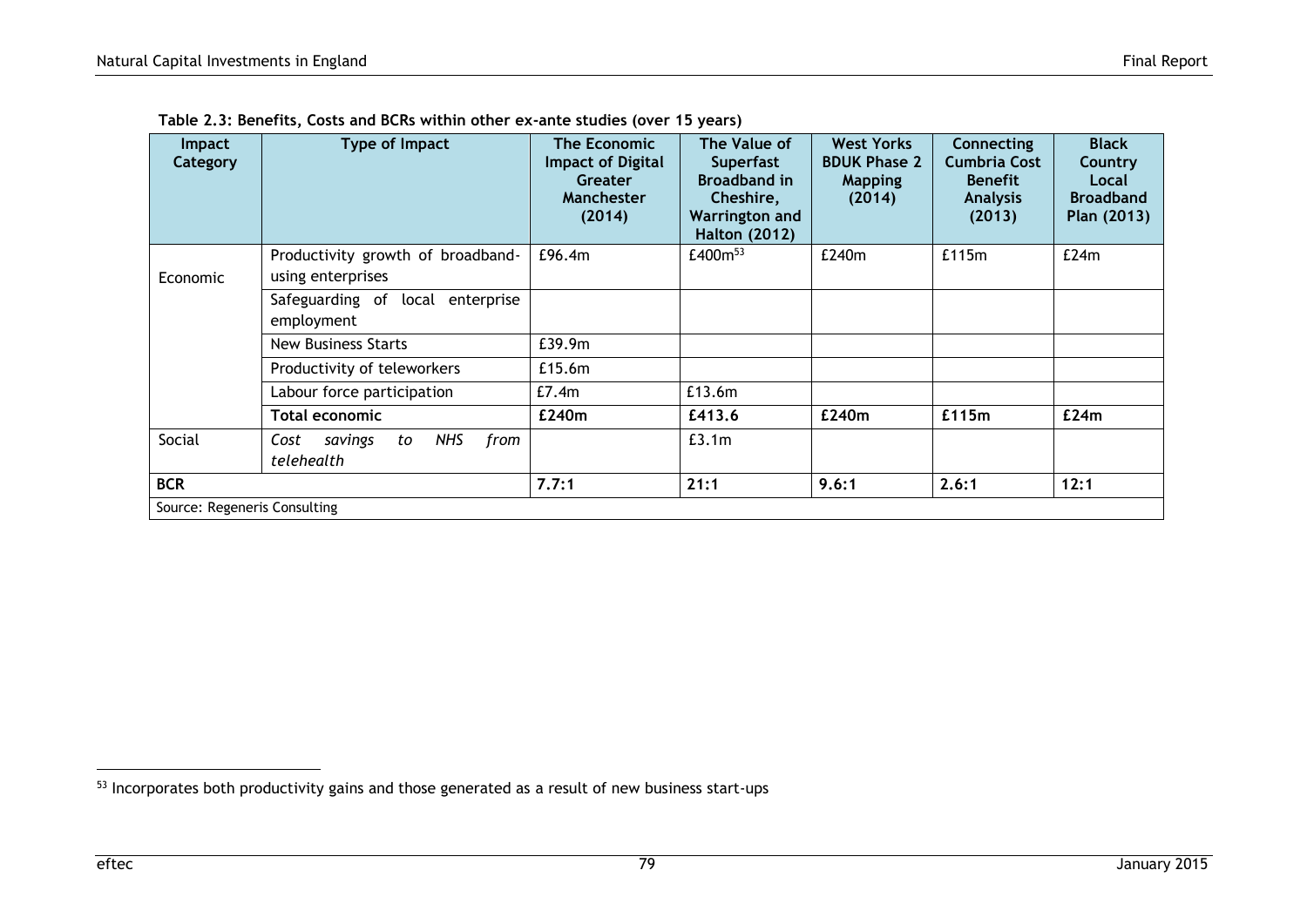## *3.1 Nature of the investment activity*

The investment activity is investment in regeneration activity. This is a broadly defined area, covering both:

- Capital investment in physical regeneration, including investment areas such as housing and commercial property and
- Other, predominantly revenue, interventions, such as skills, employability and business support.
- *3.2 Scope of costs and benefits assessed*

Various guidance has been issued over time to inform the application of HM Treasury approved techniques to the appraisal and evaluation of regeneration activities.<sup>54</sup> A relatively recent report issued by the Department for Communities and Local Government (DCLG)<sup>55</sup> sought to take stock of the existing evidence on the impact of regeneration investment, in order to develop an analytical framework for valuing these benefits and comparing them with relevant costs. The focus was on developing a practical methodology for placing an **economic value** on the benefits produced by regeneration policies in line with the HM Treasury Green Book.

The process used by DCLG is the same across all areas of regeneration investment, using a common impact pathway. The steps involved are to:

- Estimate net additional outputs delivered by the regeneration investment using unit cost evidence from evaluations
- Put a monetary value (market/non-market) on these outputs
- Estimate the way in which the benefits build up and then persist over time
- Sum and discount these values to a Present Value.

In attributing the benefits arising from the public sector intervention it is critically important to adjust for additionality effects. This typically involves assessing:

- Deadweight: the extent to which the benefits would have occurred anyway in the absence of public intervention (e.g. if the private sector would have delivered a physical development on its own)
- Displacement: the extent to which benefits observed from the intervention are offset by reductions elsewhere in the area concerned (e.g. if a business support intervention leads some businesses to grow at the expense of others operating in the same area and same markets).
- Substitution: the extent to which the intervention causes economic actors (normally firms) to substitute one input (e.g. labour) for another, in order to benefit from a public subsidy.
- Leakage: the extent to which benefits from the intervention "leak" outside the area concerned (e.g. if businesses outside an impact area benefit from a business support programme or if residents from outside the area take new jobs that are created)
- Multipliers: the extent to which the direct benefits observed lead to further indirect (supply chain) and/or induced (personal expenditure) benefits.

<sup>54</sup> E.g. ODPM (2004) *Assessing the Impacts of Spatial Interventions Regeneration, Renewal and Regional Development 'The 3Rs guidance'*

<sup>55</sup> Valuing the Benefits of Regeneration, DCLG, December 2010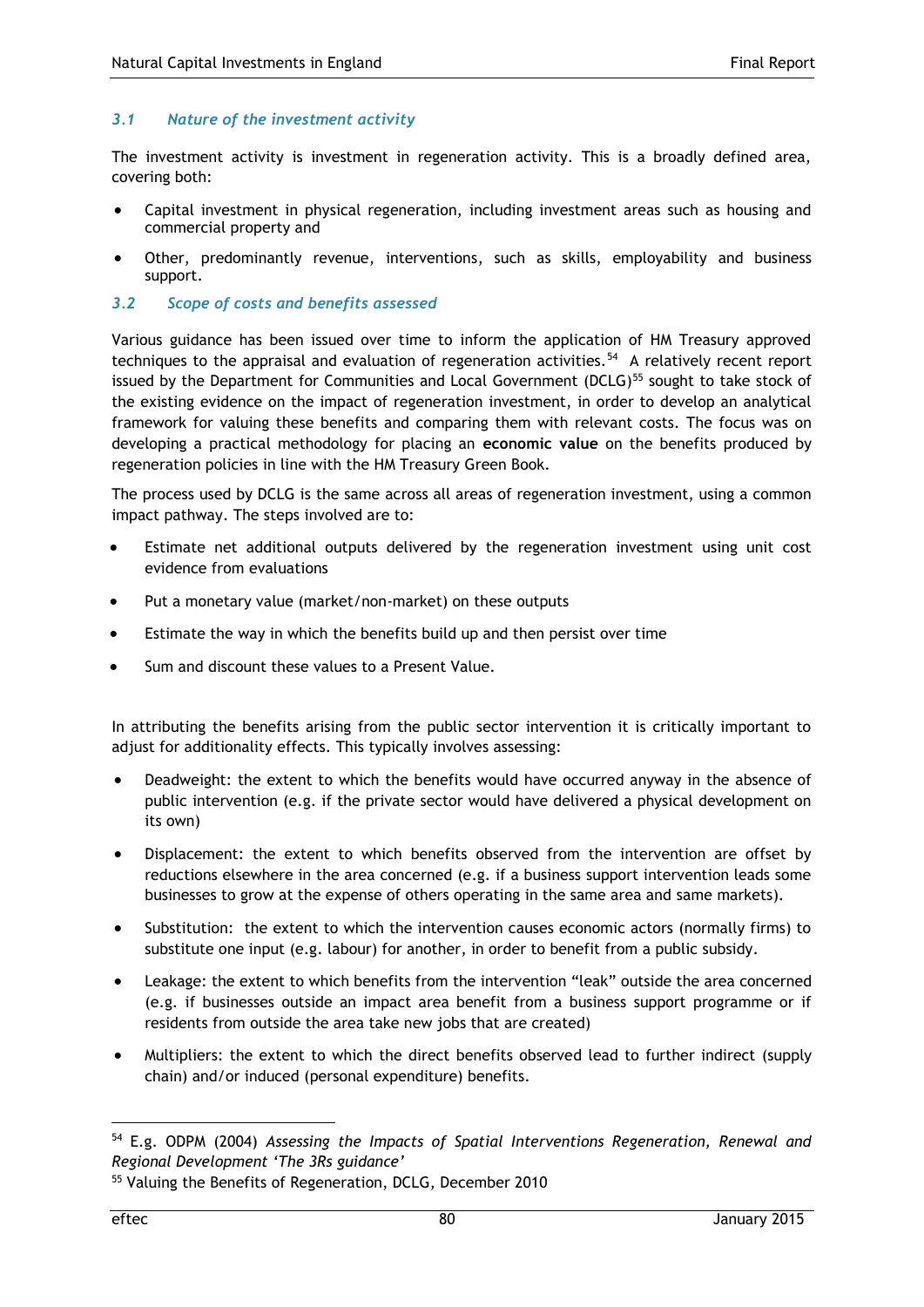Since regeneration activity is typically spatially focussed, the impact area (or "economic jurisdiction") concerned is important here. An intervention may have strong additionality at a very localised level, but very low additionality at the level of, say, a region. An example would be an intervention to develop an enterprise zone, which may result in businesses moving in to the zone. If all of these businesses move into the area from other locations in the region then additionality is high for the area itself but at the level of the region the net effect would be zero due to displacement effects.

Estimating these additionality factors is often a matter of judgement, informed by data from market assessments and beneficiary surveys, for example. Of these factors, of fundamental importance is deadweight, i.e. the difference the intervention has made compared to what would have happened in its absence. This is fundamentally unobservable and therefore involves a counterfactual assessment. Recent reviews of the evidence on local economic development have been undertaken by the What Works Centre.<sup>56</sup> These have found that in several policy areas (e.g. business support), the evidence on deadweight is weak and often relies on beneficiaries' selfreported outcomes rather than more robust statistical approaches to assessing the counterfactual.

The DCLG guidance remains the most up-to-date store of evidence on the BCRs associated with regeneration, although the point about the treatment of the counterfactual made above should be borne in mind. Our consultation with the Homes and Communities Agency also suggests that the BCR evidence is not routinely used for benchmarking purposes, and appraisals often concentrate on other measures (e.g. public financial metrics and unit costs per job created). Nonetheless, it is the only systematic review of BCRs available at present.

The specific output/benefits, associated values and persistence effects vary across the various areas of investment. We consider separately the scope of the cost-benefit analysis used for physical regeneration and then other regeneration activities below.

## **Investments in physical regeneration**

Capital investments in physical regeneration covers investments in industrial and commercial property, housing and environmental improvements to open space and public realm, each of which has a separate preferred valuation approach advised by DCLG.

The key benefit associated with **industrial and commercial property** is the net additional employment created for a particular area, and the associated economic value of this employment, measured in terms of Gross Value Added. The rationale is that by creating space in which these jobs can be housed it is possible then to attribute the associated employment/GVA benefits to the public sector investment. The approach is therefore to estimate the gross employment housed on the development, to adjust this for additionality factors and then to estimate the GVA associated with these jobs based on the economic sector to which they belong. This annual GVA is then summed and discounted over the life of the asset: the evidence suggests that these effects might take 3 years to build up and last a further for 10.

<sup>56</sup> http://whatworksgrowth.org/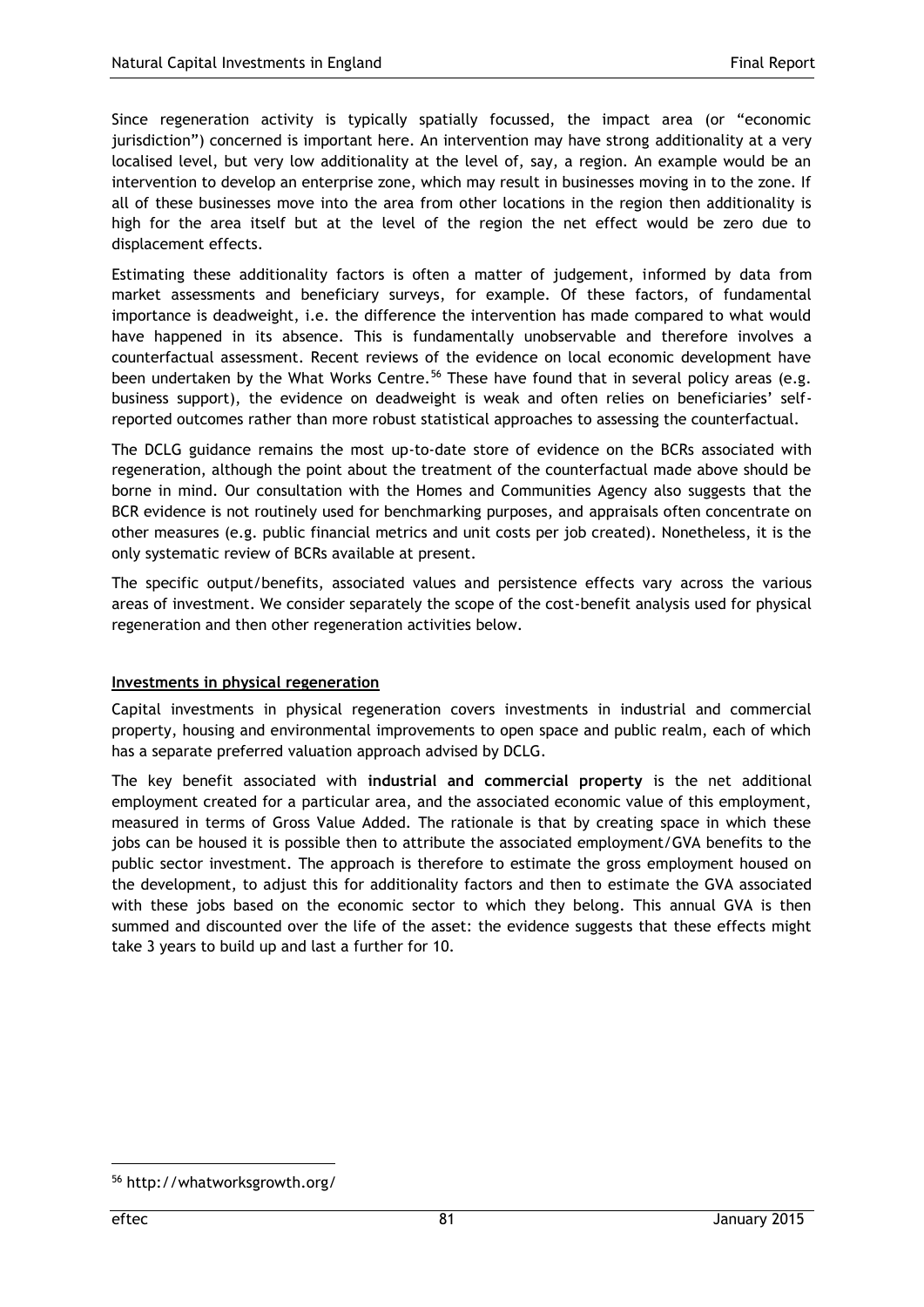| <b>Principal outputs and</b><br>outcomes to be valued | <b>Valuation</b><br>approach                                                   | <b>Data Sources for</b><br>deriving outputs &<br>outcomes                                                                   | Data sources for deriving<br>values                       |
|-------------------------------------------------------|--------------------------------------------------------------------------------|-----------------------------------------------------------------------------------------------------------------------------|-----------------------------------------------------------|
| Net employment<br>creation                            | Use of market<br>based data<br>through<br>revealed<br>preference<br>techniques | Primary data from<br>existing evaluations<br>showing net<br>additional full time<br>equivalent jobs<br>created/ safeguarded | Gross Value Added data<br>from Annual Business<br>Inguiry |

| Table 3.1: Industrial and commercial property preferred valuation approach |  |  |
|----------------------------------------------------------------------------|--|--|
|----------------------------------------------------------------------------|--|--|

Source: DCLG 2010

In valuing **housing growth and improvements**, the benefits can be split into two categories, covering a mix of market and non-market benefits:

- **Consumption benefits**: the key market benefit included is the value uplift from new or improved housing. Other benefits are then considered, including the benefit or cost from gain or loss of amenity, the benefit from reduced carbon emissions, and benefit from improved security, health and warmth. Wherever possible, market valuations are used to value these non-market benefits:
	- Carbon emissions are valued as cost and efficiency savings, or using guidance on the traded or untraded price of carbon $57$ :
	- <sup>o</sup> Warmth, security and health impacts can be valued through reduced costs to the NHS and criminal justice systems, reduction in working days lost through illness<sup>58</sup>.
- **Production benefit** to the economy: this is the market benefit arising from employment enabled by new housing (valued at the GVA associated with this employment) and associated transport infrastructure.

The evidence review concludes that, in reality, the benefits from **reduced carbon emissions** as a result of more efficient dwellings can be difficult to estimate due to their project-specific nature. DCLG note that further work is needed to set out a common framework to make the carbon emissions reductions applicable and transparent.

Values are summed and discounted over 30 years.

It is worth noting that the effect of **reducing homelessness** has not been valued due to limited regeneration resource targeted at this activity.

DCLG and the Department for Transport (DfT) developed a methodology to better capture the economic benefits from new or improved housing developments, captured in the DfT's New Approach to Appraisal.<sup>59</sup> By adopting these conventions in TAG 3.16D, the value to society of new housing takes:

- The private betterment value, represented by the uplift in land values arising from a planning permission for housing development *less*
- The external impact of housing development, represented by loss or gain in the amenity value of the land compared to its existing use. As this is a non-market factor, assessing the loss of

<sup>&</sup>lt;sup>57</sup> For policies in sectors covered by the EU Emissions trading Scheme should use guidance on 'traded price of carbon', and those sectors that are not covered should use 'non-traded price of carbon' values.

<sup>&</sup>lt;sup>58</sup> Ealing Decent Homes Health Impact Assessment (2008) provides these monetary values in their study

<sup>59</sup> DfT (2010) Appraisals in the Context of Housing Development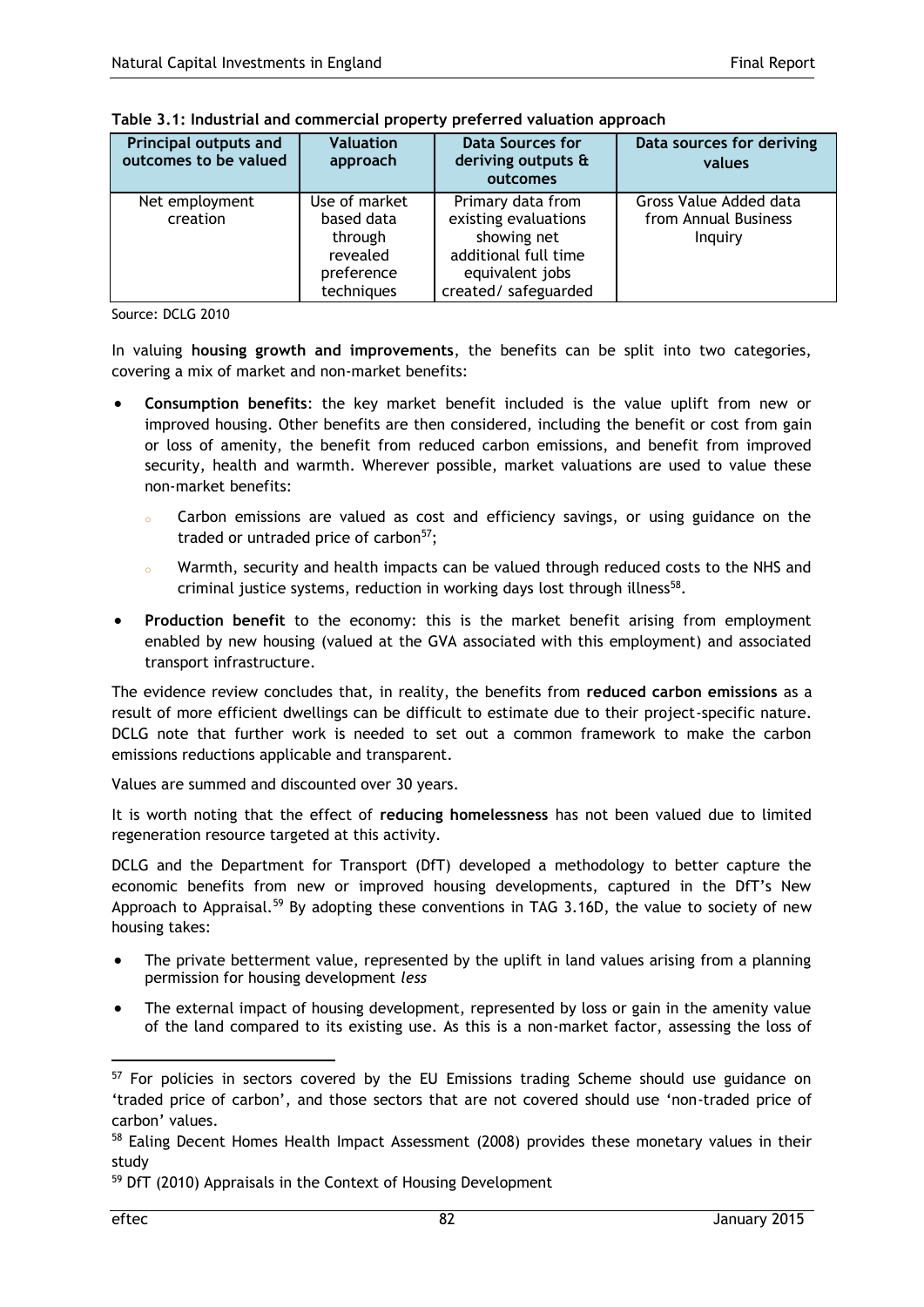amenity value involves a value transfer approach from reported estimates of external benefits of undeveloped land. For previously developed land, external impact should be valued as zero.

A summary of the approach and data sources advised by DCLG is provided in the table below.

| <b>Activity Types</b>       | Principal<br>outputs and                               | <b>Valuation</b><br>approach                                                                                                                                                                                                                                     | <b>Data Sources for</b><br>deriving outputs &                                                                                                                                                                                                                                                                                     | Data sources for<br>deriving values                                                                                                                                                                                                              |
|-----------------------------|--------------------------------------------------------|------------------------------------------------------------------------------------------------------------------------------------------------------------------------------------------------------------------------------------------------------------------|-----------------------------------------------------------------------------------------------------------------------------------------------------------------------------------------------------------------------------------------------------------------------------------------------------------------------------------|--------------------------------------------------------------------------------------------------------------------------------------------------------------------------------------------------------------------------------------------------|
|                             | outcomes to                                            |                                                                                                                                                                                                                                                                  | outcomes                                                                                                                                                                                                                                                                                                                          |                                                                                                                                                                                                                                                  |
|                             | be valued                                              |                                                                                                                                                                                                                                                                  |                                                                                                                                                                                                                                                                                                                                   |                                                                                                                                                                                                                                                  |
| New build                   | Net new<br>dwellings                                   | Use of market based<br>data through<br>revealed preference<br>techniques<br>Adjusting for loss of<br>amenity value<br>preference<br>techniques<br>Cost to society of<br>carbon emissions<br>revealed through<br>traded and untraded<br>price of carbon<br>(tCO2) | Primary data from<br>appraisals (HCA) and<br>existing evaluations (e.g.<br>HMR) on relationship<br>between expenditure<br>and:<br>derived using stated net additional dwellings;<br>het additional reductions<br>in carbon savings (where<br>known)<br>-net additional FTE jobs<br>enabled through the<br>creation of new housing | <b>Valuation Office</b><br>Agency (VOA) data<br>on land prices<br>Amenity values by<br>land type from<br>Entec/eftec study<br>for ODPM/Defra<br>Traded and<br>untraded price of<br>carbon (DECC)<br>GVA/employee<br>(Annual Business<br>Inquiry) |
| Improving existing<br>stock | <b>Net</b><br>improvements<br>to existing<br>dwellings | $\overline{\mathbf{a}}$                                                                                                                                                                                                                                          | Primary data from<br>appraisals Homes and<br><b>Communities Agency</b><br>(HCA) and existing<br>evaluations (e.g. Housing Amenity values by<br>Market Renewal) on<br>relationship between<br>expenditure and net<br>additional dwellings<br>refurbished and net<br>additional reductions in<br>carbon savings (where<br>known)    | <b>Valuation Office</b><br>Agency (VOA) data<br>on land prices<br>land type from<br>Entec/eftec study<br>for ODPM/Defra<br>Traded and<br>untraded price of<br>carbon (DECC)                                                                      |
| Demolition/new<br>build     | Net new<br>dwellings                                   | $\boldsymbol{\epsilon}$                                                                                                                                                                                                                                          | Primary data from<br>appraisals (HCA) and<br>existing evaluations on<br>relationship between<br>expenditure and net<br>additional dwellings<br>following acquisition and Entec/eftec study<br>demolition                                                                                                                          | <b>Valuation Office</b><br>Agency (VOA) data<br>on land prices<br>Amenity values by<br>land type from<br>for ODPM/Defra                                                                                                                          |

|  |  | Table 3.2 Housing growth and improvement preferred valuation approach |  |
|--|--|-----------------------------------------------------------------------|--|
|--|--|-----------------------------------------------------------------------|--|

## Source: DCLG 2010

Finally, the preferred valuation of **environmental improvements** to open space and public realm uses stated preference techniques, such as contingent valuation and choice experiments, to monetise unit costs per hectare of land improved. Hence the benefits in this framework are wholly of a non-market nature. The benefits include improvements in water quality, air quality, open space, community space, green routes (footpaths and cycle paths) and blue routes (improved river and canal bank access). See [0](#page-87-0) for a summary.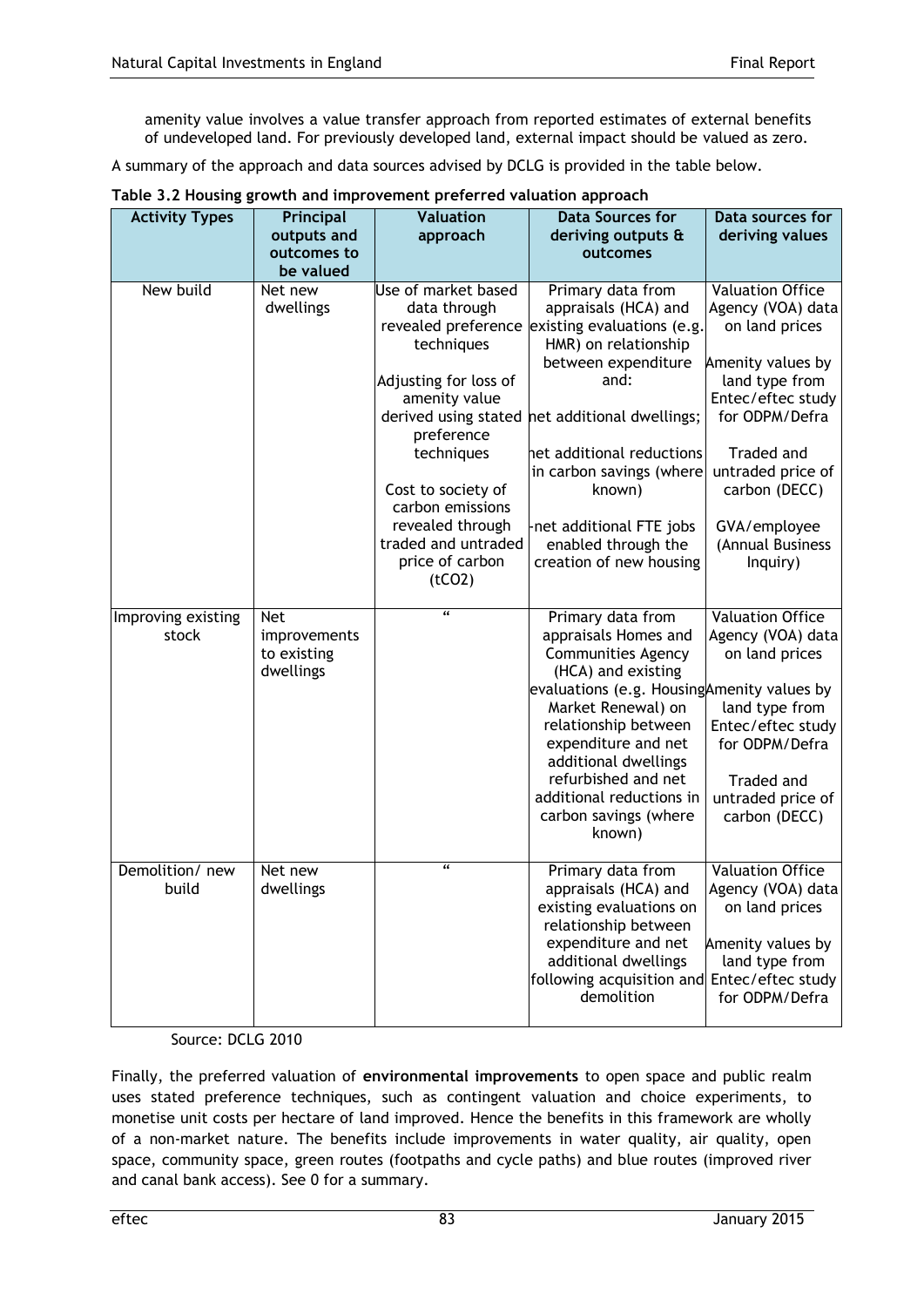| <b>Activity Types</b>      | <b>Principal outputs</b><br>and outcomes to<br>be valued                | <b>Valuation</b><br>approach                                                                                                           | <b>Data Sources for</b><br>deriving outputs<br>& outcomes                                                                                                                                 | Data sources for<br>deriving values                                               |
|----------------------------|-------------------------------------------------------------------------|----------------------------------------------------------------------------------------------------------------------------------------|-------------------------------------------------------------------------------------------------------------------------------------------------------------------------------------------|-----------------------------------------------------------------------------------|
| Open space<br>Public realm | Net additional<br>hectares of open<br>space or public<br>realm provided | Application of<br>values derived<br>using stated<br>preference<br>techniques -<br>contingent<br>valuation and<br>choice<br>experiments | Range of<br>monitoring and<br>evaluation<br>evidence on unit<br>costs per<br>hectare. All<br>improvements<br>considered<br>wholly<br>additional, since<br>they represent<br>public goods. | Stated<br>preference pilot<br>survey<br>undertaken as<br>part of this<br>research |

<span id="page-87-0"></span>

Source: DCLG 2010

It is clear that, across these areas of physical regeneration investment, certain external costs/benefits are not included within this cost-benefit approach:

- For industrial and commercial property, no environmental costs or benefits are included.
- For housing interventions, only carbon emissions savings from increases in the efficiency are considered, and these have generally not been included in the actual BCRs presented below due to issues with measurement
- For open space and public realm, a range of environmental benefits are included, but it is not comprehensive (e.g. biodiversity values do not appear to have been included).

## **Investment in other types of regeneration**

Other types of regeneration include investments in worklessness, skills and training, enterprise and business development, and community development. Rather than being concerned with the creation of assets these are generally revenue interventions, focussed on providing ongoing support to businesses and individuals to increase economic activity, where there is deemed to be market failure. Again, the preferred approach in valuing benefits involves moving from regeneration expenditure to net additional outputs, and applying unit values to these outputs:

- Worklessness, skills and training: for worklessness interventions the key benefit is the number of individuals moved into work. This is then valued directly using data on the average earnings of these individuals moving into work. Benefits also included here are the Exchequer cost savings to the public sector arising from the likelihood of reduced crime and improved health, valued using shadow prices for these effects. For skills and training interventions the key benefit is the improvement in people's qualification levels, which can then be valued using evidence on earnings premiums. The assumed persistence rate is 3 years.
- Enterprise and business development: the key economic benefit here is the net additional employment created within the businesses supported, whether through general business support, support for start-ups or the promotion of R&D. Hence the benefits captured are wholly market benefits. These net additional jobs are then valued at the level of associated Gross Value Added. There is clearly an element of simplification here – in particular, this framework does not capture the benefits of interventions that are primarily designed to increase productivity, independent of any increase in employment. A duration of 3 years is assumed for the schemes.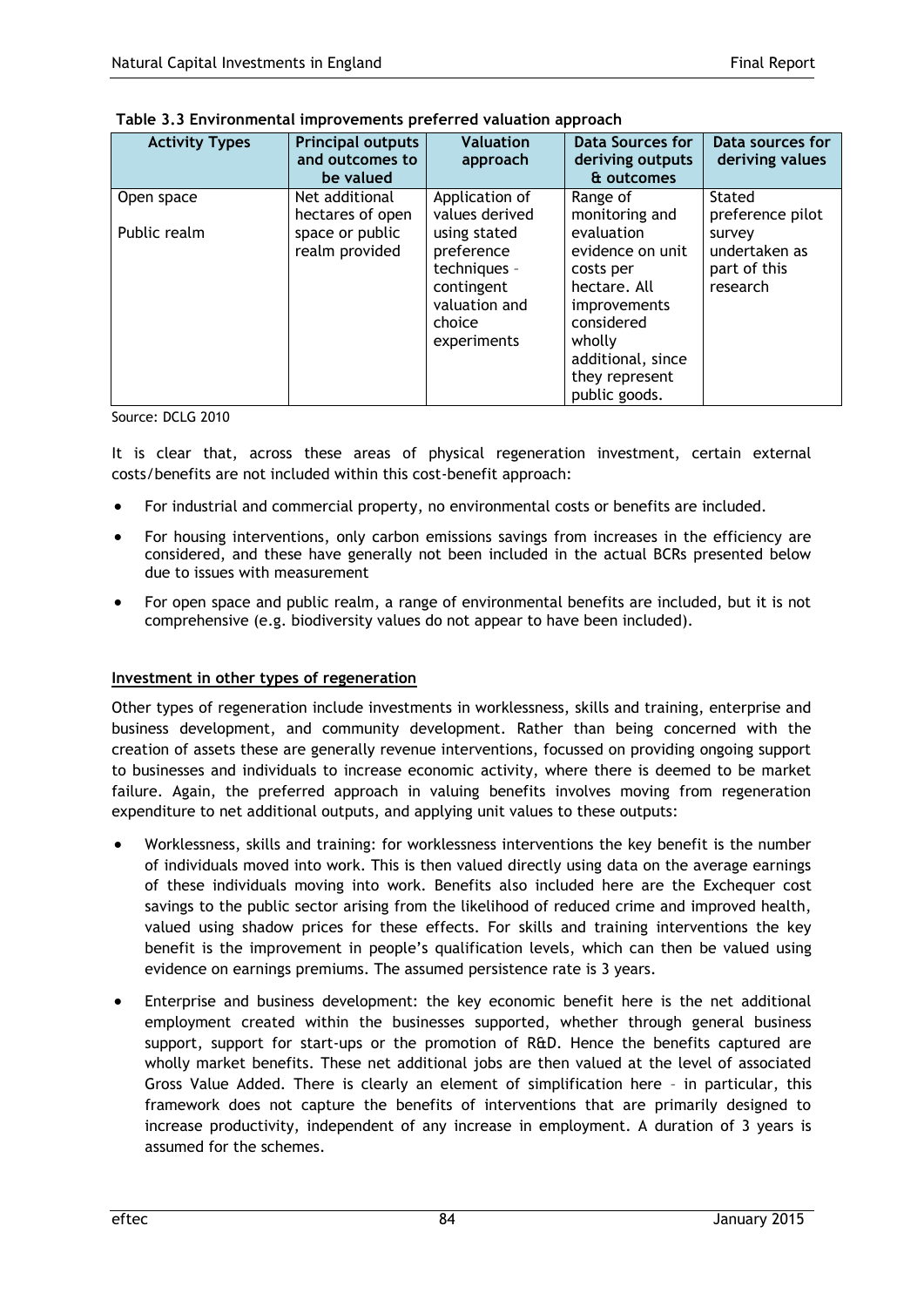Community development: the key benefits include better quality of life and can feed into economic benefits such as employment and desirability of neighbourhood. The valued components mainly focus on valuing volunteer activity, where volunteer time is used along with the minimum wage as a proxy for value of input, which then translates into Gross Value Added and only 1 year of benefit duration. For investment in community organisations, the social Gross Value Added is derived through using the level of local income generated and treating it as a turnover. The benefit duration here is assumed to last 3 years.

The approach is summarised in [0.](#page-88-0)

| <b>Activity Types</b>                                | Principal               | <b>Valuation</b>                           | <b>Data Sources for</b>                      | Data sources for                 |
|------------------------------------------------------|-------------------------|--------------------------------------------|----------------------------------------------|----------------------------------|
|                                                      | outputs and             | approach                                   | deriving outputs                             | deriving values                  |
|                                                      | outcomes to be          |                                            | & outcomes                                   |                                  |
|                                                      | valued                  |                                            |                                              |                                  |
|                                                      |                         | Worklessness, skills and training          |                                              |                                  |
| <b>Tackling worklessness</b>                         | Net individuals         | Use of market                              | Primary data from                            | Data on average                  |
| (Helping people to                                   | into work               | based data through                         | existing evaluations                         | earnings (entrants               |
| become work-ready and                                |                         | revealed<br>preference                     | showing:                                     | into work) from:<br>- the Annual |
| Helping people into work<br>(including re-entrants)) |                         | techniques                                 | - Unit cost which                            | Survey of Hours                  |
|                                                      |                         |                                            | enables the number                           | and Earnings                     |
|                                                      |                         |                                            | of beneficiaries to be                       | - the Labour Force               |
|                                                      |                         |                                            | derived                                      | Survey/Annual                    |
|                                                      |                         |                                            |                                              | <b>Population Survey</b>         |
|                                                      |                         |                                            | - Net positive                               |                                  |
|                                                      |                         |                                            | outcomes into                                |                                  |
|                                                      |                         |                                            | employment                                   |                                  |
| Helping employees and                                | Net improvements        | Use of market                              | Primary data from                            | Data on earnings                 |
| businesses with skills                               | in qualification by     | based data through                         | existing evaluations                         | improvement                      |
| development in the                                   | <b>NVQ Level</b>        | revealed                                   | showing:                                     | related to                       |
| workplace                                            |                         | preference<br>techniques                   |                                              | qualifications:<br>- Centre for  |
|                                                      |                         |                                            | - Unit cost which                            | Economics in                     |
|                                                      |                         |                                            | enables the number<br>of beneficiaries to be | Education (LSE)                  |
|                                                      |                         |                                            | derived                                      |                                  |
|                                                      |                         |                                            |                                              |                                  |
|                                                      |                         |                                            | - Net                                        |                                  |
|                                                      |                         |                                            | improvements in                              |                                  |
|                                                      |                         |                                            | qualifications                               |                                  |
|                                                      |                         | <b>Enterprise and business development</b> |                                              |                                  |
| General support for                                  | Net employment          | Use of market                              | Primary data from                            | <b>Gross Value Added</b>         |
| business growth and                                  | creation                | based data through                         | existing evaluations                         | per employee data                |
| competitiveness                                      |                         | revealed                                   | showing net                                  | from Annual                      |
|                                                      |                         | preference<br>techniques                   | additional full-time<br>equivalent jobs      | <b>Business Inquiry</b>          |
|                                                      |                         |                                            | created/safeguarded                          |                                  |
|                                                      |                         |                                            |                                              |                                  |
| Start-up assistance and                              | $\epsilon$              | $\mathfrak{a}$                             | $\epsilon$                                   | $\epsilon$                       |
| promotion of spin-outs                               |                         |                                            |                                              |                                  |
| Promotion of business                                | $\overline{\mathbf{a}}$ | $\overline{\mathbf{a}}$                    | $\overline{\mathbf{a}}$                      | $\overline{\mathbf{a}}$          |
| enterprise research and                              |                         |                                            |                                              |                                  |
| development                                          |                         |                                            |                                              |                                  |
| <b>Community Development</b>                         |                         |                                            |                                              |                                  |

#### <span id="page-88-0"></span>**Table 3.4 Preferred valuation approach for other types of regeneration**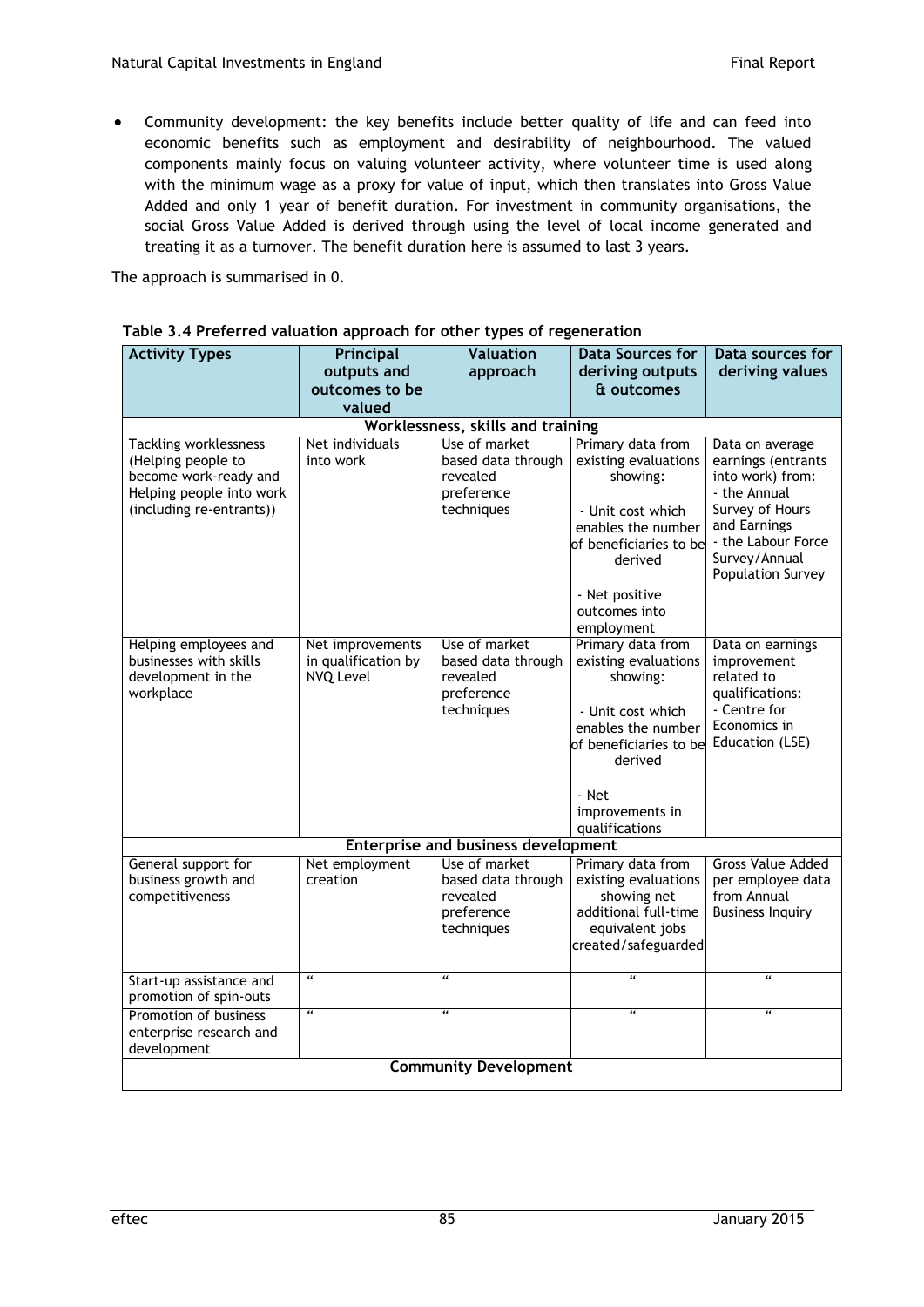| <b>Activity Types</b>                       | Principal<br>outputs and<br>outcomes to be<br>valued                                      | <b>Valuation</b><br>approach                                                                                                                                                                                    | Data Sources for<br>deriving outputs<br>& outcomes                                                                                                                                      | Data sources for<br>deriving values |
|---------------------------------------------|-------------------------------------------------------------------------------------------|-----------------------------------------------------------------------------------------------------------------------------------------------------------------------------------------------------------------|-----------------------------------------------------------------------------------------------------------------------------------------------------------------------------------------|-------------------------------------|
| Net additional volunteers                   | Shadow pricing<br>techniques, using<br>wages as proxy for<br>benefits                     | Institute for<br>Volunteering<br>Research on gross<br>cost per gross<br>volunteer;<br>evaluation evidence<br>on additionality.<br>Iitizenship Survey on<br>hours of volunteering                                | inimum hourly wage<br>x 1.21 for non-wage<br>labour costs<br>Employment costs to<br>GVA via<br>GVA/employee for<br>health and social<br>care activities<br>(Annual Business<br>Inquiry) |                                     |
| Net additional social<br>enterprise assists | Shadow pricing<br>techniques, using<br>local income<br>generated as proxy<br>for turnover | ffice for Third Sector Turnover to GVA via<br>data on average<br>turnover, support for<br>new starts vs.<br>existing enterprises<br>and evaluation<br>evidence on average<br>additional benefits<br>to turnover | GVA/turnover ratios<br>for health, social<br>care, education and<br>'other service<br>activities'                                                                                       |                                     |

Source: DCLG 2010

Again, there are a range of factors that are not included in the valuation:

- For worklessness, skills and training **helping people to stay in work** is not included due to insufficient evidence on costs and values.
- For community development, **formal participation** have not been included because the evidence is scarce and mostly qualitative. **Community facilities** has also been excluded due to their variety and the difficulty this creates in conducting an across the board valuation.

Clearly, there is also no consideration given in this framework to a range of non-market benefits in the social and environmental arena.

## *3.3 Summary of evidence on range of BCRs*

The same DCLG report<sup>60</sup> applies the set out valuation approaches to derive BCRs for each of the categories of regeneration activity.

Unit costs per net additional output – a key element in the calculation - are derived from a review of the existing, ex-post evaluation evidence. Consequently, depending on the extensiveness of the evidence for each area, degrees of confidence around the observed average unit costs (and hence the BCRs) vary. As an example, for the worklessness arena the mean unit cost is £13,000, with a range of £7,300 to £19,300 at the 95% confidence level. A range of factors were found to drive this variation, including the work-readiness of individuals, and fundamentally the nature and intensity of support offered/required.

Across all investment areas, the evidence base is not sufficiently extensive to allow any further breakdown of BCRs by these key factors, such as the intensity of business support (which can be expected to be more costly but also to achieve greater impact).

<sup>60</sup> Valuing the Benefits of Regeneration, DCLG, December 2010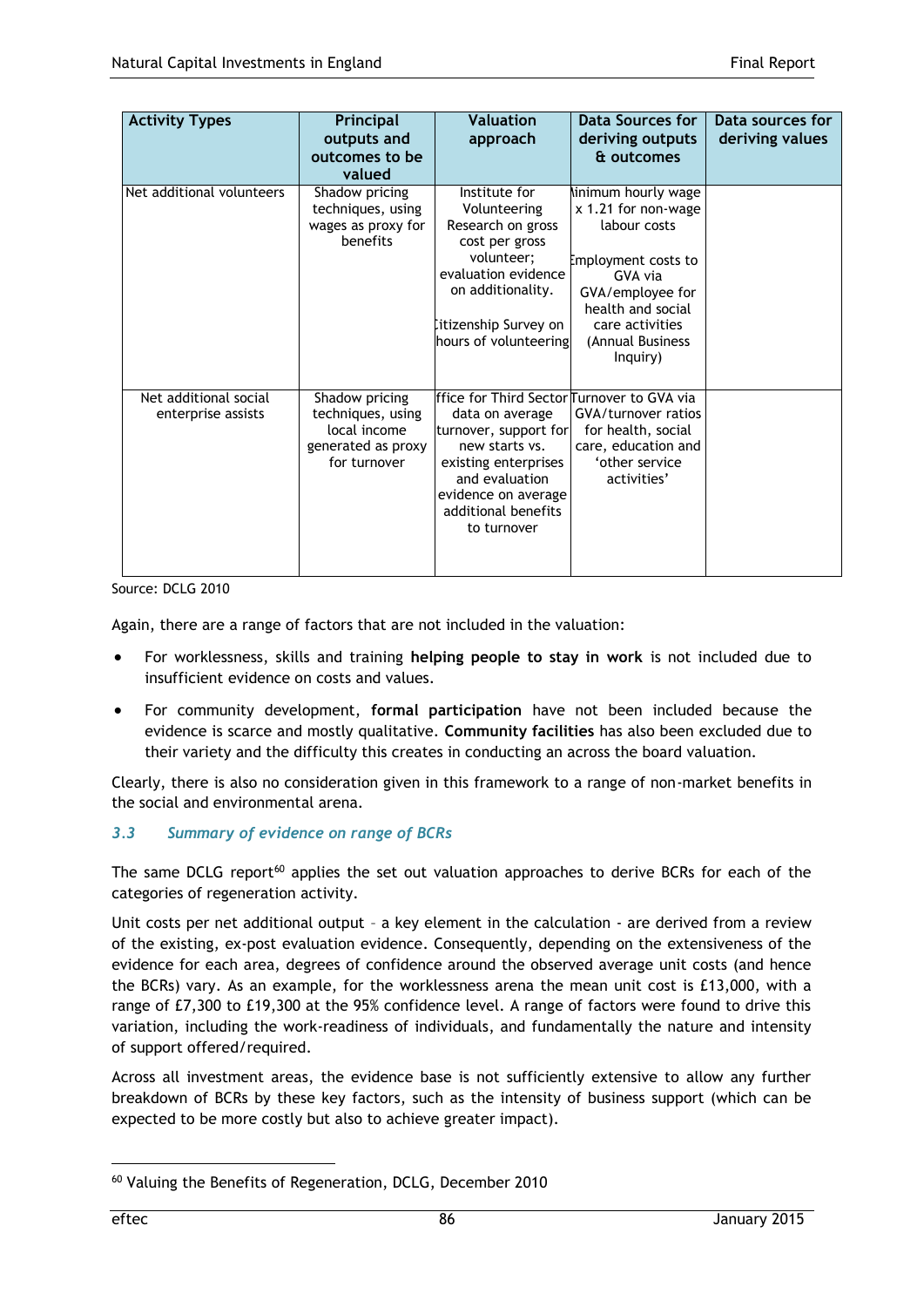It is important to note that the report authors found little in the way of robust evaluation evidence on the persistence effects from the interventions. This can only be gleaned from longer term expost monitoring and evaluation evidence. This is a major weakness in the evidence, but is dealt with through sensitivity testing – specifically, testing the impact of a reduction in the assumed base case persistence rate on the overall BCR. In all cases the BCR remains positive.

For each area of activity, DCLG present both a central valuation and a cautious valuation. The cautious valuation is based on a lower persistence factor for the benefits, and in some cases a more cautious average value per net additional output.

# **Investments in physical regeneration**

The evidence on BCRs for industrial and commercial property and housing is presented in [0.](#page-91-0) Key points to note are as follows:

- For industrial and commercial property the central BCR is almost 10:1, In this case the cautious valuation involves reducing the duration of benefit from 10 to 5 years, and reducing the GVA/employee from £35,000 to £33,000. Whilst this brings the overall BCR down from almost 10 to 5.8, this still suggests very strong value for money.
- The BCRs for new build housing are much lower, at 2.6 in the central valuation. The applied valuation of new build housing uses a database provided by the Homes and Communities Agency to analyse 25 observations. In this case, the benefits from reduced carbon emissions was not monetised due to the difficulty of generalising these. Including this would therefore increase the BCR to some degree. The difference in cautious and central valuations here is driven by lower GVA per job for production benefit (£33,000) and lower benefit duration (15 years rather than 30).
- The evidence on improvements in existing housing stock shows lower BCRs again, at 2:1 in the central valuation. It uses three sources to derive unit costs: The National Audit Office's 2009 report on Decent Homes Programme, DCLG's 2009 National Evaluation of Housing Market Renewal Pathfinders, and a 2004 House of Commons Select Committee Report on Decent Homes activity. There are some variations in costs of these projects driven by the nature of improvement works required: i.e. it costs more to bring some homes up to decent homes standard than others based on their initial state. The difference between the central and cautious BCR is, once again, driven by the sensitivity exercise (benefit duration of 15 years rather than 30).
- The analysis of acquisition, demolition and new build evaluations uses very limited evidence and has been derived solely from the DCLG's 2009 National Evaluation of Housing Market Renewal Pathfinders. The computation of BCRs here includes the benefits arising from enhanced visual amenity, which is only an illustrative calculation and, as the authors state, should be treated with caution. The calculated BCRs range between 5.5 and 3.7.

In valuing open space improvements and public realm, evidence from a variety of local authority documents was used to source information on costs per hectare of public open space improved. Costs for public realm were also estimated on the basis of discussions with landscape architects.

Benefit values had been derived from a pilot stated preference survey, which asked questions on willingness to pay for open space improvements such as local parks. The subsequent values for BCRs for open space improvements are between 2.7 and 1.8, where the reduction is caused by reducing the benefit duration period from 30 to 15 years. For public realm, BCRs are 1.4 and 0.9 based on the same reason.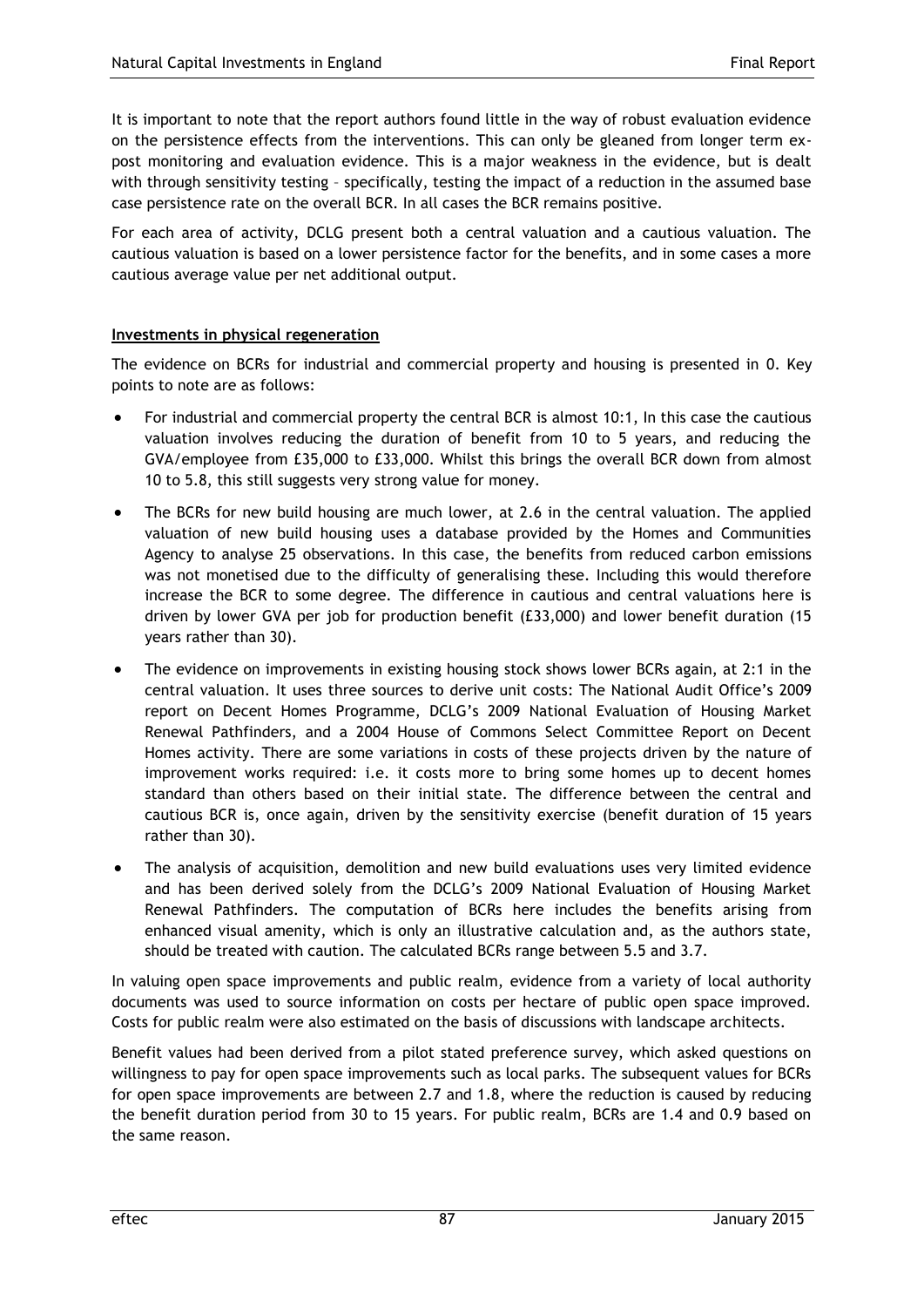| <b>Activity Type</b>                     | <b>Valuation Basis</b>                                                          | Central<br><b>Valuation</b> | <b>Cautious</b><br><b>Valuation</b> |
|------------------------------------------|---------------------------------------------------------------------------------|-----------------------------|-------------------------------------|
|                                          | Industrial and commercial property                                              |                             |                                     |
| Industrial and commercial<br>property    | Production benefit - GVA                                                        | 9.96                        | 5.8                                 |
| Housing growth and improvements          |                                                                                 |                             |                                     |
| New build housing                        | Consumption (property betterment)<br>and production benefits (GVA)              | 2.6                         | 1.7                                 |
| Housing improvement                      | Consumption benefits - property<br>betterment and social benefits               | 2.0                         | 1.3                                 |
| Acquisition, demolition and<br>new build | Consumption benefits - property<br>betterment and visual amenity<br>enhancement | 5.5                         | 3.7                                 |

## <span id="page-91-0"></span>**Table 3.5: Overall BCRs by DCLG: Industrial/Commercial Property and Housing**

Source: DCLG 2010

However, the report notes that these BCRs do not include **production benefits**, such as stimulated footfall, dwell time and expenditure in shops or cafes. This is due to the highly project specific nature of these benefits, and lack of consistent evidence to draw upon. These would serve to improve the overall BCRs if included.

The BCRs are summarised in [0.](#page-91-1)

### <span id="page-91-1"></span>**Table 3.6: Overall BCRs by DCLG: Environmental Improvements**

| <b>Activity Type</b>        | <b>Valuation Basis</b>                    | Central<br><b>Valuation</b> | <b>Cautious</b><br><b>Valuation</b> |
|-----------------------------|-------------------------------------------|-----------------------------|-------------------------------------|
| Environmental: open space   | Consumption benefits - Willingness To Pay | 2.7                         | 1.8                                 |
| Environmental: public realm | Consumption benefits - Willingness To Pay | 1.4                         | 0.9                                 |

## **Other types of regeneration**

The DCLG report provides the following BCRs for the different types of non-physical regeneration. These are summarised in [0.](#page-92-0)

- The BCR for **tackling worklessness** is at the low end of the possible range, therefore a cautious valuation was not conducted. Importantly, in the absence of the crime and health benefits the BCR is actually found to be below 1, indicating poor value for money. This reflects the often high costs involved in moving people into work, and the typically low levels of GVA associated with successfully doing so. Of course, this does not reflect any longer term benefits to the individual and society, if individuals are subsequently able to up-skill and progress in their jobs.
- For **skills & training** the cautious BCR of 1.6 uses a duration period of 2 years instead of 3.
- The highest BCRs are observed for supporting start-ups and for general business support, with central valuations of 9.3 and 8.7 respectively. The cautious BCR for **business support** activity uses a lower GVA of £33,000 per job instead of £35,000 and a duration of 2 years instead of 3. This reduces the value from 8.7 to 6. The same sensitivity exercise is used for **research and development activity**, bringing the BCR down from 2.5 top 1.8. For **start-ups and spin-out** activity it was not possible to distinguish between created jobs and safeguarded jobs in the BCR calculations. The lower value uses a 2 year duration period instead of 3, holding GVA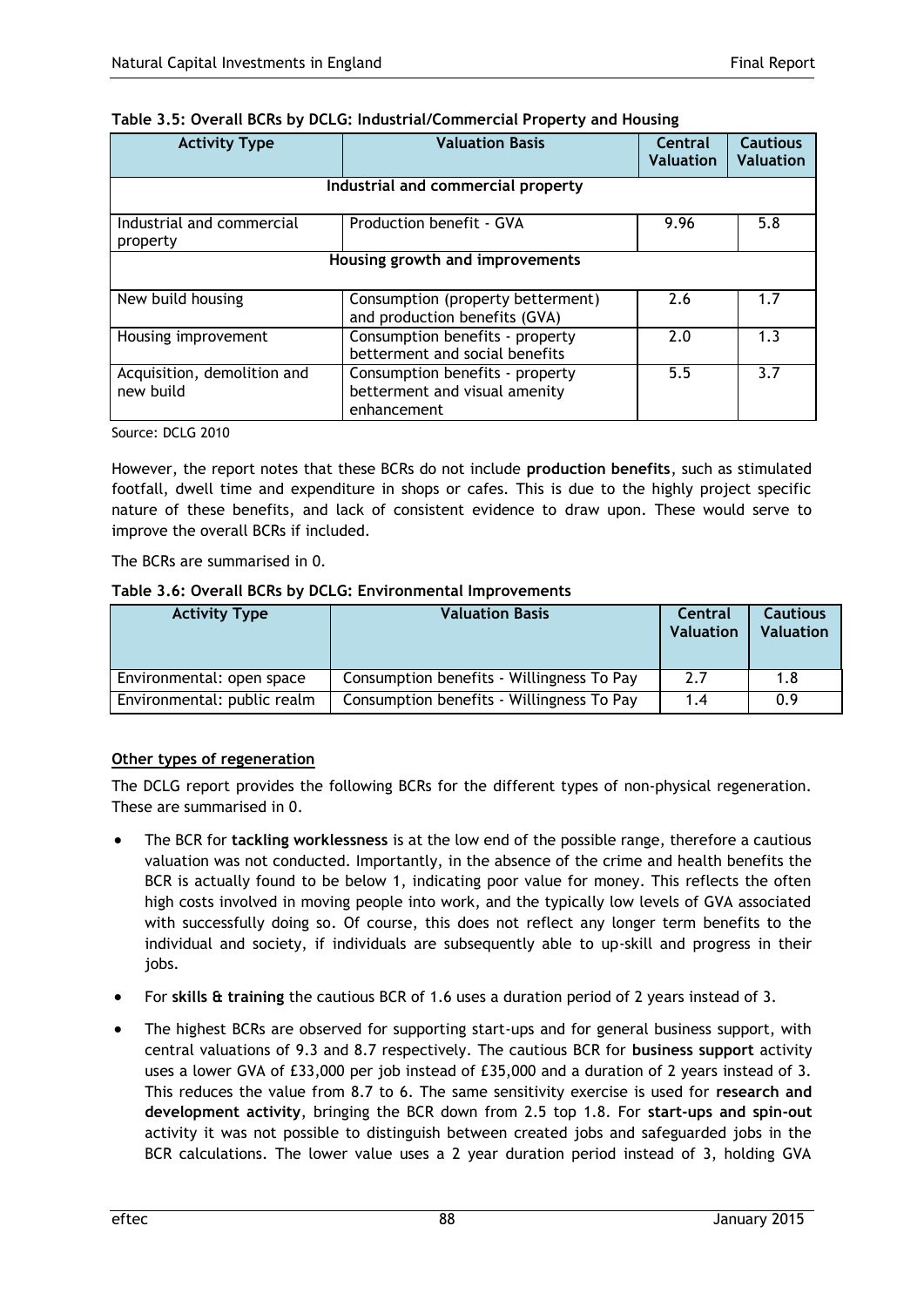constant. Again, in interpreting these figures it is worth reiterating the view of the What Works Centre on the robustness of much of the underlying evidence here.

- The BCR for **community volunteering** is based on minimum wage with only one year of benefit. Therefore there is only one BCR value of 1.1.
- For **investments in community organisations** the central valuation BCR of 1.8 goes down to 1.3 when the benefit duration is reduced to 2 years from 3.
- The BCR calculation for **neighbourhood renewal** is based solely on shadow pricing techniques from the evidence based on New Deal for Communities (NDC), which suggests a BCR of 3.

| <b>Activity Type</b>                                 | <b>Valuation Basis</b>                                                                                | Central<br><b>Valuation</b> | <b>Cautious</b><br><b>Valuation</b> |
|------------------------------------------------------|-------------------------------------------------------------------------------------------------------|-----------------------------|-------------------------------------|
| <b>Tackling worklessness</b>                         | Consumption benefits (earnings) plus<br>indirect crime and health benefits                            | 1.04                        | 1.04                                |
| Skills and training                                  | Production benefit - Earnings uplift arising<br>from skills enhancement                               | 2.2                         | 1.6                                 |
| General business support                             | Production benefit - GVA                                                                              | 8.7                         | 6.0                                 |
| Start-up and spin-outs                               | $\mathbf{u}$                                                                                          | 9.3                         | 6.8                                 |
| <b>Business enterprise</b><br>research & development | $\mathbf{u}$                                                                                          | 2.5                         | 1.8                                 |
| Communities: Volunteering                            | Shadow price of volunteer inputs - minimum<br>wage                                                    | 1.1                         | 1.1                                 |
| Communities: investing in<br>community organisations | Shadow price of social enterprise 'GVA'                                                               | 1.8                         | 1.3                                 |
| Neighbourhood renewal                                | Consumption benefits - value transfer from<br>NDC evaluation which adopted shadow<br>pricing approach | 3.0                         | 3.0                                 |

### <span id="page-92-0"></span>**Table 3.7: Non-Physical Regeneration Overall BCRs**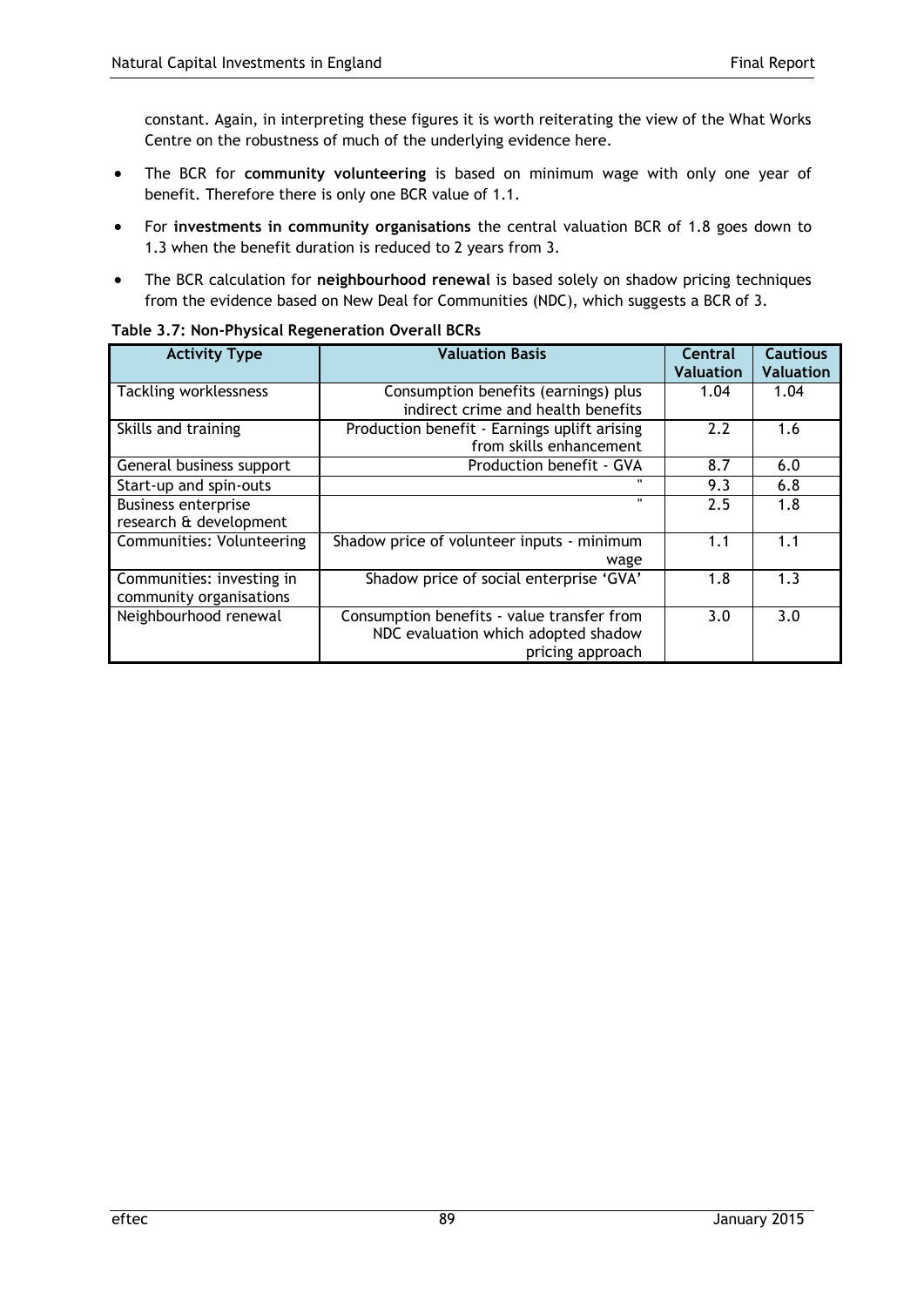## **4 Defence**

#### *4.1 Nature of investment activity*

The investment activity is investment in flood and coastal erosion defences.

## *4.2 Scope of costs and benefits assessed*

The approach to best practice implementation guidance has altered over time, driven by Government policy. The most recent appraisal guidance focuses on flood and coastal erosion risk management and has been set out by the Environment Agency in 2010.<sup>61</sup> The main requirement of the appraisal is to adopt a risk-based approach, where the likelihood and the consequence of flooding and erosion are assessed.

This guidance is very detailed, and states that a range of factors are typically valued in the current appraisal process, including:

- **Costs**: design, capital, operational, maintenance, monitoring and compensatory habitat costs associated with implementing the project. The guidance states that these should be calculated over the lifecycle of the project.
- **Damages**: these include loss of environmental quality, such as reduced amenity, loss of habitat, visual impact or unsustainable resource consumption.
- **Benefits**: these include the damages avoided as a result of reducing the likelihood of flooding or erosion by reducing the consequences, as well as the positive environmental and biodiversity impacts from allowing flooding or erosion to continue.

The typical timeframe for a flood or coastal erosion project appraisal is **100 years**. This is because as the Treasury Green Book suggests, the period should reflect the useful lifetime of the project. Subsequently, any additional uncertainty created by the longer period should also be accounted for.

[0](#page-94-0) outlines the main costs and benefits that are assessed. The key focus tends to lie on the change in risk through changing probability and consequence, particularly reduced risk of damage to buildings. For example, a floodwater management project would reduce the probability of flooding by redirecting floodwaters away from the village. This would also reduce the likely damages to buildings as a consequence. To value this:

- The depth of flooding has to be considered first and whether it would change, so that lower depth-damage values can be applied.
- Then the change in timing of flooding or erosion should be considered, as the value of the change in consequence is derived from discounting (according to set out guidance).
- The benefits should then be assessed based on the duration of impact: for example, the less time the flood is on land, the smaller the direct damages.
- The next step is to assess whether those at risk would change: i.e. more vulnerable people or habitats would be protected, reducing risk.
- It should then be considered whether floodwater velocities would decrease, and finally
- Whether erosion rates would be decreased.

<sup>&</sup>lt;sup>61</sup> Environment Agency (March 2010) Flood and Coastal Erosion Risk Management appraisal guidance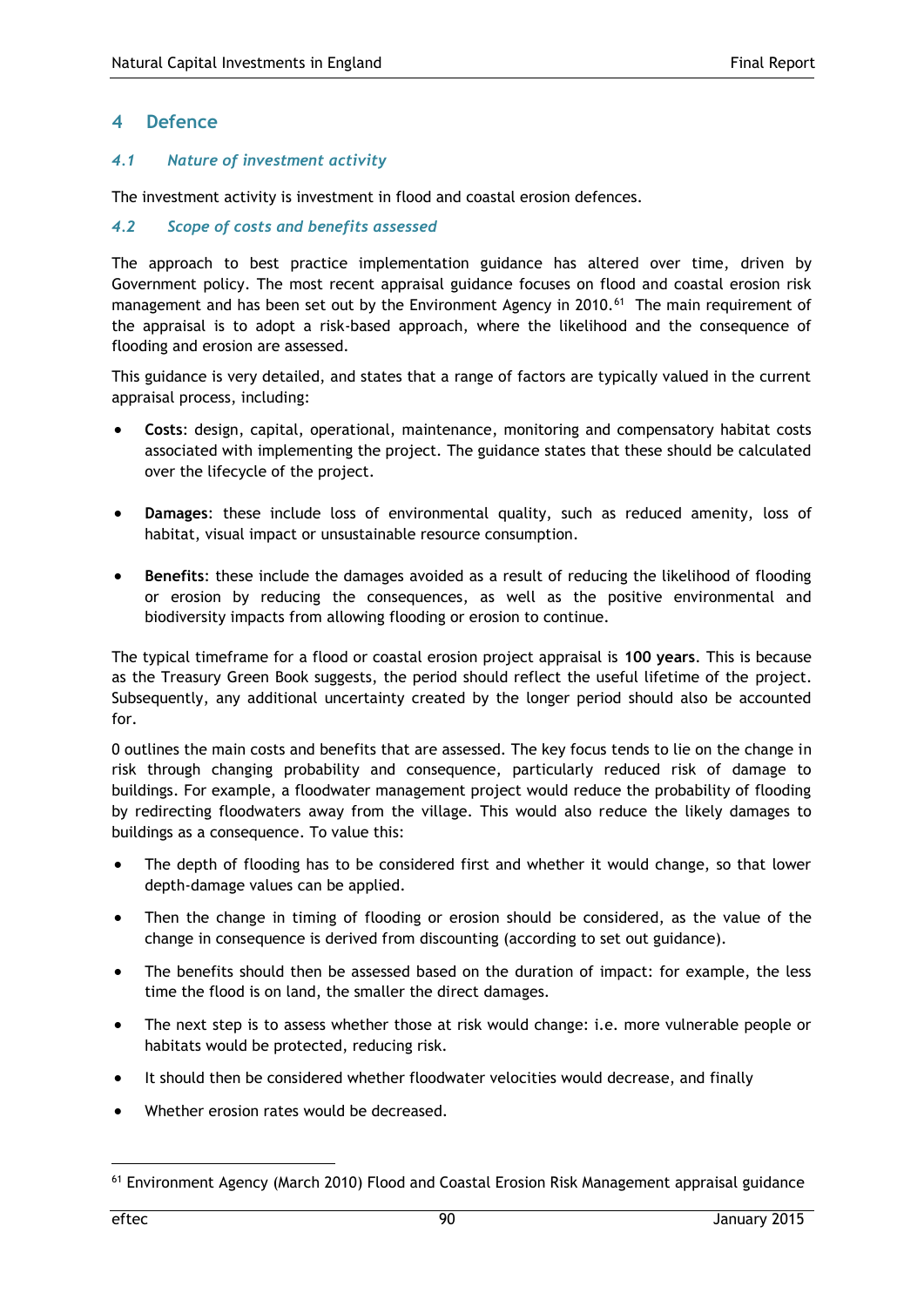| <b>Impact Category</b> | <b>Means of Assessment</b>                        |
|------------------------|---------------------------------------------------|
| Economic Impacts       | Construction and maintenance costs                |
|                        | Changes in risk of damage to buildings            |
|                        | Abandonment of buildings                          |
|                        | Changes in risk of loss of agricultural output    |
|                        | Abandonment of agricultural land                  |
|                        | Changes in risk of disruption to trade            |
|                        | Effects on transport/utilities/emergency services |
| Environmental Impacts  | Intangible effects of flooding                    |
|                        | Changes in environmental and heritage values      |
|                        | Intensification of land use                       |
|                        | Changes in tax revenue and subsidy payments       |
| Social Impacts         | Changes in recreational value                     |
|                        | Effects on personal and property rights           |
|                        | Changes in health and wellbeing                   |

<span id="page-94-0"></span>**Table 4.1 Flood and Coastal Costs and Benefits**

While the guidance aims to put monetary values on all costs and benefits, it is acknowledged that some of these might be difficult to value and therefore not all are necessarily included in individual cost-benefit analyses:

- A decline in **water quality**, for example, could be difficult to monetise, but should still be considered during decision-making as it is a very significant factor.
- **Landscape values** should also be recognised and recorded as part of the assessment, although may not always be monetised.
- **Heritage structures and features** can have monetary values attached to them, but these values may not fully reflect the heritage and cultural values of them. Thus, the additional benefits from maintaining the feature in its existing location should be considered.
- **Caravan parks** are often valued using fixed infrastructure costs and the costs of moving caravans, but such valuation does not account for loss of tourism or revenue supporting operations in the area. Such factors should be considered when drawing comparisons between options.

The assessment approach with descriptions of all the factors that are being considered, quantified data and monetised estimates of impacts should be recorder within the Appraisal Summary Table (AST).

# *4.3 Summary of evidence on range of BCRs*

The Environment Agency and DEFRA periodically publishes details on achieved BCRs from their programmes. This evidence is necessarily of an ex-ante nature, since one of the key metrics revolves around the reduction in the expected (i.e. probability-adjusted) damage cost from flooding over a long appraisal period. That is, the interventions serve to reduce the probability of flood events occurring, and hence of the associated flood damage and attendant costs.

Defra has a requirement for the Environment Agency to achieve an average BCR of at least **5:1**, although it has been shown that historically the Environment Agency has achieved schemes with a BCR of at least **8:1<sup>62</sup>** .

<sup>62</sup> Environmental Agency (2009) *Flooding in England: A National Risk Assessment*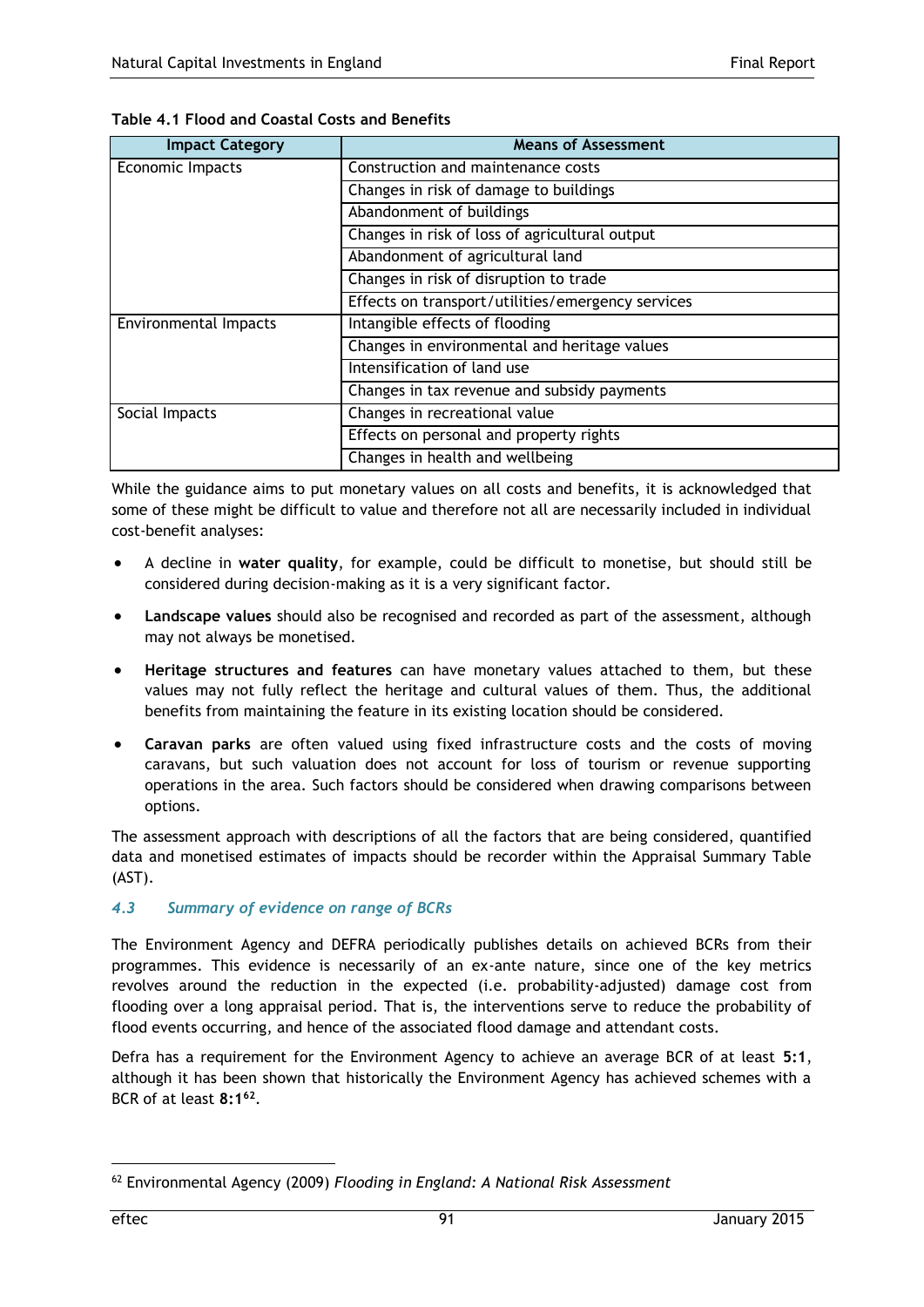The summary report published by the Agency<sup>63</sup> on the progress made towards achieving flood and coastal erosion risk management outcomes in England in the first quarter of 2014 outlines the following:

- A whole life BCR of **12.1:1** for schemes completed in 2013/2014;
- A BCR of **9.2:1** for the programme as a whole if capital expenditure on items including flood incident management and coastal monitoring is included.
- A forecast BCR of **8:1** for the whole programme under a medium risk of delivery.

Unfortunately it is unclear from all of these evidence sources on average BCRs the underlying evidence that has been used to arrive at these figures. Consequently it is unclear which precise benefits and costs have been factored into the BCRs, and it is not possible to comment on the robustness or comprehensiveness of this analysis. The appraisal guidance implies that the comprehensiveness of benefits and costs included will vary from project to project. We can, however, assume that the dominant benefit is the potential damage costs avoided as a result of the intervention.

<sup>63</sup> Environment Agency (2014) *Flood and Coastal Erosion Risk Management Outcome Measures*